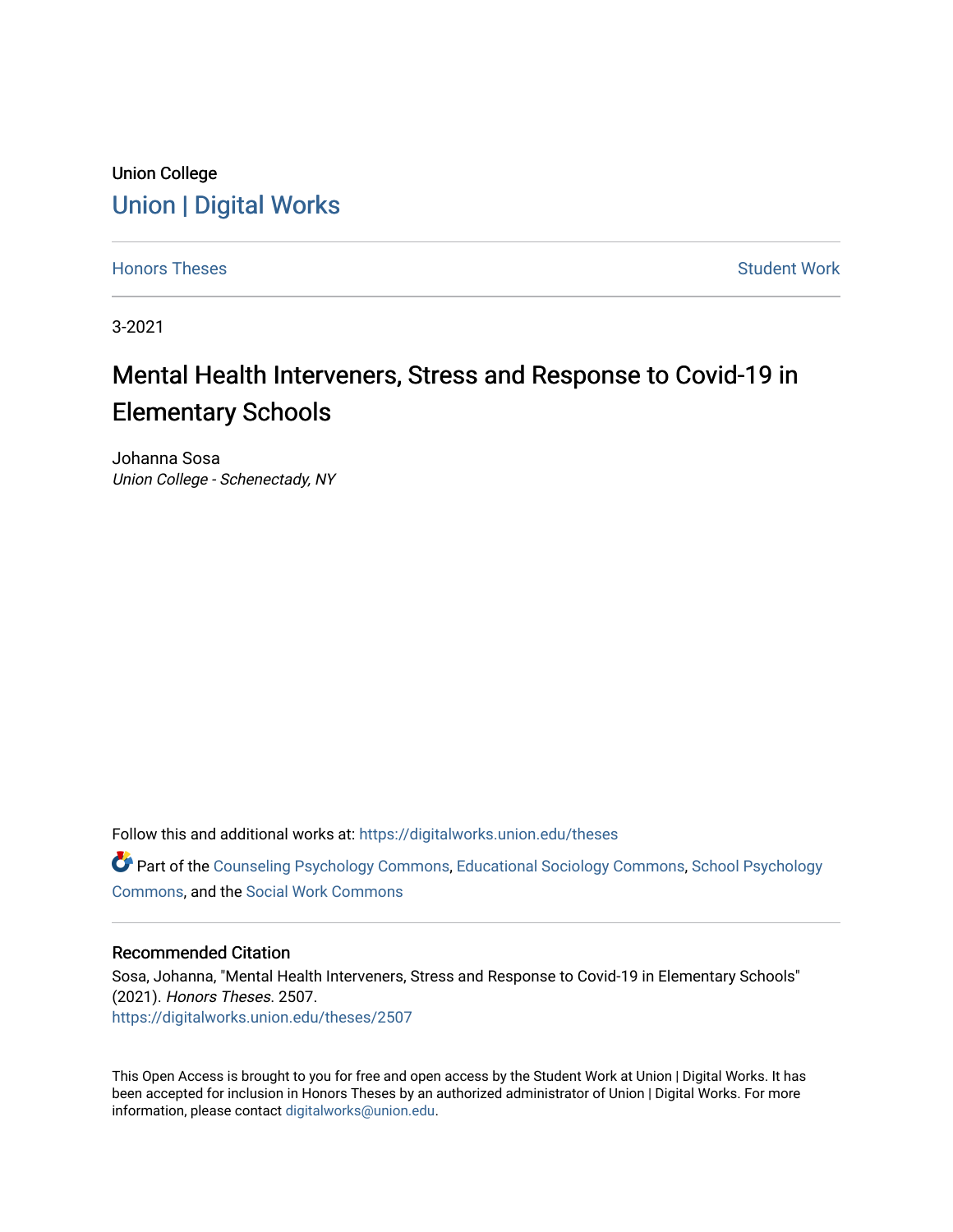Mental Health Interveners, Stress and Response to Covid-19 in Elementary Schools

By

Johanna Sosa

\*\*\*\*\*\*\*\*\*

Submitted in partial fulfillment

of the requirements for

Honors in the Department of Sociology

UNION COLLEGE

March 2021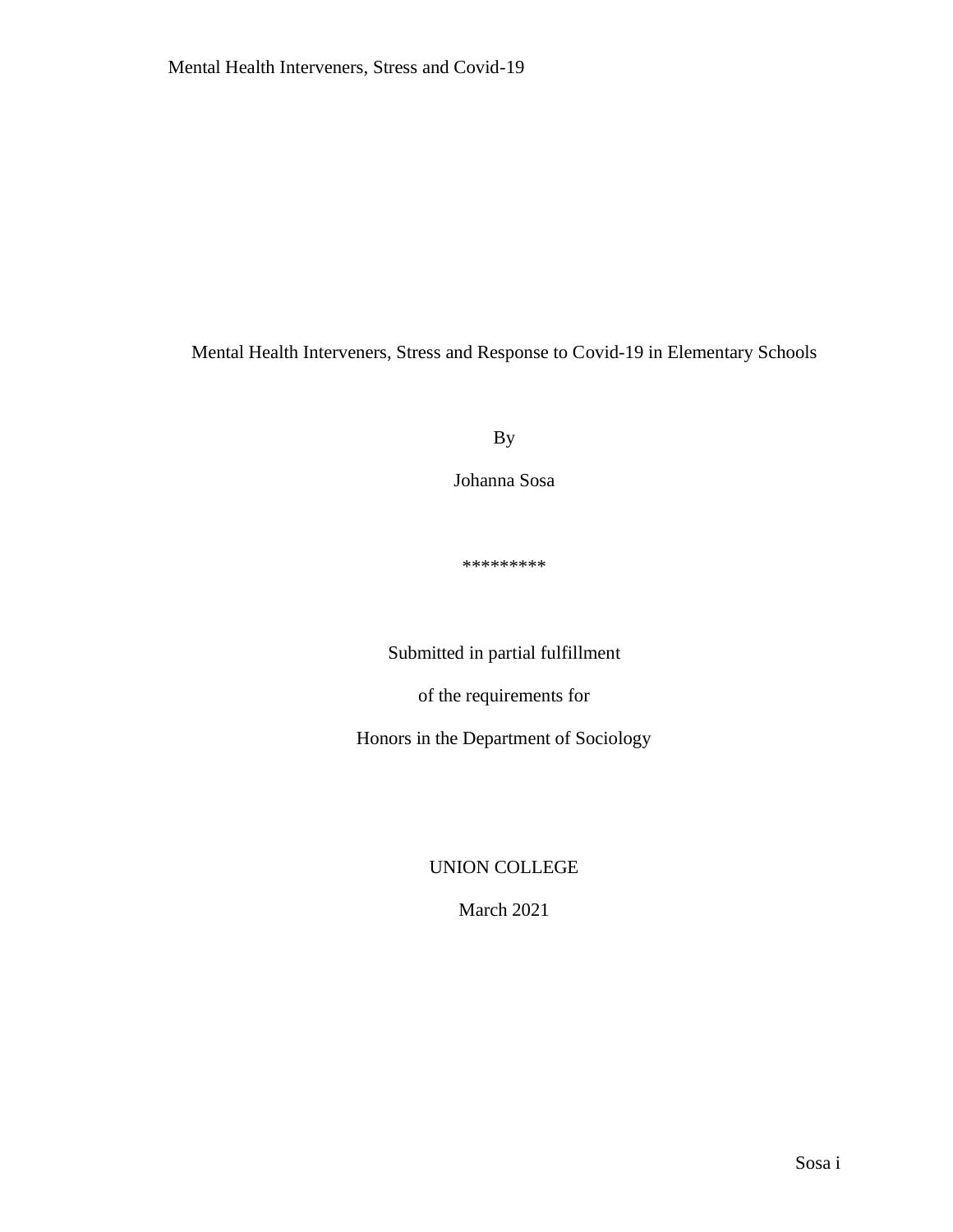#### ABSTRACT

<span id="page-2-0"></span>SOSA, JOHANNA Mental Health Interveners, Stress, and Response to COVID-19. Departments of Psychology & Sociology, March 2021.

#### ADVISORS: Dr. David Cotter, Sociology and Dr. Linda Stanhope, Psychology

This study investigated symptoms of anxiety and depression among school-based mental health providers before and during the COVID-19 pandemic. Fifty-six school psychologists, counselors, and social workers completed an online questionnaire to assess anxiety, depression, occupational duties, and involvement in planning services. Eight participants were interviewed to explore methods and challenges of providing care. Results suggested that the pandemic led to increased symptoms of anxiety and depression. Participants' scores, in the survey, indicated that anxiety and depression were related to age and lack of involvement in planning services. Interviews revealed difficulties faced with uncertainty in day-to-day tasks, new responsibilities, Covid-19 protocols, concerns for students' exposure to interpersonal experiences, and types of coping strategies providers embraced. Future research should survey providers after the pandemic to explore areas of trauma. Research should investigate emotional preparation in mental health training and mental health supports offered by schools for providers. To ameliorate levels of stress today, it is hoped results would encourage professionals to implement or develop inspiration from interventions and strategies indicated by respondents. Implementation of support groups for providers would enhance mental health support and communication among school systems or districts.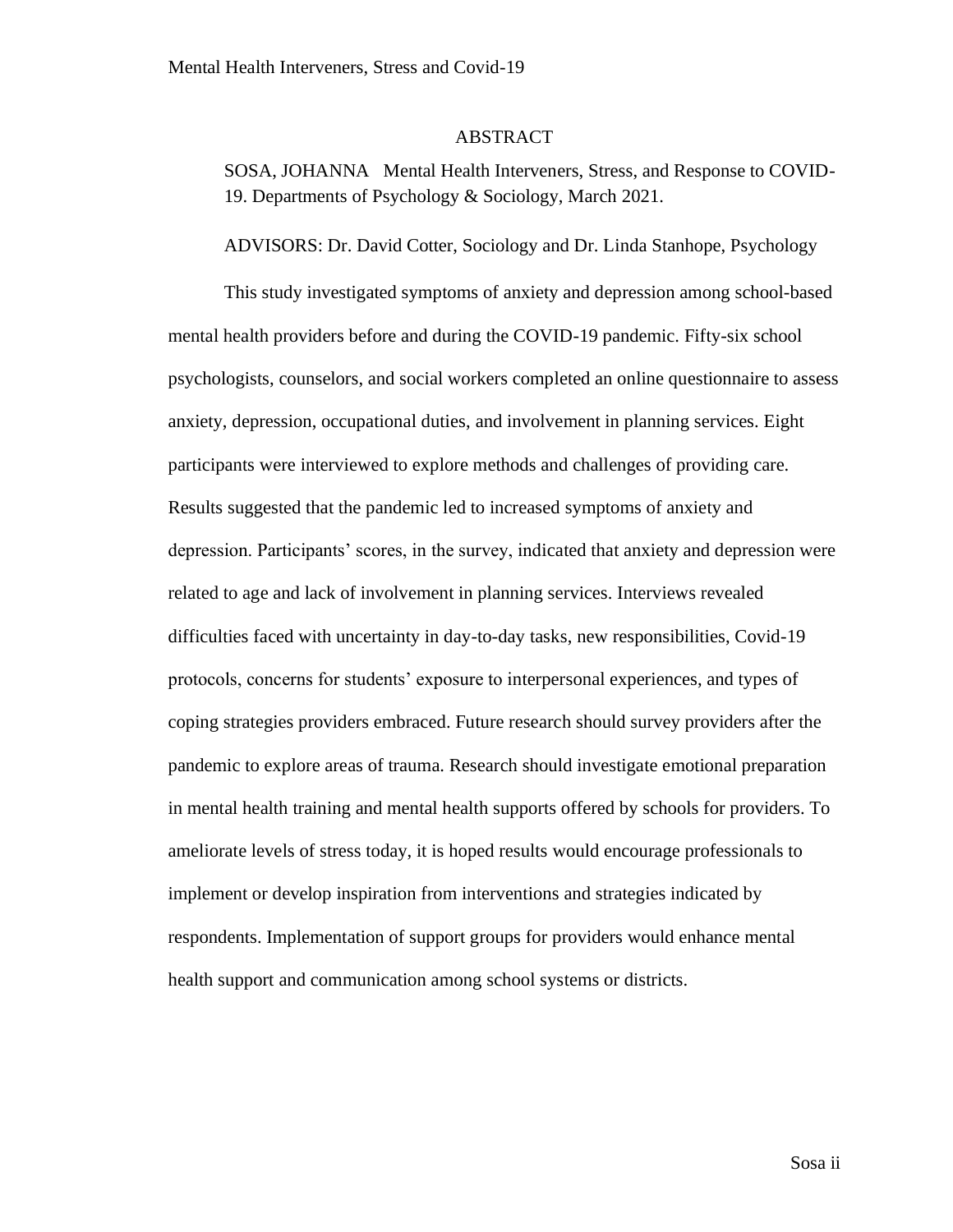### **Table of Contents**

| <b>ABSTRACT</b>                                                           | $\overline{\mathbf{u}}$ |
|---------------------------------------------------------------------------|-------------------------|
| <b>Introduction</b>                                                       | $\mathbf{1}$            |
| <b>Chapter 1: Literature Review Draft</b>                                 | 3                       |
| Covid-19 and Impacts on Mental Health                                     | 3                       |
| Being Virtual and Inactive on the Child Mind                              | $\overline{4}$          |
| Importance of Socialization and School's Role                             | 6                       |
| Socioeconomic Status and Location on Child Development and Mental Health  | $\tau$                  |
| Mental Health Resources Provided by Schools Before the Pandemic           | 10                      |
| <b>Successful Strategies for Funding</b>                                  | 13                      |
| Development of School-based Mental Health Services                        | 16                      |
| The Interveners: Psychologists, Social Workers, and Counselors in Schools | 17                      |
| Teachers are not Counselors: Role of Separation in Education              | 19                      |
| Intervener Credentials and Occupational Overlap                           | 22                      |
| Psychological Wellbeing, Burnout and Self Care Among Interveners          | 24                      |
| <b>Research to Be Conducted</b>                                           | 27                      |
| <b>Chapter 2: Methodology</b>                                             | 29                      |
| <b>Research Questions</b>                                                 | 29                      |
| <b>Participant Characteristics</b>                                        | 35                      |
| <b>Sampling and Procedures</b>                                            | 36                      |
| <b>Measures</b>                                                           | 39                      |
| <b>Inclusion in Planning Question</b>                                     | 39                      |
| <b>Service Adequacy Question</b>                                          | 39                      |
| During Pandemic Patient Health Questionnaire (PHQ)                        | 39                      |
| During Pandemic GAD-2                                                     | 40                      |
| Before-Pandemic PHQ-2                                                     | 41                      |
| <b>Job Stress Question</b>                                                | 44                      |
| <b>Quantitative Statistical Analyses</b>                                  | 44                      |
| <b>Qualitative Data Analyses</b>                                          | 45                      |
| <b>Chapter 3: Results and Analysis</b>                                    | 46                      |
| Results                                                                   | 46                      |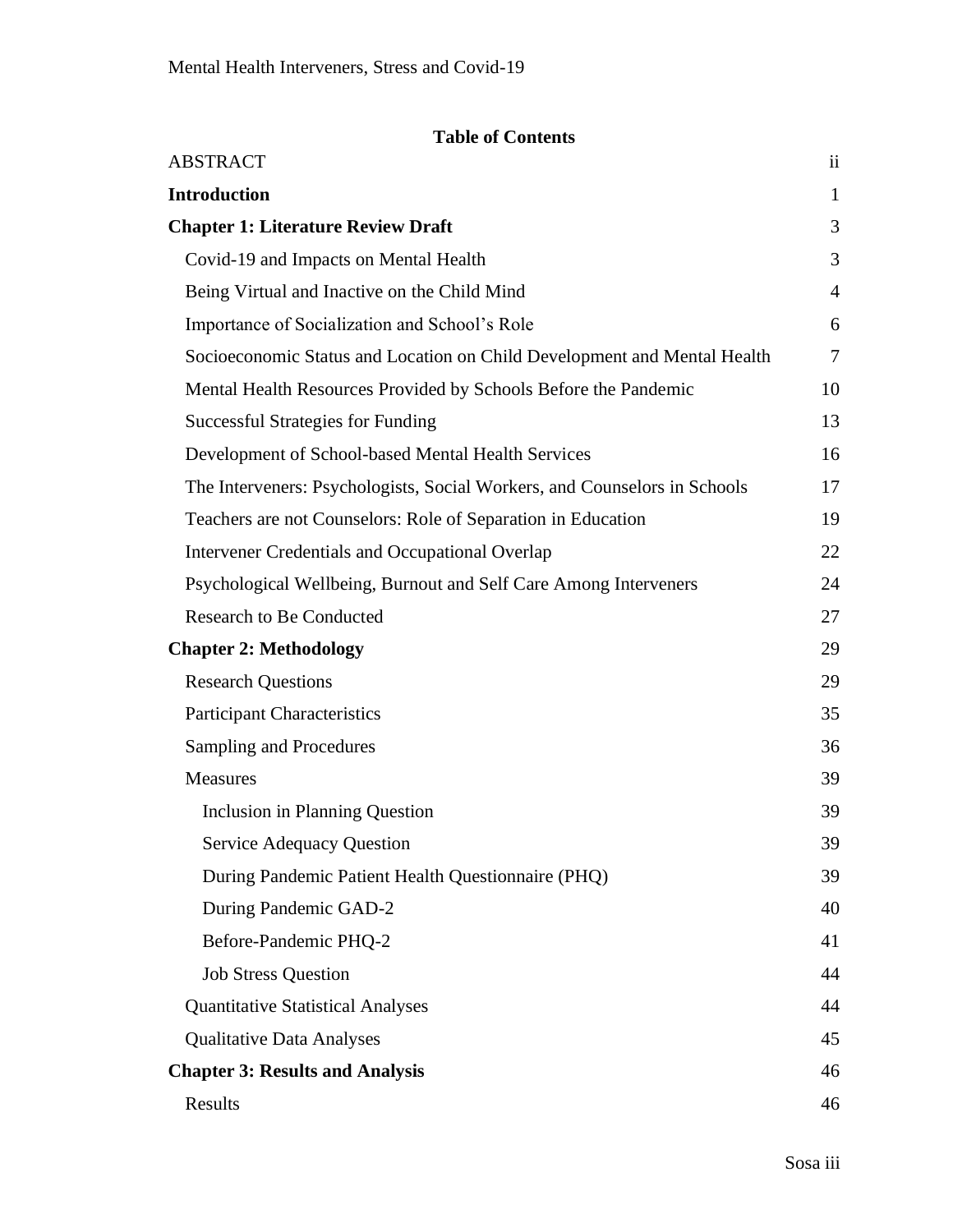| Interveners' Anxiety and Depression During Pandemic and Occupational Shifts       | 46  |
|-----------------------------------------------------------------------------------|-----|
| <b>Additional Descriptives</b>                                                    | 54  |
| Time Spent Working After Hours in Comparison to Before the Pandemic               | 54  |
| Service Adequacy                                                                  | 55  |
| <b>Occupational Impact on Overall Stress</b>                                      | 56  |
| <b>Qualitative Results</b>                                                        | 57  |
| Trends in Characteristics of School Psychologists, Counselors, and Social Workers |     |
|                                                                                   | 57  |
| Seeking assistance through referrals                                              | 61  |
| Lack of interpersonal experiences and relationships                               | 61  |
| Additional Covid-19 responsibilities                                              | 63  |
| Uncertainty                                                                       | 64  |
| Adjustment to changes                                                             | 64  |
| <b>Inclusive Planning</b>                                                         | 65  |
| Coping/Self-Management                                                            | 66  |
| <b>Chapter 4: Discussion</b>                                                      | 68  |
| Implications                                                                      | 74  |
| Context                                                                           | 75  |
| <b>Limitations of Research</b>                                                    | 77  |
| Strengths                                                                         | 78  |
| <b>Directions for Future Research</b>                                             | 80  |
| <b>Conclusion</b>                                                                 | 82  |
| <b>References</b>                                                                 | 85  |
| <b>Appendix A: Informed Consent Form for Interviews</b>                           | 94  |
| <b>Appendix B: Thesis Questionnaire</b>                                           | 96  |
| <b>Appendix C: Interview Questions</b>                                            | 102 |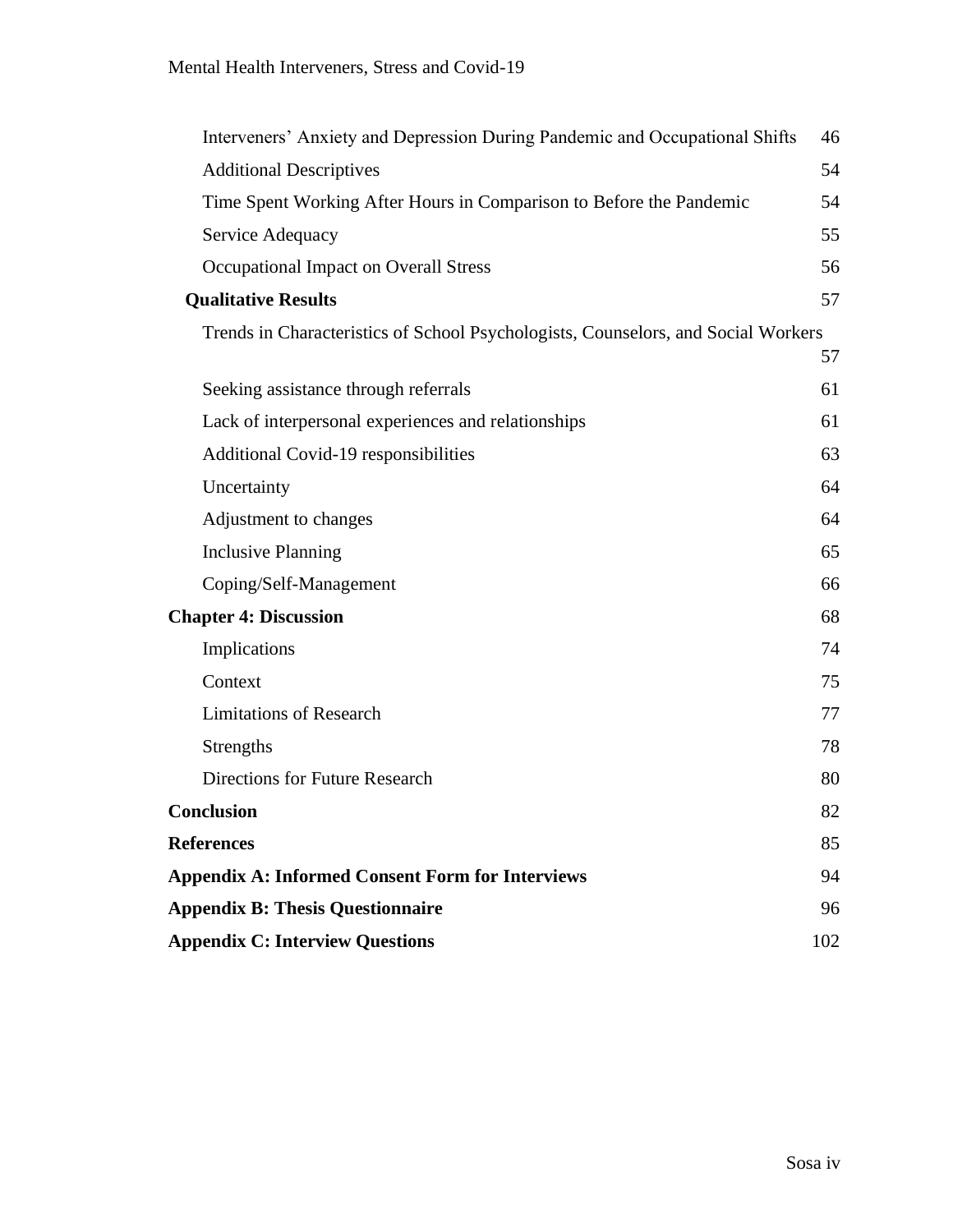#### **Introduction**

<span id="page-5-0"></span>This year, the world was unexpectedly hit with a pandemic that has uprooted daily lifestyles to an online and limited in-person version of schooling, meeting, and socializing. The Covid-19 pandemic has impacted the well-being of both parents, children, and mental health professionals, who are now spending extended periods at home. The pandemic quickly resulted in the transition from in-person to virtual experiences. Students, teachers, and mental health professionals have adapted from having in-person meetings and lectures, to learning and providing services on an online platform. Also, parents have taken on increased roles in their households that were previously maintained by school professionals. Parents are oftentimes called on to be their children's teachers, counselors, gym coaches, and more.

Society was not prepared to continue day-to-day lifestyles through an online format. The move to a virtual life has brought to light what has been taken for granted. This has caused significant distress for low-income homes by exacerbating inequalities in technology, housing, and internet access. As in-person services have begun reopening, strict restrictions still leave a sense of longing for interactions with friends and family. The sedentary, online, and limited in-person lifestyle we are continuing to adapt to has impacted the mental health of individuals. Resources have adjusted to online forums, sessions, and meetings. Thus, it is imperative to examine the changes in occupational responsibilities among school-based mental health professionals. How have school-based mental health professionals' duties shifted, what new difficulties have arisen, and how are children receiving services in an era of uncertainty? Are mental health professionals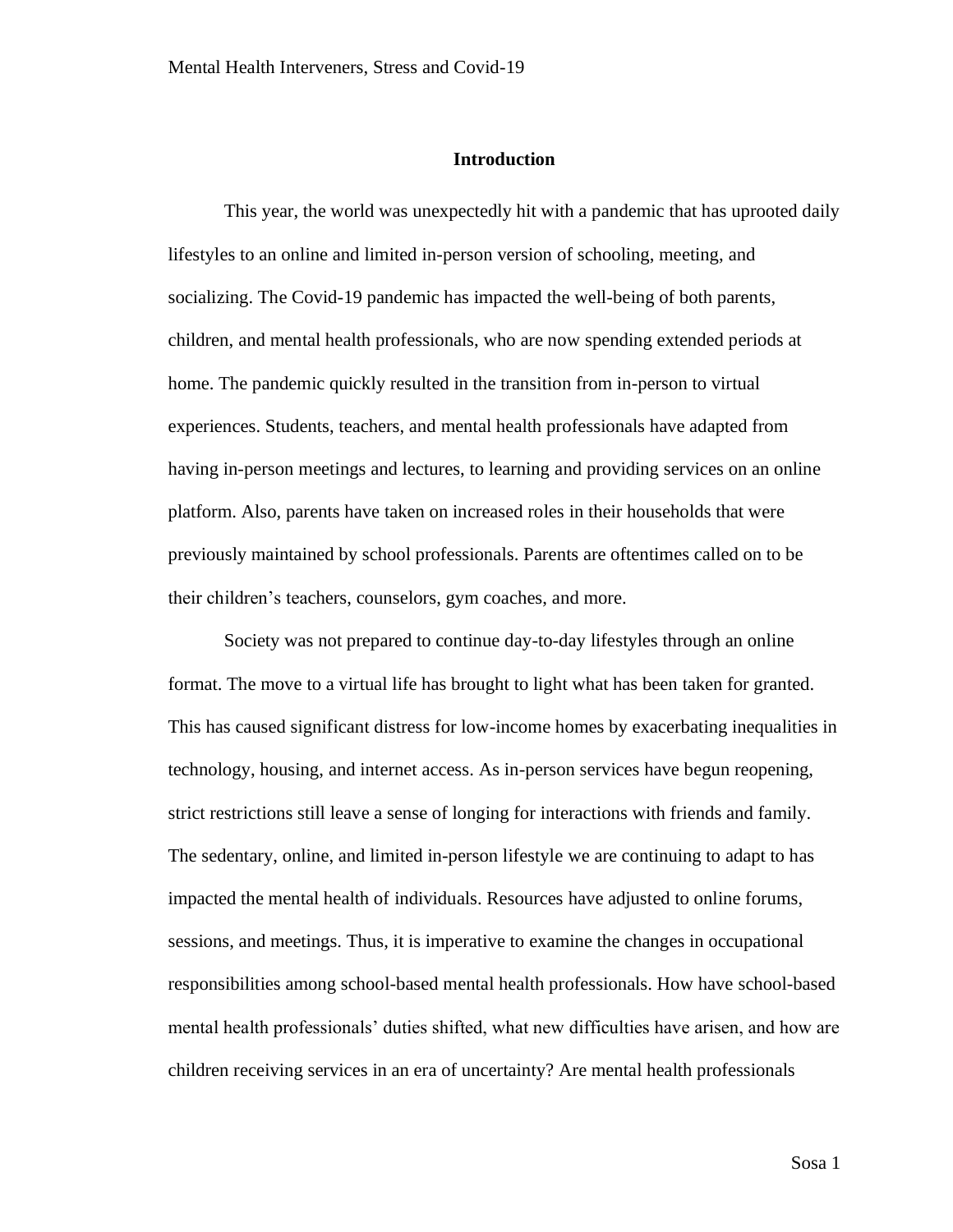working in schools, facing increased levels of stress due to the onset of the Covid-19 pandemic?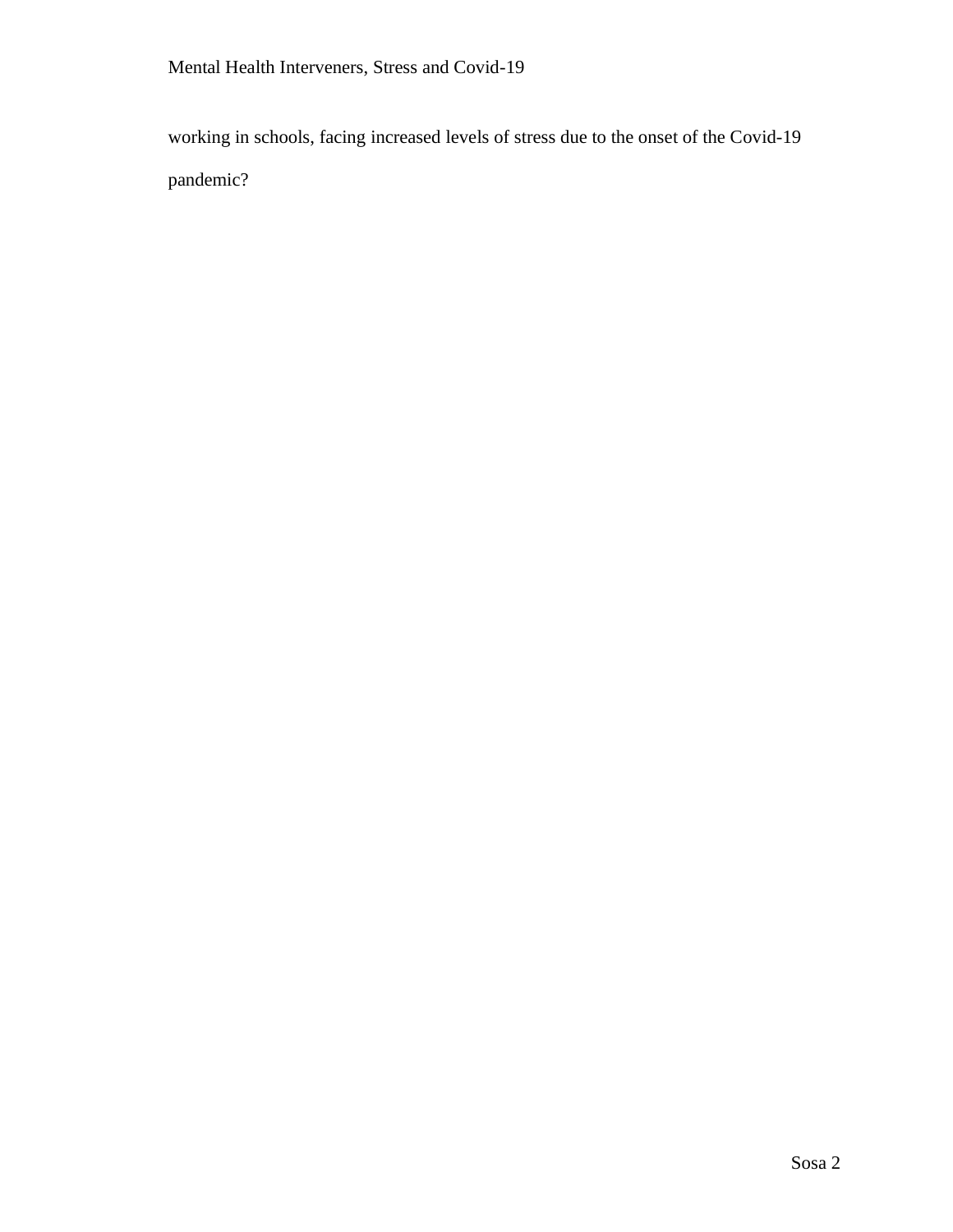#### **Chapter 1: Literature Review Draft**

#### <span id="page-7-1"></span><span id="page-7-0"></span>**Covid-19 and Impacts on Mental Health**

Today, parents are faced with the challenge of keeping their children busy and safe at home and in school. This challenge is especially exacerbated for low-income families (Culver *et al*, 2020). In a national survey, 27% of parents reported worsening mental health and 14% reported children's behavior worsening during the pandemic (Patrick *et al*, 2020). This reveals the impact the Covid-19 pandemic has had on the mental health of families in the United States. Additionally, young children have been greatly impacted and were found to have increased risks for domestic violence and maltreatment (Patrick *et al,* 2020). Due to shelter in place requirements and spending extended periods at home, children are at a risk of facing mental health issues due to lack of socialization and increased home life stressors.

Before the pandemic, parental well-being and parenting practices, in conjunction with levels of socioeconomic status, were found to be associated with mental health problems among children (Boe *et al*, 2014). Therefore, it is important to understand how the pandemic may impact the risk of mental illness among children from low-income homes. Previous evidence indicated that Covid-19 changed the lives of families and increased the probability of health consequences. Due to the pandemic, government agencies and professional organizations have voiced their concerns that children may be at an increased risk for psychological disturbances (Patrick *et al*, 2020).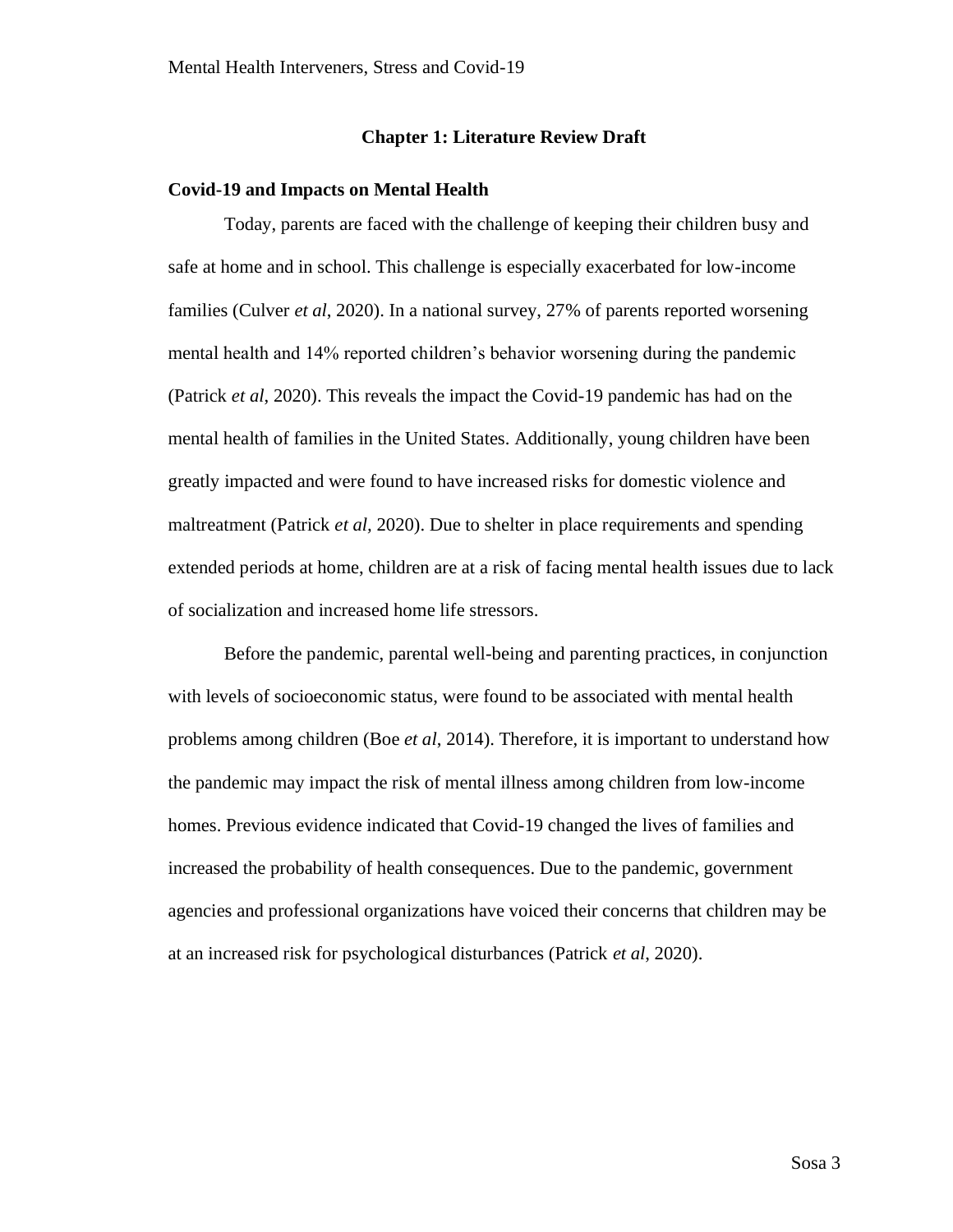#### <span id="page-8-0"></span>**Being Virtual and Inactive on the Child Mind**

Increased hours of screen time have become a new normal for students and parents. Before the pandemic, studies showed that each additional hour of media and screen exposure was associated with greater odds of social-emotional problems, selfesteem, and lower social competence (Russ *et al*, 2009). Thus, this gives insight into the potential harm longer hours of media and screen exposure may have on students. Since some schooling and meetings are being held online, screen time levels are bound to increase. Therefore, it is essential to understand how extended hours of screen time may impact an individual, as behaviors and mental health have been impacted by the pandemic and living in a virtual era.

A study, before the pandemic, was conducted to review evidence of screen time and child health. The study was based on a "systematic 'review of reviews'," which synthesized evidence from 13 reviews (Archives of Disease in Childhood, 2019, p.380). The reviews analyzed time spent on television, computers, tablets, and smartphones. The findings showed moderately strong evidence for screen time and an association with depressive symptoms (Archives of Disease in Childhood, 2019). This research exemplified how screen time may impact the well-being of children. Additionally, the study concluded that screen time was related to problem behaviors such as anxiety, hyperactivity, and poor self-esteem (Archives of Disease in Childhood, 2019). Thus, this provided further insight into the potential impacts of increased screen time on a child's mental health status. Due to the Covid-19 pandemic, increased screen exposure is a new reality. Therefore, it is essential to further investigate the mental health consequences children may face.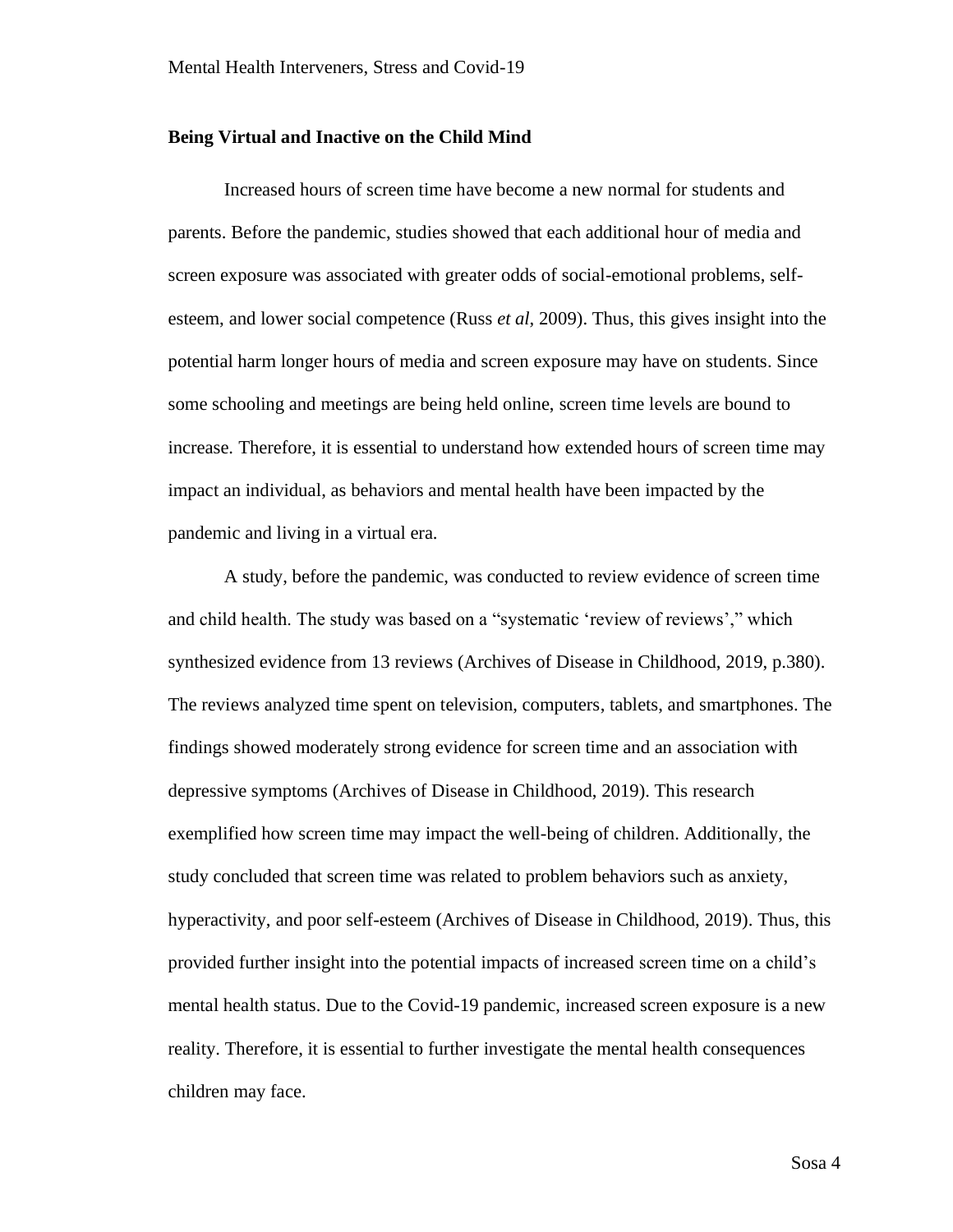Spending time at home, and opportunities for physical activities for children and adolescents have been drastically impacted in addition to extended hours in front of a screen and quarantine mandates. Due to the pandemic, about 1.38 billion children are out of school or childcare and do not have access to group activities, team sports, and playgrounds (Culver *et al,* 2020). Therefore, it is important to understand how a lack of physical activity may translate into negative physical and mental health consequences.

To understand how sedentary behavior impacts health-related quality of life among children and adolescents, a study conducted before the Covid-19 pandemic, provided insight into the potential consequences of sedentary behavior. Health-Related Quality of Life was assessed among children, including physical and social functioning, mental health, and well-being (Wu *et al*, 2017). As a result, it was found that sedentary behavior was inversely related to health-related quality of life among children and adolescents (Wu *et al*, 2017). Thus, lack of physical activity and increased sedentary behavior was related to negative impacts on physical, mental, and psychosocial aspects of health-related quality of life (Wu *et al*, 2017).

This evidence puts into perspective how increased time spent at home and less physical activity, due to the pandemic, may negatively impact children and adolescents. Thus, this contributes to the multitude of evidence that has presented negative impacts as a result of sedentary behavior, increased screen time, and social media exposure. It is important to take into consideration the aspects of individuals' lives that have changed because of the virtual age, and how it may negatively impact physical and mental health. Overall, these studies allowed for an increased understanding of the probable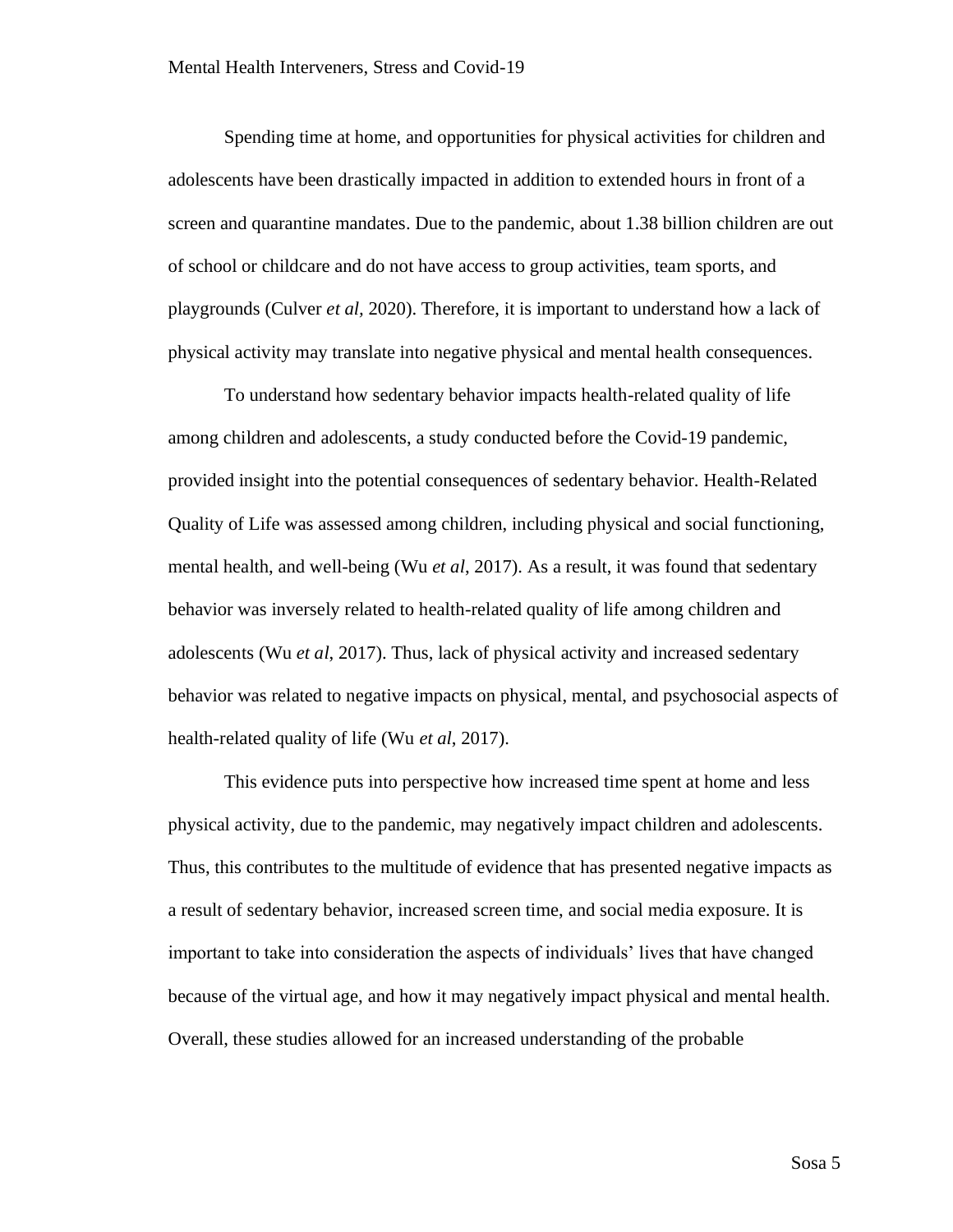implications children may face with online learning, and with the lack of physical and social activities.

#### <span id="page-10-0"></span>**Importance of Socialization and School's Role**

A drawback to online learning is increased difficulties and lack of opportunities for children to establish relationships with their teachers and peers. School has a significant role in the socialization of children through the daily interactions they face in the classroom. Socialization contributes to the values and standards of conduct that are instilled in individuals (Handel, 2011). The socialization process is present in acceptable behaviors and school routines that students are obligated to abide by. Children learn extensively about societal expectations and acceptable behaviors by attending school.

It is important to explore the consequences virtual learning and in-person restrictions may have on a child's school relationships with teachers and peers. Lack of social activities impacts a child's social development and may ultimately affect their mental health. Virtual learning, distanced restrictions, and strained school relationships create difficulties in gauging a child's ability to interact with others, make friends, and behave appropriately. Socialization skills aid in maintaining children's happiness as well as their mental and physical health. Thus, it can be predicted that the result of extended hours of screen time and sedentary behavior is associated with negative consequences on students' relationships and learning in a virtual classroom.

The longitudinal relationships between teachers and children play a role in school life and the success of a child. During a virtual and limited-in-person era, children may have fewer opportunities to form connections with their teachers, counselors, and staff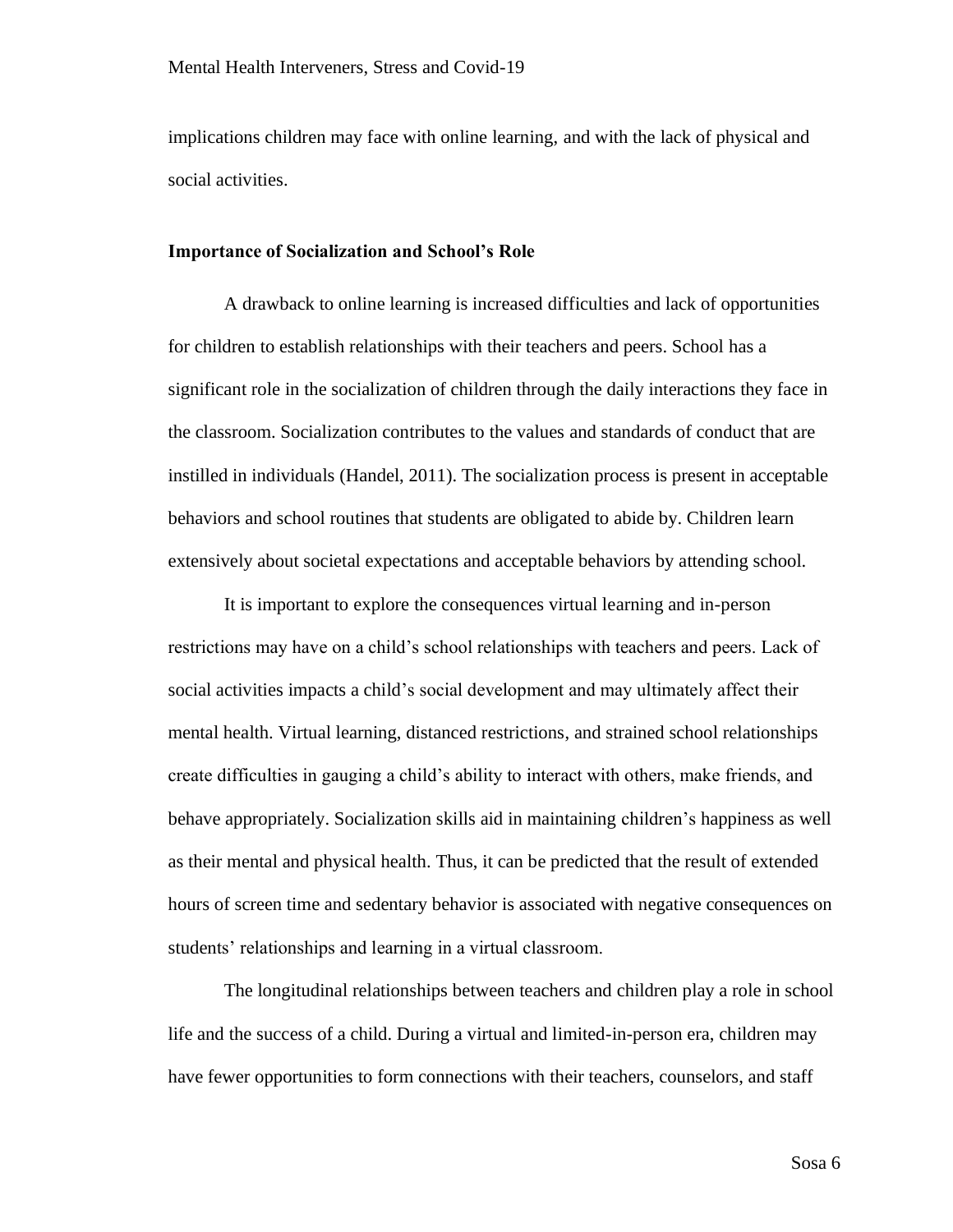members. The Covid-19 pandemic has kept an increased number of children at home and has reduced the time for students to connect with their teachers in-person. A study, prior to the pandemic, found that having teacher-child relationships was associated with reduced problem behaviors among children in elementary school (Maldonado-Carreno & Vortuba-Drzal, 2011). Thus, the relationships children have with their teachers may positively impact their behavior.

The data analyzed in this study were collected through standardized assessments from mothers, and teachers. It was indicated that the quality of relationships teachers reported having with their students, were related to their children's achievement and behavioral problems from kindergarten to fifth grade. Overall, this study emphasized the importance of teacher-student relationships for elementary-aged children. Therefore, teacher-student connections are an aspect of a child's development that has faced disruption due to online learning and limited in-person interactions. Opportunities to strengthen relationships with teachers appear to be slimmer and this may negatively impact the behavior of children.

#### <span id="page-11-0"></span>**Socioeconomic Status and Location on Child Development and Mental Health**

Socioeconomic status is a contributing factor to a child's mental health. The pandemic has made the disadvantages of lower socioeconomic status individuals more evident. This includes access to food, the internet, technology, and shelter. The Covid-19 pandemic has made it especially difficult for families and children without the internet and technological resources to attend online classes. Poverty is related to a child's IQ, school achievement, and socioemotional functioning (McLoyd & Vonnies, 1998). Thus,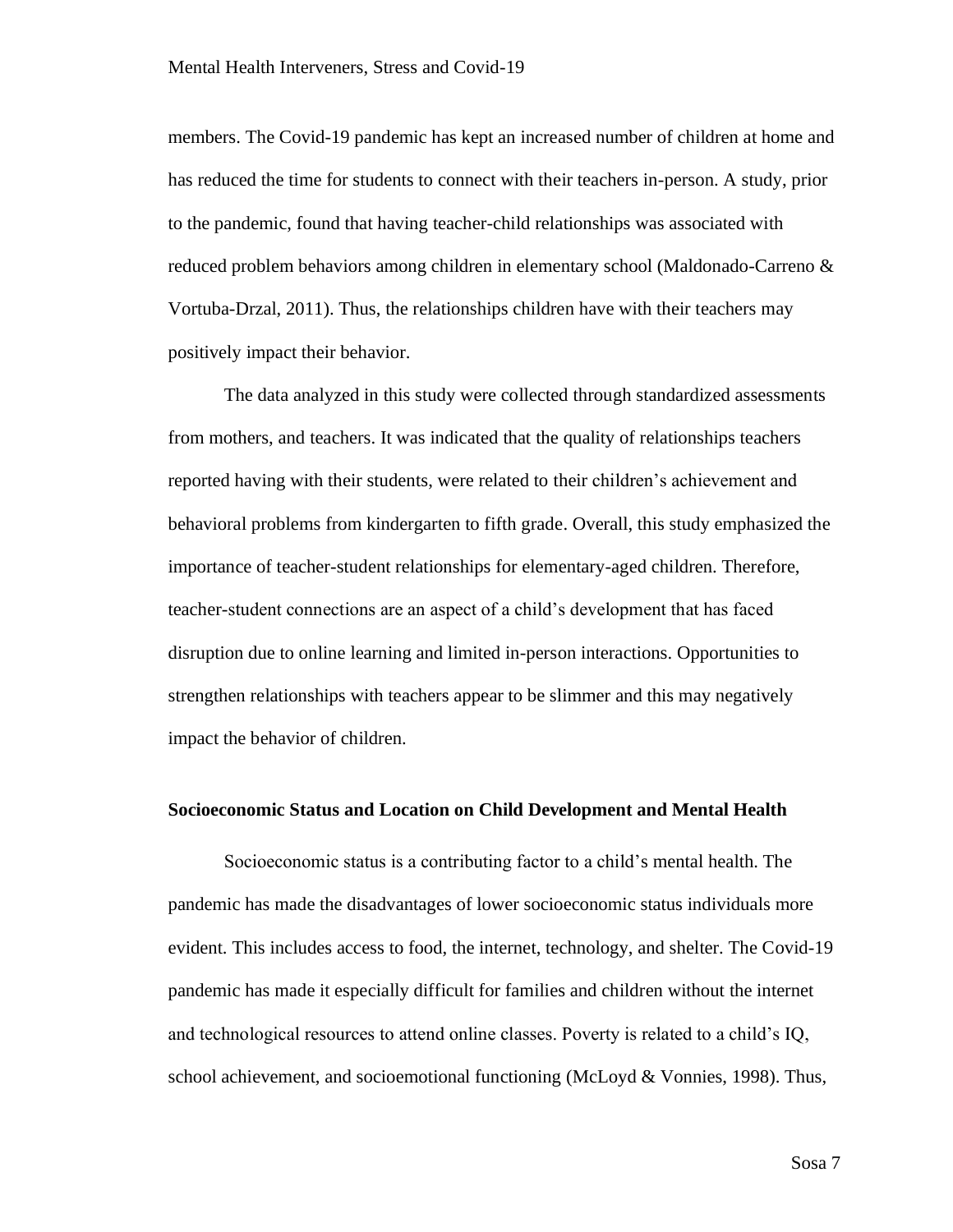Covid-19 might exacerbate negative impacts among children of low socioeconomic status. Socioeconomic inequalities play a role in mental health among children and the resources available for them in schools.

To understand the relationship between socioeconomic status and mental health outcomes for children and adolescents, a study indicated that low socioeconomic status that persisted over time strongly related to an increase in mental health problems (Reiss, 2013). This provides evidence that socioeconomic status may impact the mental health of children and adolescents. Therefore, this study emphasized the need for childhood interventions to help reduce mental health problems present in different socioeconomic groups, especially now during the Covid-19 pandemic.

Substantial evidence indicates that low socioeconomic status (SES) children have increased symptoms of psychiatric disturbances and maladaptive social functioning compared to children from more affluent backgrounds (Bradley & Corwyn, 2002). It is difficult to identify psychological disorders in young children and there is little evidence of a relationship between SES and socioemotional well-being. Thus, it must be increasingly challenging to identify psychological disorders in children, since more families are staying in their homes. Additionally, evidence has shown that a relationship between SES and socioemotional well-being became apparent in early childhood and remained consistent through middle childhood (Bradley & Corwyn, 2002). Therefore, this provides further evidence that SES impacts the health and well-being of children.

The strength of the relationship between SES and psychology disorders was dependent on the type of psychological disorder a child had and their race. The relationship between SES and psychological disorders is the most consistent with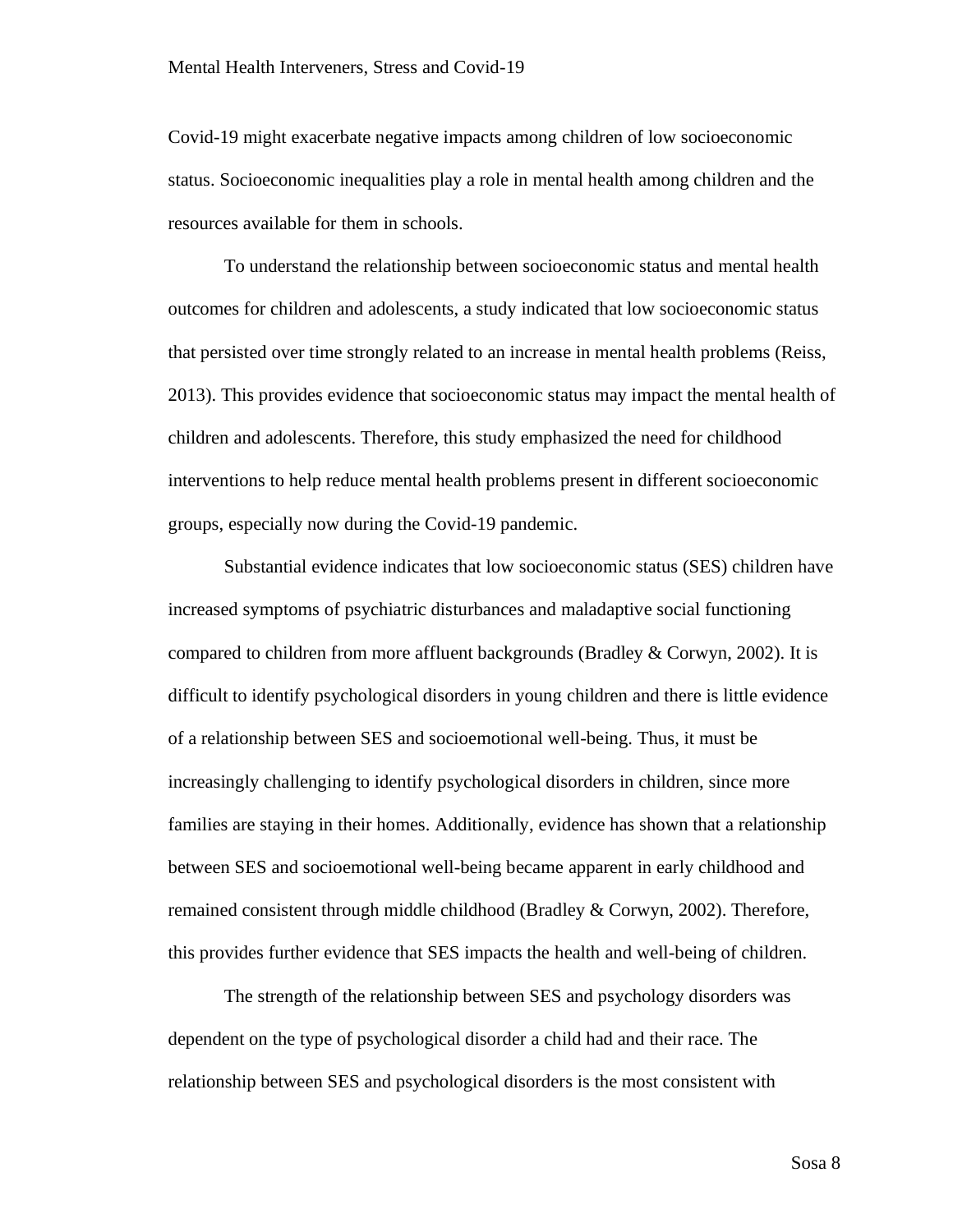schizophrenia, personality disorder, and mild depression (Bradley & Corwyn, 2002). Therefore, it is apparent that socioeconomic status impacts the psychological well-being of children.

Additionally, it is important to take into consideration the settings in which schools are located. One study examined differences in students' uses of mental health resources in schools during the previous year (Green et al, 2013). Results indicated that there were differences among students with serious emotional disturbances (SED) and their service usages. Major metropolitan, and urban settings had more students using mental health services compared to rural settings. Thus, students with emotional disturbances were more likely to use mental health services within their schools in metropolitan and urban settings in comparison to rural settings. Therefore, this provides insight into how psychological well-being may differ across school locations as well as how much students use the mental health resources offered by schools.

Overall, the Covid-19 pandemic has brought attention to the lack of resources low-income homes and children have faced. Studies shed light on the potential mental health impacts on children from less affluent families as well as the differences in psychological wellbeing and willingness to seek resources, especially among students in metropolitan and urban school locations. Therefore, it is important to take into consideration the various external factors that may contribute to the psychological wellbeing of children in schools.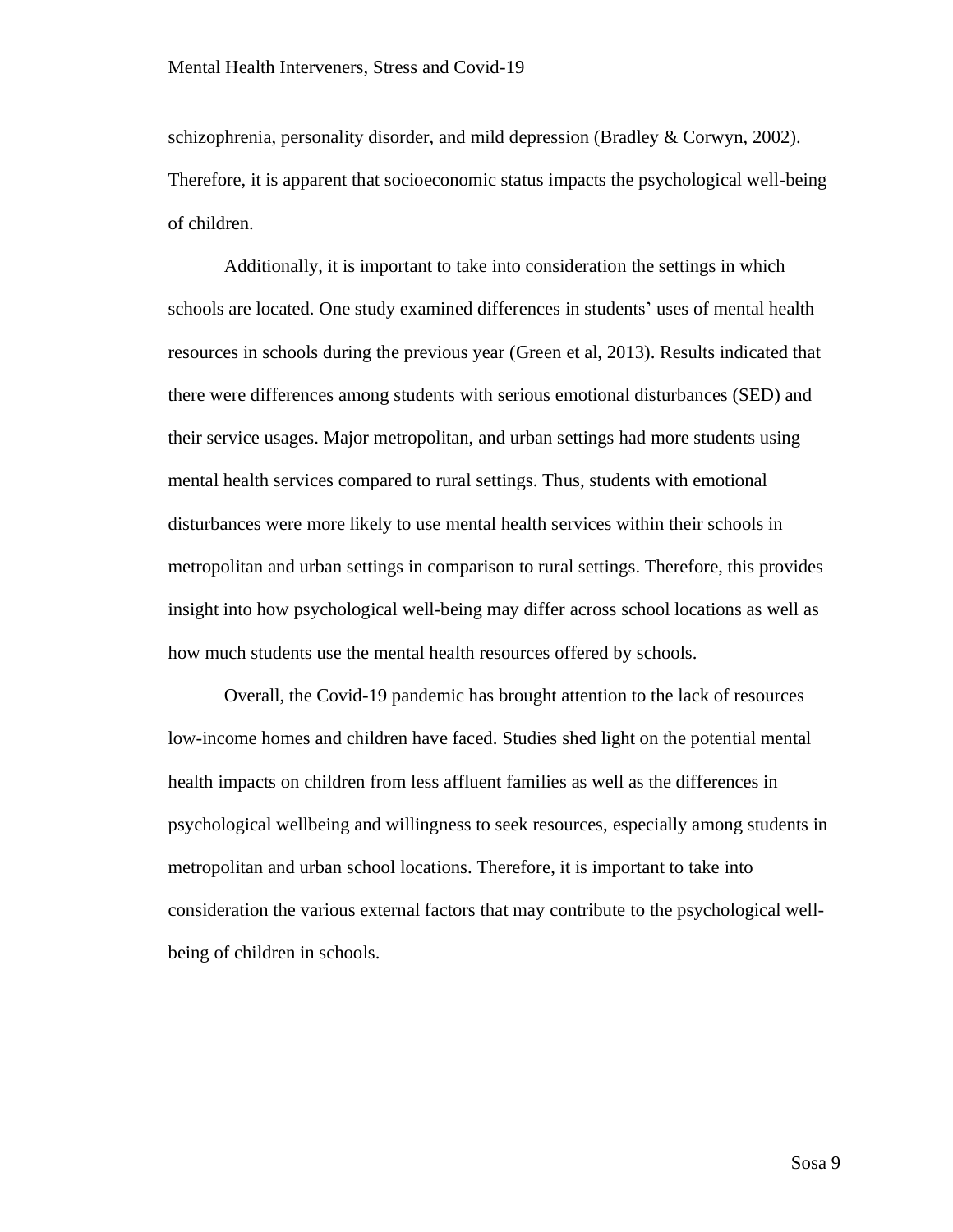#### <span id="page-14-0"></span>**Mental Health Resources Provided by Schools Before the Pandemic**

Before the pandemic, concerns about mental health needs have been growing. One in four children have a diagnosable mental health disorder and more than 75% of children need mental health services (DeKruyf *et al*, 2013). Responses to mental health and psychological resources are usually limited in a school setting. Mental health professionals and service providers present within schools include school counselors, school social workers, school psychologists, school nurses, and paraprofessionals also known as teacher's aides (Child Health and Development Institute of Connecticut).

In most states, elementary schools receive support from professionals at least once a week (Adelman & Taylor, 1999). In middle schools, professionals are usually assigned more time. Consequently, time dedicated to elementary school children seems to be limited. Normally, schools offer a variety of mental health interventions for their student body. Mental health practices that are present in schools include a Response to Intervention system, mental health integration, and collaboration within communities. Response to Intervention is a system that aids in identifying early learning and behavioral difficulties, and matching students with appropriate services (Witte *et al*, 2014). Types of interventions that are effective include cognitive-behavioral therapy, social skills training, and teacher consultation (Hogwood *et al*, 1997). Therefore, schools offer a variety of different interventions and services that have been effective in aiding students with their mental health needs.

As a whole, schools have an extensive range of preventive and corrective activities that are oriented towards students' problems (Adelman & Taylor, 1999). Most school-owned and operated services that offer mental health resources are called Pupil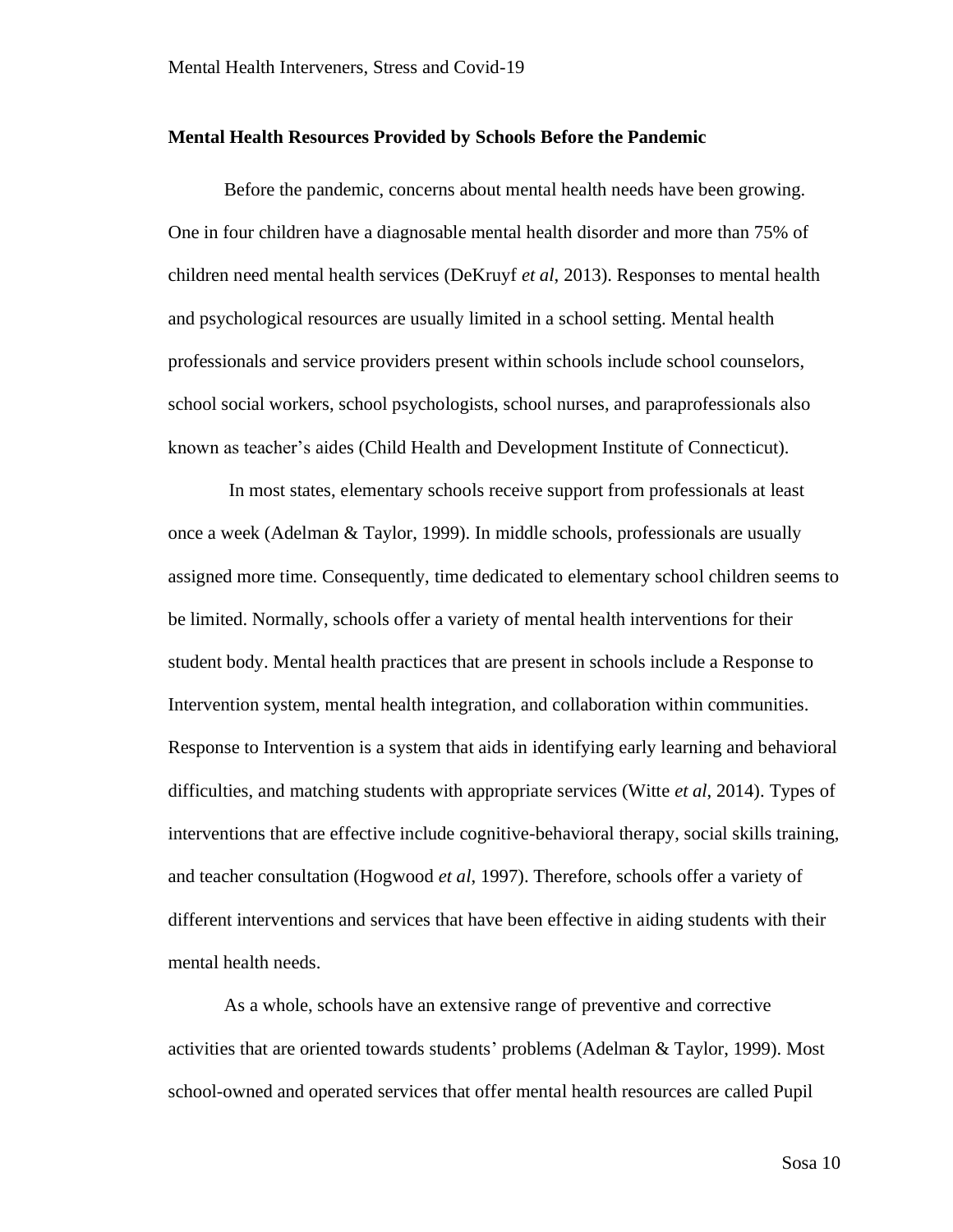Personnel Services (PPS). Pupil Personnel Services originated as disciplines in schools or activities outside of schools. Members of the Pupil Personnel Services included a school guidance counselor, school social worker, school psychologist, and school nurse (Irvin & Whiteside, 1983). This service was developed at the beginning of state compulsory school attendance laws (Shear, 1965). Pupil Personnel Services are regulated by the federal or the state government, in which they mandate and determine how many service professionals are employed in schools. Additionally, PPS administrators are encouraged to be aware of local, state, and federal funds for financial support (Irvin & Whiteside, 1983).

Another way in which schools have offered mental health resources is through School-Community Collaborations (Adelman & Taylor, 1999). These initiatives have been categorized as informal, coordinated, partnerships, collaborations, and integrated services (Adelman & Taylor, 1999). These offer the opportunity for schools to work with outside agencies to provide resources for their students. Collaborating with the community surrounding a school expands the options available for students to receive mental health support.

Trends emerge for professionals and schools due to historic, economic, and political changes. These trends include moving towards cohesive interventions and comprehensive general programmatic approaches (Adelman & Taylor, 1999). Schools are looking towards coordinating and integrating community services for the well-being of their students. In addition to this, over 1000 schools in the 1990s were linked to health clinics that offer better access to mental health resources for children (Adelman & Taylor, 1999). In the 2015 and 2016, about 71% of public schools reported having diagnostic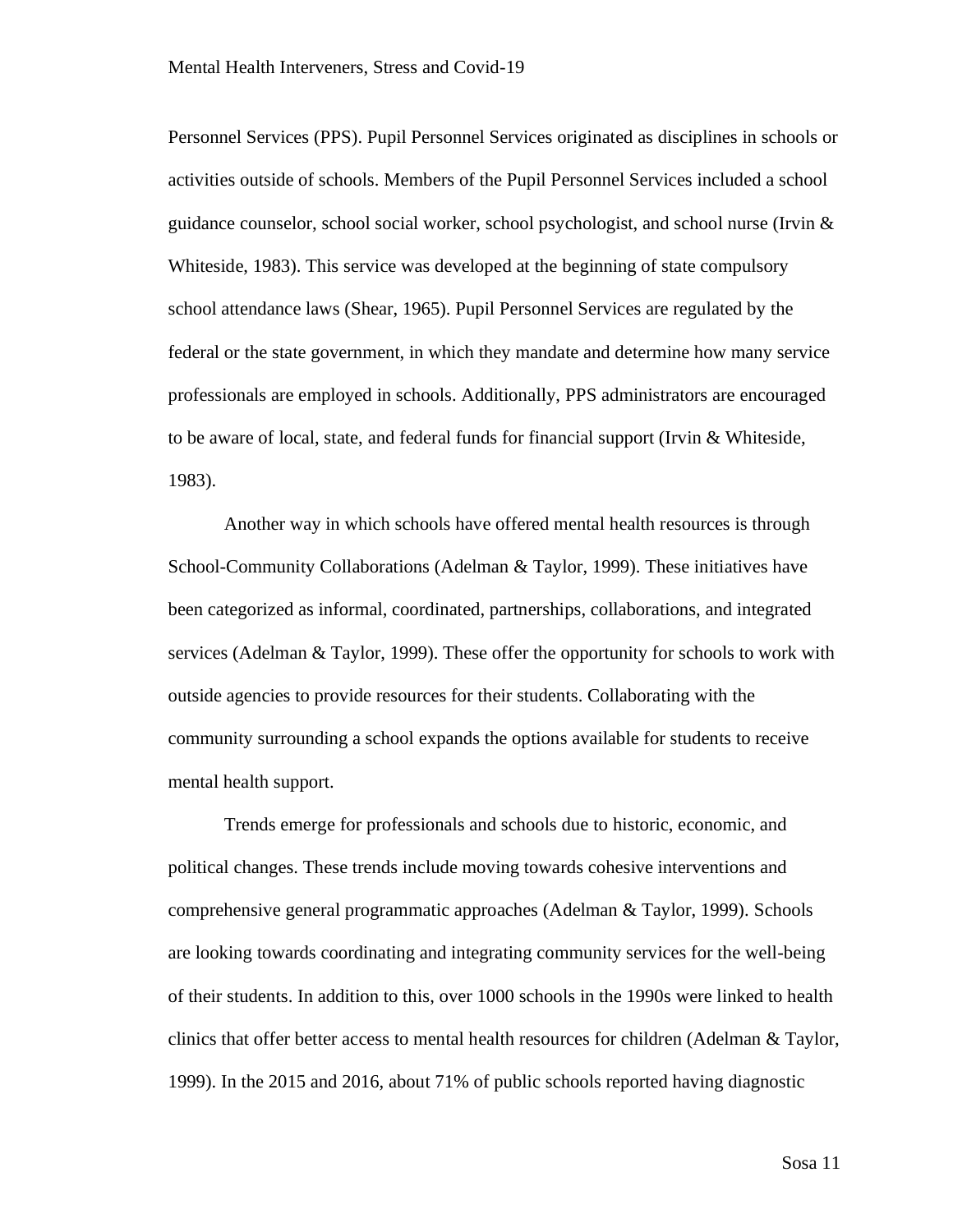assessments for mental health disorders available to students, and 64% of schools reported having treatment available (NCES Blog, 2018). Therefore, these efforts will allow for more children to have access to and receive mental health care.

The lack of clear direction or unified vision to guide efforts for mental health contributes to the inadequacy of care received by youths. In 2002, the President's New Freedom Commission on Mental Health recognized that mental health services in schools were an important aspect in reconstructing the mental health system for children and adolescents (Stephan *et al*, 2007). It has been reported that schools are the most common setting in which children access mental health care. Therefore, the variety of efforts and options that are increasingly available for children are beneficial in improving the educational systems that offer mental health services.

Mental health programs present in schools benefit the lives of children by aiding to diagnose or treat students with psychological disorders and behavioral issues. Evidence suggests that school mental health programs reduce the stigma associated with seeking mental health support, increase opportunities to promote generalization, maintenance of treatment gains, and enhance the capacity for mental health promotion activities (Stephan *et al*, 2007). Compared with traditional mental health services, school mental health programs can offer more ecologically grounded roles for mental health clinicians (Stephan *et al*, 2007). School mental health services have resulted in enhanced clinical productivity since students have more access to mental health staff (Stephan *et al*, 2007). Thus, the programs that are becoming more readily available at schools have been found to benefit children receiving mental health care. Services within the school system create a positive environment in which children may obtain the help they need.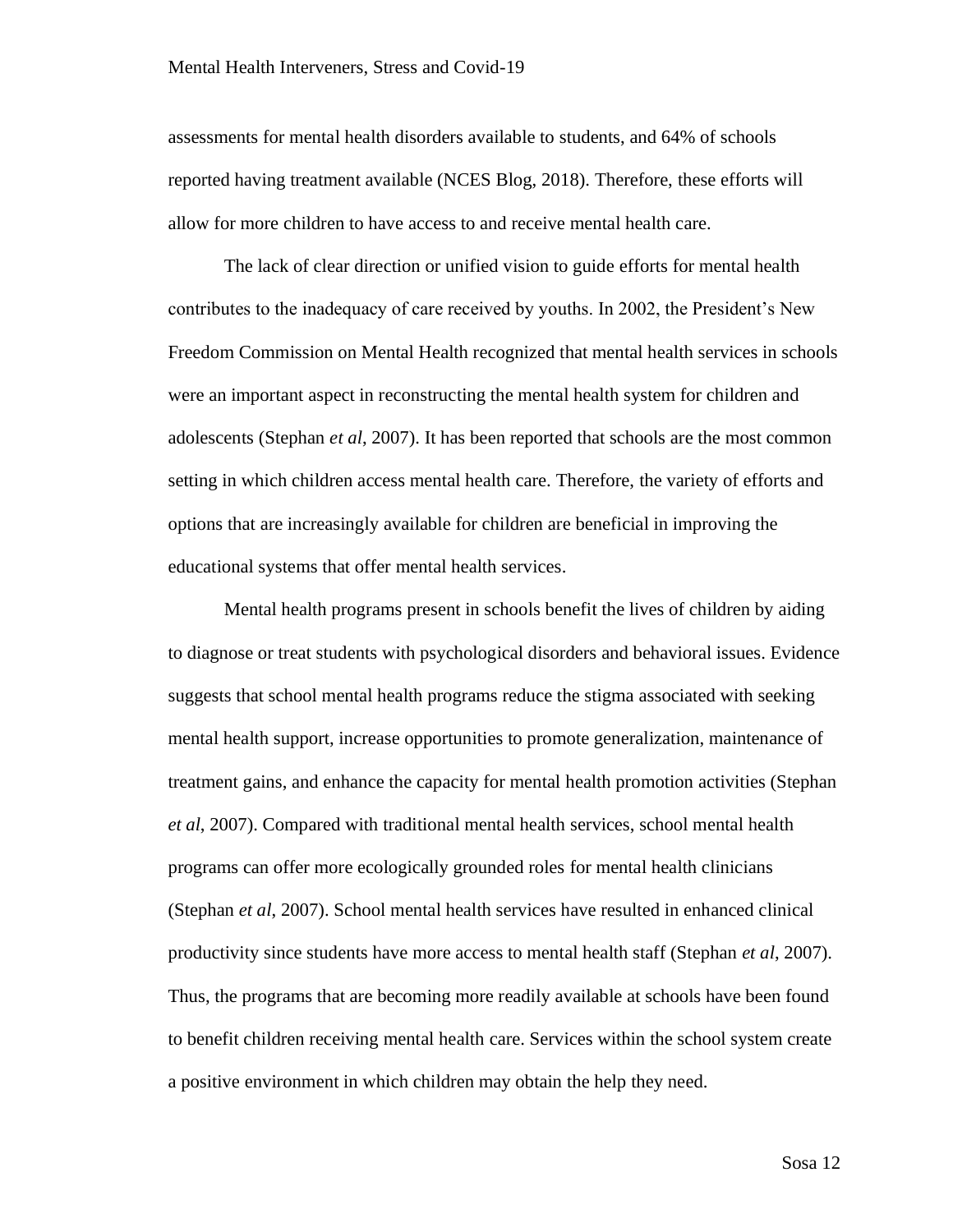#### <span id="page-17-0"></span>**Successful Strategies for Funding**

Mental health services are a component of school-based health care that is quickly growing. Mental health professionals in schools provide a variety of services for their students throughout the school year. However, how are mental health programs in schools being funded? There are several strategies in which schools can sustain their mental health programs. One strategy available for maintaining mental health programs is through shared funding, including public and private agencies, fee-for-service, third-party funding sources, and The School Medicaid Claiming Guide (Freeman, 2011).

Public and private agencies can receive reimbursements from Medicaid and insurance payers for mental health services that entail intensive and individualized interventions (Freeman, 2011). School mental health counselors spend most of their time on universal support and targeted interventions. Universal support and targeted interventions are related to the Multi-Tiered System of Support (MTSS). The MTSS is data-driven and focused on improving outcomes for students through problem-solving (Positive Behavioral Interventions and Supports). Universal supports are provided to all students while targeted interventions are provided to groups of students to help develop skills (Positive Behavioral Interventions and Supports). Therefore, these need to be specifically stated to receive appropriate funding. For fee-for-service and third-party funding sources, school mental health programs must be approved for providers of Medicaid, private insurance, or local county and foundation funding. Thus, this is essential to provide mental health services to students (Freeman, 2011).

The School Medicaid Claiming provides a guide on reimbursement for Medicaid in schools. For example, The Arkansas School Mental Health Network developed a state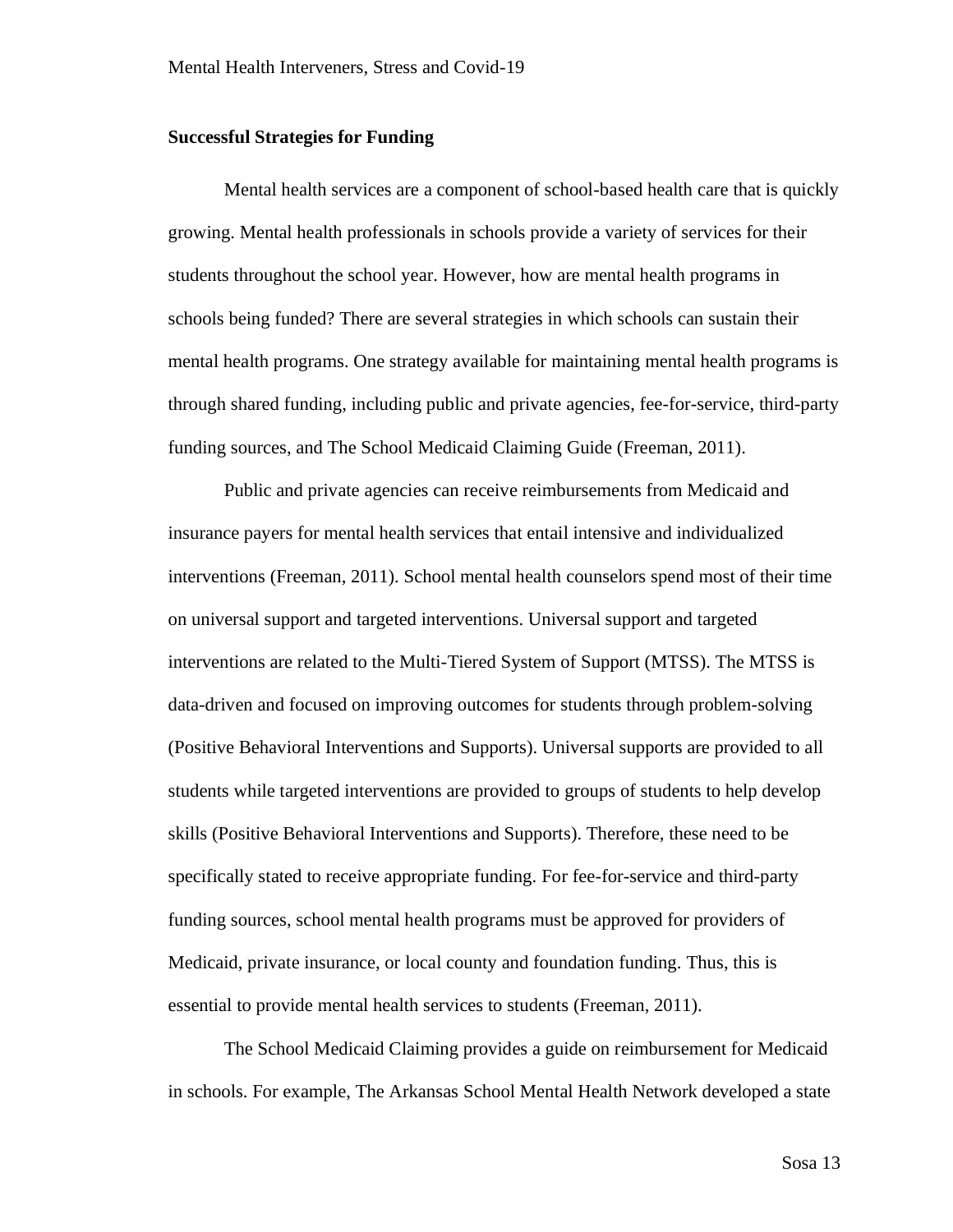policy and procedures manual (Freeman, 2011). County referendums are another strategy that increases funds for school mental health. This may provide community support for school mental health services through work with government officials and may result in an additional sales tax to fund school-based mental health programs (Freeman, 2011). An example of this includes California's Mental Health Services Act which is used to fund mental health initiatives.

Additional successful strategies found to help fund mental health programs in schools include community coalitions, funding from partner agencies, and non-profit organizations. Community coalitions are businesses that form a coalition to assist with funding school mental health programs (Freeman, 2011). Partner agencies of governance care such as social services, provides support by funding school mental health programs and positions. Non-profit organizations provide even more funding opportunities.

The state and county Temporary Assistance for Needy Families (TANF) requires prevention programs for health in schools and provides funding for mental health professionals' salaries and after-school programs (Freeman, 2011). Investigator systems can collect outcome data with state-level mental health and education departments to provide information to address the state-level need for funding for school programs and services.

Grants, foundations, and the business community are additional resources that may provide funding opportunities for schools. Schools may apply for funding with community partners to maintain their programs and services. Examples of these grants include the Safe Schools/Healthy Students Grant, the Elementary and Secondary School Counseling Grant, contacting local businesses, and more (Freeman, 2011).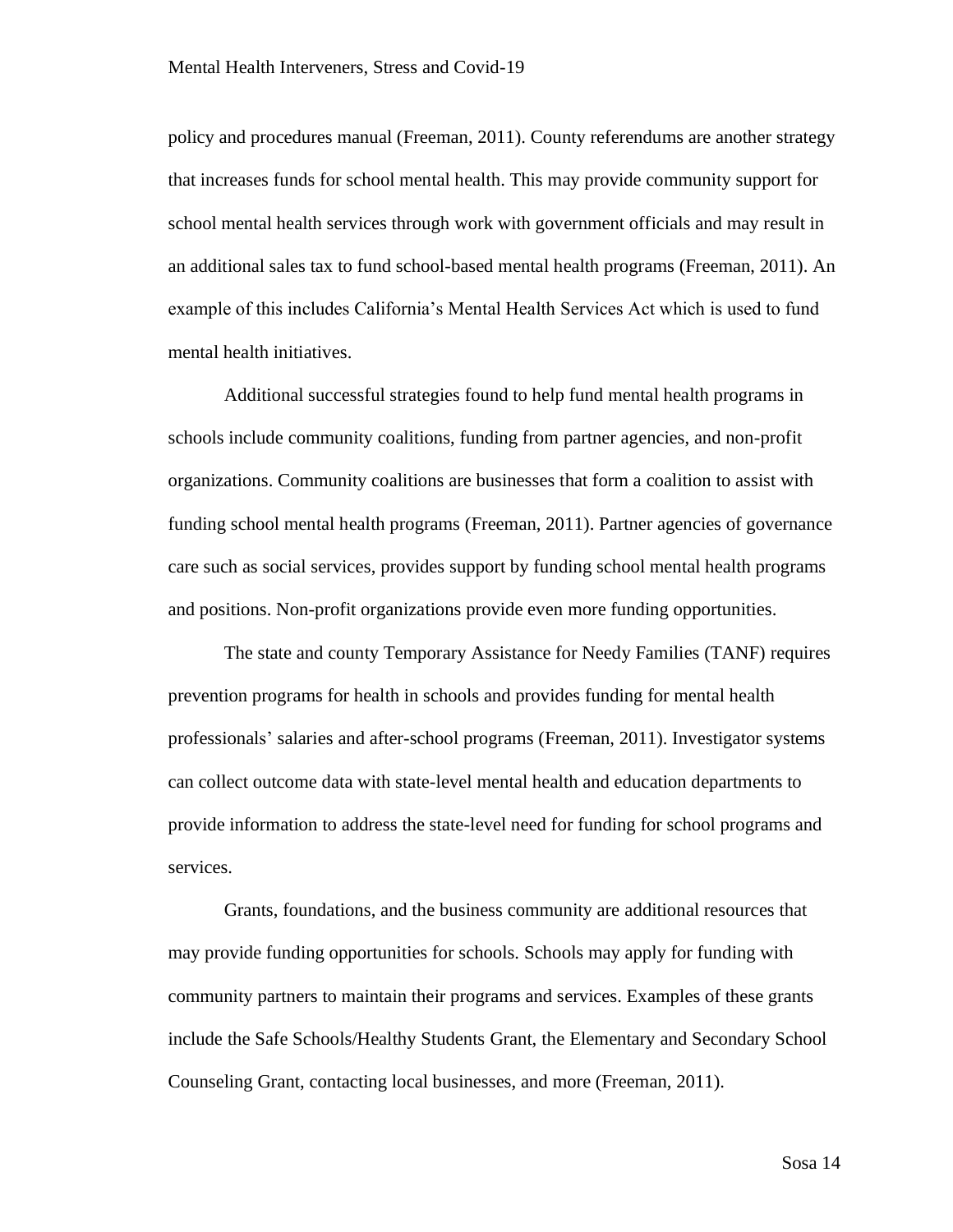Additionally, school districts fund interventions through federal and local funds. Examples of this include the Comprehensive Children's Mental Health Initiative, Title 1, district school budgets, and more (Freeman, 2011). The Children's Mental Health initiative allows families access to services for children that do not enter the welfare or probation system (Indiana Department of Child Services, 2020). Title 1 is part of the Elementary and Secondary Education Act. The act was amended by Every Student Succeeds Act (ESEA) and provides financial assistance to local agencies for children from low-income families (National Center for Education Statistics, 2020).

In some education systems, staff may be realigned to provide school mental health functions for students (Freeman, 2011). For example, schools may rethink staff roles or realign positions to areas that are in more demand. Volunteers and internships provided through universities help to provide schools with staff at a lower cost to assist with mental health programming (Freeman, 2011).

Therefore, these financial resources are avenues in which schools and their mental health interventions and services are funded. It is important to understand the successful strategies that provide funding for schools and assist in maintaining mental health programming and interventions. Thus, this allows for a better grasp on understanding how services may be impacted with remote and limited in-person learning. Mental health resources and the methods in which they have been provided have changed. For that reason, it would be interesting to investigate how the pandemic may impact the maintenance of mental health resources in schools, funding, and staffing of school-based mental health professionals.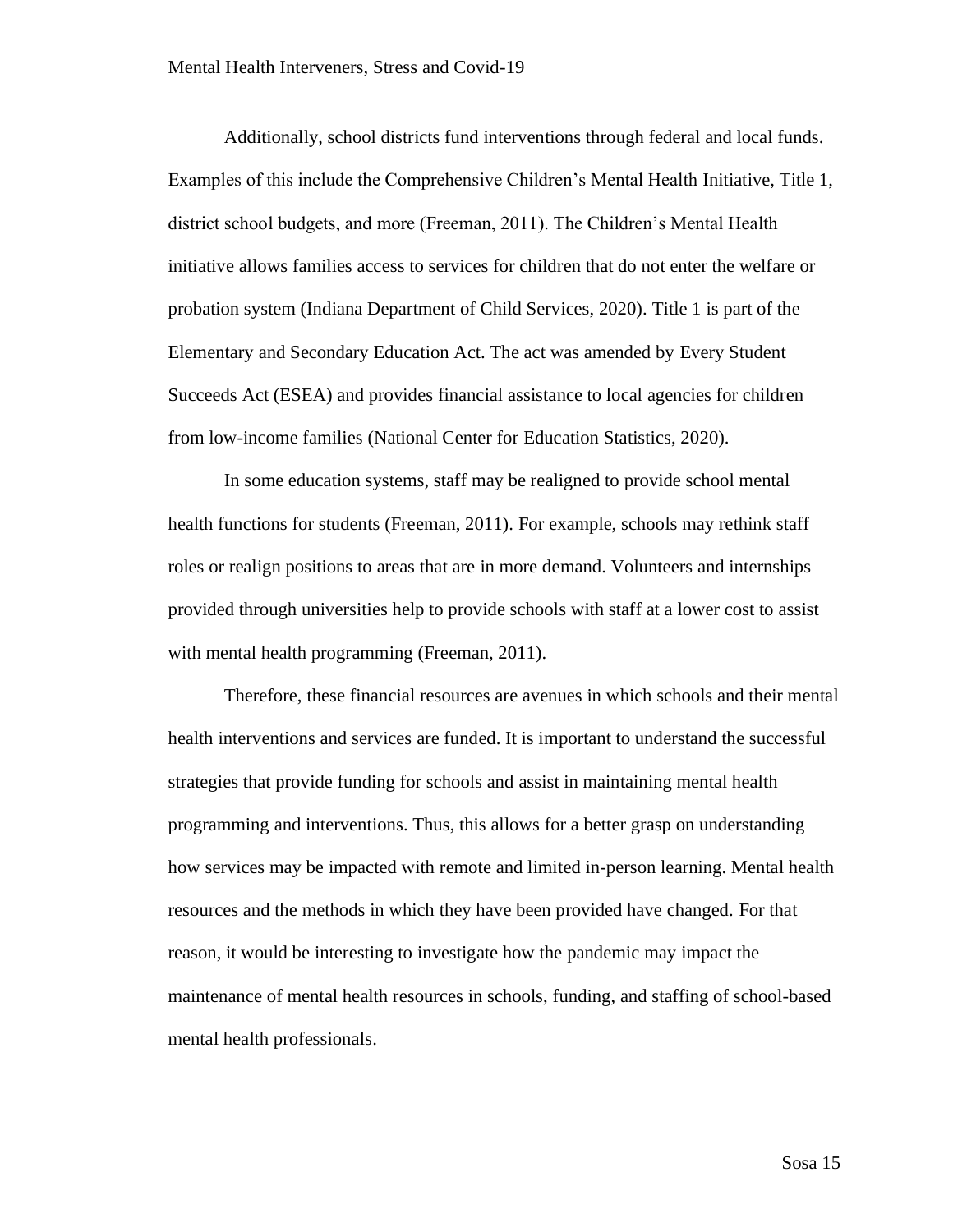#### <span id="page-20-0"></span>**Development of School-based Mental Health Services**

School mental health services were developed in the Progressive Era, a time period during the first two decades of the 20th century (1900 - 1920) that furthered interests in social and political reform (Encyclopaedia Britannica, Inc., 2021). During the Progressive Era, there was a focus on four important factors to establish mental health service programs. In this era, mandatory education was enforced and resulted in restricted child labor services. These focus factors were also concerned with immigration, social order, public health, and developments of disciplines such as psychology, social work, and education (Flaherty & Osher, 2003). Therefore, these pushes for change impacted the mental health professionals that were soon to occupy the school system in addition to teachers.

This Progressive Era aimed to address educational challenges, including school attendance, the presence of discipline from teachers, the increase of cultural disconnection, and failure to educate students that were a public health and social control problem. Reformers were concerned with how schools would address barriers to learning, while others, "viewed mental health services as a mechanism for addressing academics and behavioral problems among students," (Flaherty & Osher, 2003, p.12).

Reformers ideologically disagreed about focusing on schools or on its students. However, it was unanimously agreed upon that schools needed to expand their agenda for public education. This included bringing in "visiting teachers," (who are now known as social workers) that provide vocational counseling, have special education classes, and hire school clinicians (Flaherty & Osher, 2003, p.13). Thus, instilling these aspects into the school system created a community in which schools were no longer geared towards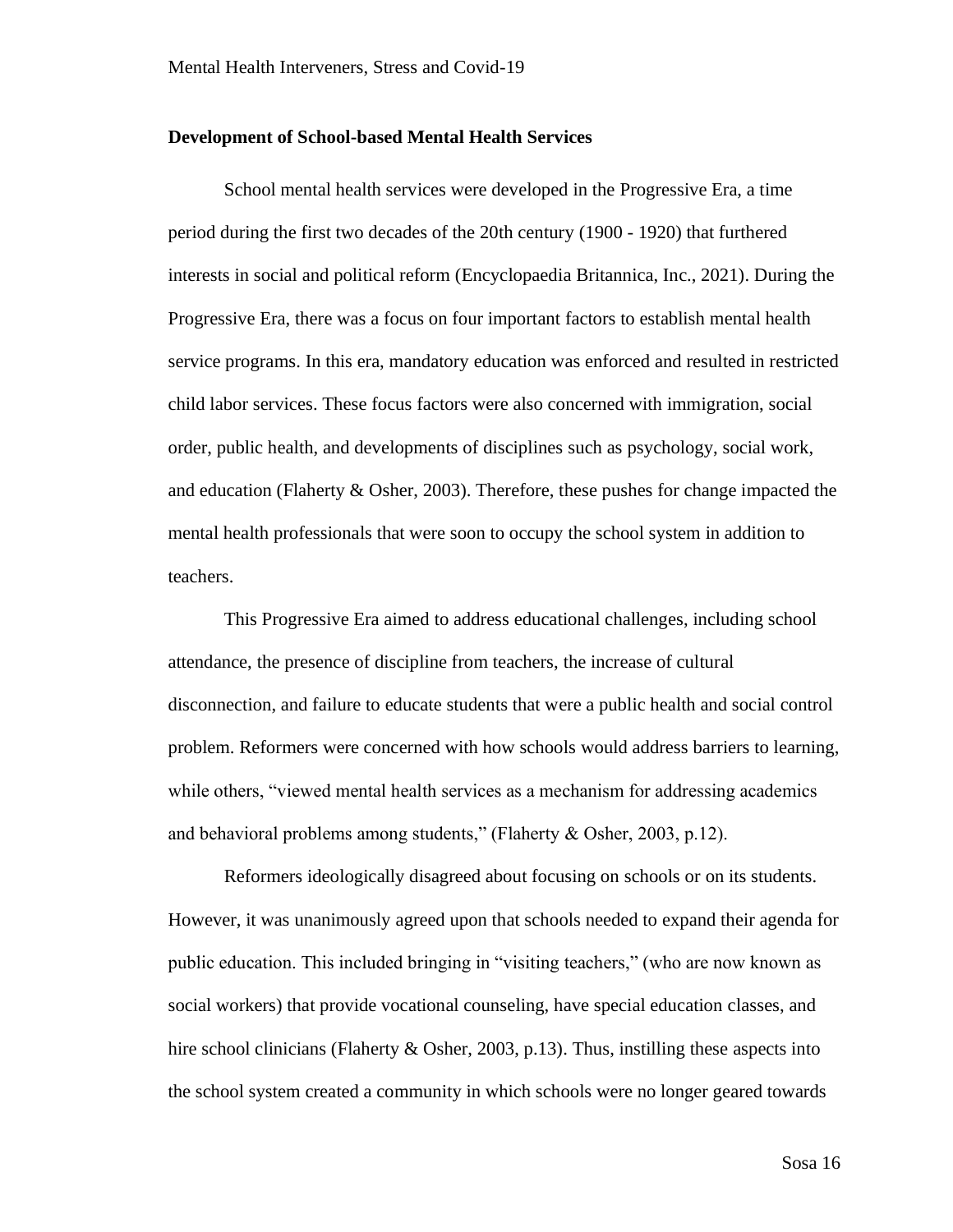one type of student but could provide resources to a multitude of individuals. Consequently, mental health issues are more directly addressed by professionals working in schools.

#### <span id="page-21-0"></span>**The Interveners: Psychologists, Social Workers, and Counselors in Schools**

Today, schools are called upon to educate growing populations of students whose social-emotional needs oftentimes interfere with the learning process (Lockhart  $\&$  Key, 1998). Conditions contributing to student mental health issues include poverty, homelessness, substance abuse, physical and sexual abuse, domestic and community violence (Lockhart & Key, 1998). Thus, continuing to research the options of mental health resources available in schools helps understand how they can benefit children. Additionally, this provides insight into the resources being provided to students that may have suffered during the Covid-19 pandemic.

Professionals within the school system weigh in on children's mental and emotional well-being. This is important to ensure that children are living happy and healthy lives. The professionals that address mental health in schools include school psychologists, social workers, and school counselors. It is also important to investigate and understand the professionals that occupy positions in mental health services at schools. Professionals are trained to provide mental health interventions and play important roles in preventing and enhancing problems for students, parents, and school staff. Adelman and Taylor (1999) identified the term for these individuals naming them "interveners," or individuals who carry out functions related to mental health activities in schools (Adelman & Taylor, 1999, p.140).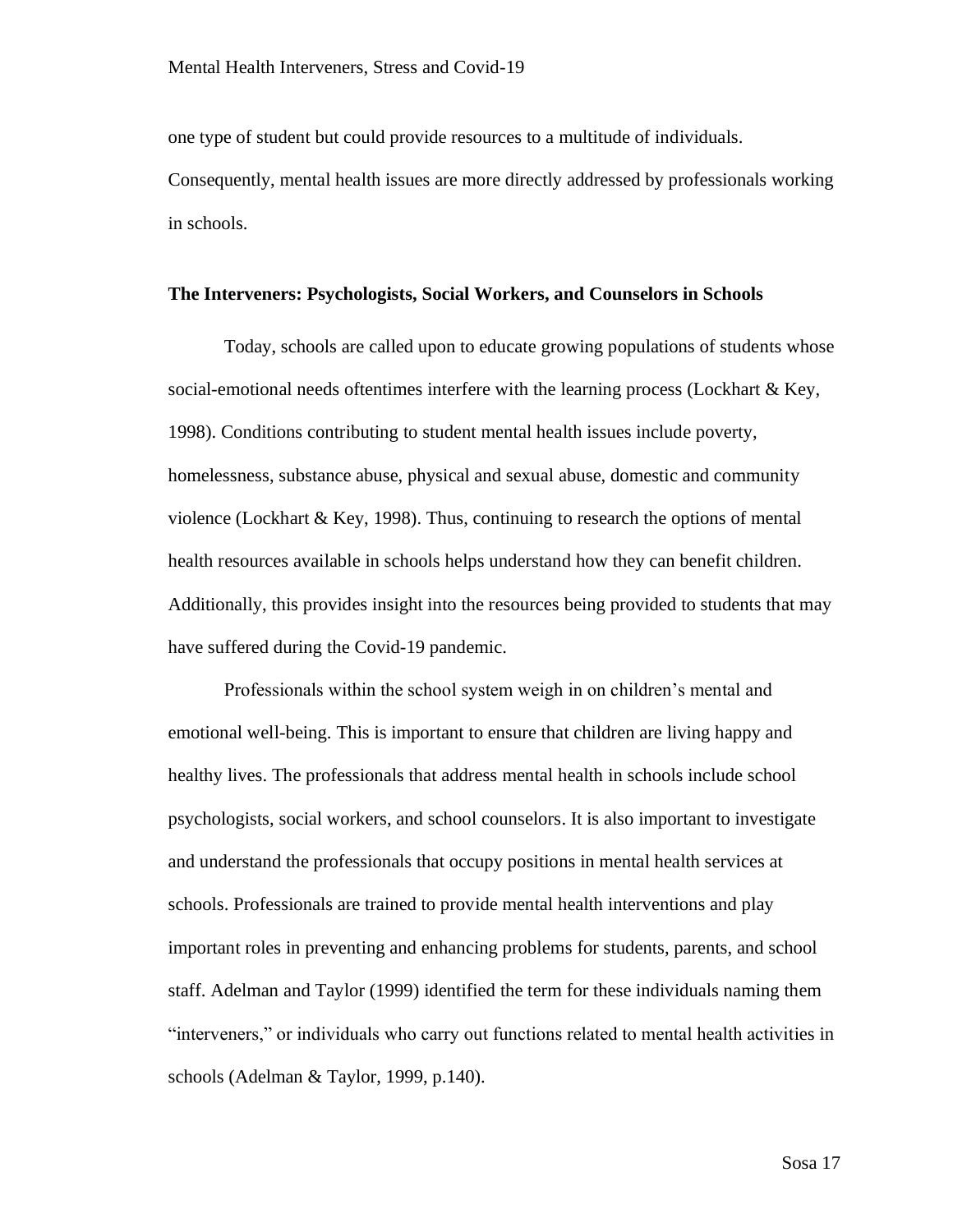School psychologists play an important role in the mental health services for children. The early roots of school psychology can be found in clinical and educational settings. School psychologists began to take on intervention roles in the 1920s. In 1969, The National Association of School Psychologists was founded and the members in this profession have grown (Flaherty & Osher, 2003). The development of school psychology is closely connected to special class provisions for exceptional children, the testing movement, the mental health movement, and school contributions to programs of delinquency prevention (Shear, 1965). The emphasis on assessing children in schools may impact the roles that school psychologists take on (Flaherty & Osher, 2003).

Overall, there has been an increased need for school psychologists' involvement in mental health programming for youth. School psychologists provide services that include psycho-educational assessment, consultation, individual counseling, group counseling, and educational programs for parents and teachers (Natasi *et al*, 1998). However, most school psychologists devote their time to psychoeducational assessments that aid in determining eligibility for special education services (Natasi *et al*, 1998). A study on school psychologist involvement in mental health programming found that 21% of them spent their time doing assessments, 20% spent time counseling individuals, 27% did consultations, 16% worked on preventions and 6% of school psychologists were involved in research (Natasi *et al*, 1998).

School psychologists devoted about half of their work time to mental health programming. Today, school psychologists still assess and evaluate students. Additionally, school psychologists engage in prevention/intervention programs, crisis interventions, as well as consultations with teachers, parents, and other service providers.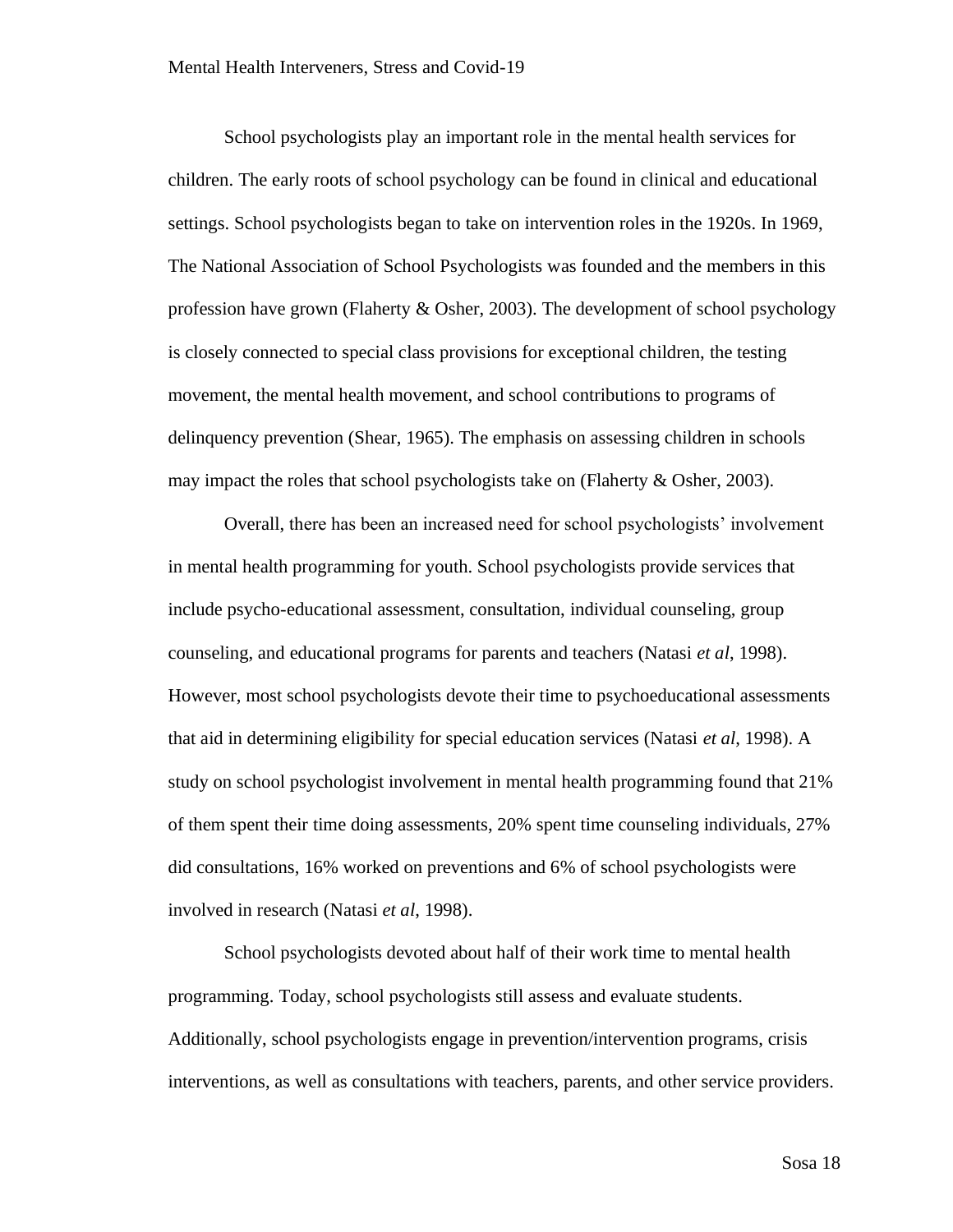School psychologists supervise psychological services and expand their knowledge through professional development programs (American Psychological Association, 2020). Therefore, the field of school psychology encompasses a multi-faceted role in which school mental health for children may be addressed through a variety of services.

#### <span id="page-23-0"></span>**Teachers are not Counselors: Role of Separation in Education**

The role of teachers in the classroom is an important aspect of a child's mental wellbeing. Teachers play a significant role in the lives of children during their school years. Their connections with children impact academic achievements and behaviors. Teachers' perspectives are valuable in understanding the mental health support children receive in schools. However, it is important to investigate where the line is drawn between the roles of teachers and school-based mental health professionals. How do their occupations, expectations, and roles differ? Are teachers equipped to address mental health concerns in the classroom?

A study was conducted that examined teachers' perceptions of current mental health needs in their respective schools (Reinke *et al*, 2011). Their knowledge, skills, and training experiences were evaluated as well as their role in supporting children's mental health (Reinke *et al*, 2011). As a result, teachers reported that school psychologists have a primary role when it comes to providing mental health services. This implies that teachers are not necessarily the school professionals that address the mental health of children in the classroom. Thus, according to teachers, mental health professionals are better equipped to assist students with their needs.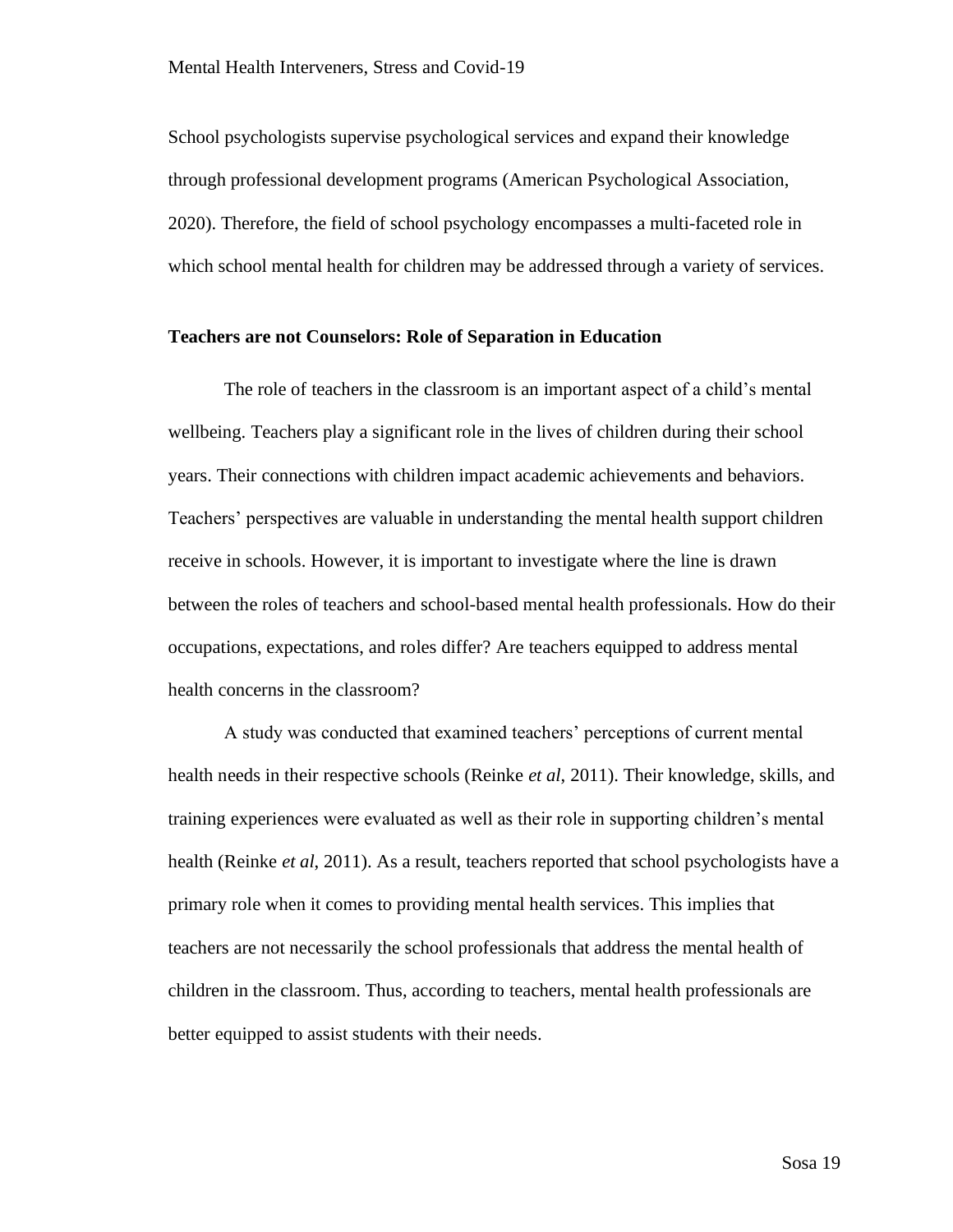Teachers are not fully relieved of addressing mental health in the classroom. Mental health problems result in behavioral issues that cannot be avoided. Thus, teachers viewed themselves as having primary responsibilities in implementing classroom-based behavioral interventions (Reinke *et al*, 2011). Each profession within the school system has a separate set of responsibilities in being able to provide mental health services. Additionally, teachers expressed that they lacked experience and training in addressing the mental health needs of children in their schools (Reinke *et al*, 2011). Therefore, teachers may not directly provide mental health services, but are important for observing a child's mental health needs and are very often the source of a referral.

School social workers play an important role in mental health services. The profession of social work came from feminist and reform-driven professionalism (Flaherty & Osher, 2003). Social workers were formerly known as "visiting teachers," (Flaherty & Osher, 2003, p.13). Social workers are community-based and have roles that are more connected to families. In the 1920s, the visiting teachers became employees of the school system which led to a shift in their responsibilities.

As our understanding of the developmental needs of children grows, the tasks of social workers increase (Gilligan, 2000). The expectations for social workers have grown tremendously over time. Social workers are now expected to address not only the child and their school career but also the child's parents, the child's extended family network, and the professional system surrounding the child. Social workers are heavily involved in the planning, management of access, and contact arrangements for children for whom they are responsible for.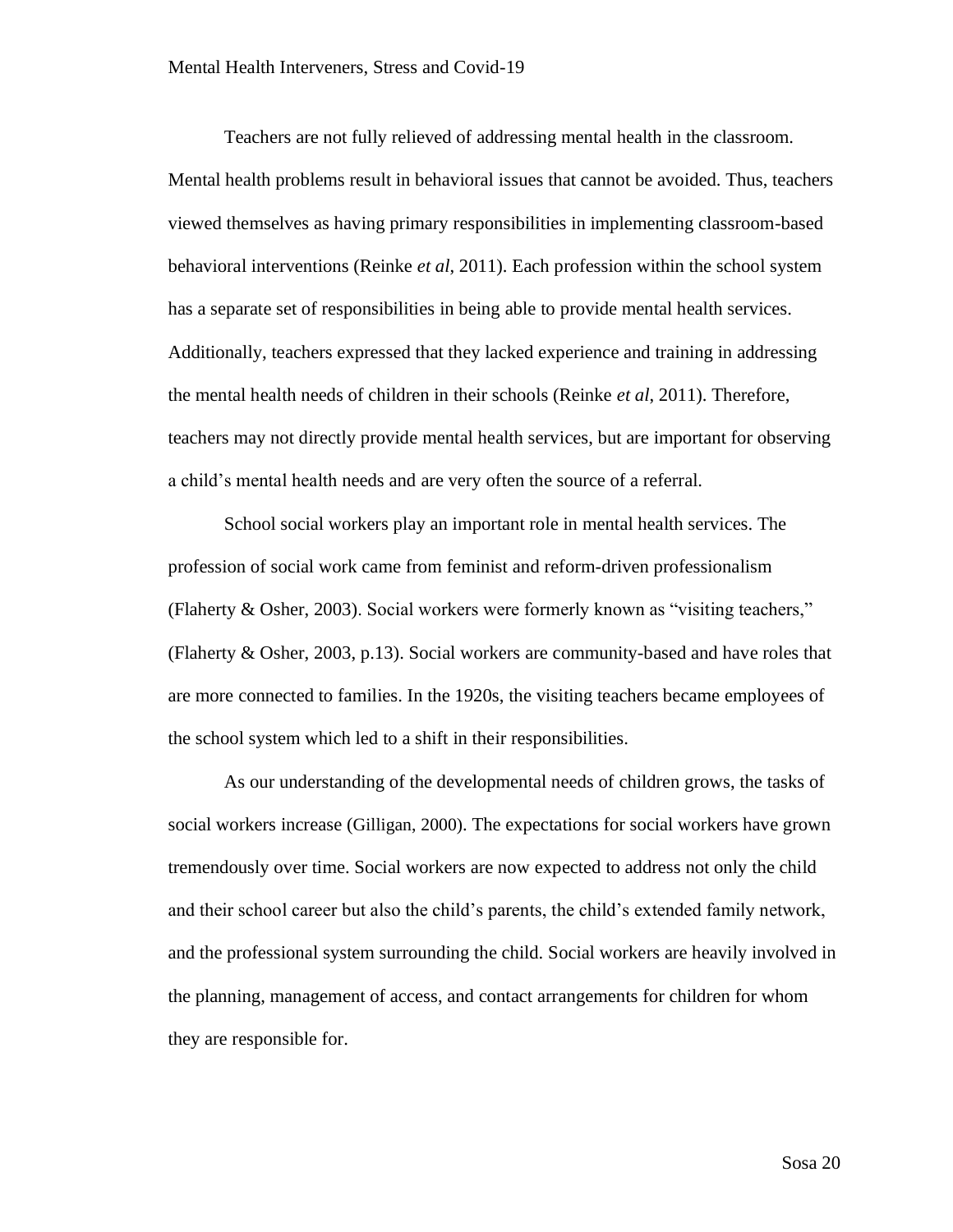School counselors are a set of professionals that address mental health issues with school children. Professional identities of school counselors have been a fluid construct and lack a clear consensus on their occupations' goals (Lockhart & Keys, 1998). Many school counselors are finding themselves serving students who have serious psychological disorders. Counselors are limited in their roles because of school system policies. These policies restrict the number of counseling sessions counselors can conduct on school clients (Lockhart & Keys, 1998). Also, their role includes the delivery of family counseling services, and administrative tasks that occupy a large percentage of a counselor's time (Lockhart & Keys, 1998). School counselors are required to respond to the social, political, and demographic trends that impact students and families.

Throughout the history of counseling as a profession, there have been shifts in the expectations of school counselors. School counseling originated as part of a vocational guidance movement in the 1900s (Flaherty & Osher, 2003). Guidance classes were increased in schools in the 1920s. In the 1950s, counselors focused on integrating issues of personality and human growth/development (Flaherty & Osher, 2003). The American School Counselor Association aided in solidifying their role by emphasizing that counselors should focus on providing educational opportunities for all students. Student achievement was at the core of what was expected from them. Politics, education reform, economy, and issues faced at school have strongly influenced educational reform and the profession of a counselor (Dekruyf *et al*, 2013). Today, it is important for school counselors to take on a multifaceted role in which they should address the topic of mental health among their students.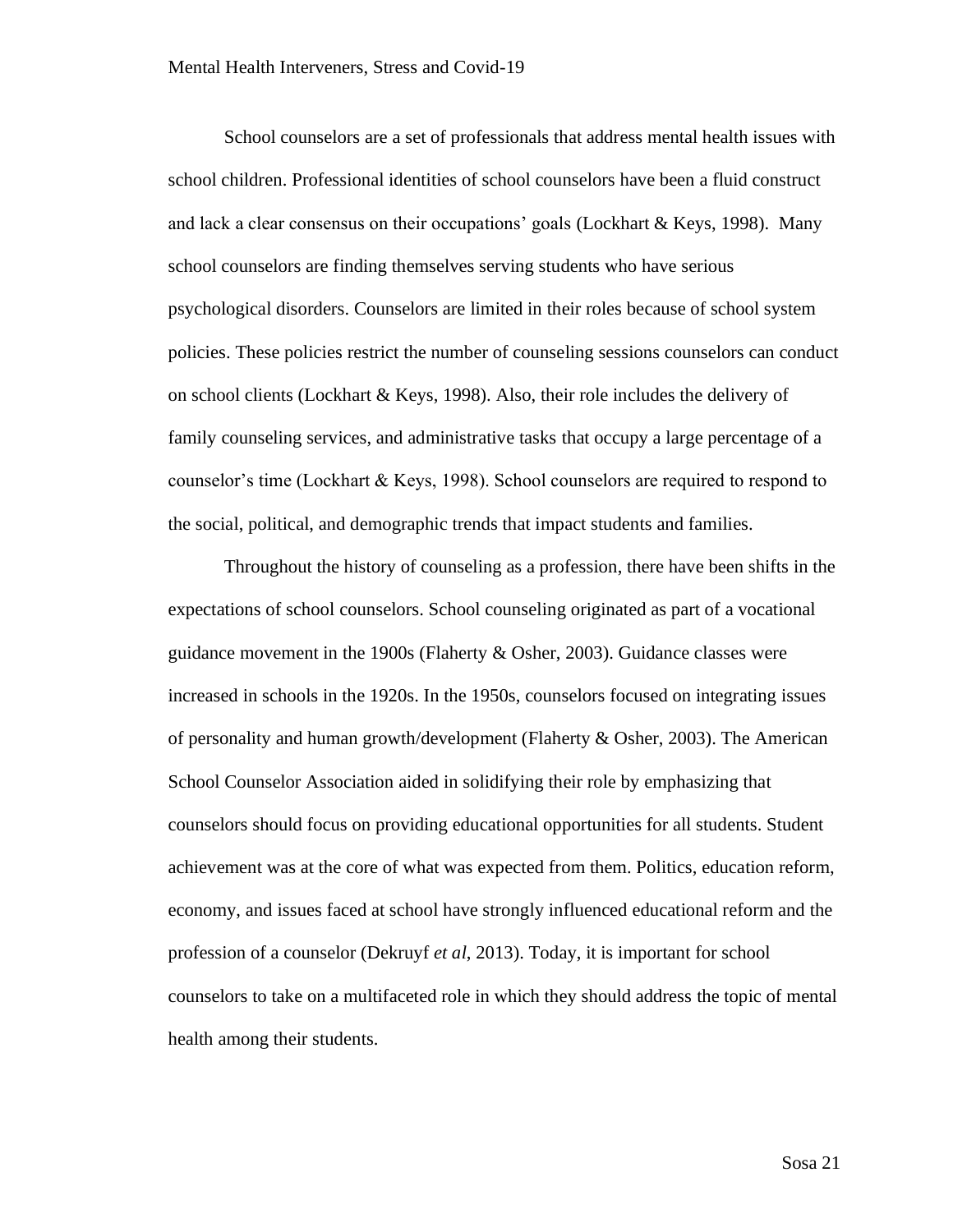School counselors and other professionals need to acquire mental health counseling skills to provide services to the best of their abilities (Lockhart & Keys, 1998). Since mental health counseling has not been perceived as an important part of a school counselor's identity, many of the skills and knowledge areas they should be prepared with have not been a high priority in school counselor preparation programs (Lockhart & Keys, 1998). Many school systems continue to define school counselors' roles and functions through traditional guidance models despite the pressing mental health counseling necessities. However, schools have been found to provide a variety of mental health resources for children.

#### <span id="page-26-0"></span>**Intervener Credentials and Occupational Overlap**

School counselors, school psychologists, and school social workers can all be referred to as "interveners," since all of these occupations address mental health in schools (Adelman & Taylor, 1999, p.140). Thus, all of these professions require varying education, degrees, and licensure in order to practice and offer their services within a school system. Below, in Table 1, are the indicated credentials that are necessary for interveners to begin their career within a school system: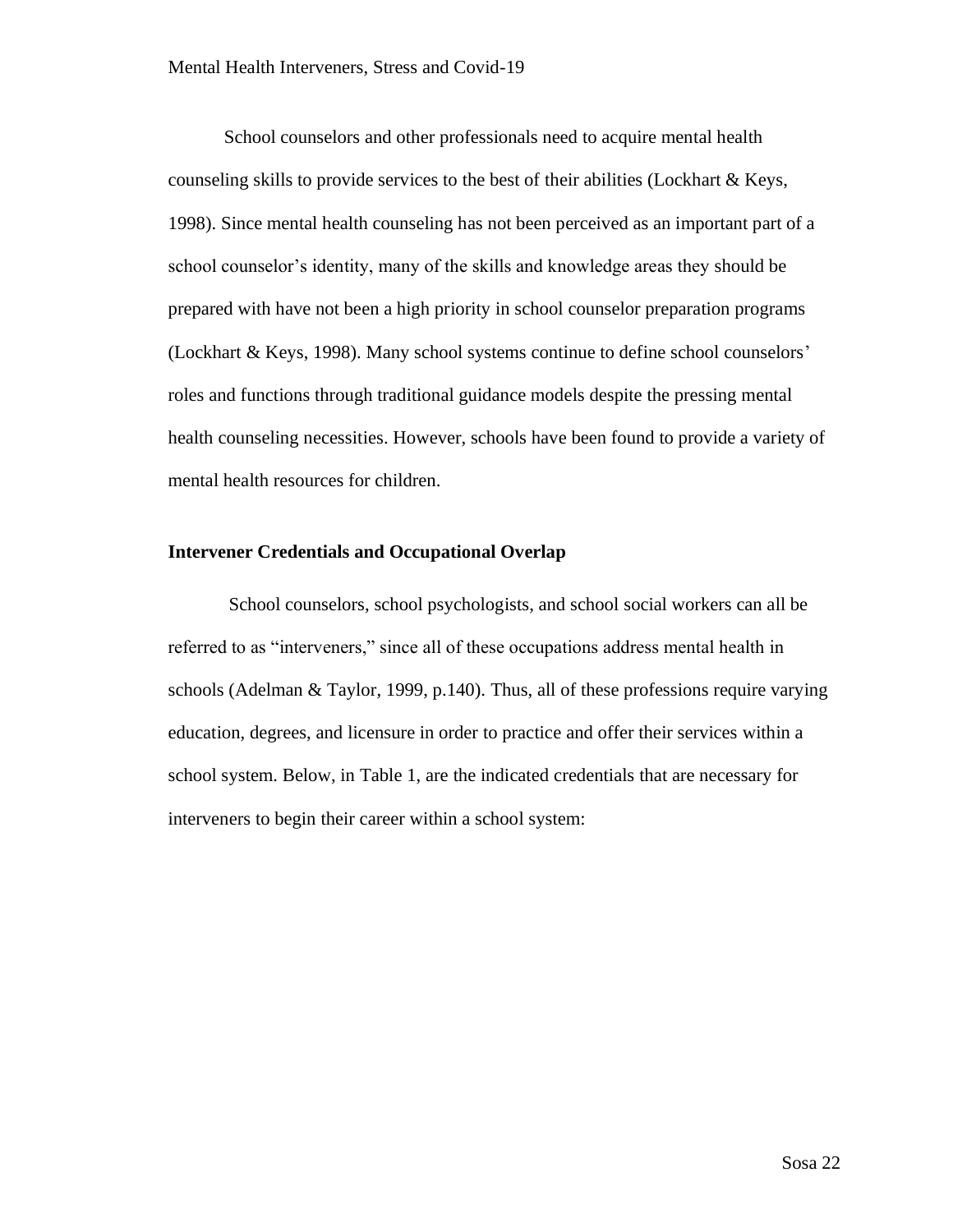| <b>Table</b> |  |
|--------------|--|
|--------------|--|

| <b>Profession</b>              | <b>Education/Degrees/Licenses</b>                                                                                                                                                                                                                                                                            |
|--------------------------------|--------------------------------------------------------------------------------------------------------------------------------------------------------------------------------------------------------------------------------------------------------------------------------------------------------------|
| <b>School Counselor</b>        | Masters (MA) degree<br>Complete internship experience to receive a certification or license<br>Additional certification, allows counselors to stay up on trends and<br>$\bullet$<br>changes in the field (How to Become a School Counselor, 2020).                                                           |
| School<br>Psychologist         | MA Degree, Ph.D. may be required in private practices contracted<br>with schools (How to Become a School Psychologist, 2020).<br>National Association of School Psychologists (NASP), can receive<br>$\bullet$<br>Nationally Certified School Psychologist (NCSP) designation.                               |
| <b>School Social</b><br>Worker | MA degree from an accredited social work school<br>MA qualifies social workers for Licensed Master of Social Work<br>$\bullet$<br>(LMSW) and after more experience a licensed Clinical Social<br>Work (LCSW) or Licensed Independent Social Worker (LICSW),<br>(How to Become a School Social Worker, 2020). |

This provides information on the requirements to become a school-based mental health professional. These qualifications further emphasize how jobs may differ within a school system, based on the level of degree, background, and focuses acquired.

Although the credentials and the roles of mental health professionals may differ, the interactions among the disciplines overlap. Oftentimes, those that provide resources related to psychology, psychiatry, social work, and more can be referred to as part of a Child Guidance Team. For example, interveners such as psychologists assess children, while social workers may visit families to ensure social-emotional help. All of these professionals provide mental health services and address issues by intervening in a variety of components within a child's life.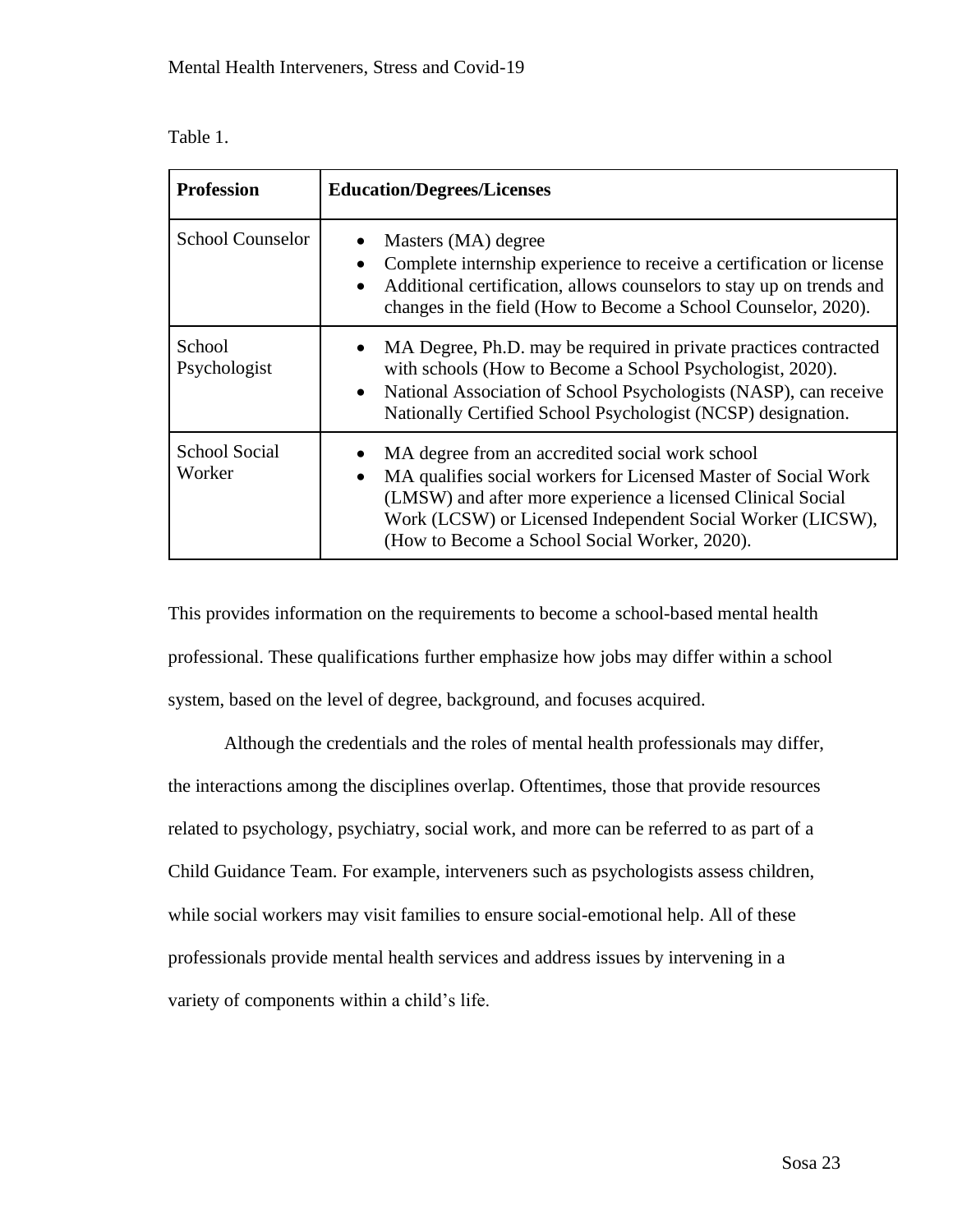#### <span id="page-28-0"></span>**Psychological Wellbeing, Burnout and Self Care Among Interveners**

Job burnout is defined as "feelings of physical, emotional, and mental exhaustion within the context of an individuals' work," (Schilling *et al*, 2018p. 324). Burnout present among school psychologists increases the risk of high feelings of stress, emotional strain, and negative perceptions of work-life. A study surveying school psychology practitioners indicated that 90% of the participants "reported experiencing burnout at some point in their careers as school psychologists," (Schilling *et al,* 2018, p. 328). The ratings of burnout were related to emotional exhaustion as well as role overload and lack of support from others to deal with difficult feelings about one's job. Protective factors indicated in this study included talking with coworkers, using solution-focused problem solving, and techniques to reduce stress.

With the onset of the COVID-19 pandemic, new challenges and dilemmas are arising with students quarantining and remote learning. Barton (2019) explored the experiences of therapists in taking care of their own mental, emotional, and spiritual wellbeing prior to the pandemic. Five semi-structured interviews were conducted and revealed that therapists face levels of anxiety when meeting work demands. Also, one participant, who provided telehealth services, admitted challenges found when working from home. This participant stated, "I think it's challenging to keep personal life separate particularly when you work from your own home," (Barton, 2019, p. 518).

School psychology has had to "adapt across all aspects of research, training and practice," and one of the most monumental changes of the pandemic has led to "telepsychology and the closure of schools, clinics, and community mental health agencies," (Song et al, 2020, p. 443). Therefore, burnout and work challenges would be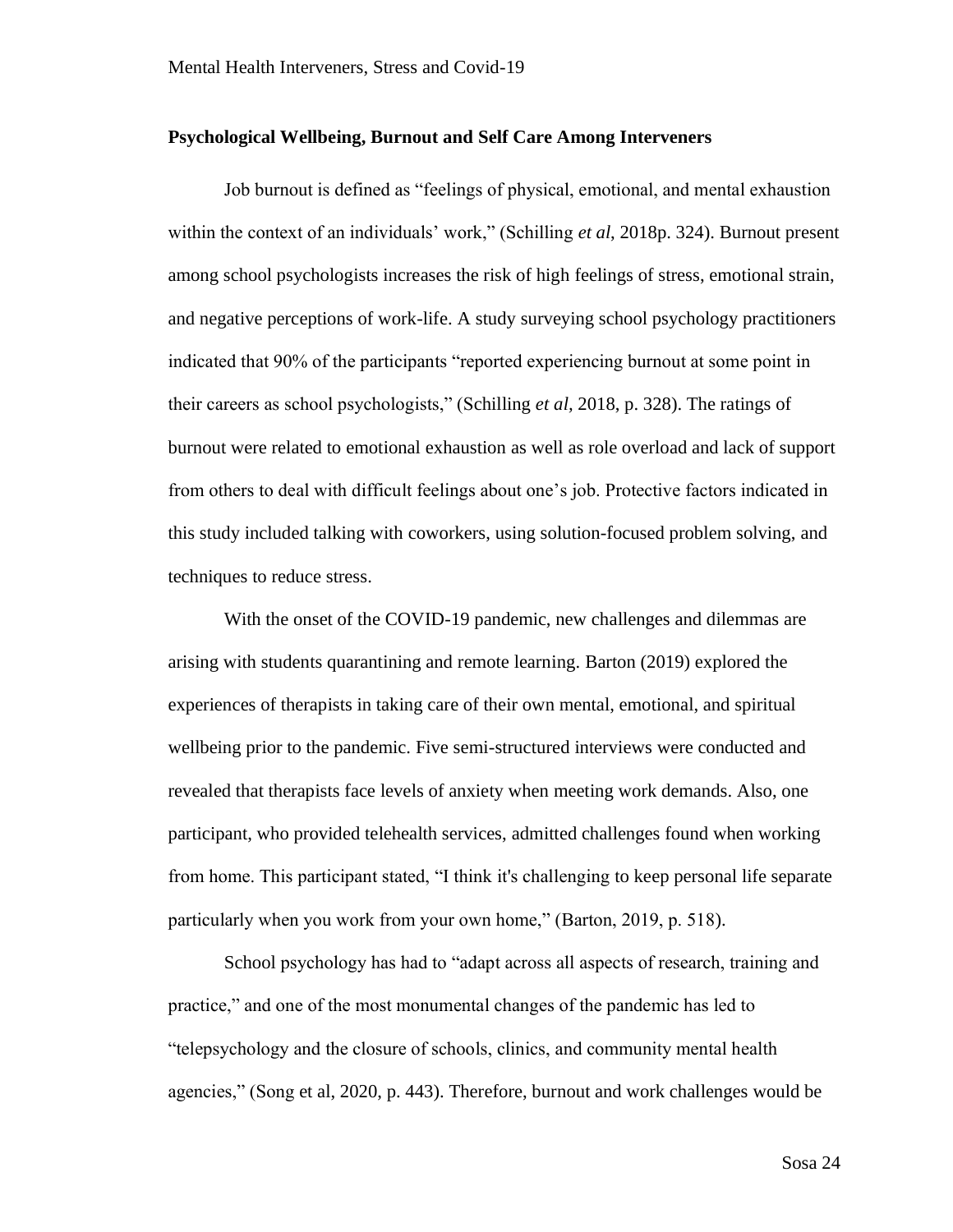expected to increase due to the Covid-19 pandemic, more individuals working from home, telehealth services, and in-person restrictions. This gives insight into the heightened burnout and/or stress mental health professionals may be facing during the Covid-19 pandemic, especially since children in schools may be of higher need financially, socially, and/or emotionally.

Evidence of burnout among other professions, such as school counselors, have also been addressed. School counselors, "work to maximize scholastic achievement and lifelong learning among students," (Wilkerson, 2009, p. 428). A study examined the burnout among school counselors guided by a stress-strain-coping theory. This theory indicates that coping styles play a role in physical and psychological wellbeing, therefore an inadequate style may result in increased levels of stress. Results indicated that school counselors reported higher than average levels of burnout in comparison to other mental health professionals (Wilkerson, 2009).

The results in this study suggested that school counselors were personally engaged with clients, experienced emotional exhaustion, and were fairly satisfied with their work (Wilkerson, 2009). Additionally, it was noted that participants had difficulty instilling adequate boundaries that would enable them to enjoy 'normal' family life. One participant stated, "it is hard to keep your personal life separate after dealing with suicidal clients," (Barton, 2019, p. 518). As a result, the risk of burnout and suffering from exhaustion is present among therapists. Therefore, it is imperative to understand the levels of burnout or stress mental health professionals are facing. Psychological wellbeing among school-based mental health professionals is an important consideration, especially since these are the individuals who provide care for children in schools.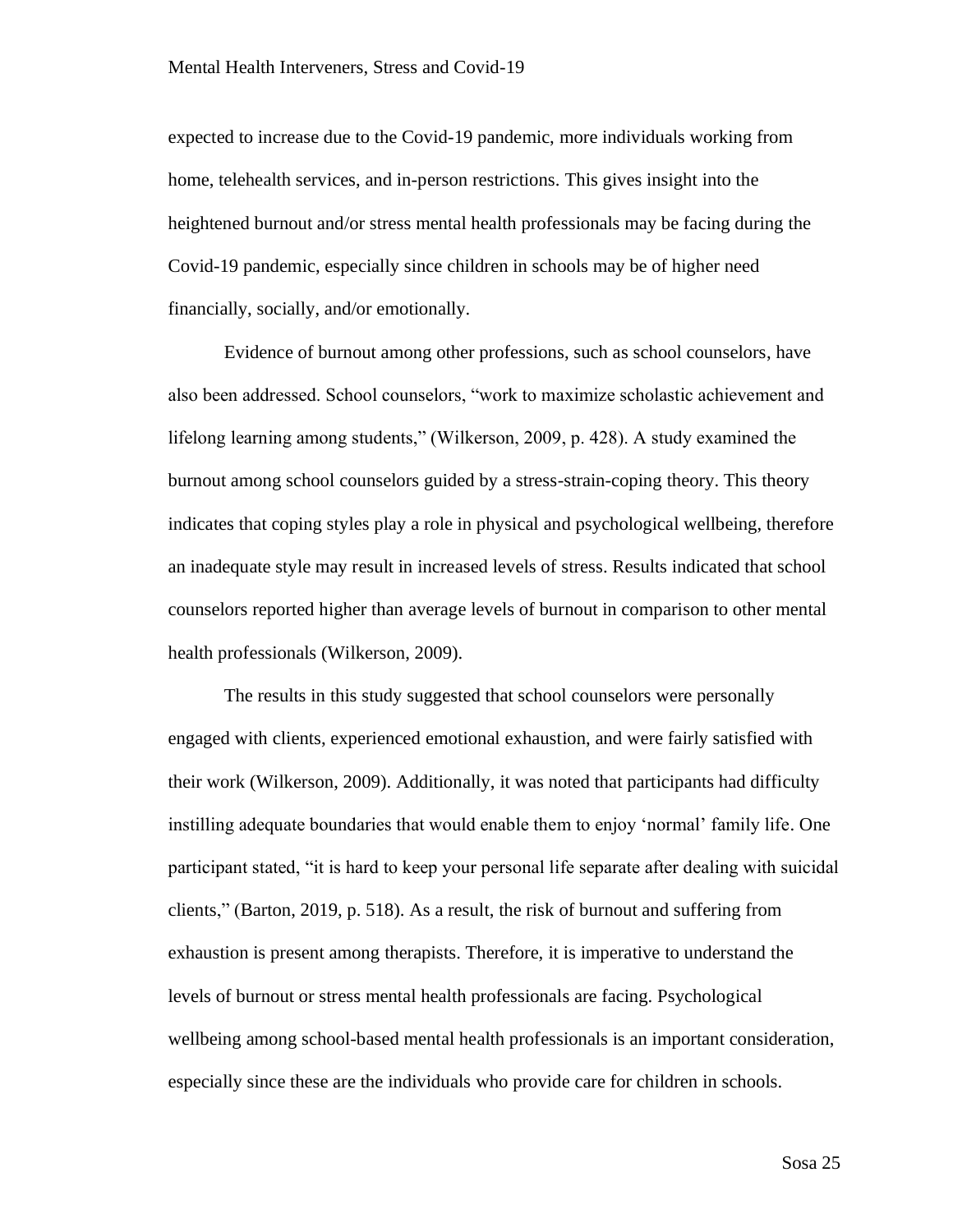School-based mental health professionals face anxiety and stress due to their occupational responsibilities and challenges that may arise from clients. It is important to address how mental health interveners manage their mental health. With the start of the Covid-19 pandemic, there have been challenges that have come to light that are impacting children, their families, and school systems. When maintaining psychological wellbeing for interveners, it has been found that counselors had a sense of "lack of preparation for coping with the demanding work they have faced over the years," (Barton, 2019, p. 518). Entering fields of mental health, school professionals are faced with a variety of responsibilities including counseling, referrals, assessments, special education, and more (Natasi *et al,* 1998).

Interveners are expected to cope with the emotional impacts of dealing with students exposed to trauma, as many have been found to have felt drained and a sense of sadness for students (Berger  $\&$  Samuel, 2019). In this study, mental health workers identified their emotional burden that required support and self-care approaches (Burger & Samuel, 2019). Additionally, it was found that among school counselors, those who had worked in the profession for longer were more prone to experiencing higher levels of emotional exhaustion and depersonalization (Wilkerson, 2009). Depersonalization describes a lack of empathy and greater emotional distance from clients. Consequently, interveners who have had more experience in their respective fields, may feel an increasing amount of exhaustion due to the added stresses of the Covid-19 pandemic. Therefore, the need for adequate preparation for self-care, especially during the Covid-19 pandemic, is essential in addressing the psychological wellbeing of interveners, as well as ensuring the proper care of children in schools.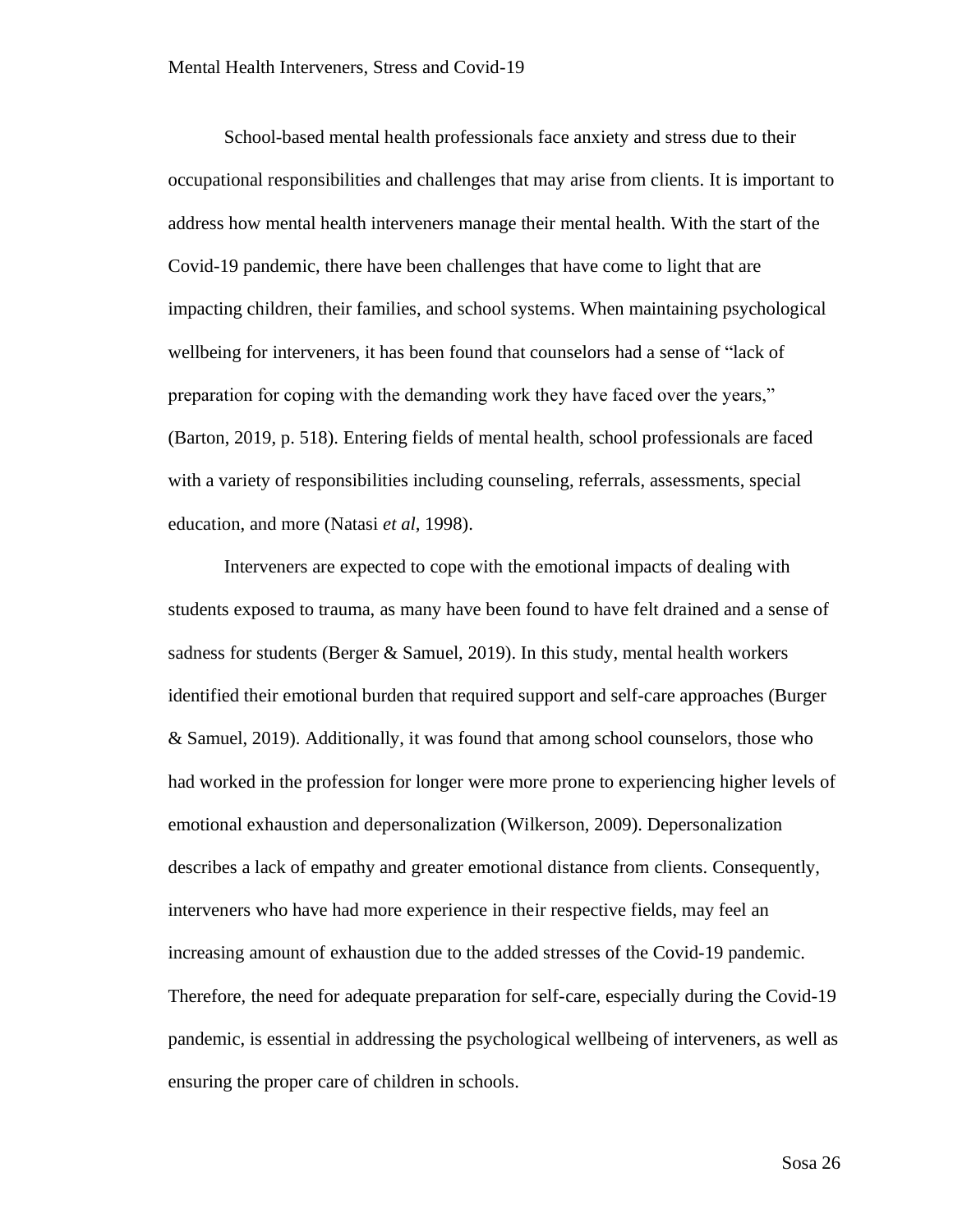Mental health professionals, also known as "Interveners," are important for the psychological wellbeing of children (Adelman & Taylor, 1999, p.140). Due to the Covid-19 pandemic, new challenges are being faced by parents and their children, in addition to "economic stress, physical and mental health concerns, challenges in homeschooling, and balancing work-life …" (Wu & Xu, 2020, p. 181). Screen time and sedentary behavior have increased, and socioeconomic status has made inequalities more apparent among children and their families.

Mental health interveners oftentimes face stress and anxiety from their occupational responsibilities (Barton, 2019). Additionally, it has been indicated that school mental health workers do not receive adequate emotional support within their respective schools (Berger & Samuel, 2019). The Covid-19 pandemic has escalated technological, economic, and personal challenges. As a result, it is important to explore the mental strain interveners are experiencing during this time of uncertainty.

Throughout the Covid-19 pandemic, evidence has indicated that children, along with their parents, have reported worsening mental health and behaviors (Patrick *et al*, 2020). Therefore, it is important to understand how professionals such as school psychologists, school counselors, and social workers have been able to respond to children's mental health needs and ensure their own psychological wellbeing throughout the Covid-19 pandemic.

#### <span id="page-31-0"></span>**Research to Be Conducted**

Additional challenges relating to mental health have arisen for children and adolescents. Clinical research requires an understanding of how schools and the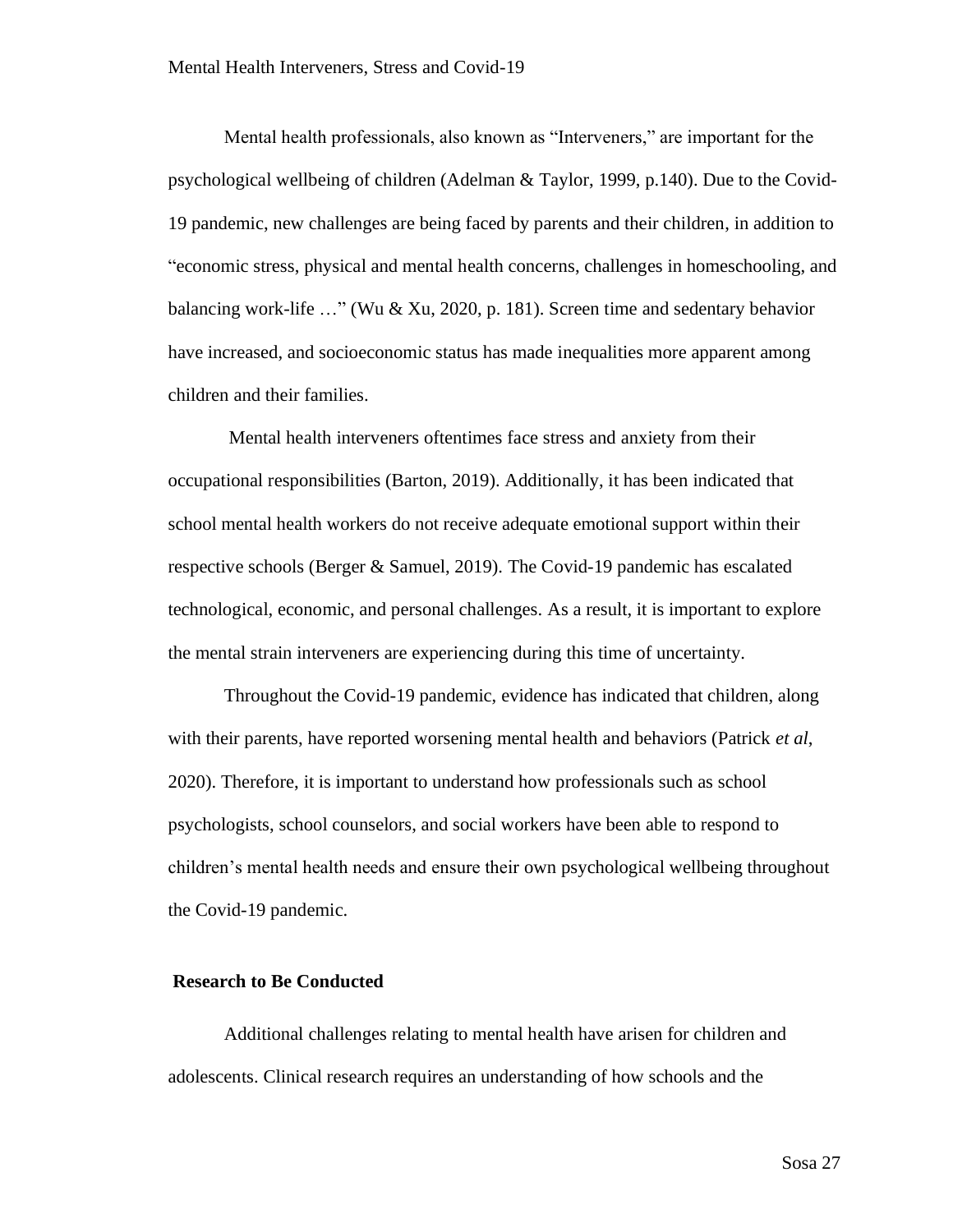education system are providing resources for children with anxiety, lack of peer contact, and reduced opportunities for stress regulation during the Covid-19 pandemic (Forget *et al,* 2020). This study examined the changes in occupational responsibilities and resources provided by school-based mental health professionals for elementary-aged children during the Covid-19 pandemic. This research assessed interventions used, the modes of care provided (hybrid, remote, in-person), and how care is accessed by students.

Burnout had been found to impact school psychologists as well as school counselors (Wilkerson, 2009). Thus, it is imperative to investigate how the Covid-19 pandemic has impacted mental health and job burnout among school-based mental health professionals. Therefore, information on mental health interventions for children in schools were gathered from a variety of interveners including school psychologists, school counselors, and school social workers. Perceived frequency of symptoms of anxiety and depression among mental health interveners from before the pandemic to after the start of the Covid-19 pandemic was evaluated. Additionally, mental health interveners were questioned to determine the impact of their occupations on their overall stress levels and strategies they use for self-management and coping.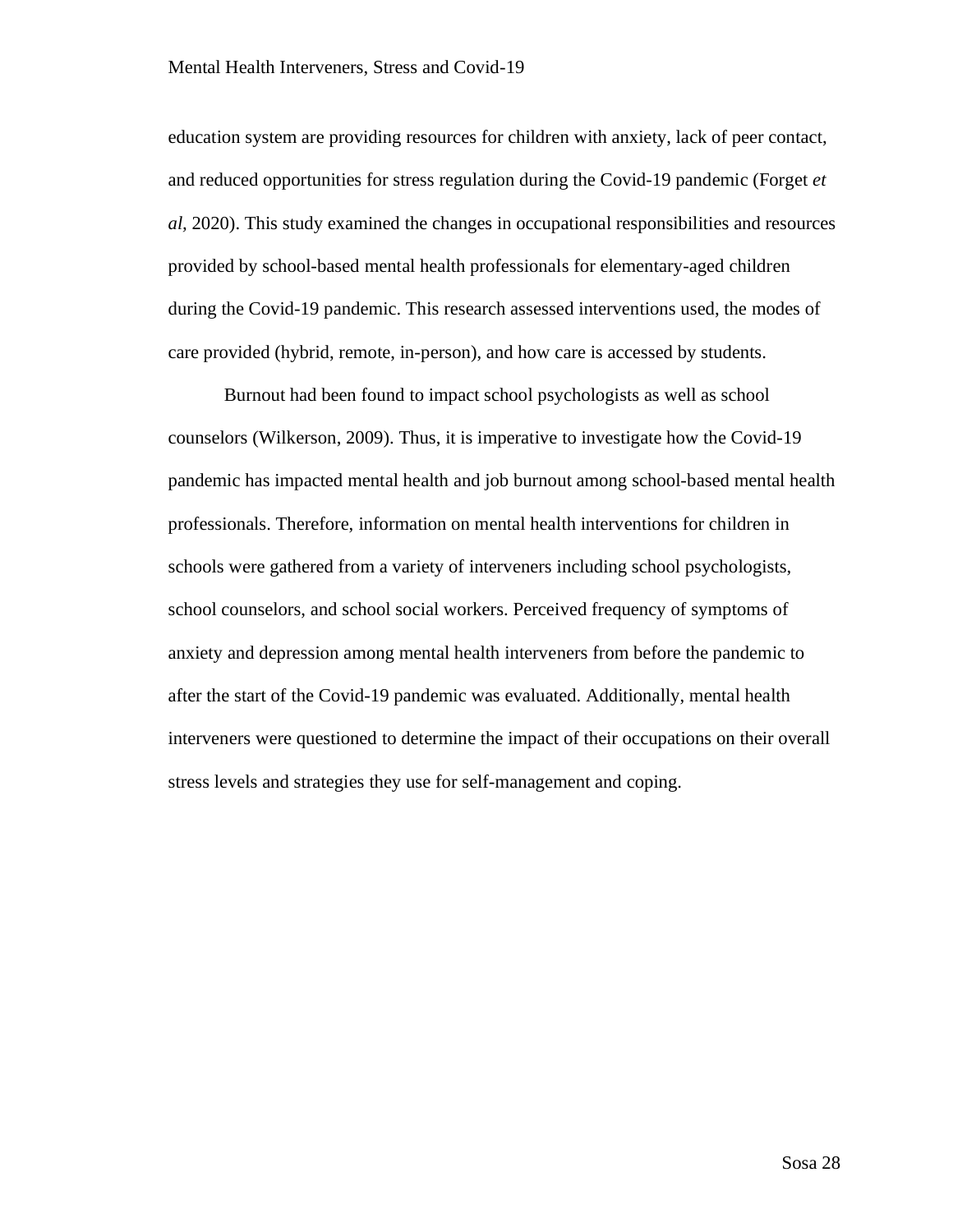#### **Chapter 2: Methodology**

#### <span id="page-33-1"></span><span id="page-33-0"></span>**Research Questions**

This research examined changes in occupational responsibilities among mental health interveners, including school counselors, school psychologists, and school social workers during the Covid-19 pandemic. Occupational modifications were investigated including the methods by which professionals provide mental health resources to children in elementary schools. Such methods explored modes of care (remote, hybrid, in-person), types of interventions, and changes in occupational responsibilities, duties, and goals, as well as the perceived quality of care children are receiving.

Also, this study examined the frequency of symptoms of anxiety and depression, among mental health interveners and the various factors that may impact symptoms of anxiety and depression. These factors include the age of the interveners, the type of school setting (urban, suburban, rural) interveners are employed by, the current modes of instruction (in-person, remote, hybrid), and involvement in planning mental health services for students during the pandemic. Survey respondents reported the change in symptoms of anxiety and depression from before to after the start of the pandemic, as well as how much their stress was a result of their job. Levels of stress were measured to examine the strain and impact of the Covid-19 pandemic on school-based mental health professionals.

Furthermore, this study explored the individual strategies that interveners pursued to ameliorate stress. Also, the study examined institutional and organizational strategies and/or solutions to improve job stress and tolerability for school-based interveners. In-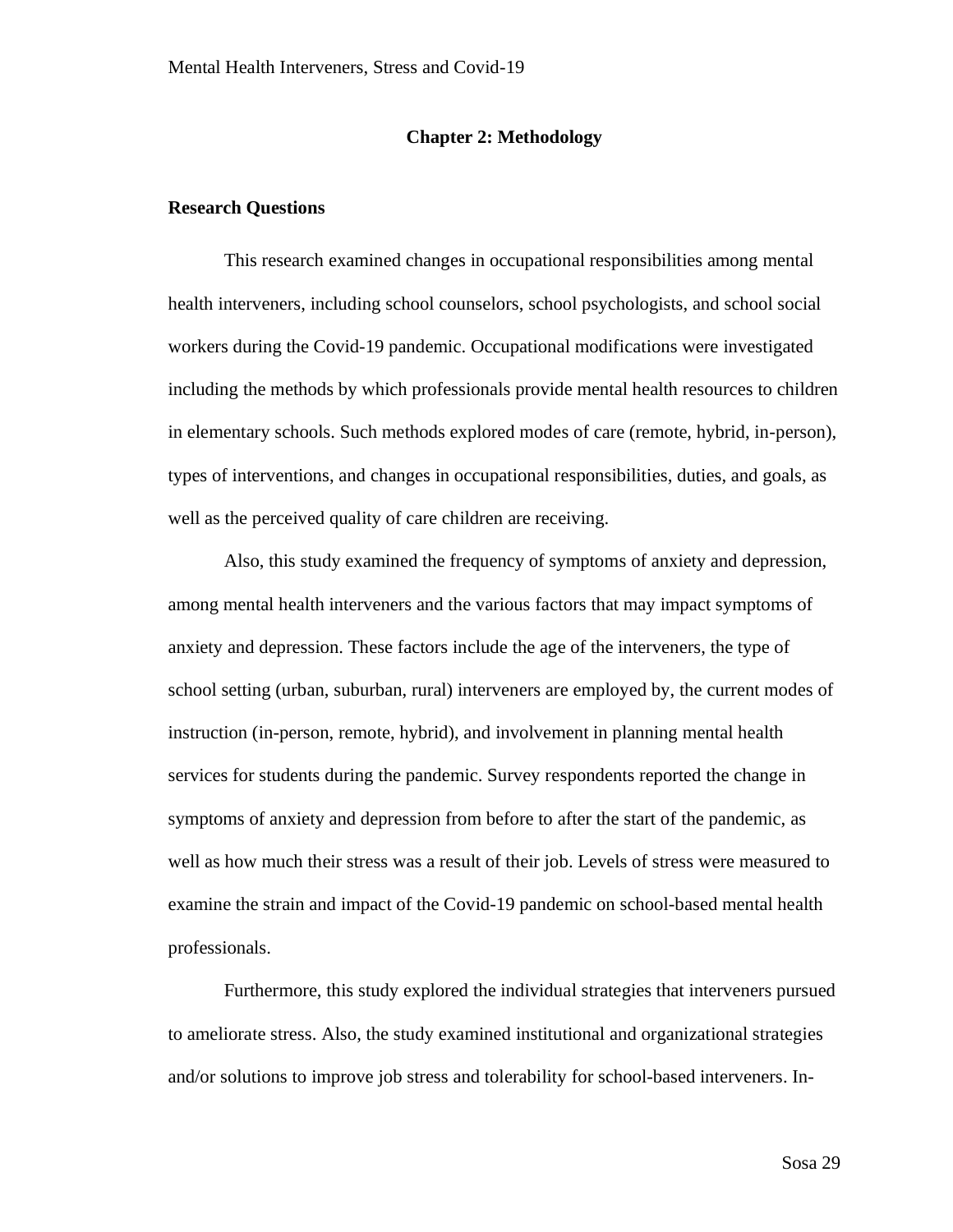depth interviews were conducted to delve deeper into personal experiences with stress, changes in occupational duties, planning, the impact of Covid-19 on mental health resources, and more. Therefore, research requires an understanding of how schools are adapting to the pandemic and providing resources for children since evidence has indicated that children and their families have worsening psychological wellbeing and behaviors (Patrick *et al*, 2020). Additionally, psychologists and counselors have been found to be impacted by clientele issues and dilemmas (Barton, 2019). It is important to explore the frequency of symptoms of anxiety and depression school mental health interveners have faced since the onset of the pandemic, how they are self-managing, and what can be done institutionally and organizationally to support them. The research questions being examined in the current study are presented below:

#### **Interveners' Anxiety and Depression During the Pandemic and Occupational Shifts**

• Research Question/Hypothesis 1: Before the pandemic, interveners were found to feel drained and a sense of sadness for their students (Berger & Samuel, 2019). Covid-19 increased the need to address economic, physical, mental, educational, and work, stresses and issues (Wu  $& Xu$ , 2020). Previous studies indicated stress faced by mental health professionals as well as new Covid-19 concerns that may contribute to anxiety. Therefore, it was hypothesized that symptoms of anxiety and depression, during the pandemic, would increase compared to symptoms of anxiety and depression before the pandemic, among school-based mental health interveners.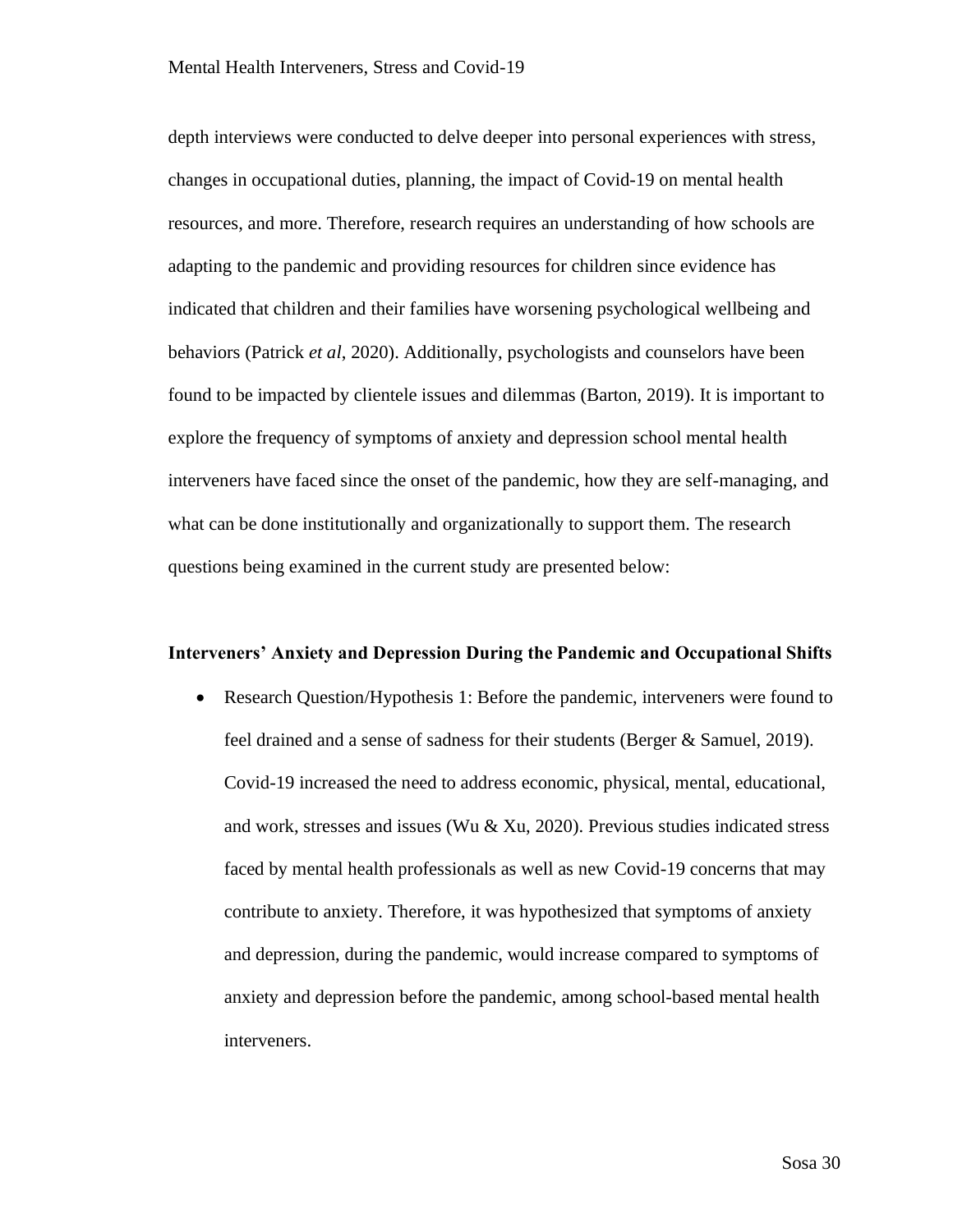- Research Question/Hypothesis 2: Parents and children reported worsening mental health during the Covid-19 pandemic (Patrick et al, 2020). Studies before the pandemic have also shown that school counselors generally experienced emotional exhaustion (Wilkerson, 2009). Additionally, the fields of mental health, including school-based professionals, were faced with a variety of responsibilities from counseling, referrals, and assessments (Natasi et al, 1998). As mental health professionals are faced with a multitude of responsibilities to uphold, and since the pandemic has led to worsening mental health, it is important to consider the wellbeing of school-based mental health professionals. Therefore, it was hypothesized that increased work duties, responsibilities, and more goals would be related to increased symptoms of anxiety and depression among school-based mental health professionals, experienced during the pandemic.
- Research Question/Hypothesis 3: Covid-19 led to an increase in remote schooling, services, and limited in-person experiences. Due to the pandemic, approximately 1.38 billion children were out of school or childcare and did not have access to group activities, sports, and playgrounds (Culver et al, 2020). Thus, with the new changes Covid-19 has brought, mental health professionals had to learn to adjust their services to accommodate a virtual era. Therefore, it was hypothesized that new difficulties for school-based mental health interveners in delivering services to children, would be related to increased symptoms of anxiety and depression during the pandemic.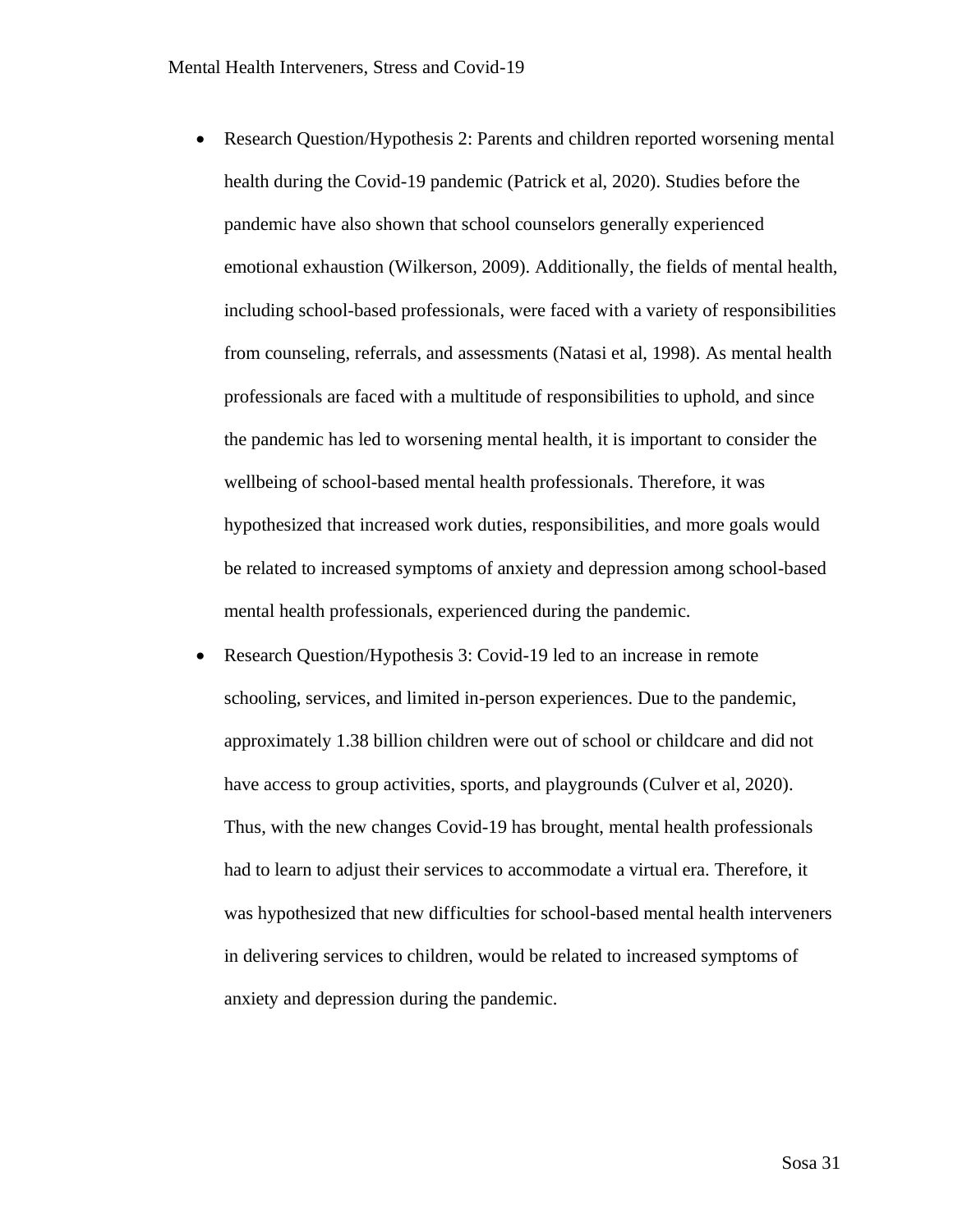# **Levels of Anxiety and Depression, Among Interveners, Before and During the Pandemic**

- Research Question/Hypothesis 4: It was found that mental health professionals oftentimes faced stress and anxiety due to their occupational responsibilities (Barton, 2019). With new challenges the pandemic has brought as well as school mental health workers not receiving adequate emotional support within schools, it was important to take into consideration depression and anxiety among interveners (Berger & Samuel, 2019) Therefore, it was hypothesized that the symptoms of depression and anxiety before the pandemic would be correlated with symptoms of depression and anxiety during the pandemic.
- Research Question/Hypothesis 5: Government agencies and professional organizations voiced concerns that children may be at an increased risk for psychological disturbances (Patrick et al, 2020). Additionally, interveners faced emotional impacts due to dealing with students who are experiencing trauma (Natasi et al, 1998). Thus, the mental health of school-based interveners is important to consider, as concerns for children increased and because of the emotional impacts faced by interveners. It was hypothesized that the increase in symptoms of depression from before the pandemic to after the start of the pandemic would be correlated with the increase in symptoms of anxiety from before the pandemic to after the start of the pandemic.

## **Influential Factors on the Changes on Levels of Anxiety and Depression**

• Research Question/Hypothesis 6: Stress-strain coping theory indicated that coping styles play a role in physical and psychological wellbeing (Wilkerson, 2009). This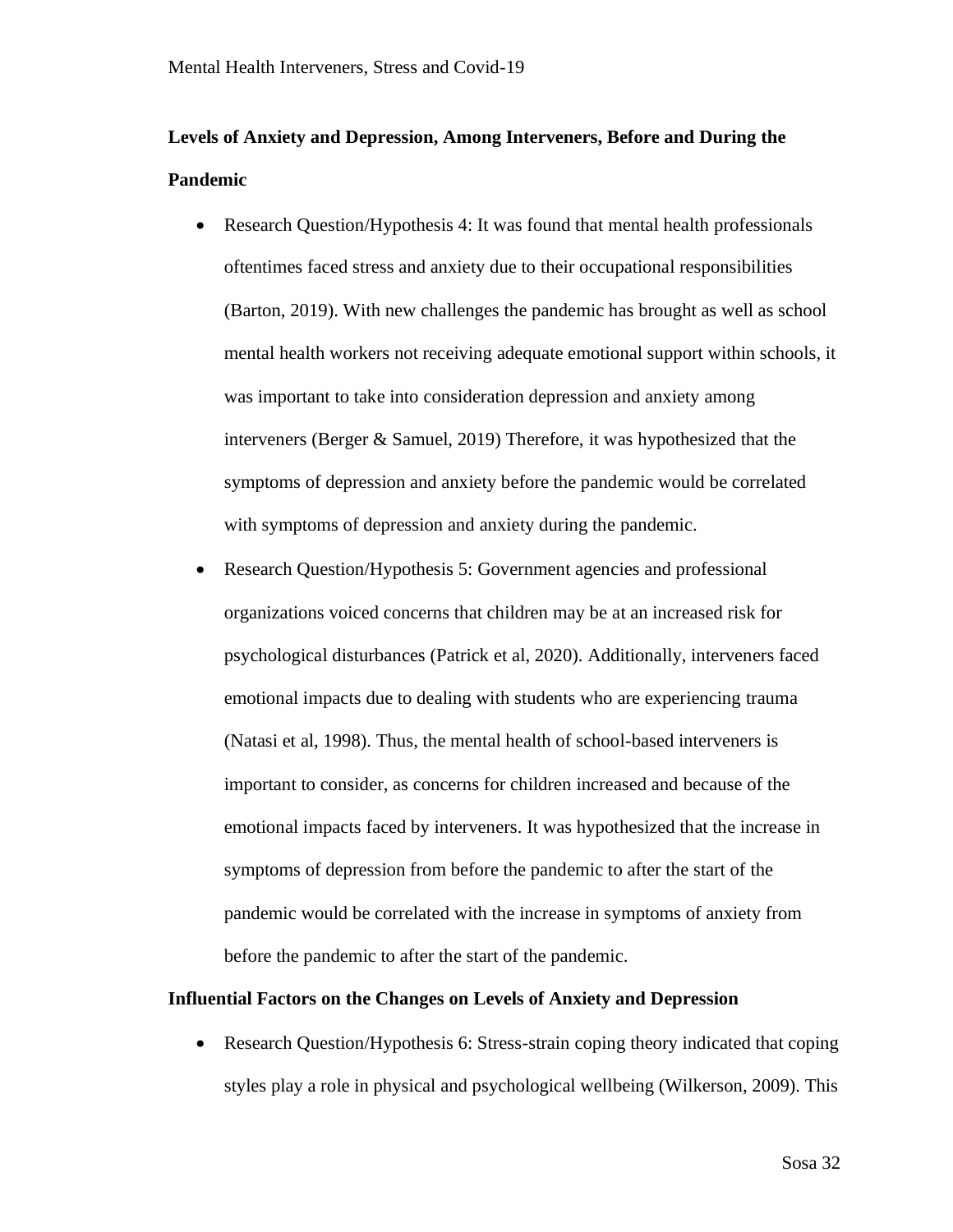study, conducted among school counselors, indicated that they are prone to experiencing higher levels of emotional exhaustion and depersonalization. Individuals who had more experience in the profession may be at a higher risk of burnout (Wilkerson, 2009). Thus, it would be interesting to investigate how the ages of school-based interveners, including counselors, psychologists, and social workers, may impact their psychological wellbeing. Therefore, it was hypothesized that older interveners would report greater symptoms of anxiety and depression during the pandemic.

• Research Question/Hypothesis 7: For students with serious emotional disturbances (SED), their usage of mental health services in schools was associated with locations in metropolitan and urban settings and not in rural areas (Green et al, 2013). This provided evidence into the psychological wellbeing of students and their use of mental health services in schools, and how that may vary across school locations. Students were found to seek more mental health services in metropolitan and urban settings. It would be interesting to gain an understanding on how this may impact school-based mental health professionals. It was found that school-based interveners faced emotional impacts due to dealing with students that experienced trauma, and with the possibility of increased demands in services within metropolitan and urban settings, it would be interesting to investigate whether the type of school (urban, suburban, or rural) would impact school-based interveners' symptoms of anxiety and depression (Natasi et al, 1998). Therefore, it was hypothesized that interveners working in suburban and urban types of school would report increased changes in symptoms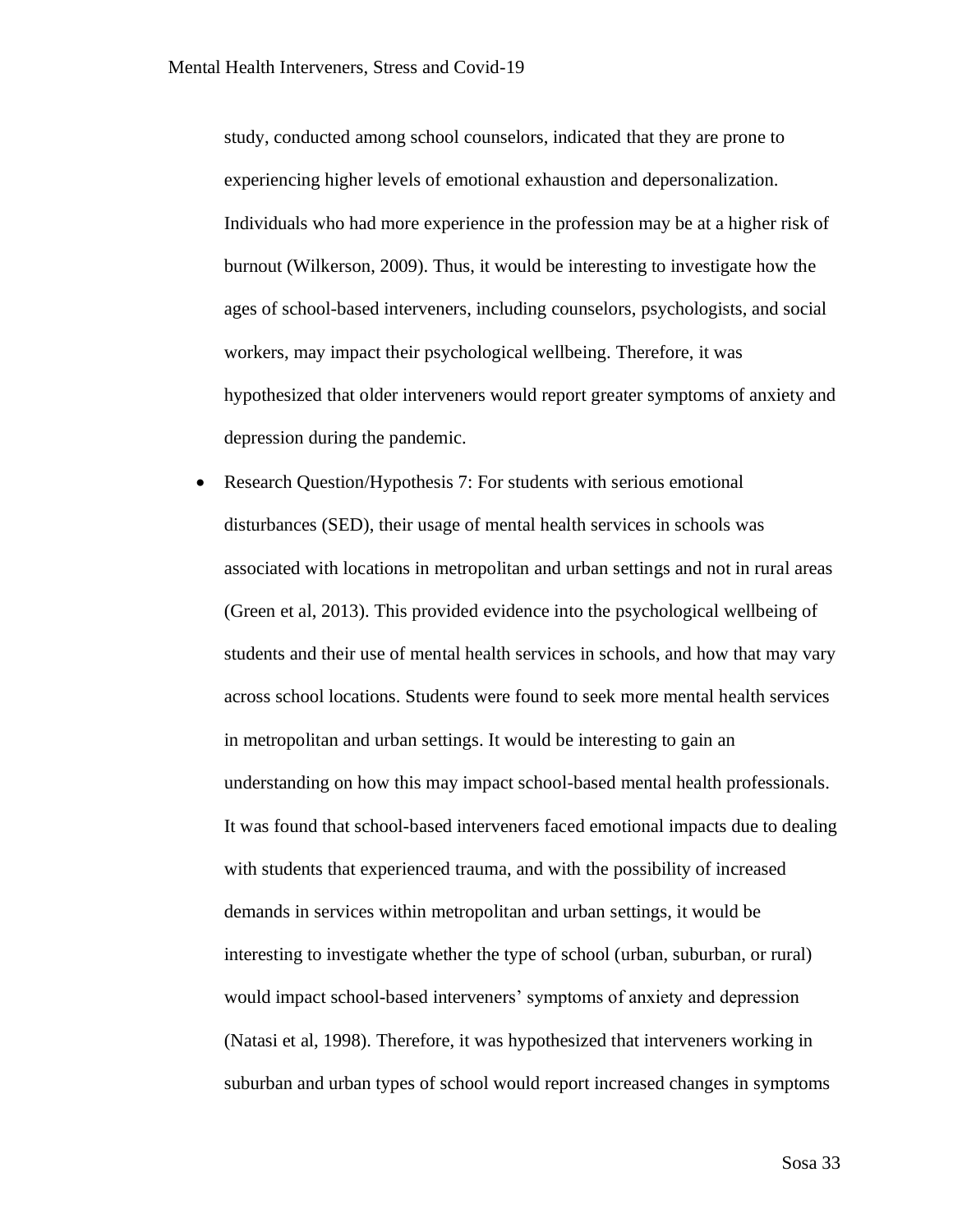of anxiety and depression from before the pandemic to after the start of the pandemic.

- Research Question/Hypothesis 8: A study conducted by Barton (2019) found that participants felt that it was challenging to keep personal life separate from work, especially when working from home. One of the monumental changes that occurred during the Covid-19 pandemic was the switch to "telepsychology and the closure of schools, clinics, and community mental health agencies," (Song et al, 2020, p. 443). Covid-19 has led to an increase in virtual services, work from home, and the closure of schools. Therefore, it would be interesting to gain insight on the wellbeing of school-based interveners and whether the schools in which they are employed are in-person, remote, or hybrid. Thus, it was hypothesized that the modes of instruction within a school (in-person, hybrid, remote) would differ in changes of symptoms of anxiety and depression from before the pandemic to after the start of the pandemic. More specifically, it was hypothesized that the remote mode of instruction would report increased changes in symptoms of depression in comparison to hybrid and in-person instructions.
- Research Question/Hypothesis 9: It was found that 90% of school psychology practitioners have reported experiencing burnout at some point in their careers (Schilling et al, 2018). Burnout, among school psychologists, was related to role overload and lack of support from others to deal with difficult feelings about one's job (Schilling et al, 2018). Thus, it would be interesting to gain an understanding of how involvement in planning services for students, due to the added workload, would impact symptoms of anxiety and depression among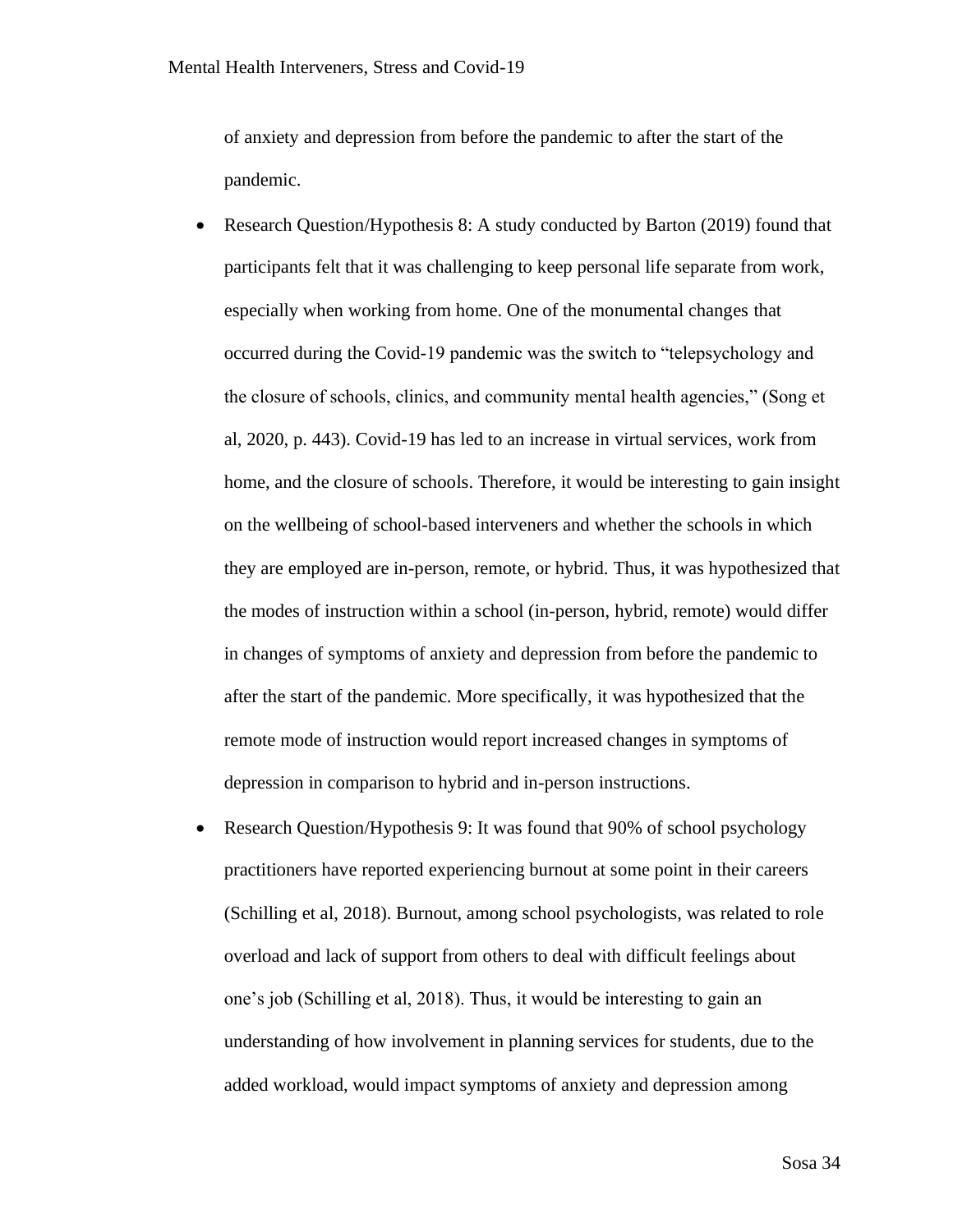school-based interveners. Therefore, it was hypothesized that levels of involvement in planning services would correlate with changes of symptoms of anxiety and depression from before the pandemic to after the start of the pandemic. More specifically, increased involvement in planning services was hypothesized to be correlated with increased changes in symptoms of anxiety and depression from before the pandemic to after the start of the pandemic.

## **Participant Characteristics**

Fifty-six mental health interveners working in the New York State Capital Region completed the Psychology and Sociology Thesis Research Questionnaire. Of the 56 individuals, 47 (83.9%) identified as cisgender females, 7 (12.5%) as cisgender males, and 2 (3.6%) participants did not identify their gender. The  $M_{\text{age}} = 42.62$  and  $SD_{\text{age}} =$ 11.22. When participants were asked to identify their race and/or ethnicity, 53 (94.6%) identified as being of White or European Ancestry, 2 (3.6%) identified as Black or African American, and 1 (1.8%) identified as Native American.

When asked about the type of school the participants are employed at, 12 (21.4%) reported their school as Urban, 32 (57.1%) as suburban, and 12 (21.4%) as rural. The participants identified the mode of instruction for their schools. 23 participants (41.1%) reported their school having in-person instruction, 21 (37.5%) reported remote, and 12 (21.4%) reported hybrid or both in-person and remote instruction. When asked to identify the occupation that closely matched their job title, 13 (23.3%) identified as school counselors, 18 (32.1%) as school psychologists, and 25 (44.6%) as school social workers.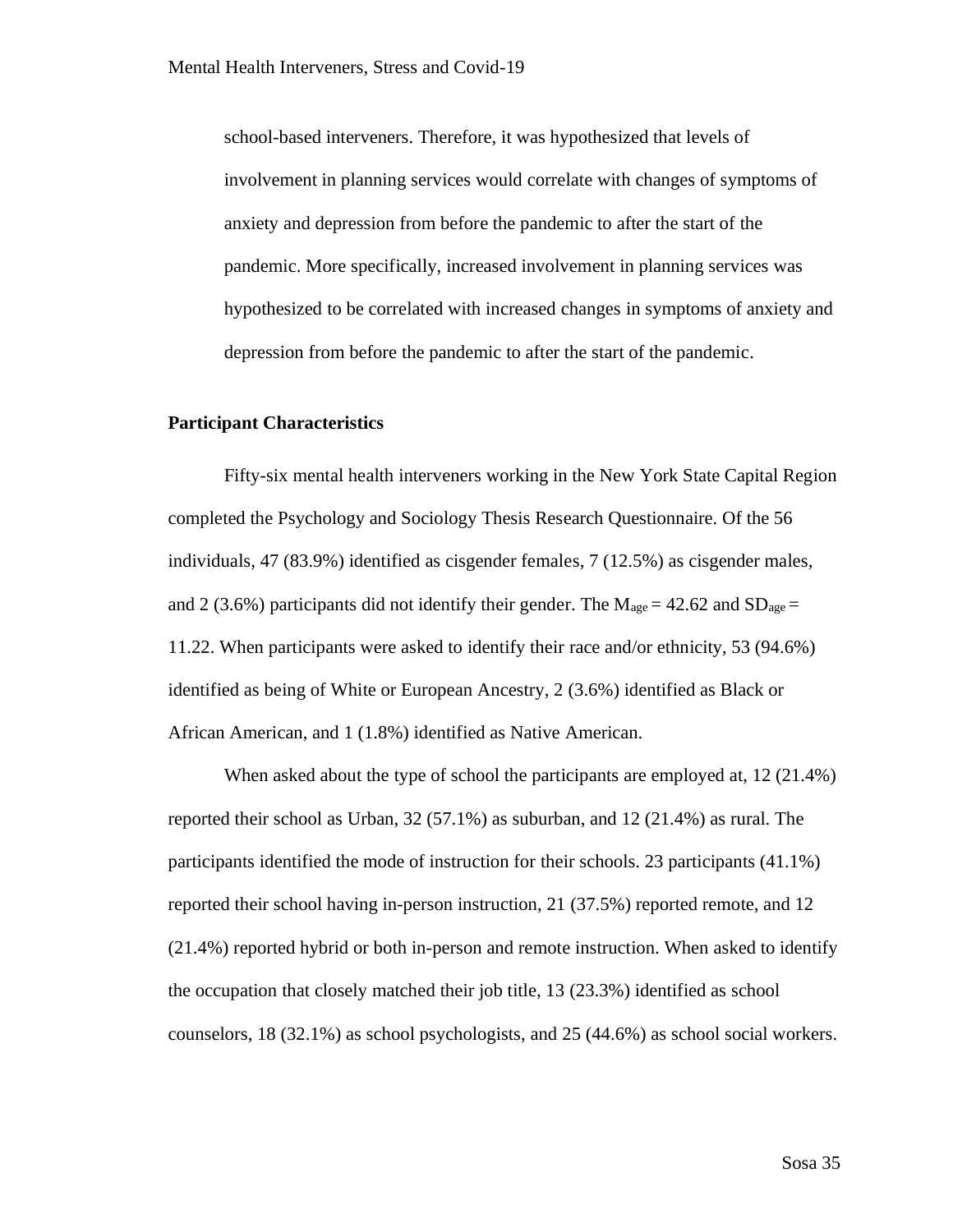When asked about their modes of care for their students, 14 (25%) reported providing in-person services. Thirty-three (58.9%) participants reported providing remote services to students and 9 (16.1%) participants reported providing hybrid or both inperson and remote services for their students. Work hours were indicated by the schoolbased mental health interveners. The interveners indicated that 19 (33.9%) worked 39 or fewer hours a week. Twenty-two (39.3%) worked full-time, 40 hours a week, and 14 (35%) worked 41 or more hours a week. One response, 1.8% of the sample, worked parttime at 7 hours a week.

Additionally, participants identified how much time they spent, outside of scheduled hours, doing work for their occupation. Ten (17.9%) participants identified that they typically spend less than one-hour doing work after scheduled hours and 17 (30.4%) participants indicated that they spend 1 to 2 hours doing work outside of scheduled hours. Fifteen (26.8%) participants spend 3 to 5 hours, 8 (14.3%) spend 6 to 8 hours, and 6 (10.7%) spend 9 or more hours doing work for their job outside of scheduled hours.

## **Sampling and Procedures**

A sample of elementary school counselors, school social workers, and school psychologists was needed for the current study. With a particular interest in the New York Capital Region, a region that surrounds Union College in Schenectady New York, a multi-stage cluster sample was used to recruit participants. A map of the New York State Capital Region was utilized to identify school districts, and the New York State Education Department Data Site was used to obtain a list of elementary schools located in the Capital Region school districts. From the list of elementary schools, emails and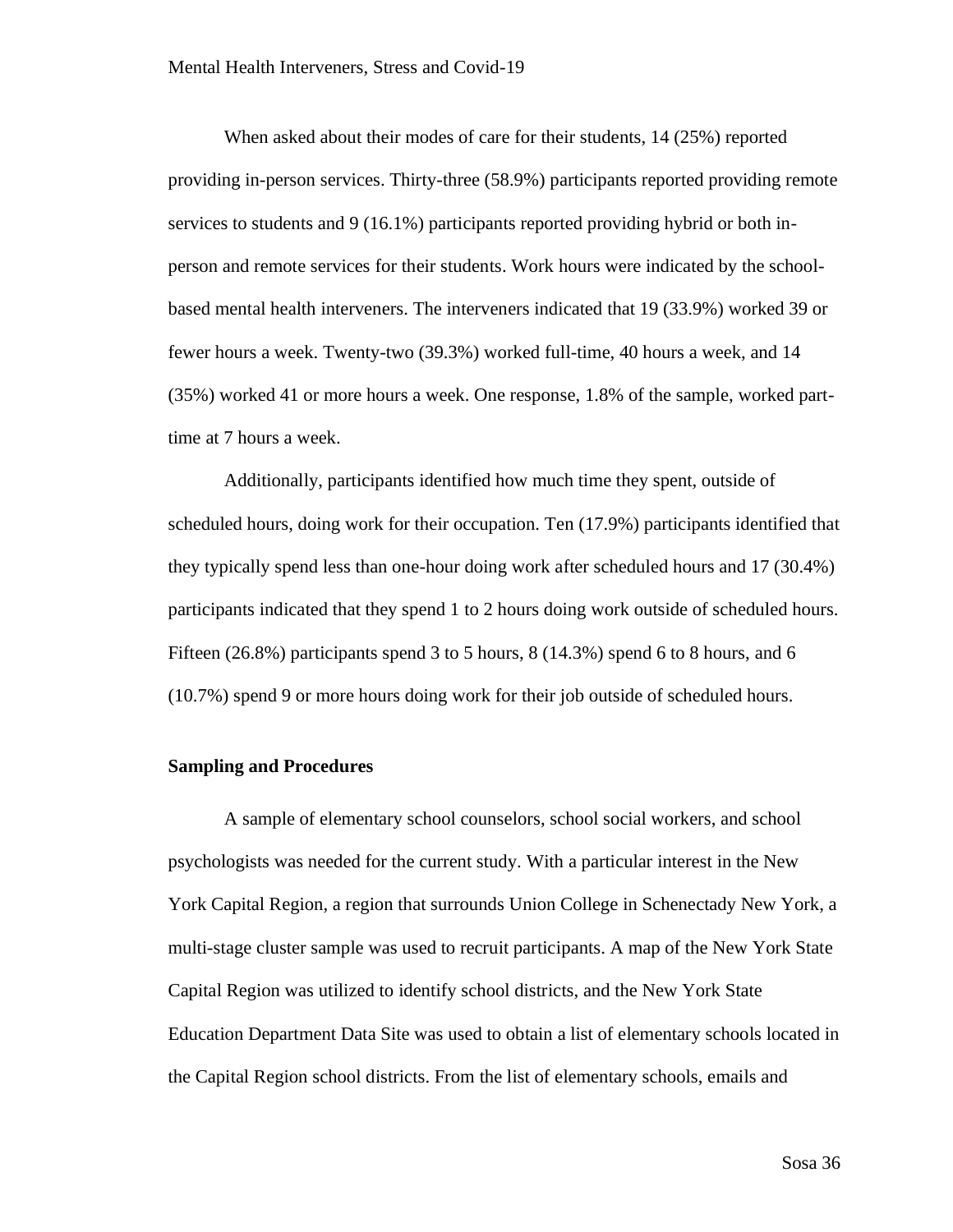contact information of elementary school counselors, social workers, and school psychologists were obtained through individual school websites.

Before recruiting participants for a questionnaire and informal interview, the research was approved by the Chair of the Human Subjects Review Board. Participants were recruited via email to participate in a confidential and anonymous 23-item questionnaire (Appendix B), anticipated to be less than 5 minutes in duration. Participants' informed consent was obtained through a clickable button on the questionnaire. All information of the participants was kept anonymous and confidential. Participants were free to skip any questions provided on the survey they did not wish to answer and were reminded that they may stop their participation in the survey at any time. The survey was described to participants as a way to understand the methods by which professionals provide mental health resources to children in elementary schools and assess stress levels faced by mental health interveners during the Covid-19 pandemic. The questionnaire data was collected via a google form from January 30th, 2021 to February 17th, 2021.

The questionnaire obtained 56 responses from school counselors, school psychologists, and school social workers within the New York State Capital Region. Before completion of the survey, an invitation to participate in an informal interview, approximately 20 minutes in duration, was presented to participants. The interview was described as a way to further understand and address the methods in which children have received mental health care and resources during the Covid-19 pandemic and included questions addressing responsibilities as a mental health provider, interventions used, modes of care you provide (remote, hybrid, in-person), and how care is accessed by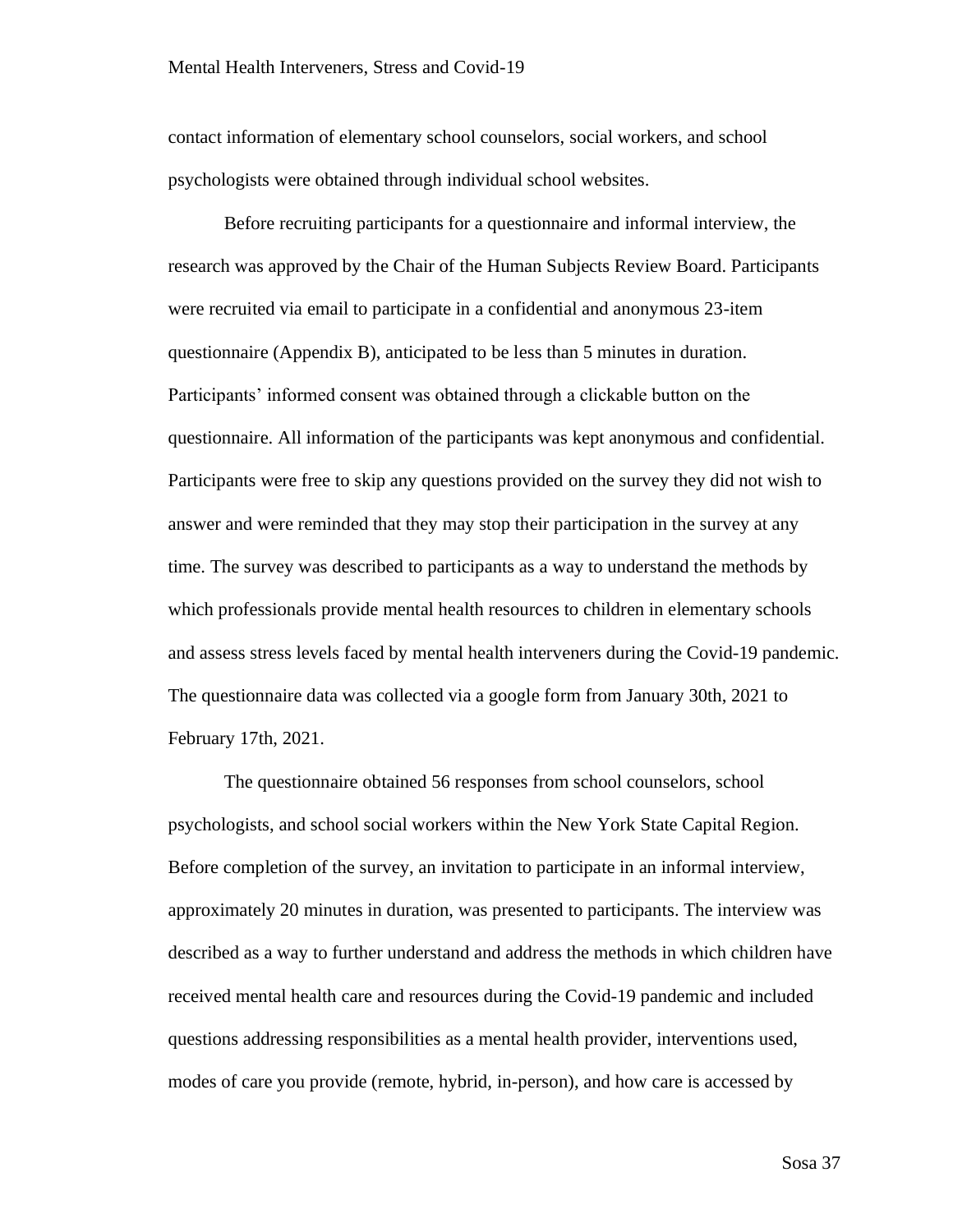students. Participants were encouraged to email the research investigator or the research supervisor to arrange an interview, if interested.

Eight in-depth interviews were scheduled with school psychologists, school counselors, and school social workers practicing in the New York Capital Region. Participants' informed consent was obtained through a clickable button on a google form specifically for participants that were interviewed (Appendix A). A series of open-ended questions about the current study was developed in order to expand on concepts of fluctuating stress levels and duties before and during the Covid-19 pandemic (Appendix C). Interviews were conducted starting February 1st, 2020 and completed February 4th, 2020. Of the eight interviews, three interviewees identified as school counselors, four as school social workers, and one as a school psychologist.

Every interviewee but one was female, with a range of years of experience from 2 to 29. Interviews were conducted over the phone or through Google Hangouts, and notes were taken in order to record the interviewees' answers. All participants agreed to have their interviews transcribed. A google form was provided to each participant to indicate consent through a clickable button. All information of the participants' identities was anonymous and confidential.

Interviews started with an overview of the current study and varied in length from 20 minutes to 45 minutes depending on the availability of the intervener. The interview questions were concerned with methods in which children are receiving mental health care, new resources schools are providing due to the Covid-19 pandemic, changes in occupational responsibilities, modes of interventions, and new job or personal challenges that have arisen. The interviews concluded by thanking the participants for taking the

Sosa 38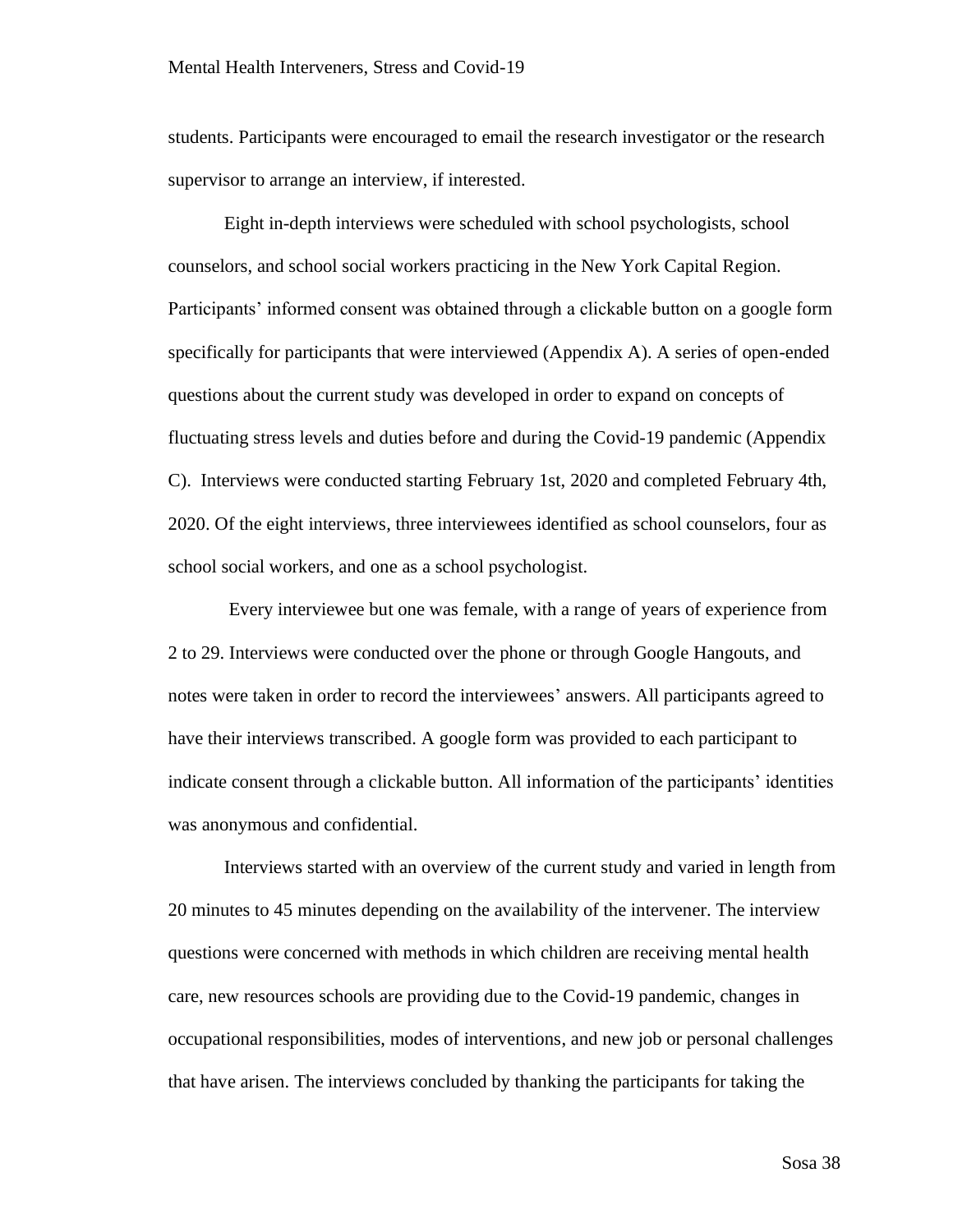time to talk about their experiences in the field of mental health during the Covid-19 pandemic.

## **Measures**

### **Inclusion in Planning Question**

The extent to which mental health interveners were included in planning services for children at their respective schools was assessed. This question asks, "Since the pandemic began, to what extent were you included in planning services of providing mental health resources to students?" This question is responded to on a 5-Point Likert scale from *0 = Not at all included* to *5 = Entirely included*.

## **Service Adequacy Question**

Perceived adequacy of mental health services students are receiving was assessed. The question is as follows: "Compared to before the pandemic, in your opinion, how adequately are students receiving mental health services these days?" This question is responded to on a 5-Likert scale from *0 = A lot less adequate now* to *5 = A lot more adequate now*.

#### **During Pandemic Patient Health Questionnaire (PHQ)**

The Centers for Disease Control and Prevention (CDC) Household Pulse Survey was used in an attempt to gather information on the current levels of depression among mental health interveners. The first measure of the CDC Household survey, an adapted 2 item Patient Health Questionnaire (PHQ-2) to assess symptoms of depression, was used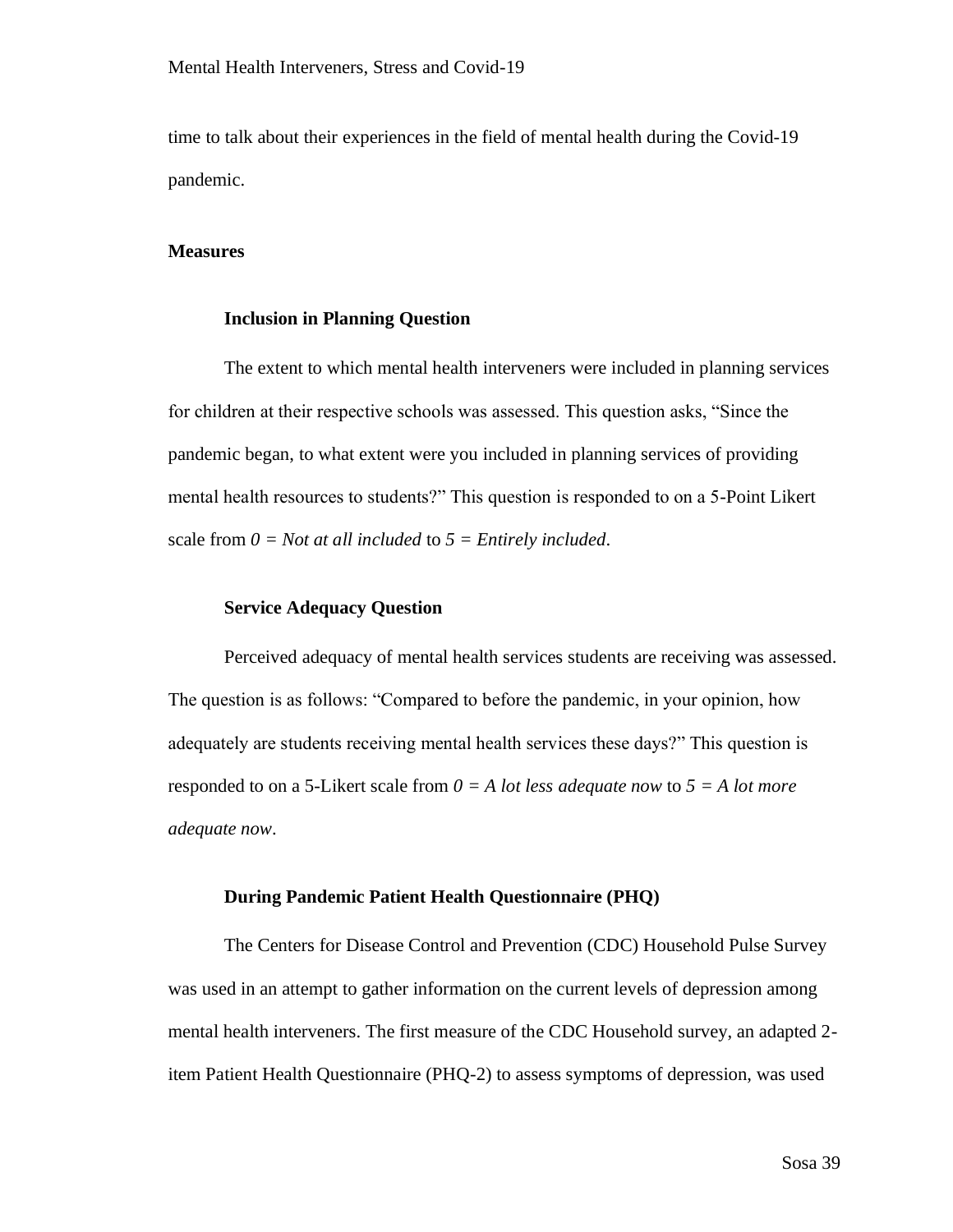for this study. This questionnaire was generated by the CDC to obtain information on the frequency of symptoms of depression. Thus, the symptoms of depression among mental health interveners during the Covid-19 Pandemic were assessed with the During Pandemic PHQ (DP-PHQ) Measure.

The During Pandemic PHQ consists of the same 2 items as the CDC PHQ-2. The CDC PHQ-2 questions were a "modified version of the two-item Patient Health Questionnaire (PHQ-2)," (Centers for Disease Control and Prevention, 2020). The questionnaire measured information on symptoms of depression over a time period of 7 days. The first item, adapted from the PHQ-2 is as follows: "Over the last 7 days, how often have you been bothered by… Having little interest or pleasure in doing things?" The second item asks, "Over the last 7 days, how often have you been bothered by… Feeling down, depressed, or hopeless?"

Each item is responded to on a 4-point Likert scale from  $0 = not at all, 1 =$ *several days*, *2 = more than half the days,* and *3 = nearly every day*. The responses are added together. If the sum is equal to or greater than 3, this has been shown to be associated with diagnoses of Major Depressive Disorder (Centers for Disease Control and Prevention, 2020). The Cronbach's alpha for the current sample is equal to 0.94.

## **During Pandemic GAD-2**

The CDC Household Pulse Survey was used in an attempt to gather information on the current levels of stress and anxiety among mental health interveners. The second measure of the CDC Household survey, an adapted 2-item Generalized Anxiety Disorder (GAD-2) questionnaire was used to assess levels of stress and anxiety for this study. This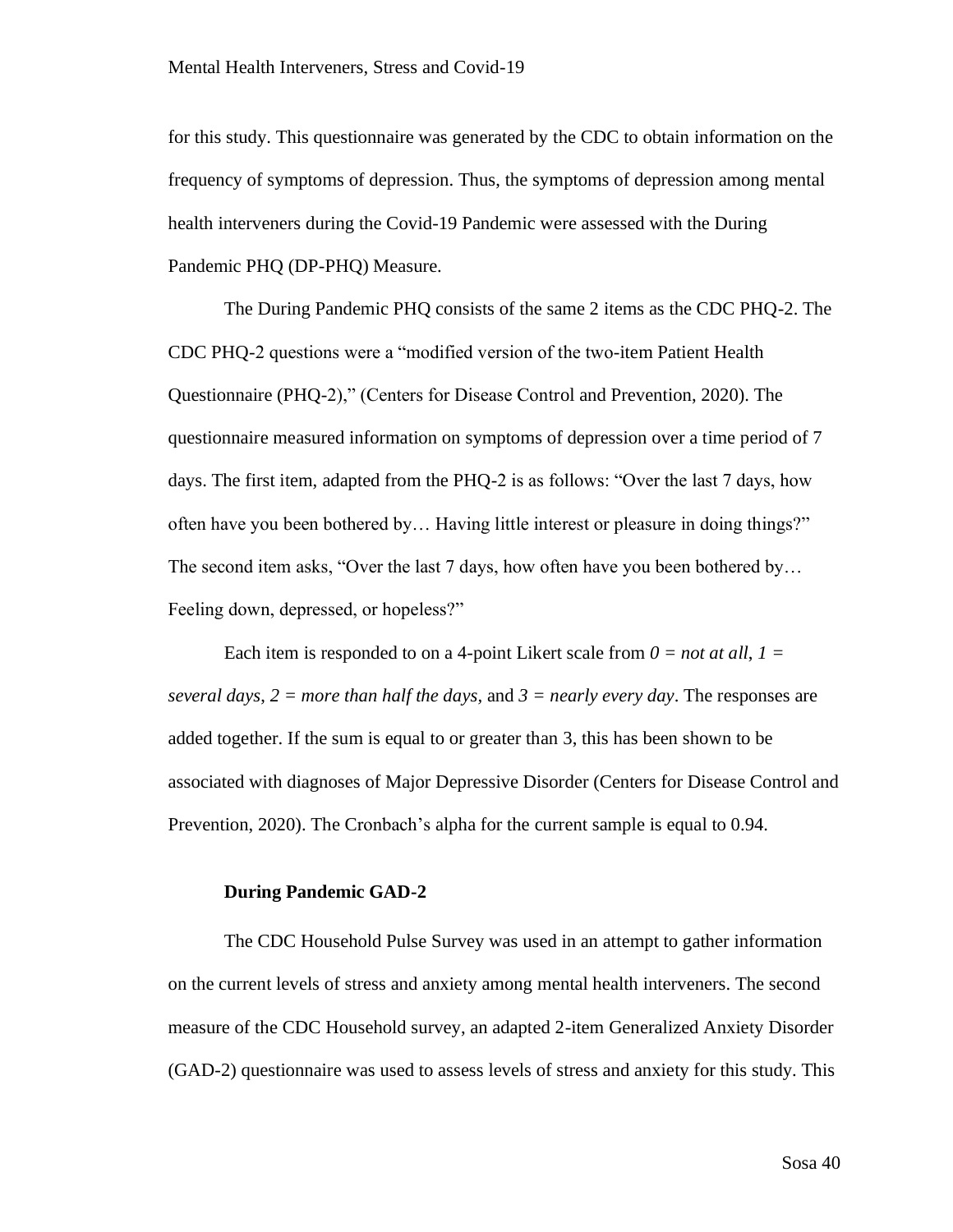questionnaire was generated by the CDC to obtain information on the frequency of anxiety symptoms. Thus, the levels of anxiety and stress among mental health interveners during the Covid-19 Pandemic were assessed with the During Pandemic GAD (DP-GAD) Measure.

The During Pandemic GAD consists of the same 2 items as the CDC GAD-2. The CDC GAD-2 questions were a "modified version of the two-item Generalized Anxiety Disorder (GAD-2)," (Centers for Disease Control and Prevention, 2020). The questionnaire measured information on anxiety symptoms over a time period of 7 days. The first item, adapted from the GAD-2 is as follows: "Over the last 7 days, how often have you been bothered by the following problems… feeling nervous, anxious, or on edge?" The second item asks, "Over the last 7 days, how often have you been bothered by the following problems… not being able to stop or control worrying?"

Each item is responded to on a 4-point Likert scale from  $0 = not$  at all,  $1 =$ *several days*, *2 = more than half the days*, and *3 = nearly every day*. The responses are added together. If a summed score is 3 or higher on the GAD-2 questions, this has been shown to be associated with diagnoses of Generalized Anxiety disorder (Centers for Disease Control and Prevention, 2020). The Cronbach's alpha for the current sample is equal to 0.88.

## **Before-Pandemic PHQ-2**

The CDC Household Pulse Survey was used in an attempt to gather information on the levels of depression among mental health interveners, before the start of the pandemic. However, there are disadvantages to the use of a retrospective measure. It is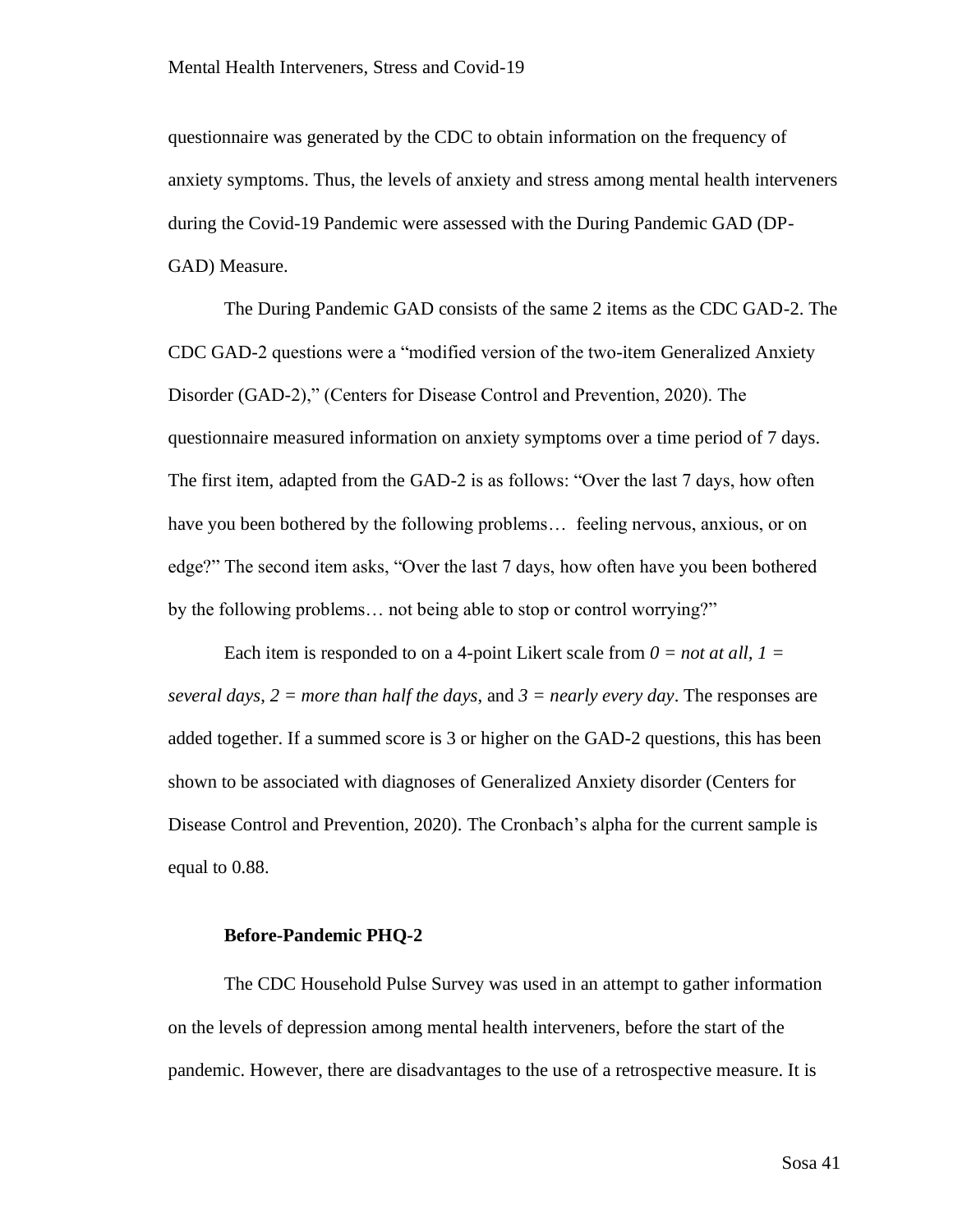possible that participants were likely to overestimate their happiness and stress-free aspects of life in 2019 in comparison to 2020 when the pandemic began. Therefore, the validity of the measure is important to take into consideration when assessing the responses of the interveners. A modified version of the first measure on the CDC Household Survey, an adapted 2-item Patient Health Questionnaire (PHQ-2) was used to assess levels of depression for this study. The PHQ-2 questionnaire was generated by the CDC to obtain information on the frequency of depressive symptoms. Thus, the levels of depression among mental health interveners before the Covid-19 pandemic were assessed with the Before Pandemic PHQ (BP-PHQ) Measure.

The Before Pandemic PHQ consists of a modified version of the 2 items in the CDC PHQ-2 questionnaire. The questionnaire measured information on depressive symptoms experienced one year ago, before the Covid-19 pandemic. The first item, modified from the PHQ-2 is as follows: "Last year, prior to the pandemic, how often were you bothered by… having little interest or pleasure in doing things?" The second item asks, "Last year, prior to the pandemic, how often were you bothered by… feeling down, depressed, or hopeless?"

Each item is responded to on a 4-point Likert scale from  $0 = not at all, 1 =$ *several days*, *2 = more than half the days,* and *3 = nearly every day*. The responses are added together. If the sum is equal to or greater than 3, this has been shown to be associated with diagnoses of Major Depressive Disorder (Centers for Disease Control and Prevention, 2020). The Cronbach's alpha for the current sample is equal to 0.86.

#### **Before-Pandemic GAD-2**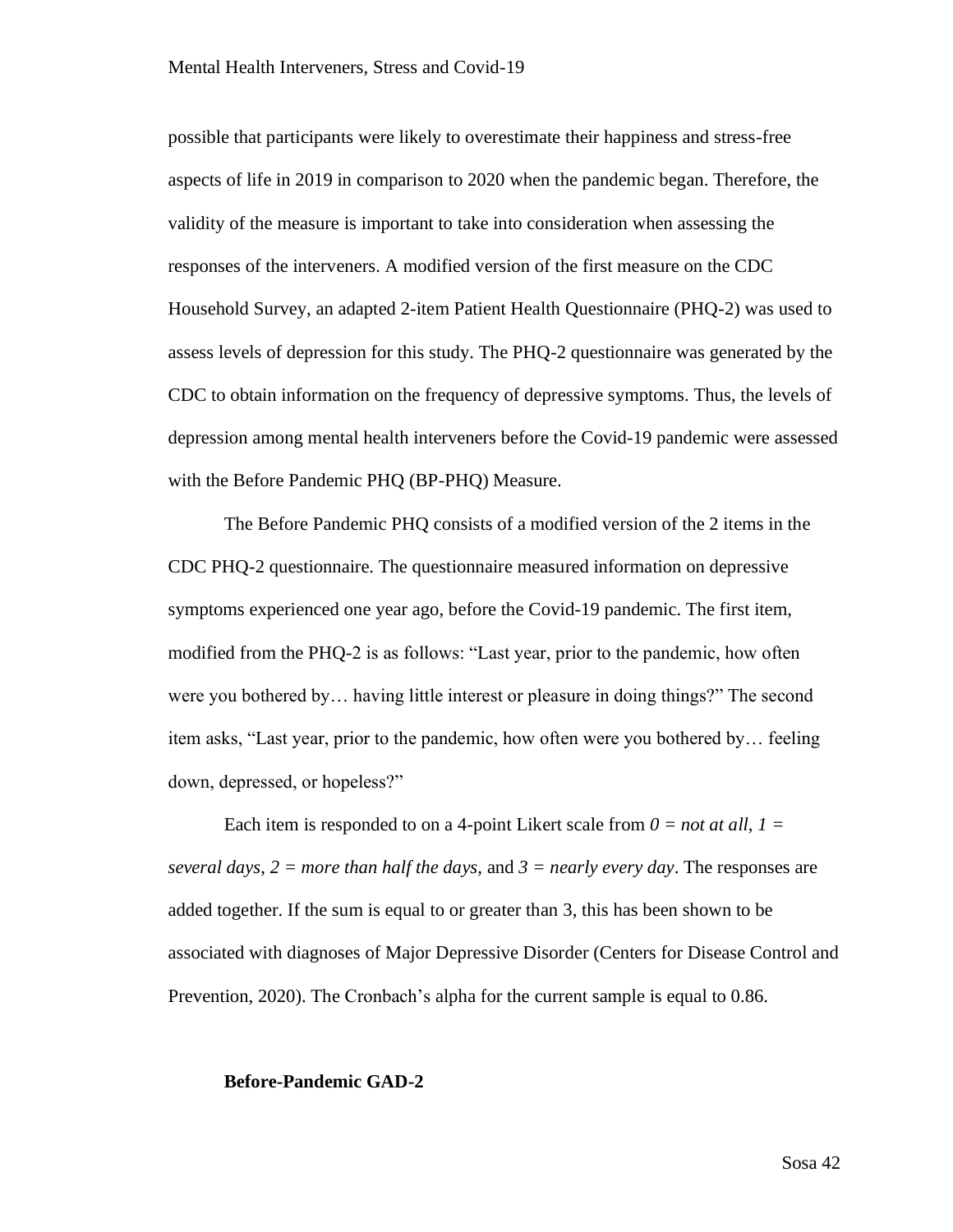The CDC Household Pulse Survey was used in an attempt to gather information on the levels of anxiety among mental health interveners, before the start of the pandemic. A modified version of the second measure on the CDC Household Survey, an adapted 2-item Generalized Anxiety Disorder Questionnaire (GAD-2) was used to assess levels of stress and anxiety for this study. The GAD-2 questionnaire was generated by the CDC to obtain information on the frequency of anxiety symptoms. Thus, the levels of anxiety experienced among mental health interveners before the Covid-19 pandemic were assessed with the Before Pandemic GAD (BP-GAD) Measure.

The Before Pandemic GAD consists of modified questions of the CDC GAD-2 questionnaire. The measure collected information on anxiety symptoms experienced one year ago, prior to the Covid-19 pandemic. The first item, modified from the GAD-2 is as follows: "Last year, prior to the pandemic, how often were you bothered by the following problems … Feeling nervous, anxious, or on edge?" The second item asks, "Last year, prior to the pandemic, how often were you bothered by the following problems … Not being able to stop or control worrying?"

Each item is responded to on a 4-point Likert scale from  $0 = not$  at all,  $1 =$ *several days*, *2 = more than half the days,* and *3 = nearly every day*. The responses are added together. If the sum is equal to or greater than 3, this has been shown to be associated with diagnoses of Generalized Anxiety Disorder (Centers for Disease Control and Prevention, 2020). The Cronbach's alpha for the current sample is equal to 0.83.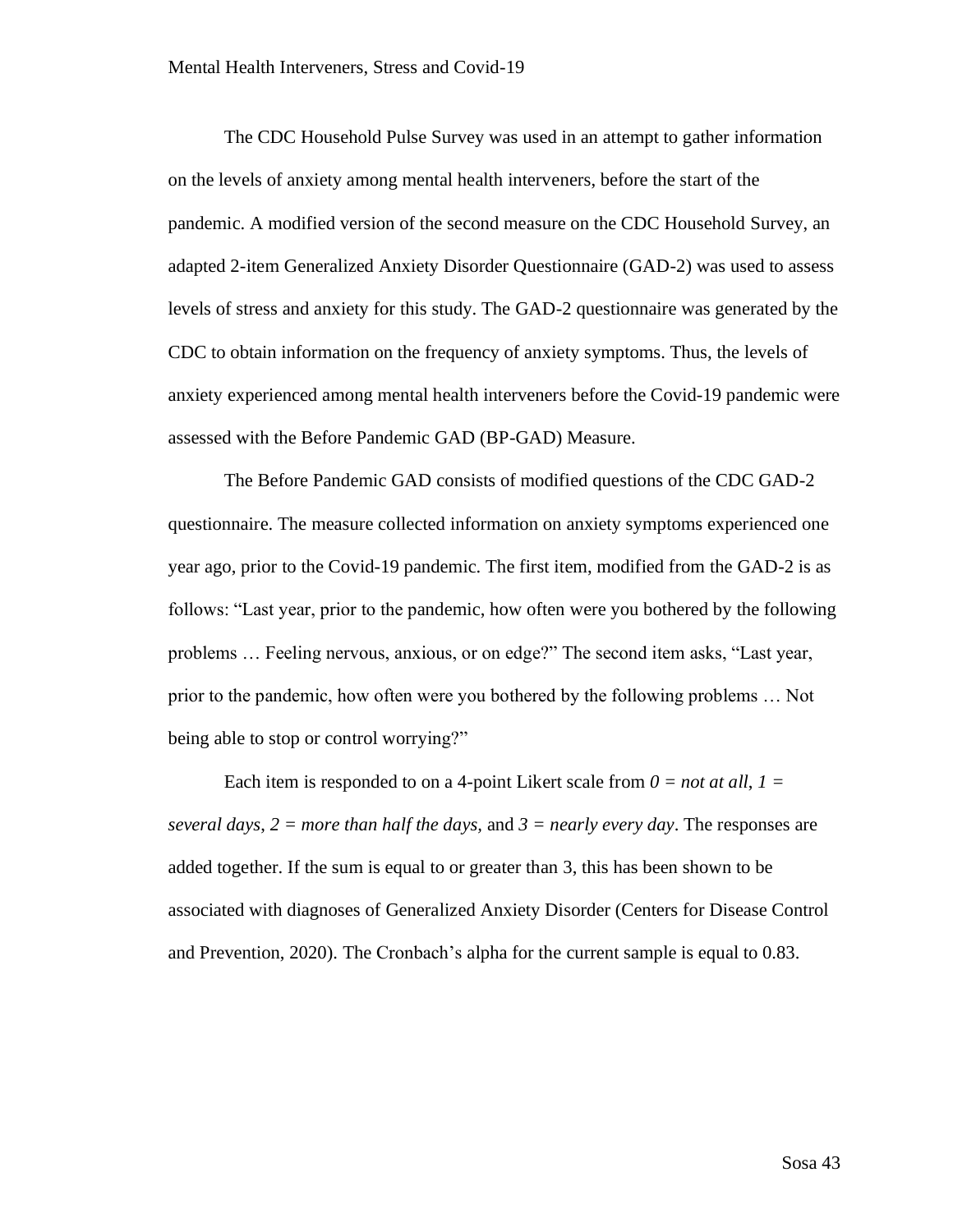## **Job Stress Question**

Job contribution to overall stress and anxiety among mental health interveners was assessed. The question is as follows: "During the pandemic, how often has your job contributed to your overall stress and anxiety?" This question is responded to on a 6- Likert scale from  $0 = Always$  to  $5 = Never$ .

# **Quantitative Statistical Analyses**

The quantitative results of this study were analyzed using correlations, analyses of variance, and inferential statistics. One-way ANOVAs and an Independent Samples t-test were used in order to determine levels of anxiety and depression during the pandemic and their relation to increased occupational responsibilities and new difficulties. Paired Samples T-tests and Pearson's R Correlations were used to investigate levels of anxiety and depression before and during the pandemic. Two change variables were created to determine the change in symptoms of depression from before to the start of the pandemic and determine the change in symptoms of anxiety from before to the start of the pandemic. Lastly, One-way ANOVAs and Pearson's R were used to analyze influential factors that may impact the changes in symptoms of anxiety and depression from before to after the start of the pandemic. Influential factors included age of interveners, type of school (urban, suburban, and rural), mode of instruction within a school (in-person, remote, hybrid), and interveners' involvement in planning mental health services for their respective schools.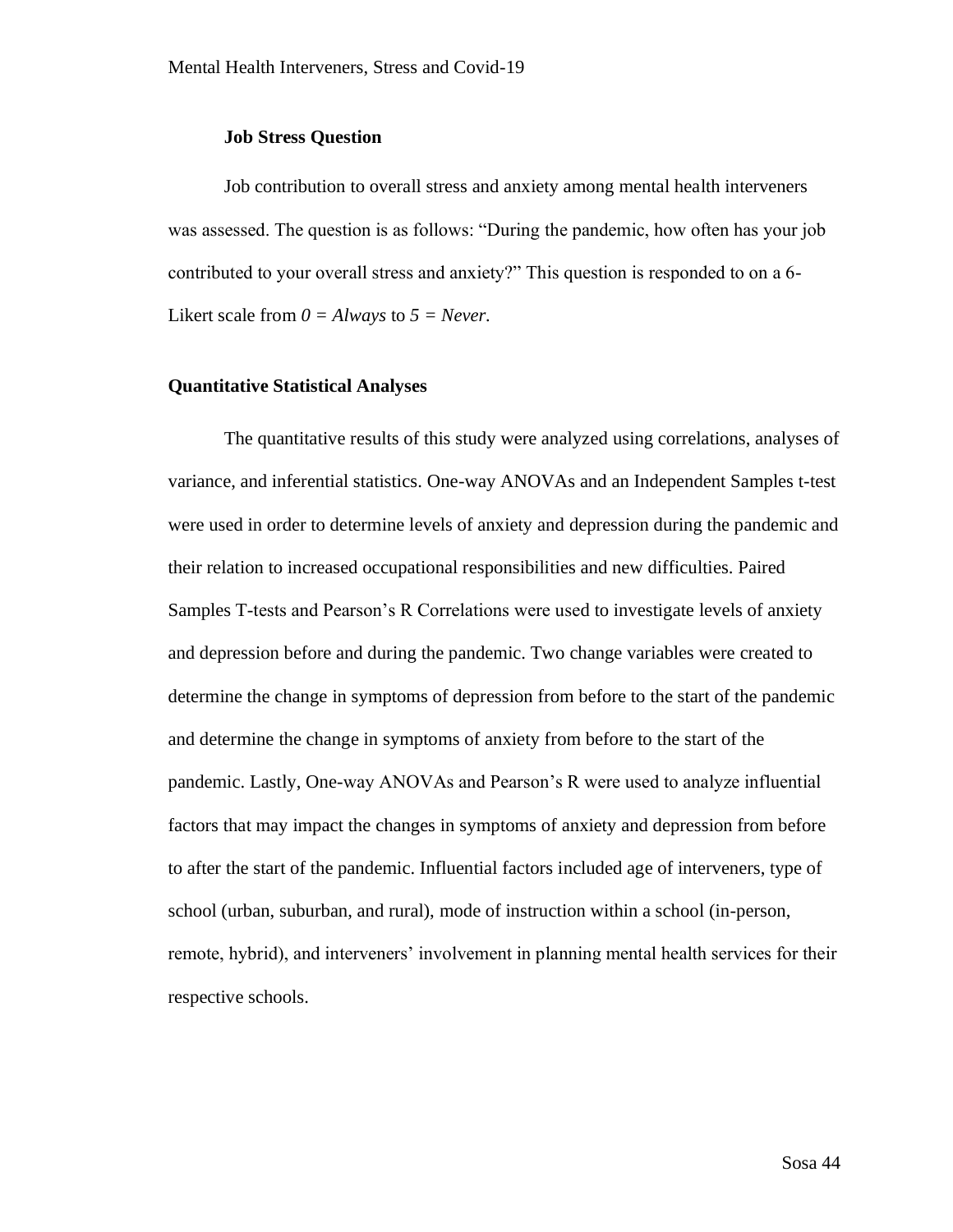# **Qualitative Data Analyses**

As interviews were conducted, notes were taken for each question in order to compile the data in a usable form. After the interviews were completed, the researcher used the interview notes to examine similarities and differences among questions answered. First, interview questions were summarized and sorted into a table in order to help visualize the information received from each participant. An analysis of the answers and summarizations were done in order to develop common themes of school-based mental health interveners' experiences.

The overarching themes identified from the interviews included students seeking help through referrals, concern for lack of interpersonal experiences and relationships, the uncertainty of day-to-day tasks, additional Covid-19 responsibilities, inclusion in planning services, coping/self-management, and adjustment to technology usage. Therefore, these themes were used to accurately represent the data that was collected from the interviews and note the similarities and differences of experiences for mental health interveners during the Covid-19 pandemic. Thus, this allowed for the research to gain a perspective of the overall mental health field and the potential impact Covid-19 has had on both children and mental health professionals.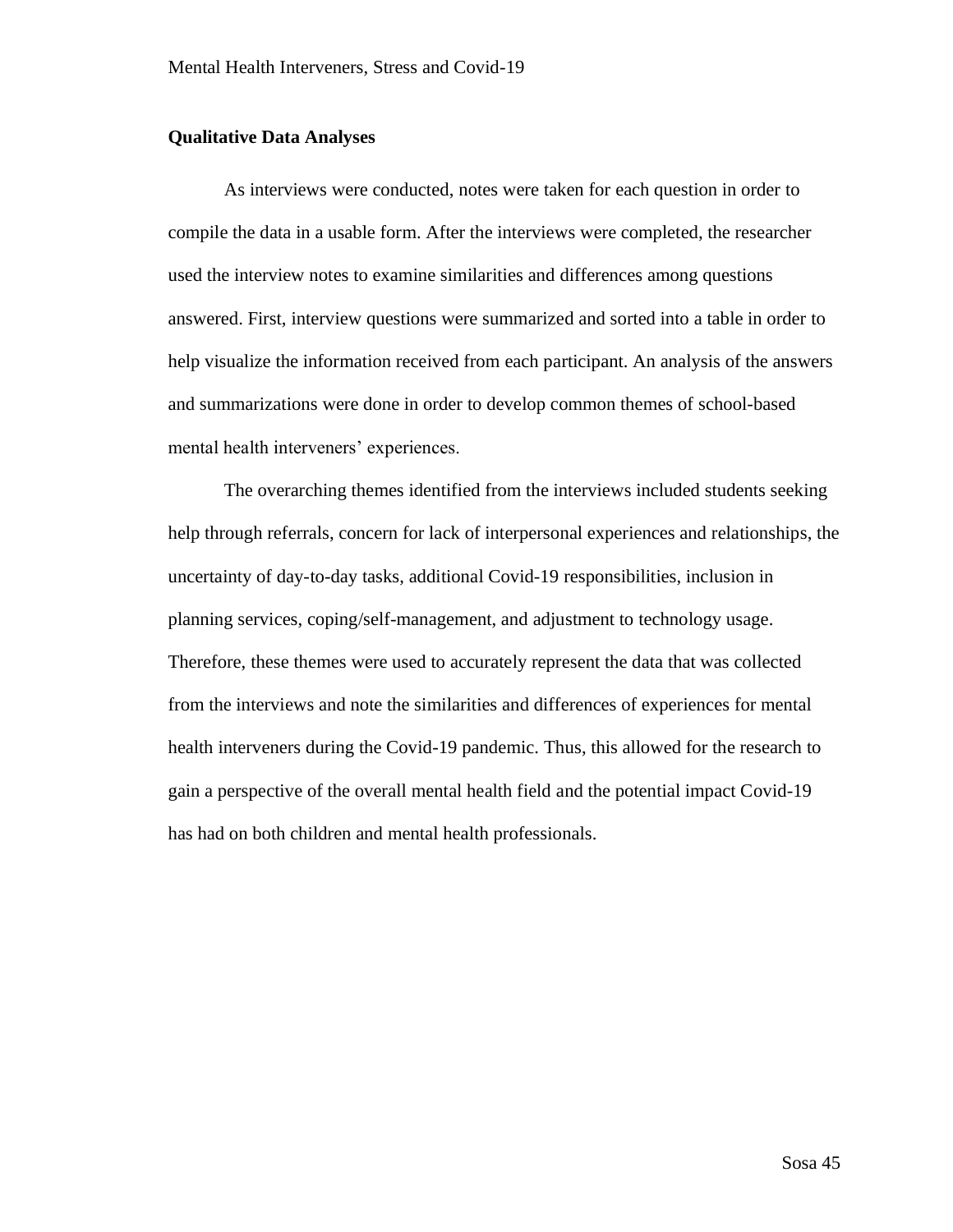## **Chapter 3: Results and Analysis**

# **Results**

Quantitative and qualitative results among school psychologists, school counselors, and school social workers were observed. Trends were directly related to the interveners' frequency of anxiety and depression symptoms prior to and during the pandemic. Inclusivity in planning was found to be correlated with the change in symptoms of depression from before to after the start of the pandemic. Other areas in which trends were observed were through additional quantitative results including weekly hours of work, time spent outside of scheduled hours doing work, adequacy of services children are receiving, and stress levels as a result of interveners' jobs. Additionally, qualitative results investigated similarities and differences in methods of referrals and lack of interpersonal experiences for students, uncertainty, coping/self-management, adjustments to occupational challenges, additional Covid-19 responsibilities, and the direction of psychological wellbeing among interveners.

#### **Quantitative Results**

# **Interveners' Anxiety and Depression During Pandemic and Occupational Shifts**

A within-subjects t-test was run to determine the relationship between the frequency in symptoms of depression among interveners, during and before the pandemic. It was hypothesized that symptoms of anxiety and depression, during the pandemic, would increase compared to symptoms of anxiety and depression before the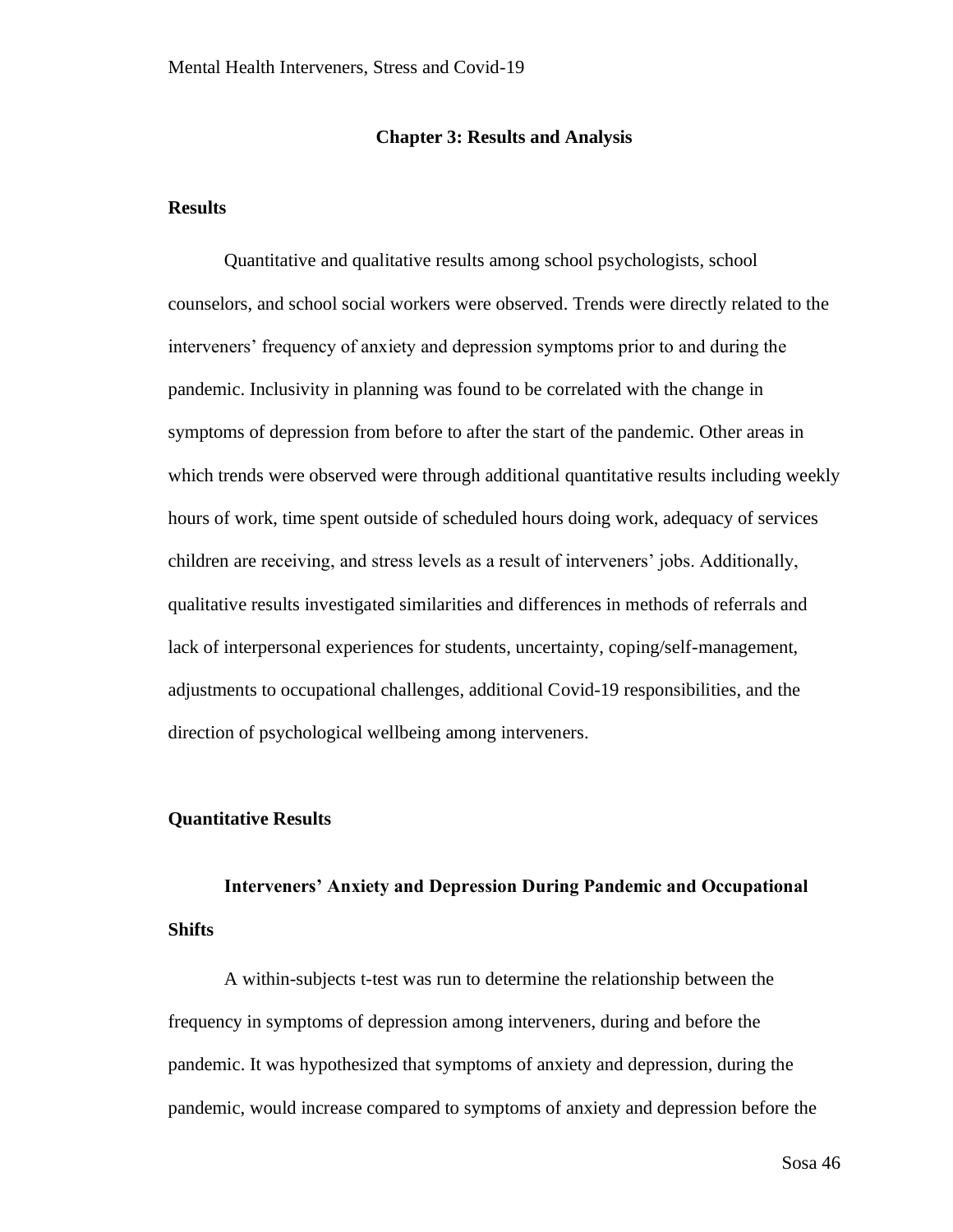pandemic, for school-based interveners. The within-subjects t-test analysis found a significant difference between the frequency of symptoms of depression before and during the pandemic,  $t (55) = 3.39$ ,  $p = .001$ . Thus, participants experienced more depressive symptoms during the pandemic ( $M = 1.05$ ) than before the pandemic ( $M =$ 0.41).



Figure 1. Depression Before and During Pandemic

A second within-subjects t-test was run to determine the relationship between the symptoms of anxiety, among interveners, during and before the pandemic. The withinsubjects t-test analysis found a significant difference between symptoms of anxiety before and during the pandemic, t  $(55) = 4.99$ , p <.000. Therefore, participants experienced more symptoms of anxiety during the pandemic  $(M = 1.82)$  than before the pandemic ( $M = 0.96$ ).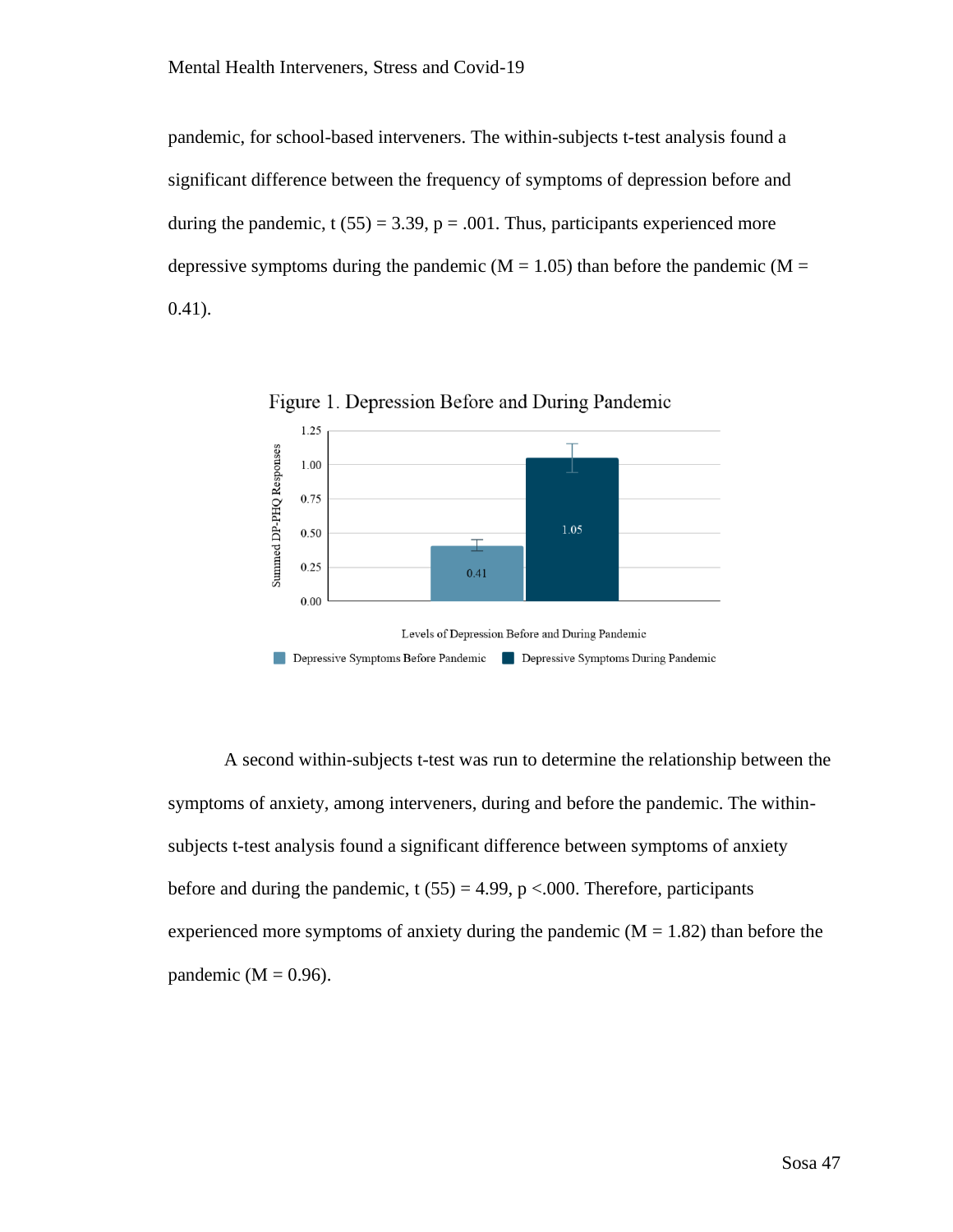

Figure 2. Anxiety Before and During the Pandemic

A one-way ANOVA was performed to examine whether the levels of responsibilities, duties, and goals were related to symptoms of depression. It was hypothesized that increased work duties, responsibilities, and many goals would be related to increased symptoms of anxiety and depression among school-based professionals during the pandemic. The sample was divided into three groups, those who had fewer duties, relatively the same duties, and those with more duties. Eight participants reported having fewer duties, 13 reported having relatively the same duties, and 35 reported having more duties. The analysis found no significant difference in the scores for symptoms of depression among interveners with fewer duties  $(M= 1.63)$ , relatively the same duties ( $M = 0.54$ ), and more duties ( $M = 1.11$ ). There was no significant difference among the three levels of responsibilities, goals, and duties, in their scores for symptoms of depression,  $F(2,53) = 1.17$ ,  $p = 0.32$ .

A similar one-way ANOVA was performed to examine whether the three groups of responsibilities, duties, and goals were related to symptoms of anxiety. The analysis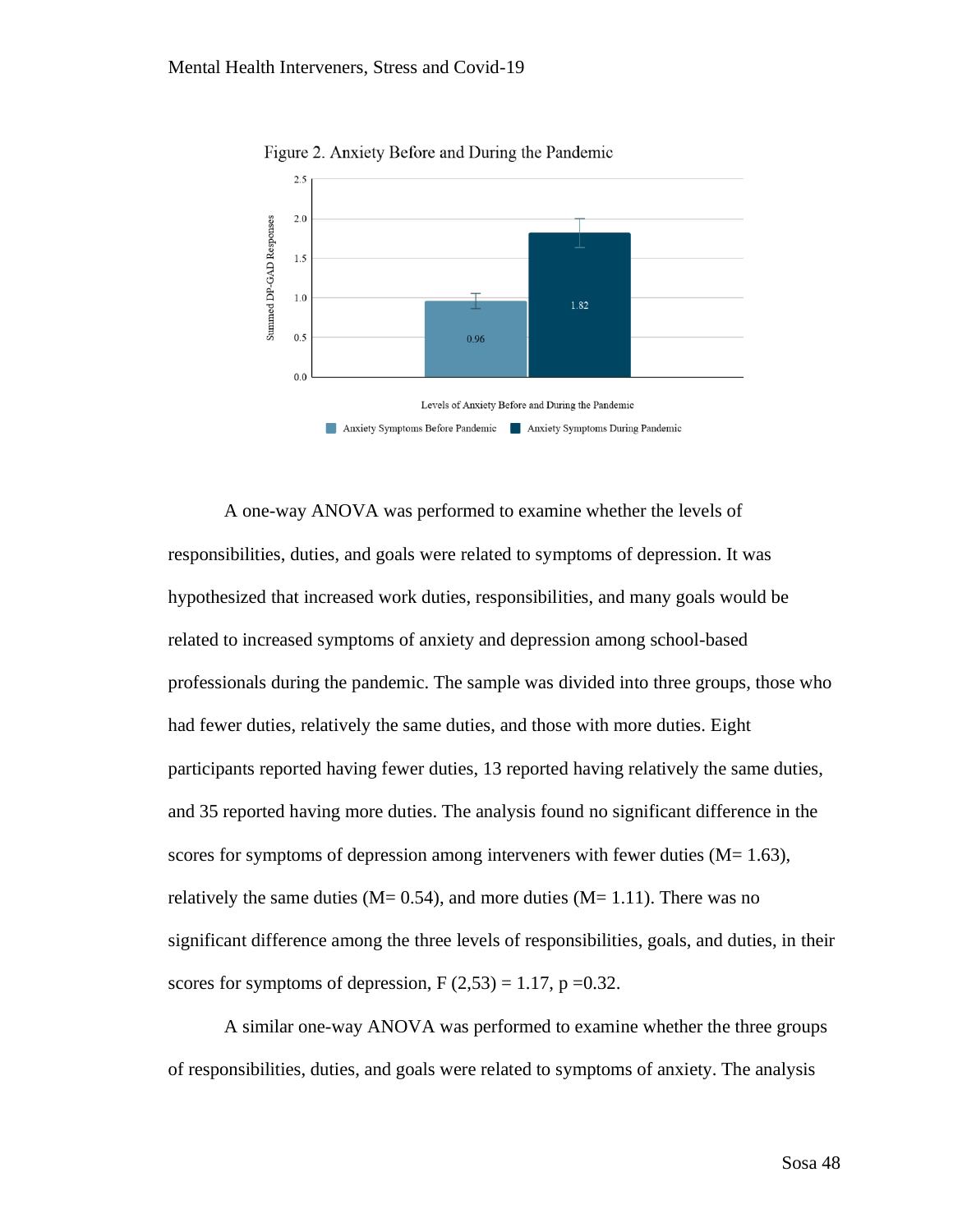found no significant difference in the scores for symptoms of anxiety among interveners with fewer duties ( $M = 2.25$ ), relatively same duties ( $M = 1.15$ ), and more duties ( $M = 1.15$ ) 1.97). Thus, there was no significant difference among the three levels of responsibilities, goals, and duties, in their scores of symptoms of anxiety,  $F(2,53) = 1.27$ ,  $p = 2.90$ .

It was hypothesized that new difficulties for school-based mental health interveners' in delivering services to children would be related to increased symptoms of anxiety and depression during the pandemic. Participants were divided into three groups, those who experienced many new difficulties, some new difficulties, and no new difficulties during the pandemic. Zero participants reported having no new difficulties, 19 identified as having some new difficulties, and 36 reported having more new difficulties. Respondents with some new difficulties had a mean depression score of 1.79 (SD= 1.81). Respondents with many new difficulties had a mean depression score of 1.86 (SD= 1.82). An independent samples t-test found no significant difference between the two mean scores of depression, t (53) = -.139,  $p = 0.78$ . Additionally, participants with some new difficulties had a mean anxiety score of  $1.21$  (SD=  $1.87$ ). Participants with many new difficulties had a mean anxiety score of  $1.00$  (SD= 1.53). The t-test found no significant difference between the two mean scores of anxiety, t  $(53) = 0.45$ , p = 0.34.

# **Levels of Anxiety and Depression Before and During the Pandemic**

A Pearson's correlation was calculated to assess symptoms of depression before and during the pandemic. It was hypothesized that the symptoms of depression and anxiety before the pandemic would be correlated with symptoms of depression and anxiety during the pandemic. The correlation found a significant relationship between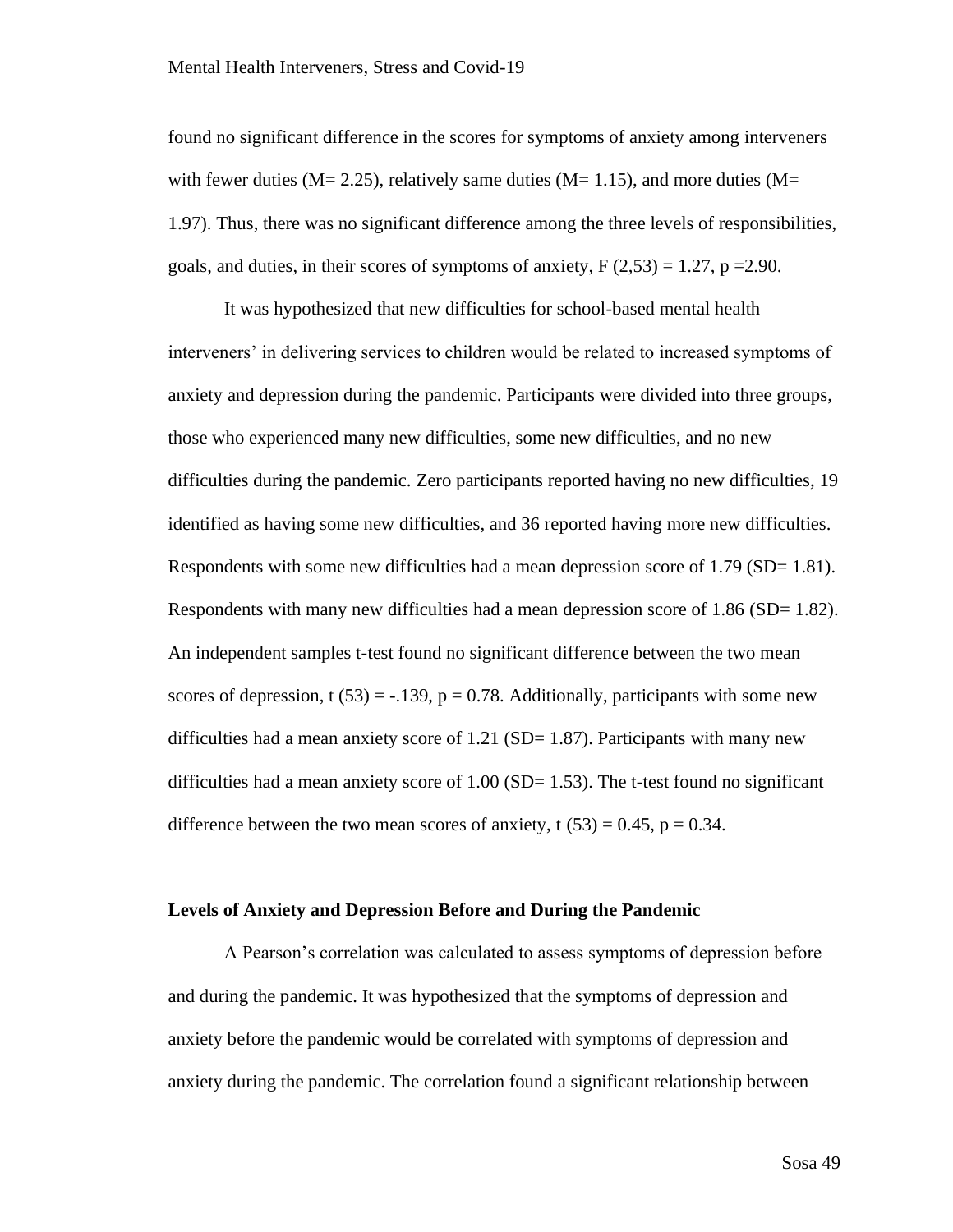symptoms of depression during and before the pandemic,  $r(54) = .50$ ,  $p \le 000$ . Higher scores in symptoms of depression before the pandemic were associated with higher scores in symptoms of depression after the start of the pandemic. A second correlation was calculated to assess the frequency of symptoms of anxiety before and during the pandemic. The correlation found a significant relationship between symptoms of anxiety during and before the pandemic,  $r(54) = 0.70$ ,  $p \le 0.00$ . Higher scores in symptoms of anxiety before the pandemic were associated with higher scores in symptoms of anxiety after the start of the pandemic.

Another Pearson's r was calculated to examine the changes in symptoms of depression with the changes in symptoms of anxiety, from before to the start of the pandemic. It was hypothesized that the increase in the changes of symptoms of depression from before to after the start of the pandemic would correlate with the increase in changes of symptoms of anxiety from before to after the start of the pandemic. A change variable for symptoms of depression and anxiety from before to after the start of the pandemic was created. The change score for depression was computed by subtracting the sum of the Before Pandemic PHQ questions with the sum of the During Pandemic PHQ questions. The change score for anxiety was computed by subtracting the sum of the Before Pandemic GAD questions with the sum of the During Pandemic GAD questions. Higher scores for the depression and anxiety change variable would indicate a greater difference in symptoms of depression and anxiety before the pandemic to after the start of the pandemic. The correlation found a significant relationship between the change in symptoms of depression with the change in symptoms of anxiety, from before to the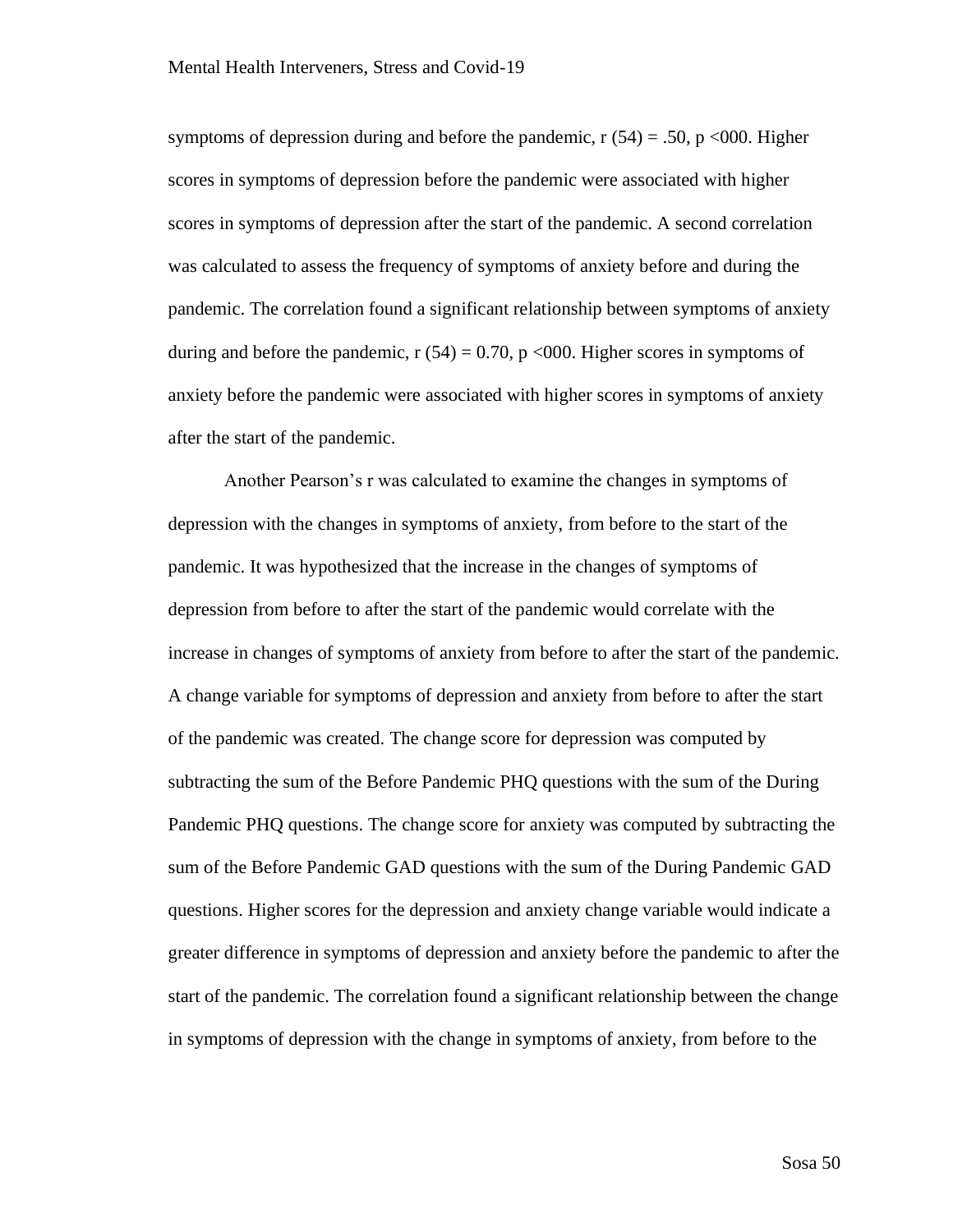start of the pandemic,  $r(54) = 0.63$ ,  $p \le 0.00$ . Therefore, increased changes in symptoms of depression correlated with increased changes of symptoms of anxiety.

## **Influential Factors on the Changes on Levels of Anxiety and Depression**

A Pearson's r correlation was calculated to understand the relationship between the age of the intervener and their frequency of symptoms of depression during the pandemic. It was hypothesized that older interveners would report greater symptoms of anxiety and depression during the pandemic. Contrary to the hypothesis, the correlation found no significant relationship between the age of the intervener and symptoms of depression during the pandemic,  $r(50) = -0.098$ ,  $p = 0.49$ . Thus, age was not correlated with symptoms of depression during the pandemic. A second Pearson's r was calculated to understand the relationship between the age of intervener and their symptoms of anxiety during the pandemic. The correlation found a significant negative relationship between age and anxiety during the pandemic,  $r(50) = -0.28$ ,  $p = 0.05$ . Therefore, the age of the intervener is related to the frequency of symptoms of anxiety during the pandemic, such that older interveners reported fewer symptoms of anxiety than younger interveners.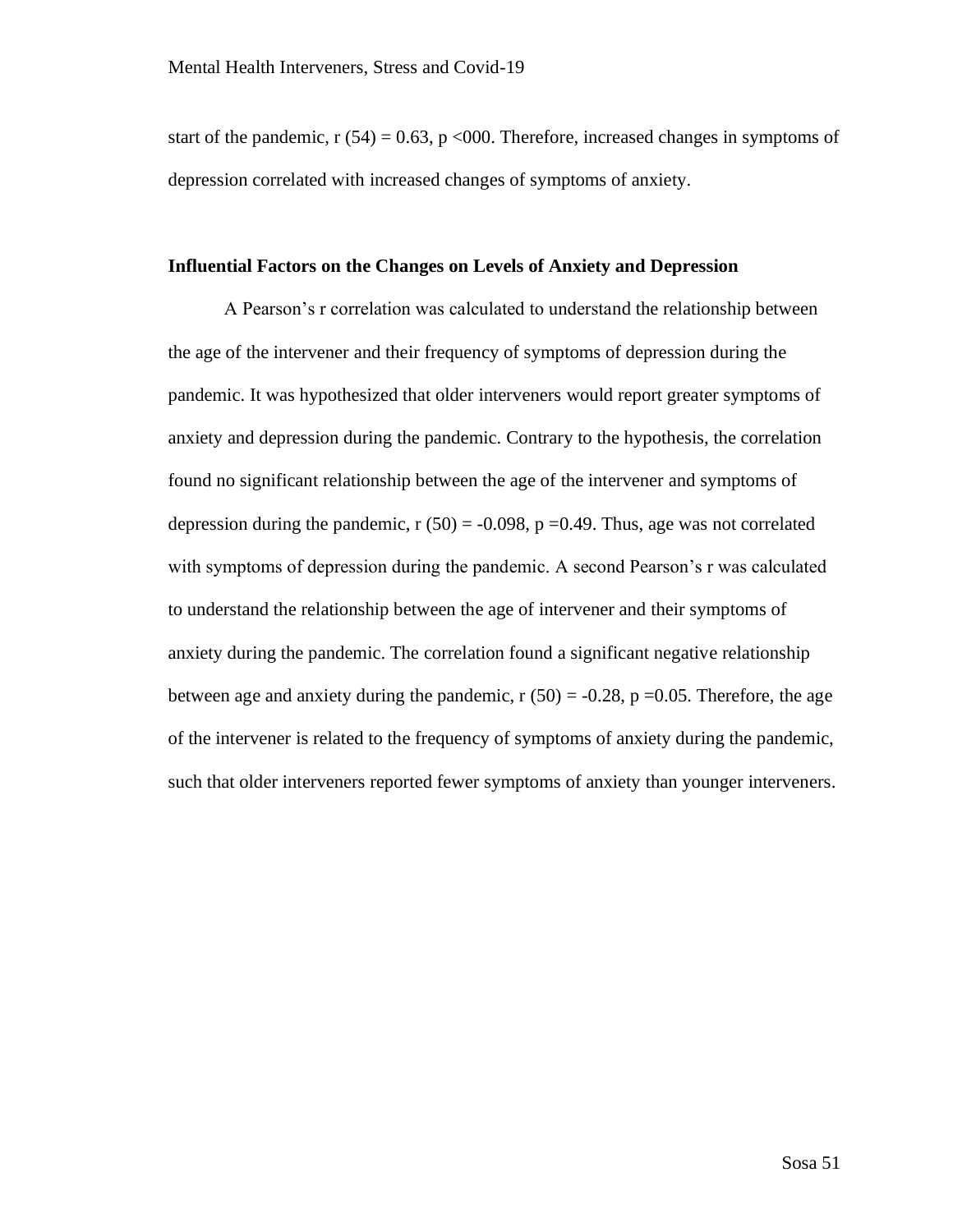

Figure 3. Age and Frequency in Symptoms of Anxiety During the Pandemic

An analysis of variance, a one-way ANOVA, was performed to examine whether the types of schools (urban, suburban, and rural) differed with changes in symptoms of depression from before to the start of the pandemic. It was hypothesized that interveners working in suburban and urban types of schools would report increased changes in symptoms of depression from before to after the start of the pandemic. The sample was divided into three groups, 12 participants reported being employed in urban schools, 32 in suburban schools, and 12 in rural schools. The analysis found no significant difference in the change scores for symptoms of depression among urban  $(M= 1.33)$ , suburban  $(M=$ 0.50), and rural  $(M= 0.33)$  schools. Contrary to the hypothesis, there was no significant difference among the three types of schools in their changes of symptoms of depression,  $F(2,53) = 1.93$ ,  $p = 0.16$ . A second one-way ANOVA was conducted to examine whether the three types of schools differed with changes in symptoms of anxiety from before to the start of the pandemic. The analysis found no significant difference in the changes in symptoms of anxiety among urban ( $M$ = 1.33), suburban ( $M$ = 0.72), and rural ( $M$ = 0.75)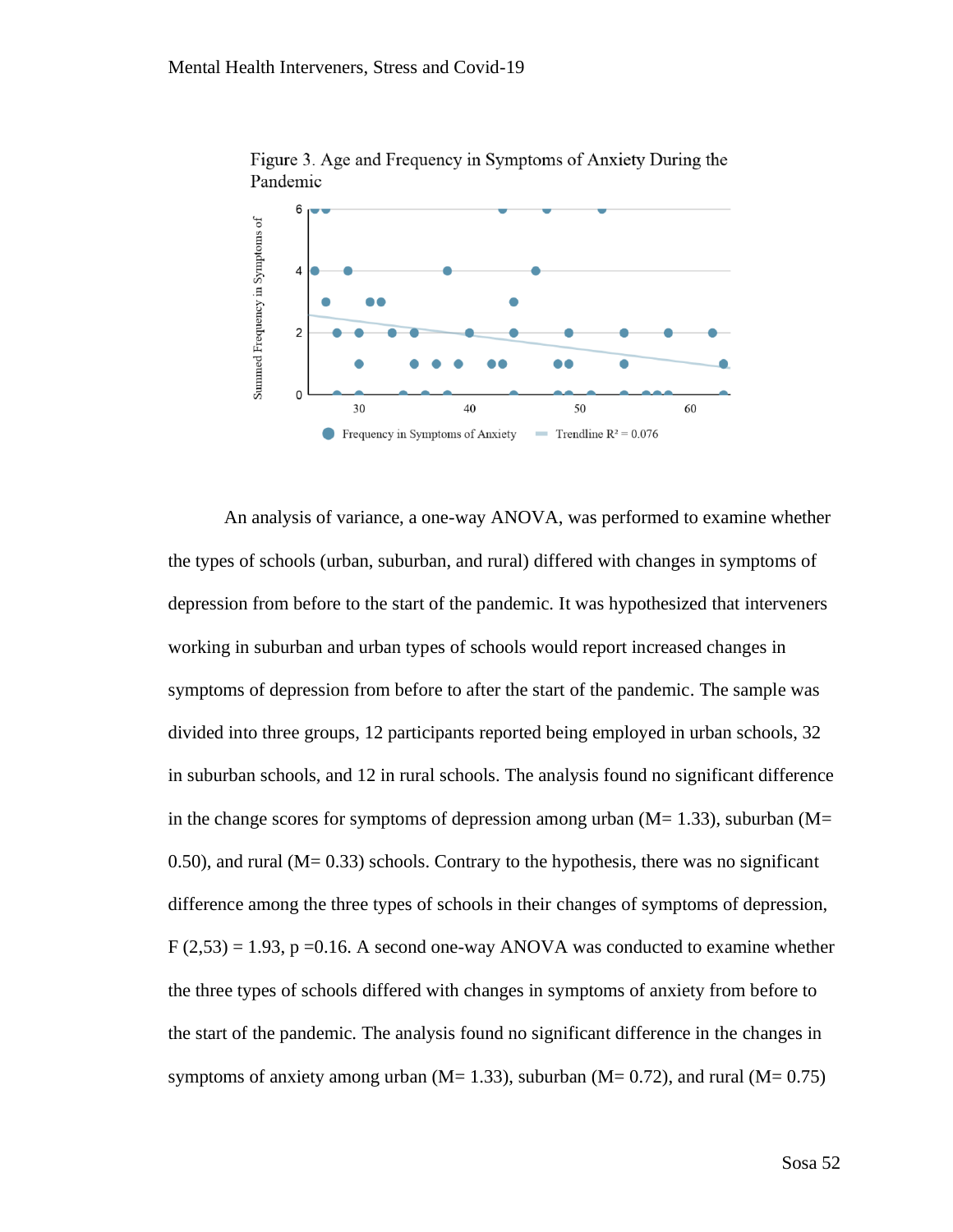schools. As a result, there was no significant difference among the three types of schools, in their changes of symptoms of anxiety,  $F(2, 53) = 1.05$ ,  $p = 0.36$ .

A one-way ANOVA was conducted to examine whether the modes of instruction within a school (in-person, hybrid, remote) differed in changes of symptoms of depression from before to after the start of the pandemic. It was hypothesized that the remote mode of instruction would report increased changes in symptoms of depression in comparison to hybrid and in-person instructions. The sample was divided into three groups, 23 participants reported being employed in a school with in-person instruction, 21 with remote instruction, and 12 with hybrid instruction. Contrary to the hypothesis, the analysis found no significant differences in the changes of symptoms of depression among in-person ( $M= 1.33$ ), remote ( $M= 0.50$ ), and hybrid ( $M= 0.33$ ) instruction. Thus, there were no significant differences among the three types of instruction in their changes of symptoms of depression,  $F(2,53) = 0.48$ ,  $p = 0.62$ . A second one-way ANOVA was conducted to examine whether the three modes of instruction within a school differed in changes of symptoms of anxiety from before to after the start of the pandemic. The analysis found no significant difference in the changes of symptoms of anxiety among inperson ( $M = 1.33$ ), remote ( $M = 0.72$ ), and hybrid ( $M = 0.75$ ) instructions. There were no significant differences among the three types of instructions in interveners' changes in symptoms of anxiety from before to after the start of the pandemic,  $F(2,53) = 0.44$ ,  $p =$ 0.65.

A Pearson's r was calculated to assess the correlation between involvement in planning services and the change in symptoms of depression from before to after the start of the pandemic. It was hypothesized that increased involvement in planning services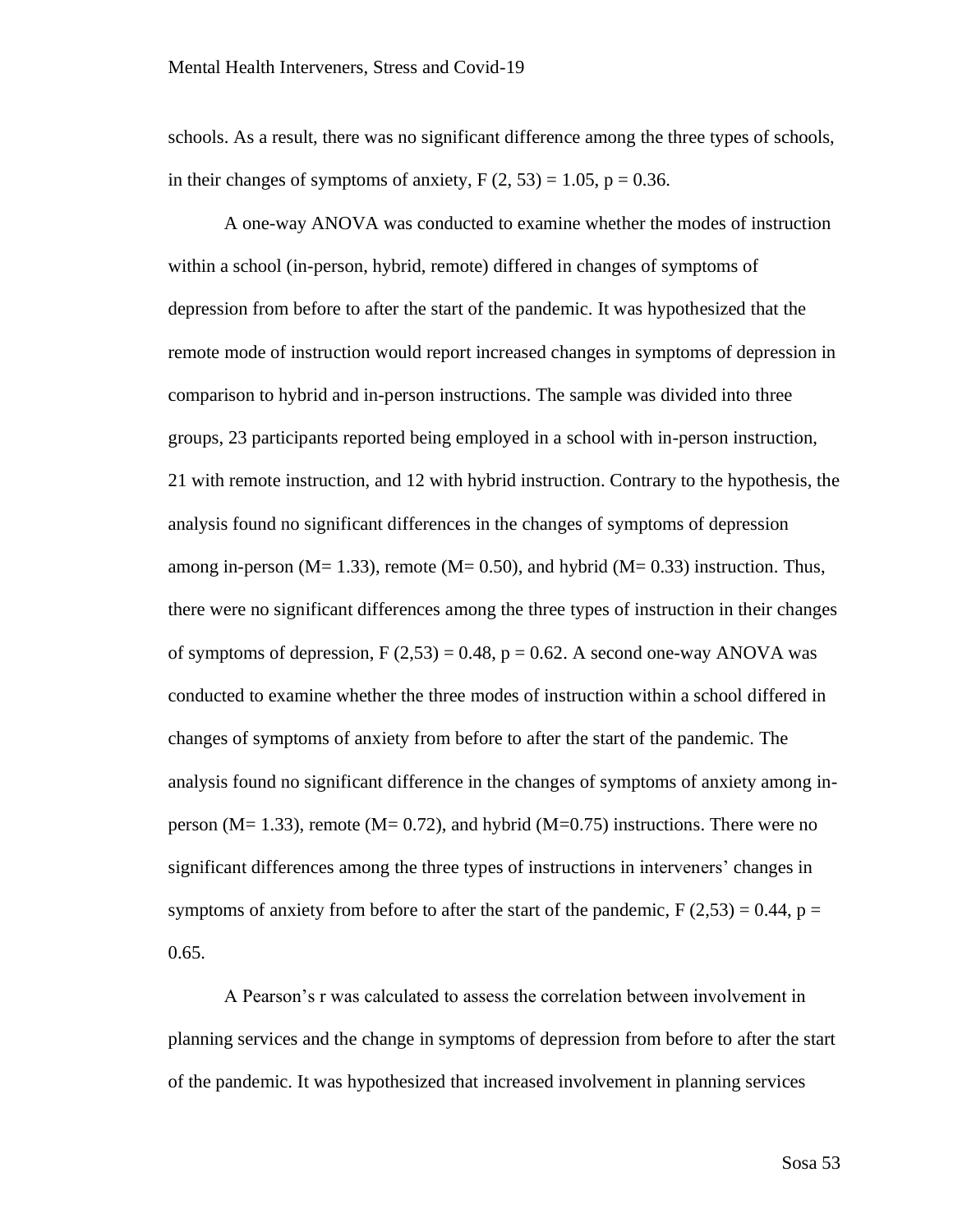would be correlated with increased changes in symptoms of anxiety and depression from before the pandemic to after the start of the pandemic. Involvement in planning was scored from not at all included, minimally included, somewhat included, substantially included, and entirely included. Higher scores indicated a greater involvement in planning. The correlation found a significant relationship between involvement in planning and changes in symptoms of depression from before to after the start of the pandemic. There was an association between involvement in planning and changes in symptoms of depression,  $r(53) = -.32$ ,  $p = .016$ , such that increased changes in symptoms of depression was associated with lower scores in feeling involved in planning services for students. A second Pearson's r was calculated to assess the correlation between involvement in planning services and changes in symptoms of anxiety from before to after the start of the pandemic. The correlation found no significant relationship between feeling involved in planning services and changes in symptoms of anxiety,  $r(53) = -0.17$ , p =0.21. Thus, involvement in planning was not correlated with changes in symptoms of anxiety.

# **Additional Descriptives**

#### **Time Spent Working After Hours in Comparison to Before the Pandemic**

The increase in the amount of time spent working after hours was measured in order to gain an understanding of increased responsibilities and duties as a result of the pandemic. Almost half of the interveners, 48.2% (27), indicated that they spend about the same amount of time working after scheduled job hours as they did before the pandemic. Approximately, 5.4% (3) spend a lot more time and 30.4% (17) spend somewhat more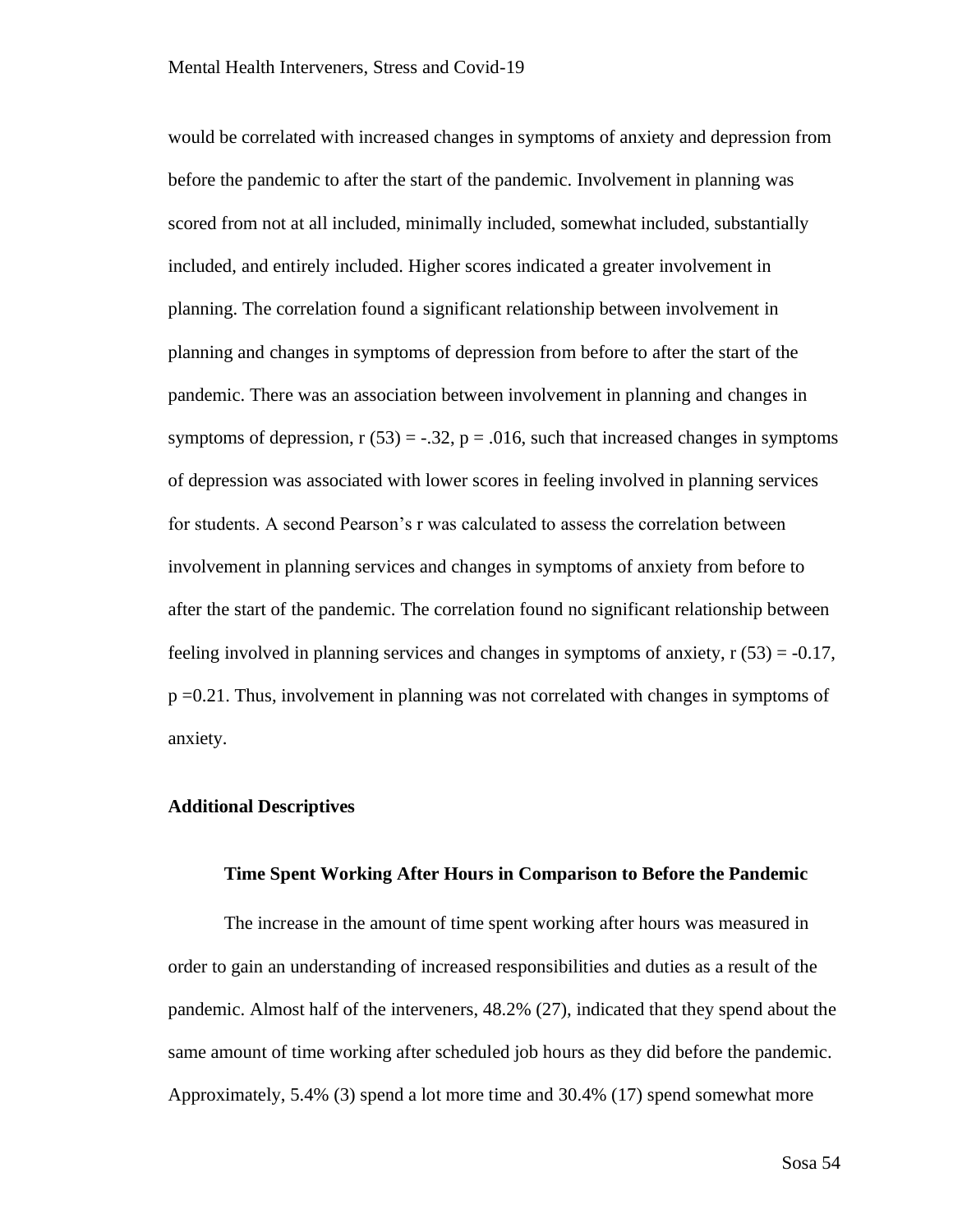time working after hours. Additionally, 8.9% (5) spend a little less time, and 7.1% (4) spend a lot less time working outside of scheduled hours. Thus, Figure 4 is the distribution of time spent working after hours, when comparing it to before the pandemic.



Figure 4. Time Spent Working After Hours in Comparison to Before the Pandemic

# **Service Adequacy**

As the occupation of psychology, counseling, and social work has shifted within the school system during Covid-19, the perceived adequacy of mental health services being provided to students was assessed. The respondents indicated that 41.1% (23) believed that students are receiving a little less adequate mental health services and 33.9% (19) believed students are receiving a lot less adequate service. Additionally, 14.3% (8) indicated that the adequacy of service is about the same, compared to before the pandemic. However, 8.9% (5) of participants believed mental health services are a little more adequate and 1.8% (1) believed mental health services are a lot more adequate.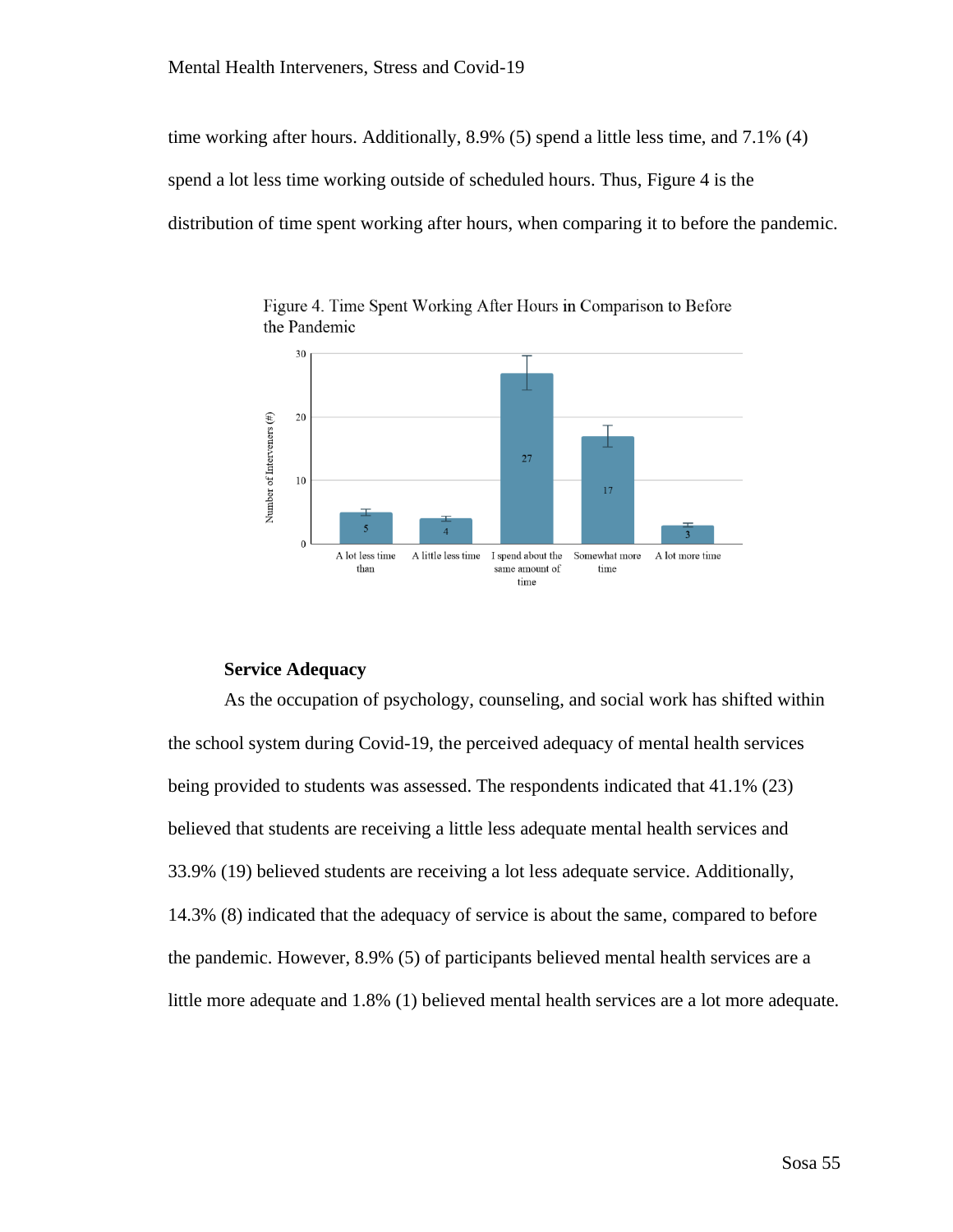The perceived adequacy of mental health services among school-based interveners is shown in Figure 5.



Figure 5. Perceived Adequacy of Provided Services

## **Occupational Impact on Overall Stress**

The frequency of symptoms of anxiety and depression were assessed prior to and during the pandemic. This study aimed to learn more about the occupational contribution to overall stress experienced by interveners. The responses to this question varied among participants. However, all respondents indicated that they felt some level of their job contributing to their overall stress and anxiety. Therefore, 10.7% (6) of participants felt as though their job rarely contributed to their stress and anxiety and 19.6% (11) felt that their job contributed sometimes. Additionally, 28.6% (16) of interveners indicated that their job contributed often to their stress and anxiety and 19.6% (11) felt that their job usually contributed to their stress and anxiety. Lastly, 21.4% (12) indicated that their job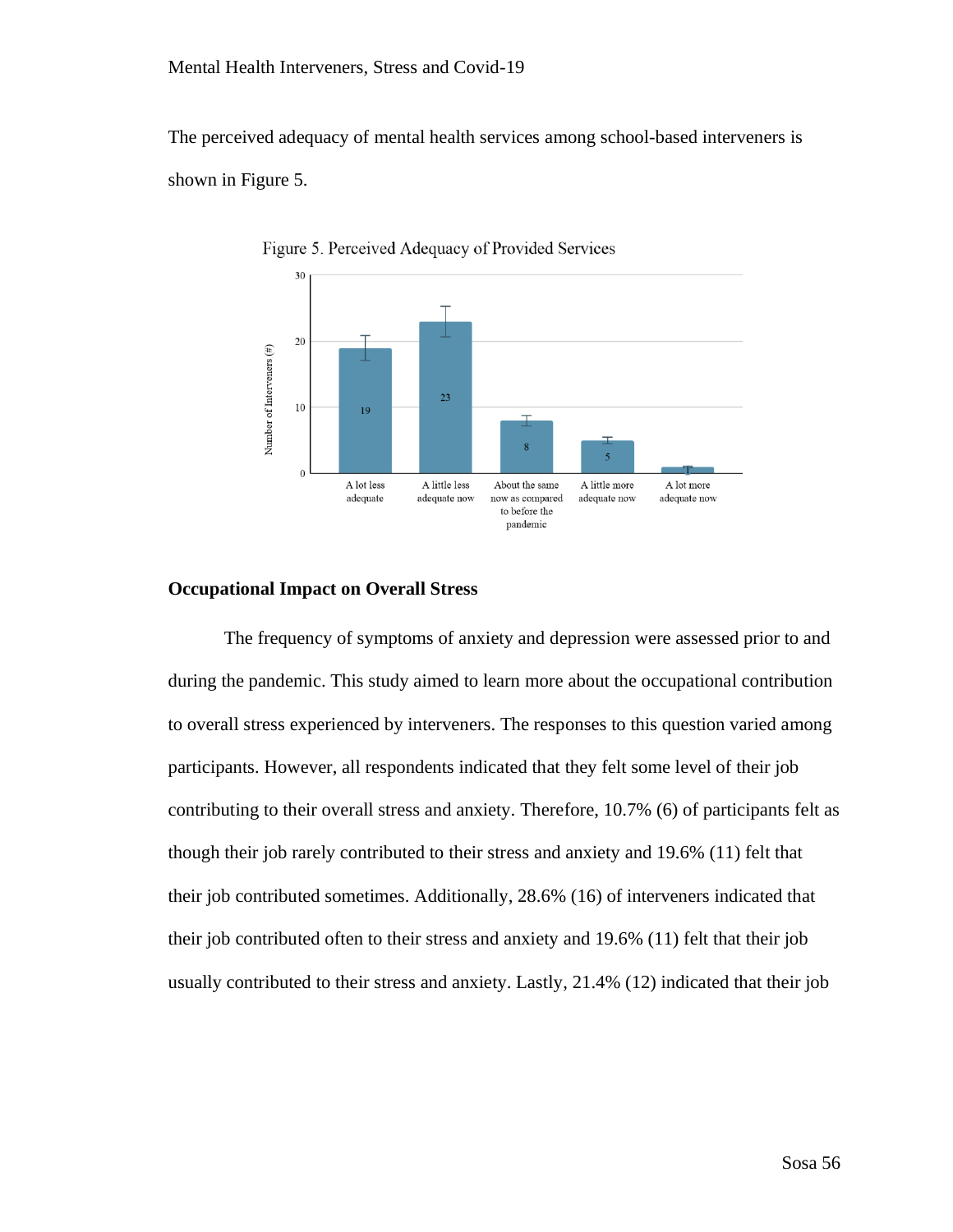always contributed to overall stress and anxiety. Therefore, Figure 6 indicates the distribution of the impact of interveners' jobs on their overall stress levels.



Figure 6. Job Contribution to Overall Stress

## **Qualitative Results**

# **Trends in Characteristics of School Psychologists, Counselors, and Social Workers**

Eight interviews were conducted among school psychologists, counselors, and social workers in order to gain an in-depth understanding of the mental health services available to elementary-aged children in schools. Additionally, the interviews served to gain a personal perspective on the stress faced working during the Covid-19 pandemic, additional responsibilities, and self-management. A summary of years spent at the current school of employment among interviewees is shown in Table 2.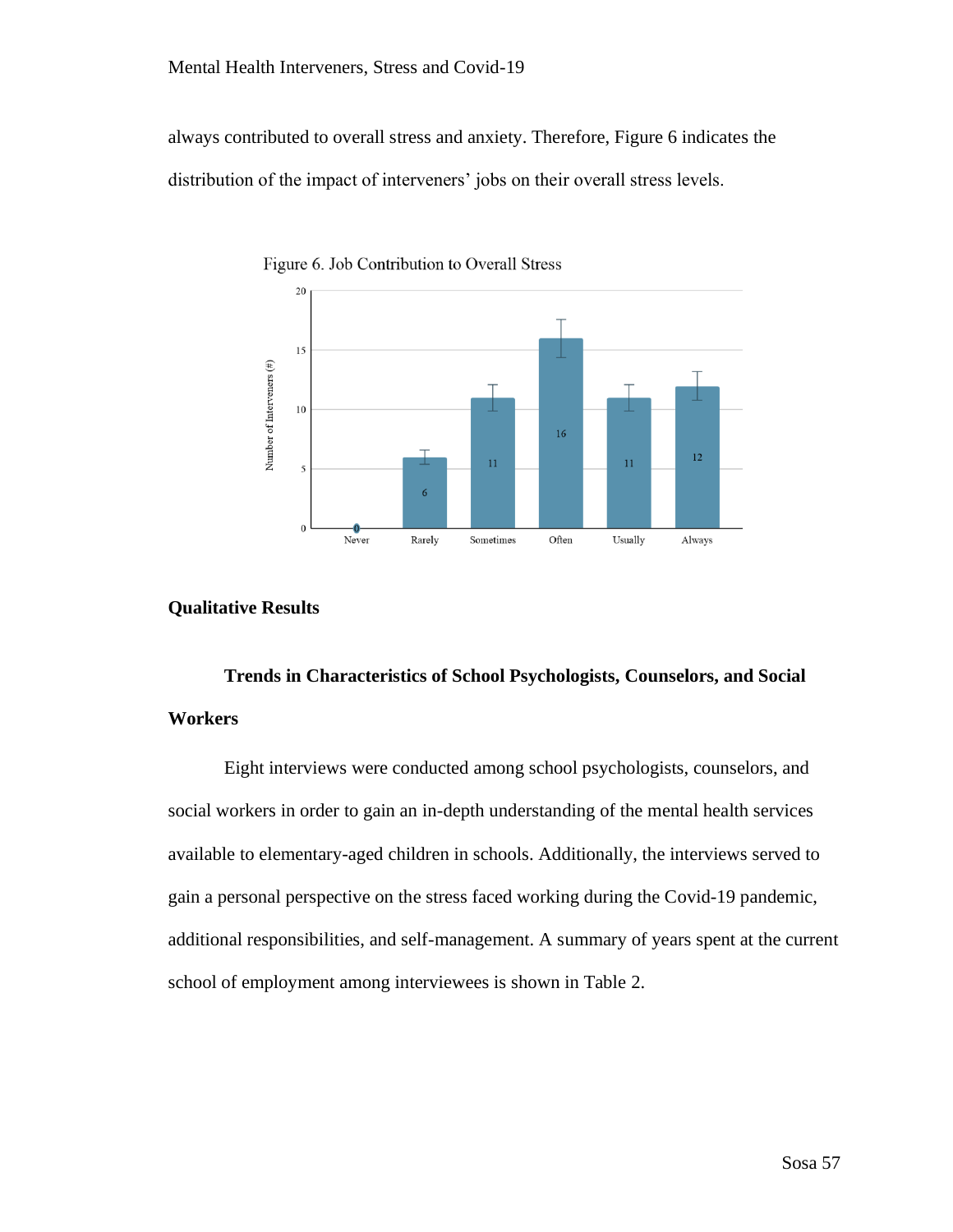| Interviewee    | <b>Years in Current School</b> |
|----------------|--------------------------------|
| Interviewee #1 | 28 years                       |
| Interviewee #2 | 21 years                       |
| Interviewee #3 | 8 years                        |
| Interviewee #4 | 15 years                       |
| Interviewee #5 | 5 years                        |
| Interviewee #6 | 29 years                       |
| Interviewee #7 | 2 years                        |
| Interviewee #8 | 4 years                        |

#### Table 2.  $\alpha$ <sub>i</sub>

Most of the individuals who were interviewed were cisgender women, which was expected due to the field of school psychology, counseling, and social work being predominantly comprised of women. The interviewees shared personal experiences and services they are providing within their school systems. Interveners were found to have a variety of responsibilities relating to family life, educational achievements for children, and social-emotional health. Three (37.5%) of the interviewees identified as school counselors, four (50%) as social workers, and one (12.5%) as a school psychologist. The distribution of occupations among the interviewees varied and is shown in Figure 7.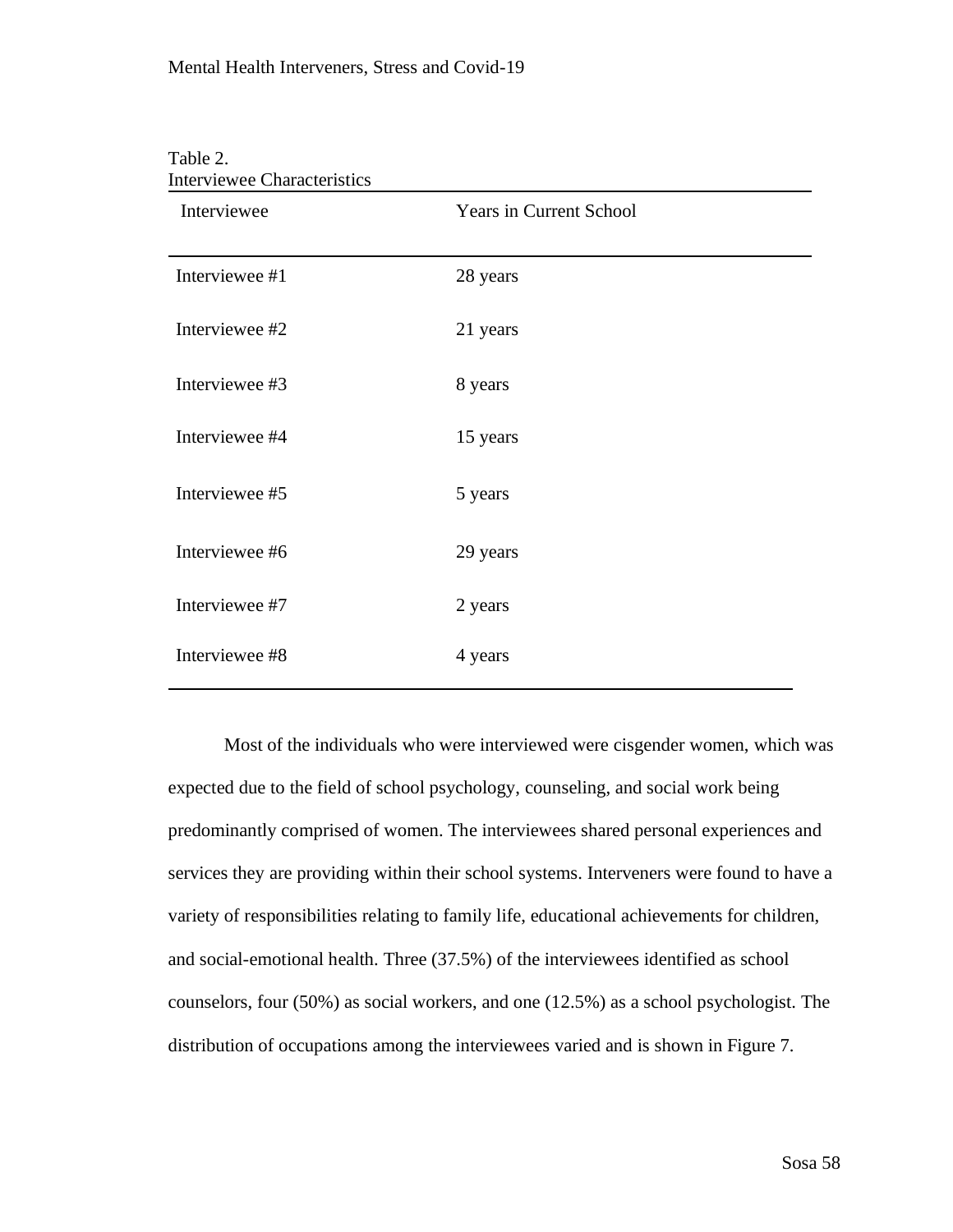

Figure 7. Occupational Distribution Among Interviewees

Previous research has indicated the role school counselors, psychologists, and social workers play in the school system. School psychologists' responsibilities range from psycho-educational assessments, counseling, and educational programs for teachers and parents (Nastasi *et al*, 1998). Social workers address children and their extended family network, while school counselors find themselves addressing mental health through delivery of family counseling services, home visits, and administrative tasks (Lockhart & Keys, 1998). Therefore, the interviewees were able to address the responsibilities they maintain as counselors, psychologists, and social workers within their school settings. Below, in Table 3, is a summary of *some* of the responsibilities interviewees are managing within their schools, categorized by occupation.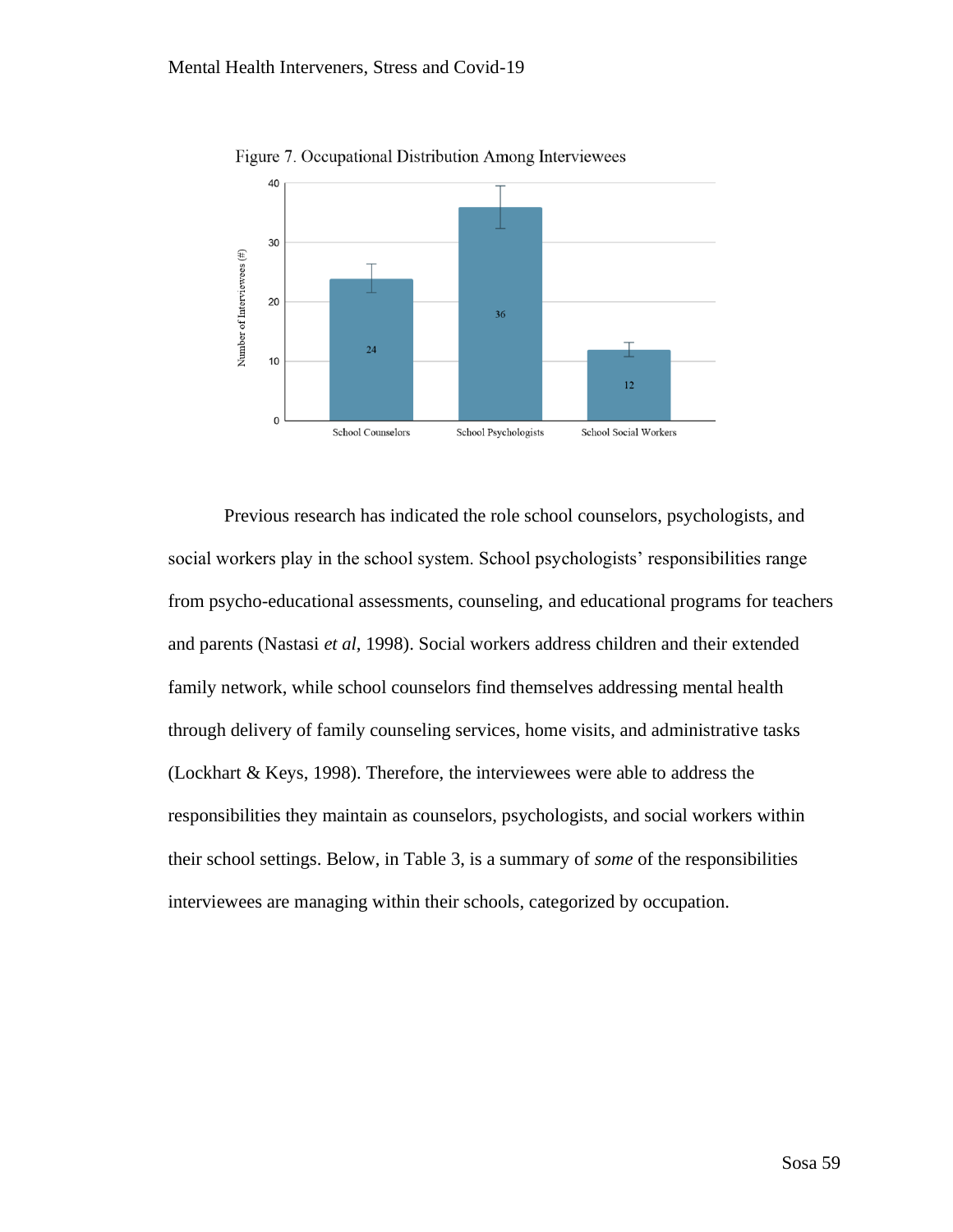| <b>Job Title</b>          | Duties/Responsibilities                                                                                                                                                                                                                                                                                                                                                                                                                                                            |
|---------------------------|------------------------------------------------------------------------------------------------------------------------------------------------------------------------------------------------------------------------------------------------------------------------------------------------------------------------------------------------------------------------------------------------------------------------------------------------------------------------------------|
| <b>School Counseling</b>  | K-6 developmental Guidance program<br>$\bullet$<br>Individual/Group Counseling<br>$\bullet$<br>Solution-based counseling<br>$\bigcirc$<br>Reactive counseling<br>$\circ$<br>• Child Study Committee<br><b>Pupil Personnel Services Committee</b><br>Develop parent nights, community circles<br>Developmental Guidance lessons<br>$\bullet$<br>Meet needs of the school, assessing risks<br>$\bullet$                                                                              |
| School Psychology         | Cognitive and social-emotional assessments<br>Evaluations<br><b>Achievement Testing</b>                                                                                                                                                                                                                                                                                                                                                                                            |
| <b>School Social Work</b> | Response to Intervention behavioral system (RTI)<br>Emotional support check-ins: self-regulation,<br>$\bullet$<br>calming, energizing<br>Individual/Group Counseling<br>$\bullet$<br>Special Education Services (Individualized<br>$\bullet$<br>Education Program, special education committee)<br>Lunch groups, Resources for parents, Child<br>Protective Services reporting<br>• Crisis Intervention<br>Mental health and clinical education for<br>administrators and teachers |

Table 3. Occupational Responsibilities Reported by Interviewees

Therefore, it is evident that interveners have a multitude of responsibilities within their school systems. The responsibilities presented in Table 8 are not a complete list that comprises the fields of school counseling, psychology, and social work. Additionally, one social worker mentioned that they may aid children in finding a change in outfit, glasses, insurance, or help fund lice removal. Thus, the duties of mental health interveners are wide-ranging and, from the interviews, have been observed to increase because of the pandemic. Therefore, methods of seeking assistance for students, concerns with Covid-19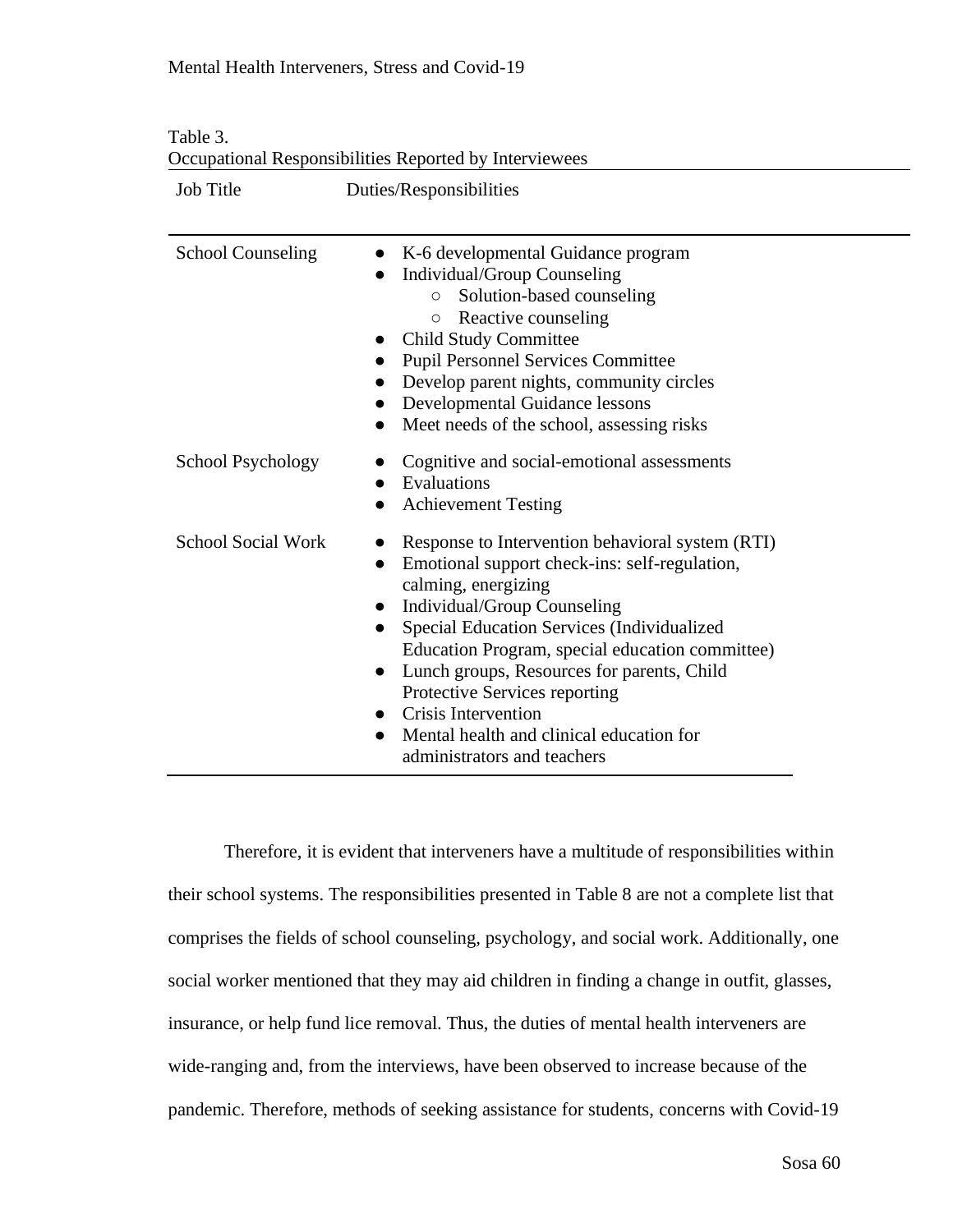challenges, additional responsibilities, uncertainty, adjustment to difficulties, planning services, and coping strategies were further explored in the interviews.

# **Seeking assistance through referrals**

The interviews provided an understanding of the methods in which students in schools are gaining mental health access and services, during the Covid-19 pandemic. Almost all interviewees mentioned that students gain assistance through referrals from their teachers, parents, or through self-referrals. Multiple mental health interveners voiced that referrals have increased for children in schools during the pandemic. One school psychologist mentioned the unconscious method of seeking help and the luxury of knowing all of the children so well in a small school district. Thus, it was stated that behaviors of acting out, bullying, stealing, or shutting down are evident behavioral changes that may flag a concern. Another social worker found unique ways of assessing psychological wellbeing through brief feelings check-ins with students during the week. Similarly, a second social worker mentioned their use of surveys to ask children how they have been experiencing their lives during Covid-19. With the challenges in limited interpersonal experiences, due to Covid-19, one school counselor mentioned that they are "always looking for new ways to connect with students." Therefore, seeking mental health services may take a variety of forms including teacher, parent, and self-referrals as well as mental health professionals' ability to recognize red flags.

## **Lack of interpersonal experiences and relationships**

Due to the onset of the pandemic, new obstacles have arisen pertaining to the psychological wellbeing of children in elementary schools. Two interviewees mentioned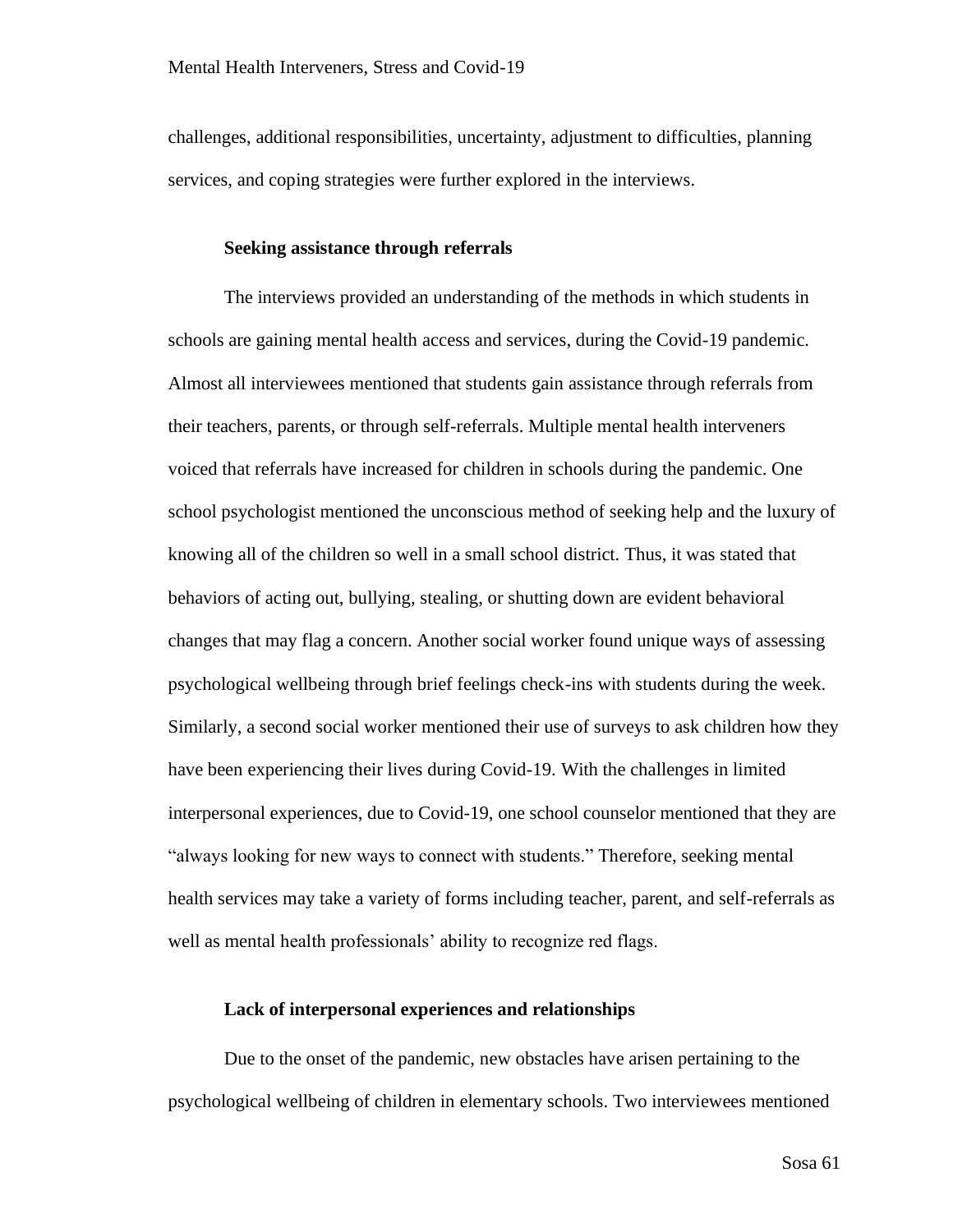that they have seen an improvement in mental health services, such as counselors dedicating more time to the psychological wellbeing of students in the classroom. An increase in more children and families seeking services and referrals were observed by three of the mental health interveners. One difficulty, interveners observed among students is the lack of interpersonal experiences and relationships, which then impact mental health services that were once offered. For example, several interviewees mentioned that students are placed into separate cohorts for their classes and because of this, students within the cohorts cannot mix with one another.

One social worker stated that "some kids were making progress prior to the pandemic," which had been negatively impacted by the move to online and the separation of cohorts. Therefore, this increases the difficulty in being able to create social skill groups with students in which some may work better with others but can not, due to the cohort restrictions. Additionally, non-verbal cues and support such as hugging is another aspect of counseling that has changed due to the pandemic. A second social worker stated, "the younger the child, the more they want physical touch, activity, want to play, be social, run, and play hide and seek." This emphasizes the number of interpersonal activities, interveners' have observed, that students can restrictively engage in. Thus, the pandemic has impacted the ability of students to form relationships with fellow classmates, engage in playful activities, and has impacted counseling services and support from interveners.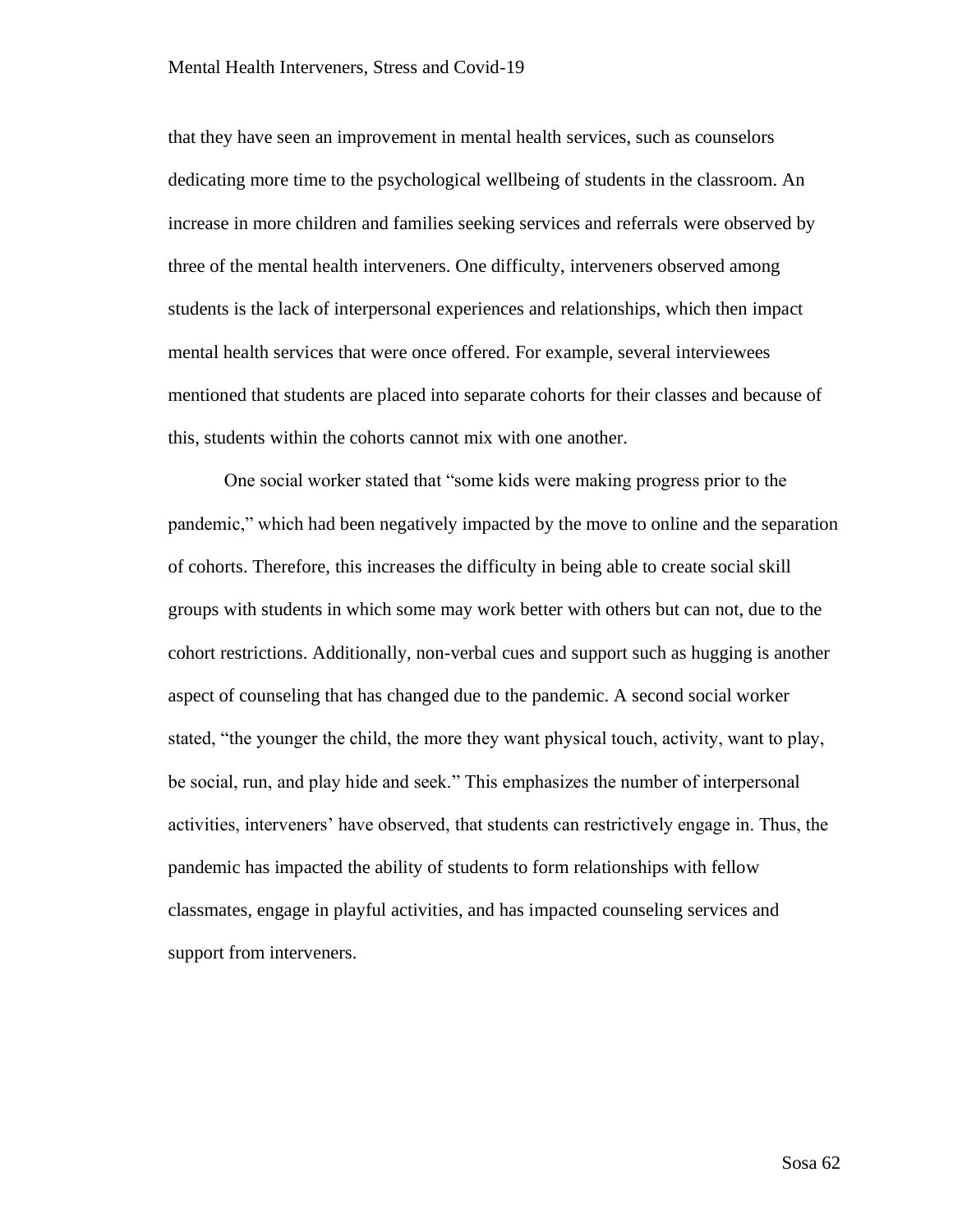#### **Additional Covid-19 responsibilities**

The Covid-19 pandemic has brought about many changes within the school system and among the responsibilities of interveners. In order to keep families engaged in a virtual era, one school counselor makes sure to hold frequent parent nights to give the opportunity for families to ask questions. Other interveners have instituted more checkins with students on their social-emotional health and have an overall bigger, supportive, presence online. Additionally, one social worker mentioned the changes they have instilled for students within the classroom. This includes sensory or physical input students can do at their desk, providing masks, and increasing counseling services within schools rather than refer students to outside services. A school psychologist mentioned changes in testing. For example, assessments are currently being done individually which were not permitted to be done earlier this year in this intervener's school.

Responsibilities outside of the normal duties of being a counselor, psychologist, and social worker have increased as well. One social worker mentioned that they are now participating in the arrival and dismissal of students as a parking lot attendant, overseeing quarantine classrooms with children that exhibit symptoms waiting to go home, and occasionally substituting for teachers due to staff limitations. The stress faced when classrooms of students or school buses of students are quarantined was expressed, especially one instance in which 60 families were called. The social worker stated that "it's all hands-on deck on how to pack them and supervise them" while students are waiting to go home due to positive Covid-19 cases. Another social worker explained initiatives that have been put in place to gain donations in clothing and backpack programs to provide students with meals and clothing to have at home.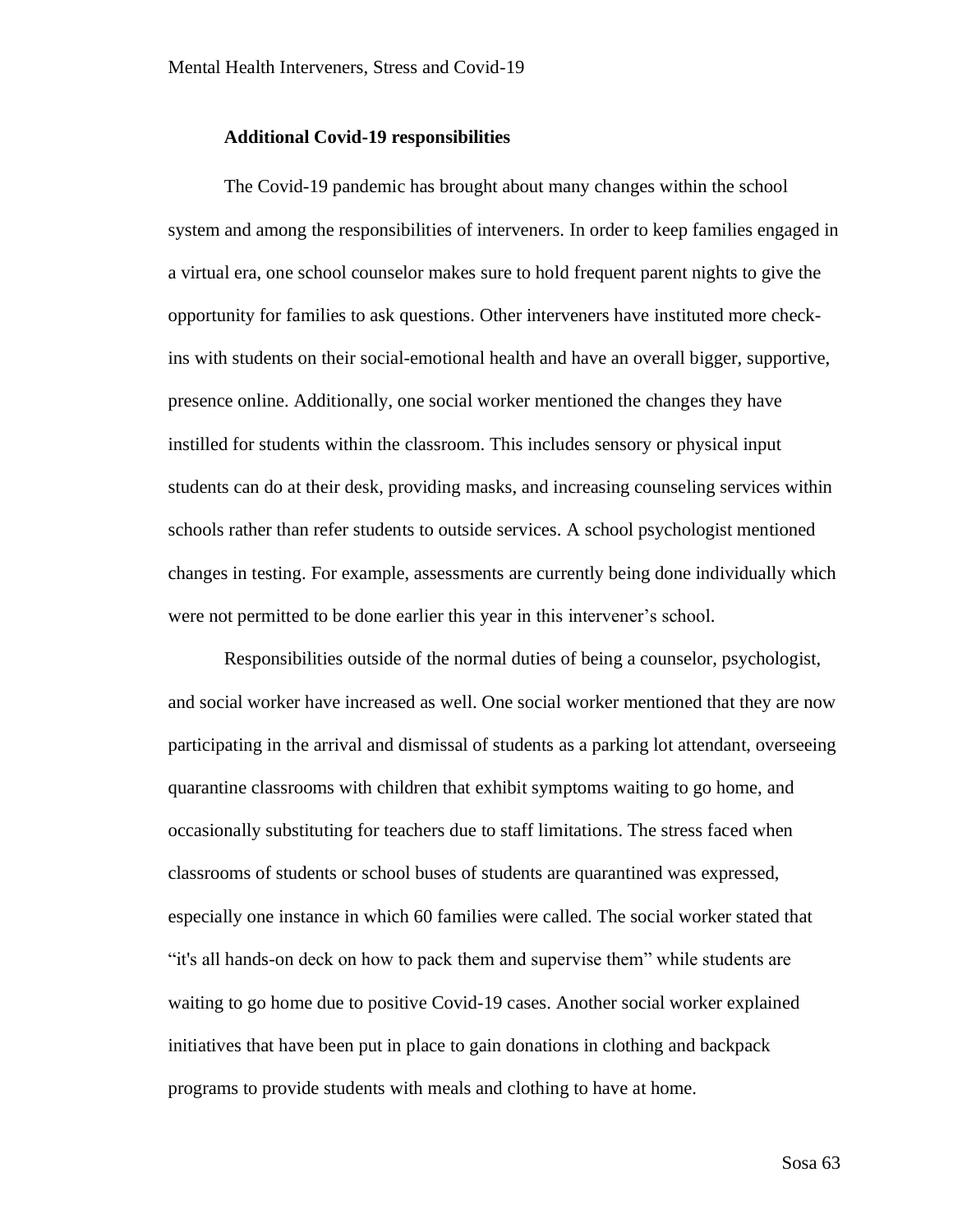## **Uncertainty**

Due to the Covid-19 pandemic, flexibility in responsibilities and schedules has been apparent among mental health interveners who were interviewed. One social worker mentioned that being aware of day-to-day tasks as well as staying "proactive instead of reactive," is important due to the unpredictability of school life. A second social worker mentioned difficulties with switching from remote to in-person services, changes in schedules, working nights, weekends and being called to supervise or substitute for teachers.

Additionally, another social worker emphasized the idea that there is uncertainty about the future impact on children because of the changes Covid-19 has brought to the classroom and in counseling. An intervener stated that the priority for children is knowing if "they are gonna be able to walk out of this with enough psychiatric care." Therefore, daily uncertain tasks have created a challenge for interveners as well as the future for children and their mental health. Uncertainty was found to be a result of quarantining and students having to move to remote learning unexpectedly.

## **Adjustment to changes**

The uncertainty of daily expectations and tasks have resulted in a variety of thoughts on adjusting to the challenges the Covid-19 pandemic has caused. Half of the interviewees indicated that they have been able to fully adjust to the difficulties with uncertainty, need of students, and remote services. A school psychologist stated that they are, "pretty much adjusted now," and that "people can be more efficient with meetings and can stay where they are." The other half mentioned that they are still continuing to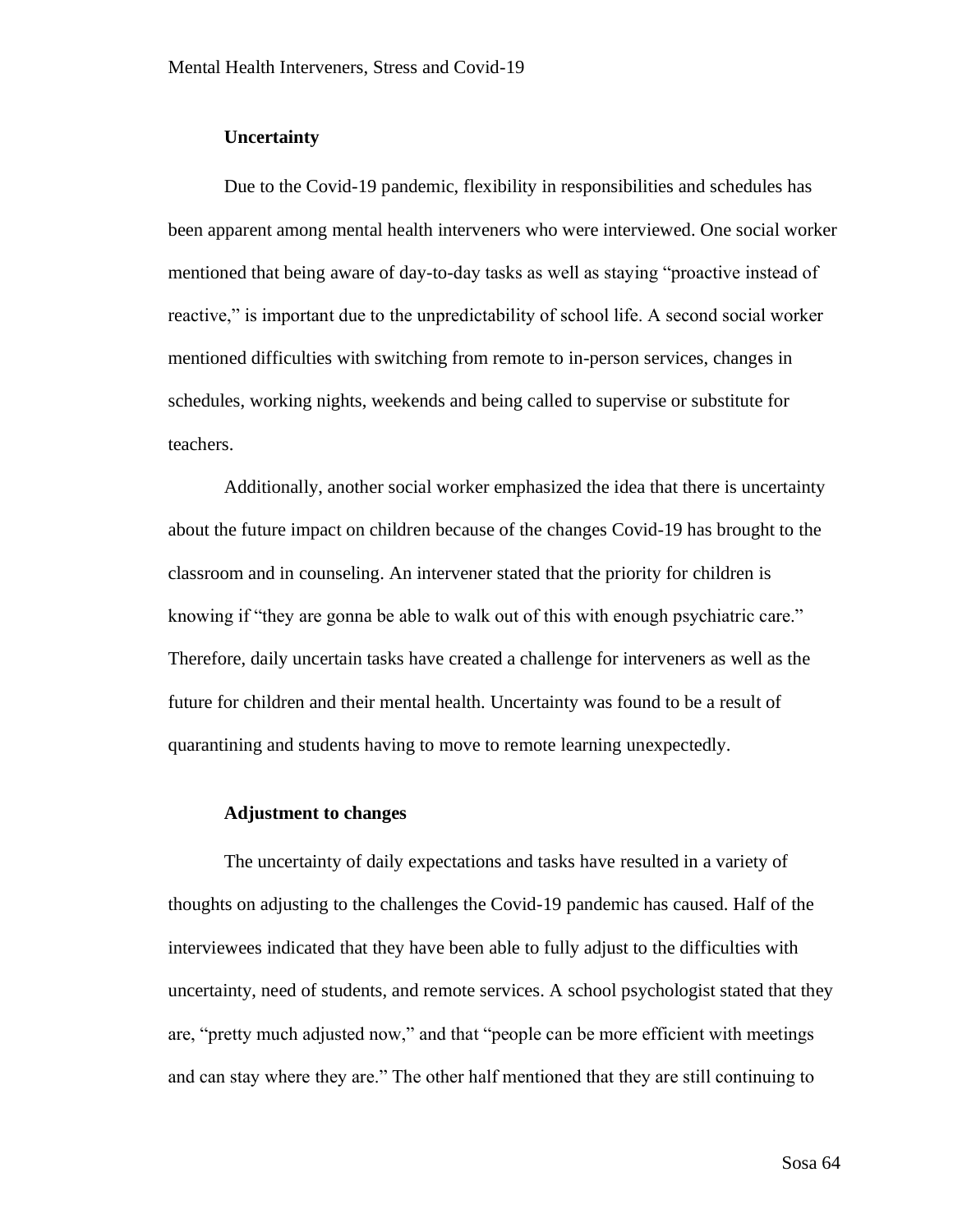adjust due to maintaining protocol, social distancing, wearing masks, and connecting with children. Two counselors working in the same school mentioned that they are always looking for new ways to connect students, and although they have felt adjusted, they still do not fully know how to address these challenges.

Technology has been an obstacle for adjustment for both interveners and students. Many of the interviewees mentioned difficulties with learning how to use new platforms, setting up meetings, and adjusting to an increased usage of technology. It has been "difficult for parents to help with the computerized world," and in the spring one social worker mentioned that she was able to do in-home visits with families to teach them how to log in and join class meetings.

Additionally, another social worker mentioned that Covid-19 protocols have led to students being placed in different cohorts, ultimately separating some from their friends. As a result, this social worker has combated this by creating google hangout meetings during free times, for students to video chat with their friends. Therefore, it is evident that there still remains a learning curve for the use of technology among students and interveners.

### **Inclusive Planning**

Mental health during the Covid-19 pandemic has been an important factor that has been emphasized in school systems. Interveners identified how they were widely included in reopening, planning services, and planning for the psychological wellbeing of students. One social worker collaborated on the reopening plans for their school. They were able to work with administrators, plan emotional support systems for students and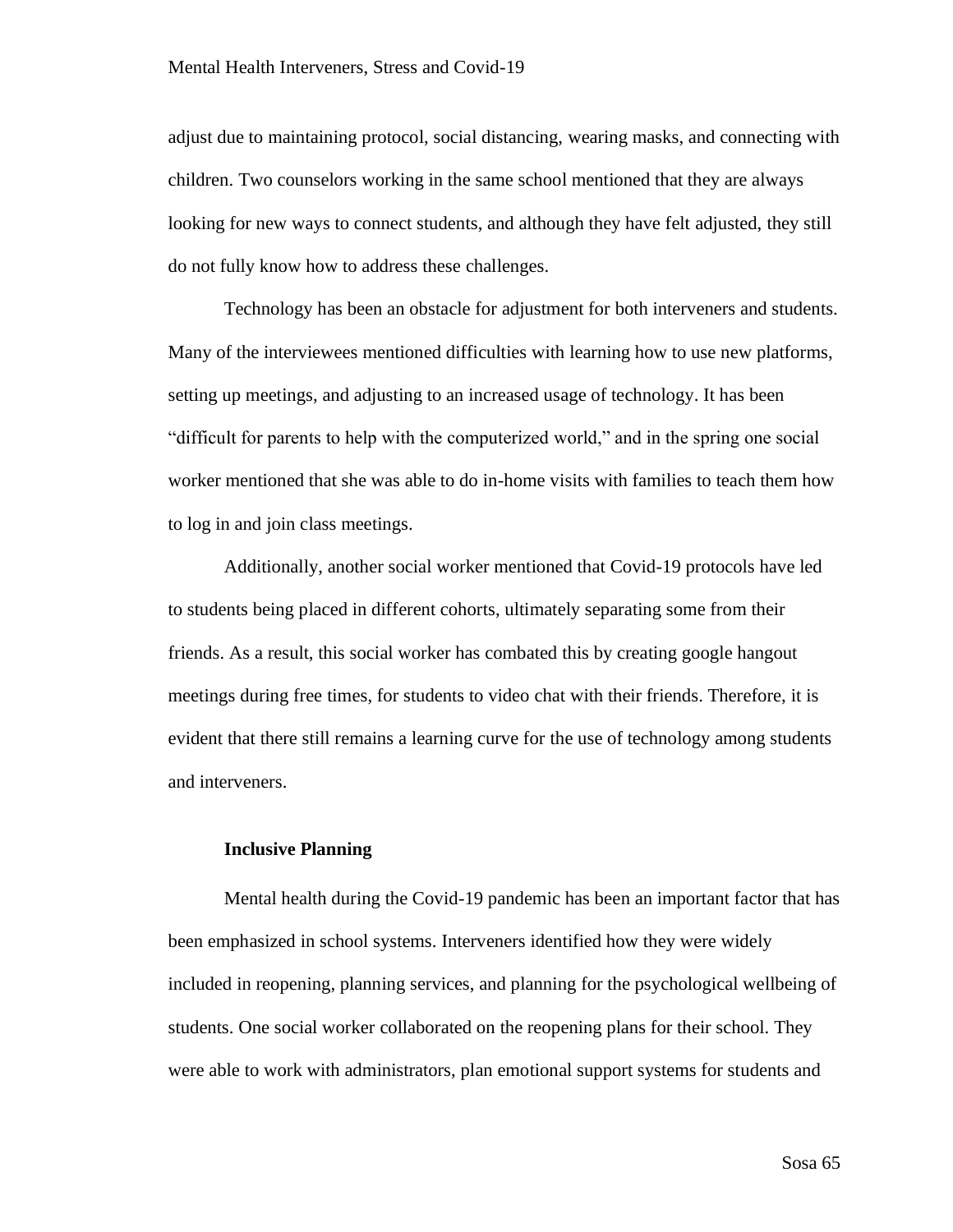participate in on a weekly coordinated care team with a school counselor, psychologist, nurse, and principal. Another social worker and two school counselors were able to lead and participate in their schools' social-emotional committees. A third social worker stated that they were "involved in a lot of behavior and classroom management plans." They also stated how they are "very lucky with the social worker and school counselor," that work alongside them. They emphasized their ability to work well with fellow schoolbased interveners on services and planning. Additionally, they worked on developing their own interventions including 70 home visits in the spring to teach families how to use technology and log in to school meetings. Therefore, it is interesting to gain an understanding of the level of involvement and support school-based mental health professionals had and planned for students, with the onset of the Covid-19 pandemic.

# **Coping/Self-Management**

Interveners are heavily involved in the psychological wellbeing of students. However, it is important to take into consideration the mental health of the interveners themselves. In the interviews, one social worker mentioned that they have been using certain strategies to adjust to the challenges Covid-19 brought. This social worker stated that they spend a mindful moment each morning in their office and do yoga at home. It was also mentioned that the "need for self-care is important," and challenges them and others to get serious in taking care of themselves. Additionally, a school counselor stated that they, "really had to practice self-management," and "realize that there needs to be a balance." Another interviewee mentioned they felt exhausted and were coping through exercising a lot. Overall, it is evident that interveners engage in multiple forms of self-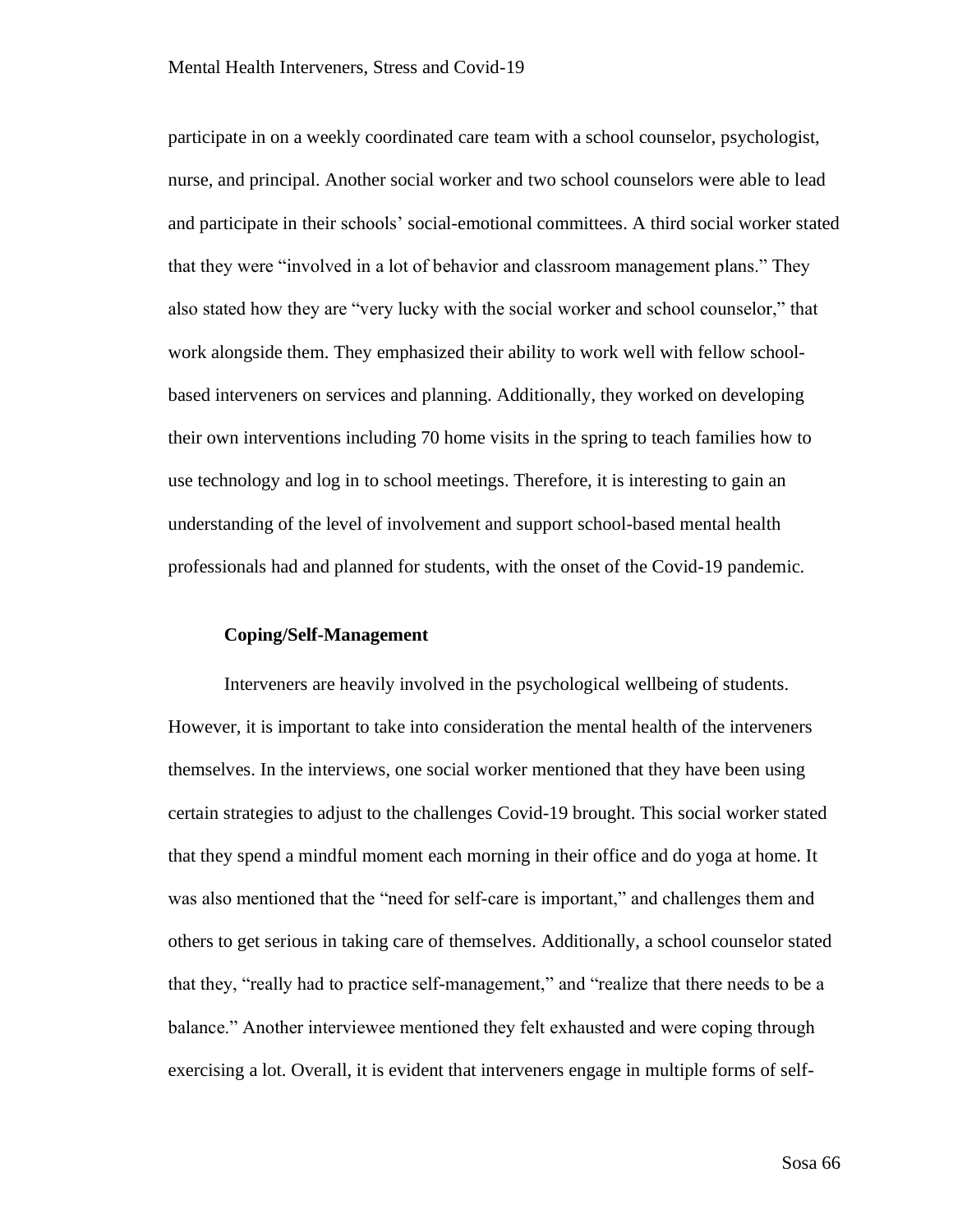management and care, whether this is through exercising, mindfulness, or balancing work life and home life. Therefore, the mental health of interveners is important to maintain as they are providing care for students at home.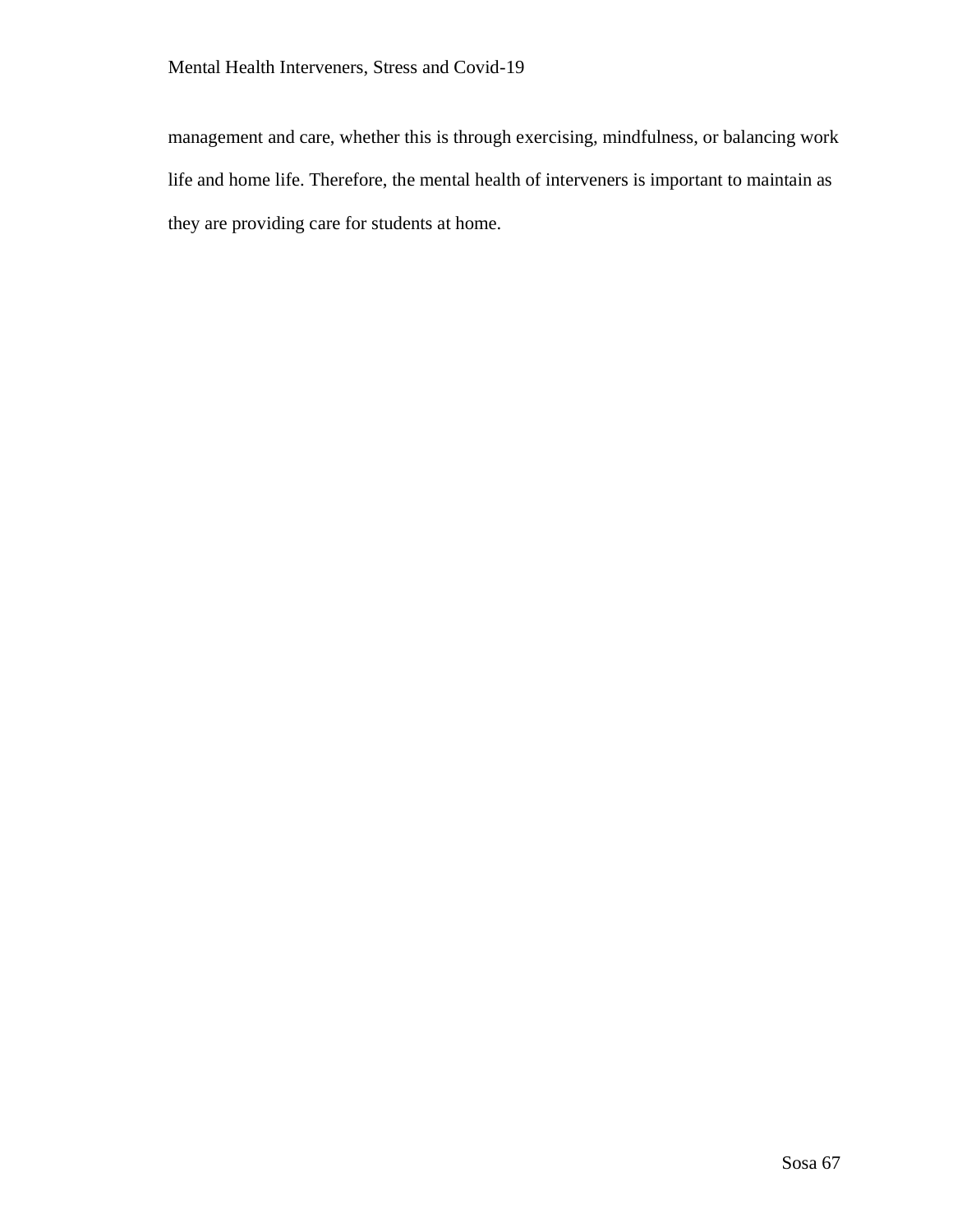#### **Chapter 4: Discussion**

The current study investigated changes in occupational responsibilities and resources provided by school counselors, school psychologists, and school social workers, to elementary-aged children during the Covid-19 pandemic. Additionally, this research assessed interventions used, modes of care, and how services are accessed by students. Lastly, the research sought to understand the perceived frequency of symptoms of depression and anxiety among mental health interveners, and the influence of their occupation on overall stress and self-management.

As hypothesized, symptoms of anxiety and depression increased during the pandemic among school-based mental health interveners. Participants experienced more depressive and anxious symptoms during the pandemic than before the pandemic. Therefore, this suggests that the onset of the pandemic may be related to the increase in symptoms of anxiety and depression. Elevated levels of depression and anxiety during the pandemic, may be due to economic stresses, physical and mental health concerns, challenges in online schooling and being able to balance work-life.

Contrary to previous hypotheses, there was no significant difference among the three levels of work duties, responsibilities, and goals in their symptoms of depression and anxiety during the pandemic. Additionally, there were no significant differences, among the two groups, some and many new difficulties experienced by mental health interveners, of symptoms of depression and anxiety during the pandemic. Therefore, the changes in responsibilities and new difficulties within interveners' occupations did not play a role in their symptoms of depression and anxiety during the pandemic. This may be due to the overwhelming amount of stress, anxiety and depression that has generally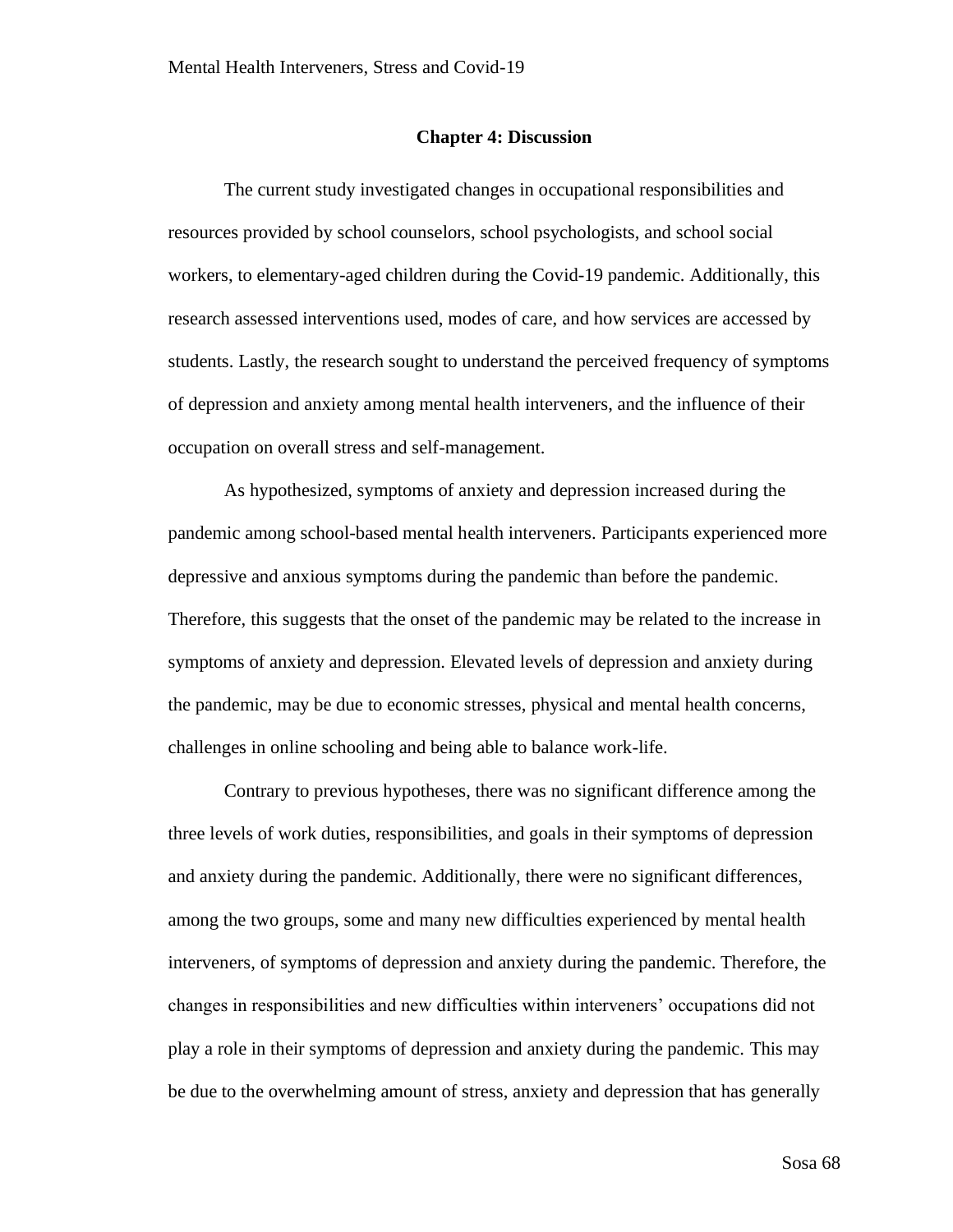increased during the time of the pandemic. The symptoms of anxiety and depression for varying amounts of responsibilities and new difficulties may be masked by the overall stress that is being faced. Through the qualitative data, it was apparent that interveners are prepared with the uncertainty of day-to-day tasks. Interveners also remain flexible in their work schedules as Covid-19 has impacted protocols and students as well as faculty members needing to quarantine at home due to exposure. Thus, since overall stress has increased among interveners, due to a variety of factors, this may have impacted the insignificant results of responsibilities and new difficulties on symptoms of anxiety and depression.

The frequency of symptoms of depression and the frequency of symptoms of anxiety were examined to understand their relationship. As predicted, increased symptoms of depression before the pandemic were associated with increased symptoms of depression during the pandemic. Participants that tended to have more symptoms of depression before the pandemic also tended to have more symptoms of depression after the start of the pandemic. The same is true for anxiety, such that higher symptoms of anxiety during the pandemic were associated with higher symptoms of anxiety before the pandemic. In summary, these results may indicate that individuals that experienced increased symptoms of anxiety and depression before the pandemic were more prone and likely to experience an increased number of symptoms of anxiety and depression during the pandemic.

The change in symptoms of depression and the change in symptoms of anxiety, from before to after the pandemic, were examined to understand their relationship. As hypothesized, the change in symptoms of depression from before to after the start of the

Sosa 69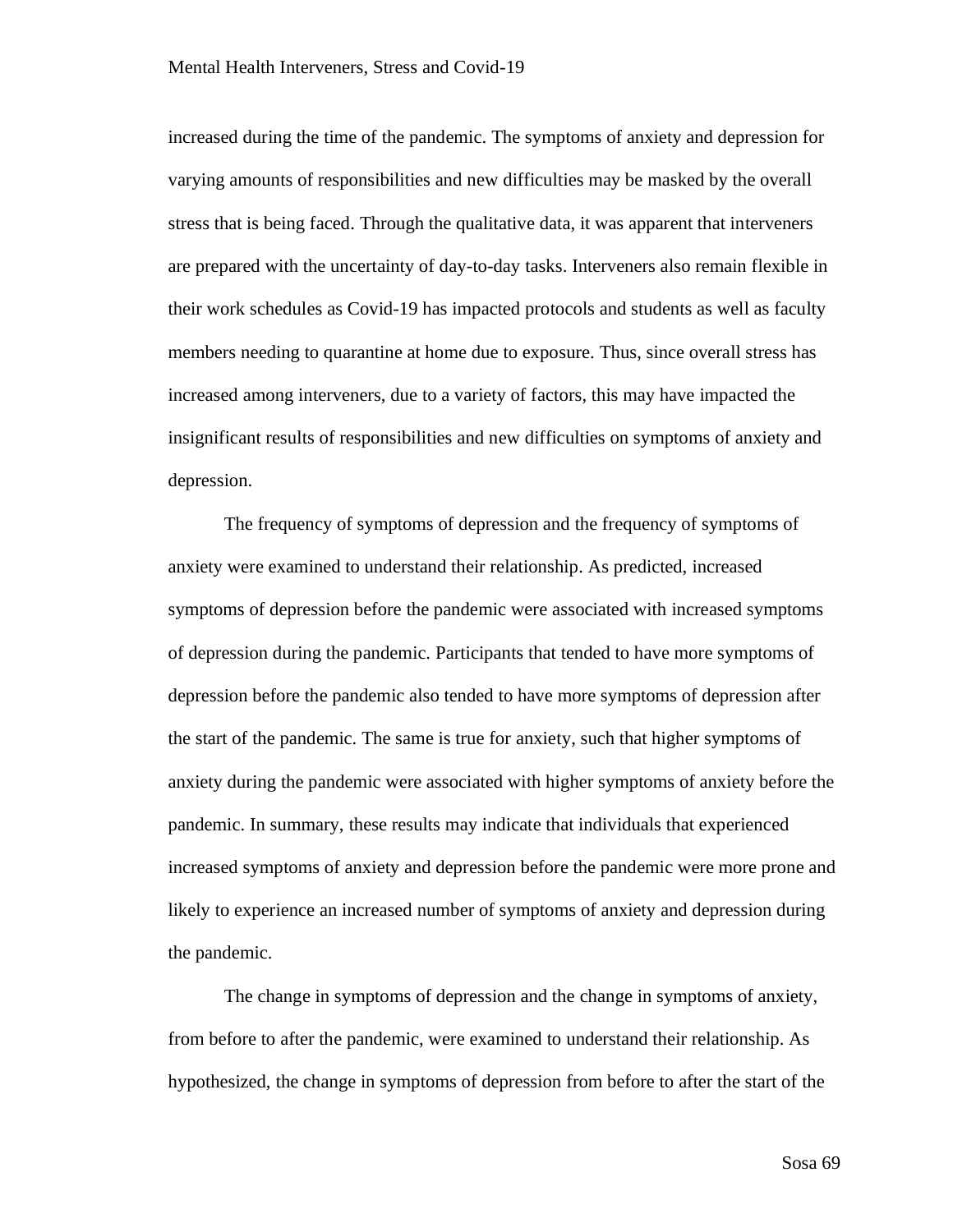pandemic were found to be correlated with the change in symptoms of anxiety from before to after the start of the pandemic. Thus, as the change in depressive symptoms increased, the change in anxiety symptoms increased as well. This result was expected due to the increased stressful nature the Covid-19 pandemic has caused.

Influential factors such as age, type of school (urban, suburban, and rural), modes of instruction (in-person, hybrid, remote), and involvement in planning services for children were examined to understand their impact on symptoms of anxiety and depression. Contrary to the hypothesis, age was not correlated with symptoms of depression during the pandemic. However, age was found to be related to symptoms of anxiety, such that as the age of the intervener increased, symptoms of experienced anxiety decreased. Therefore, it is possible that the older the intervener, the fewer symptoms of anxiety that were experienced. Thus, it may be the case that the older the intervener, the longer the experience they have had in the psychology, counseling, or social work field. Also, with having more experience in these fields, this may relate to having more fully developed coping strategies and self-maintenance that have proven to work best for them in their years as interveners.

No relationships were found between schools in urban, suburban, and rural settings on changes in symptoms of depression and anxiety from before to after the start of the pandemic. Additionally, no relationships were found between remote, in-person or hybrid schools on changes in symptoms of depression and anxiety from before to after the start of the pandemic. No difference among school settings and modes of instruction on symptoms of depression and anxiety may, be due to the overall stresses schools have faced as a result of the pandemic. The pandemic has exacerbated the inequalities among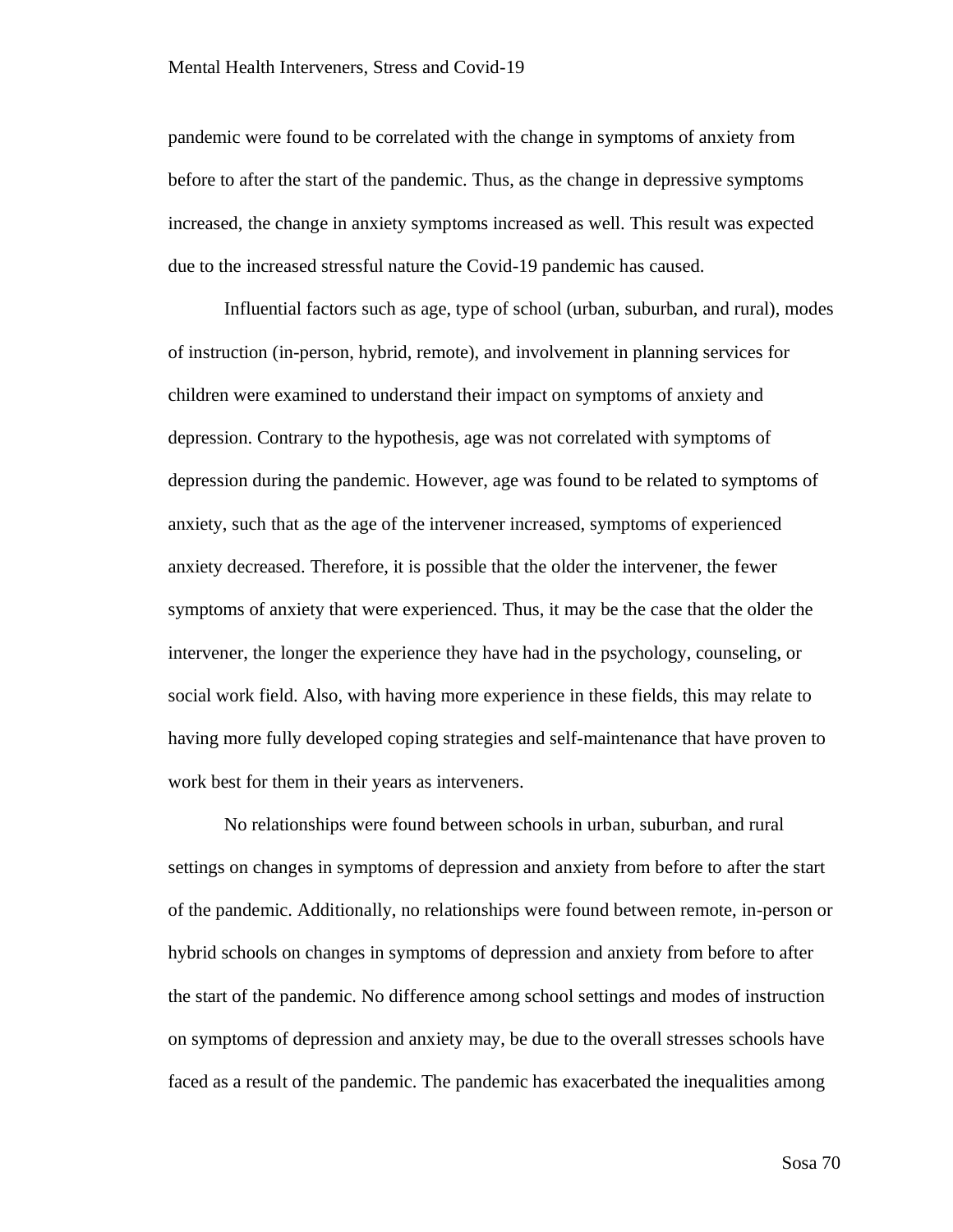lower income homes, have increased worsening mental health in children, and schools have had to adapt to limited in-person restrictions. Therefore, school settings and instructions may not be a factor in the changes in anxiety and depression among interveners due to the wide-ranging stressors that have emerged for all school-based mental health professionals.

No significant relationship was found between increased involvement in planning services and symptoms of anxiety. However, involvement in planning services was correlated with the changes in symptoms of depression from before to after the start of the pandemic. Increased involvement in planning services was correlated with fewer symptoms of depression among school-based interveners. Therefore, increased involvement in planning may lower symptoms of depression because interveners are given the opportunity to voice their opinions, concerns and plans on the services they will be delivering to students. School-based mental health interveners are knowledgeable about their fields and work with their students on a daily basis, and the ability to have more of a say on their own interventions and practices may relate to less symptoms of depression. Thus, this may contribute to why interveners experience more symptoms of depression if they are not involved in planning mental health services for their students. As a result, depression may be increased due to changes in their occupation and services that interveners were unable to control or plan themselves, even though they are the individuals that will be providing that care.

In summary, the Covid-19 pandemic has increased stresses related to finances, physical health, mental health, online schooling and balancing work. Due to these factors and challenges schools have faced with fluctuating modes of instruction, it is apparent

Sosa 71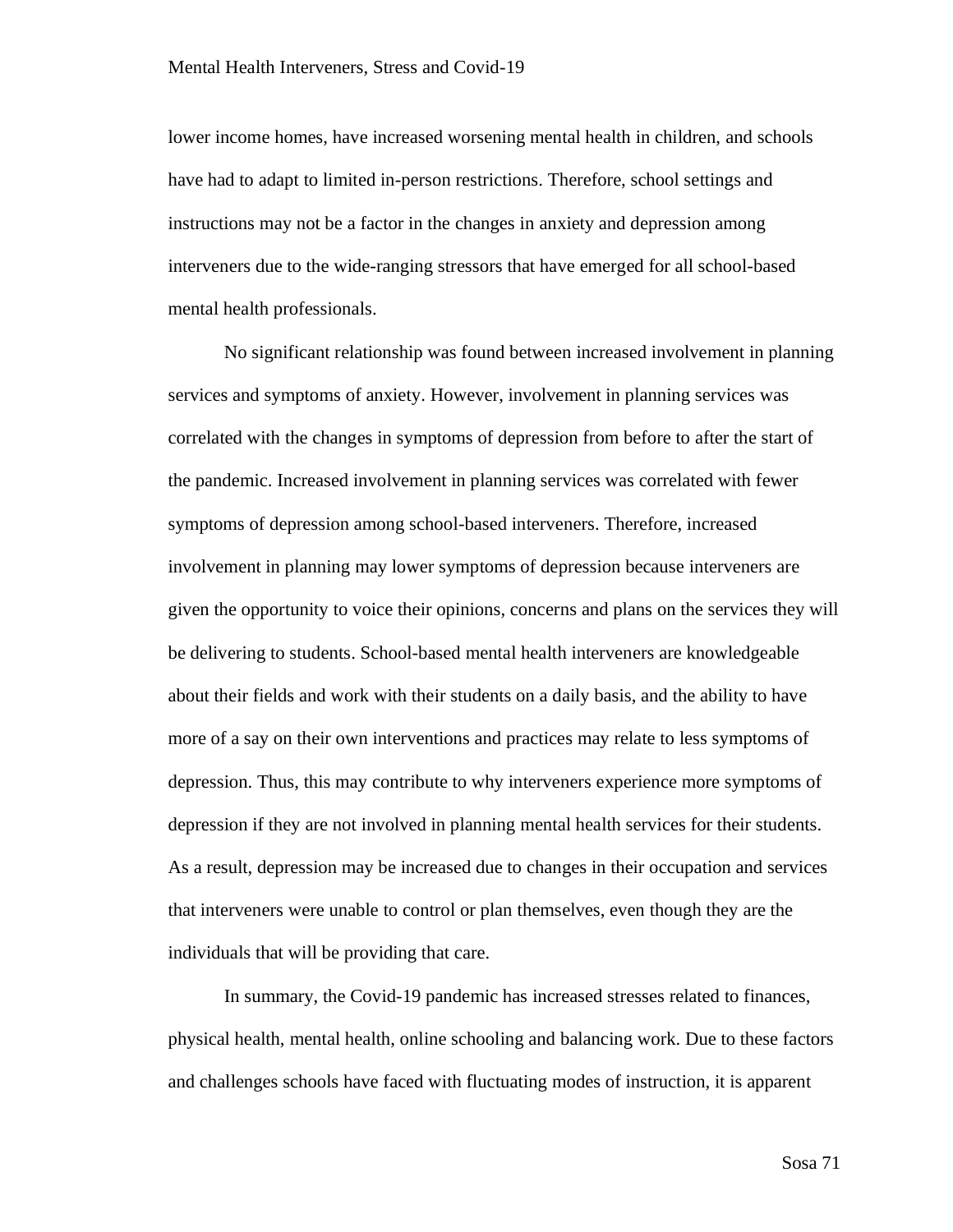that school-based mental health interveners have experienced more symptoms of anxiety and depression during the pandemic. Additionally, individuals that tended to have more symptoms of anxiety and depression before the pandemic were more likely to have more symptoms of anxiety and depression during the pandemic. This illustrates that individuals who were experiencing levels of depression and anxiety before the pandemic may be more susceptible during the pandemic. Levels of work responsibilities, and new difficulties faced by interveners were not related to increased symptoms of anxiety and depression. Also, there was no difference among school locations and modes of school instruction for changes in depression and anxiety from before to the start of the pandemic. This may be a result of the general stressors that have been increasingly experienced in individuals lives and within the school system. Lastly, the more involved in planning services, the fewer symptoms of depression were indicated by interveners. Therefore, this tells us that this may be due to interveners having more of a say on controlling and planning their own interventions and practices for students.

Interviews with eight interveners allowed for an expansion in understanding responsibilities, changes in duties, and stress. Interviewees were found to offer a variety of services from counseling, special education, leading reopening plans, assessments, and sitting on social-emotional committees within their schools. The responsibilities among interviewees were found to have increased due to the protocols and challenges the Covid-19 pandemic has brought about. Additionally, several interveners were able to expand on the stress faced in their work environments due to the unpredictability of their school days. These unpredictable circumstances are related to children moving to remote learning and upholding Covid-19 protocol through the management of quarantine rooms

Sosa 72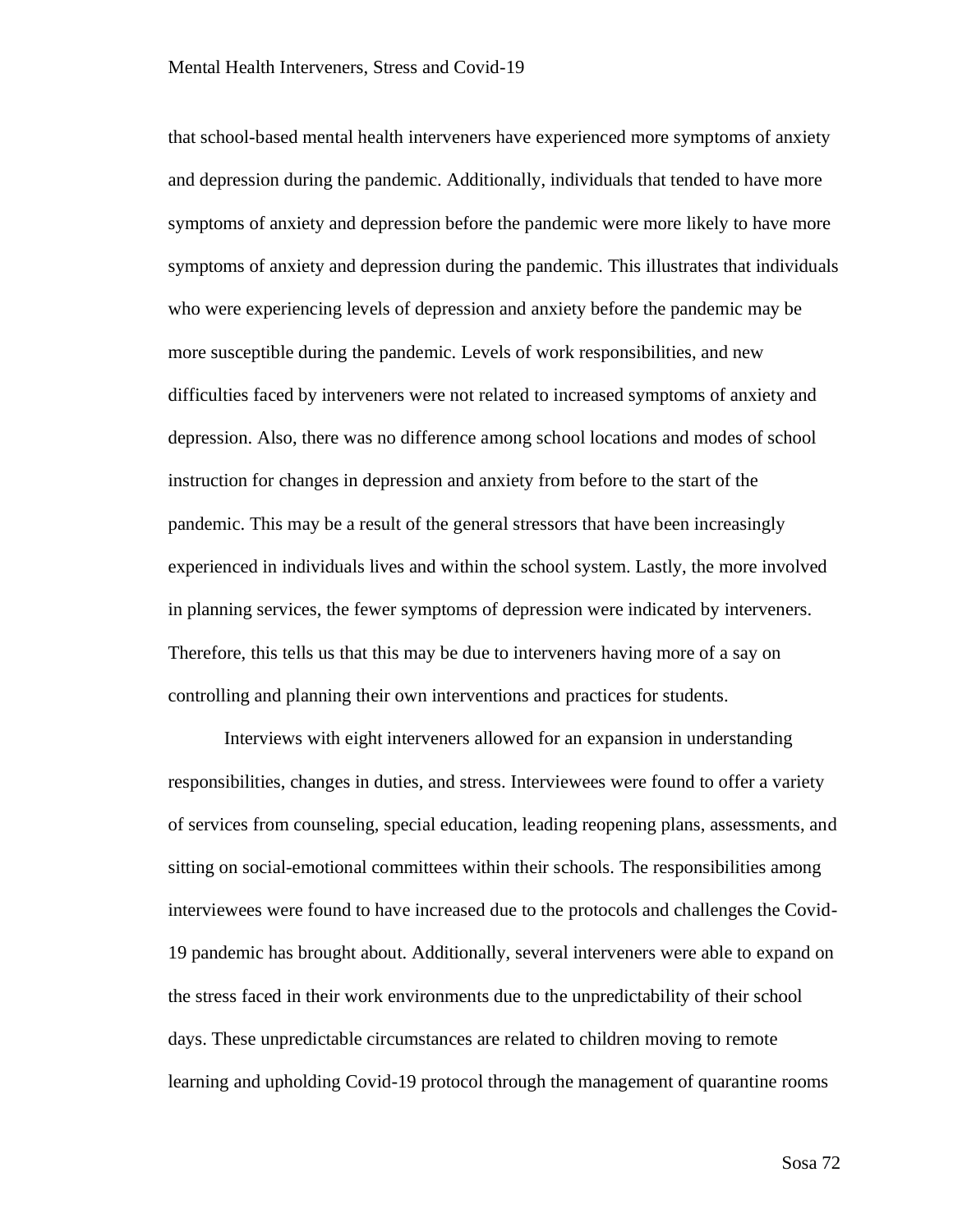or substituting for teachers if needed. Therefore, the uncertainty that is faced by interveners has been found to relate to their experienced stress, especially since it relates to overseeing children that have tested positive or have experienced Covid-19 symptoms.

Many interviewees had felt that they have been able to adjust to the uncertainty of day-to-day tasks and others felt as though they were continuing to learn how to adapt to different and unfamiliar remote, virtual, and limited in-person environments. This may be due to interveners' ability to adapt to different circumstances as well as the specifics stresses some schools may be facing in comparison to others. To combat these challenges many of the interveners began to provide more in-class social-emotional guidance, workshops for administrators and teachers, as well as an increased amount of online programming for students and parents to gain support and awareness of mental health services during the pandemic. Interveners expressed the push for awareness surrounding mental health among students and creating new types of interventions to instill inside and outside of the classroom that should be continued in the future, even once the pandemic has come to an end.

Lastly, the interviewees were open about discussing their own experiences with maintaining their social-emotional health in order to provide the best services they can to their students. Oftentimes, the mental health of mental health professionals may be overlooked, and the interveners touched on their individual strategies to alleviate the stresses they face. Exercising, having mindfulness moments, meditating, doing yoga, and more are just a few examples of the methods in which interviewees were found to reduce their stress levels.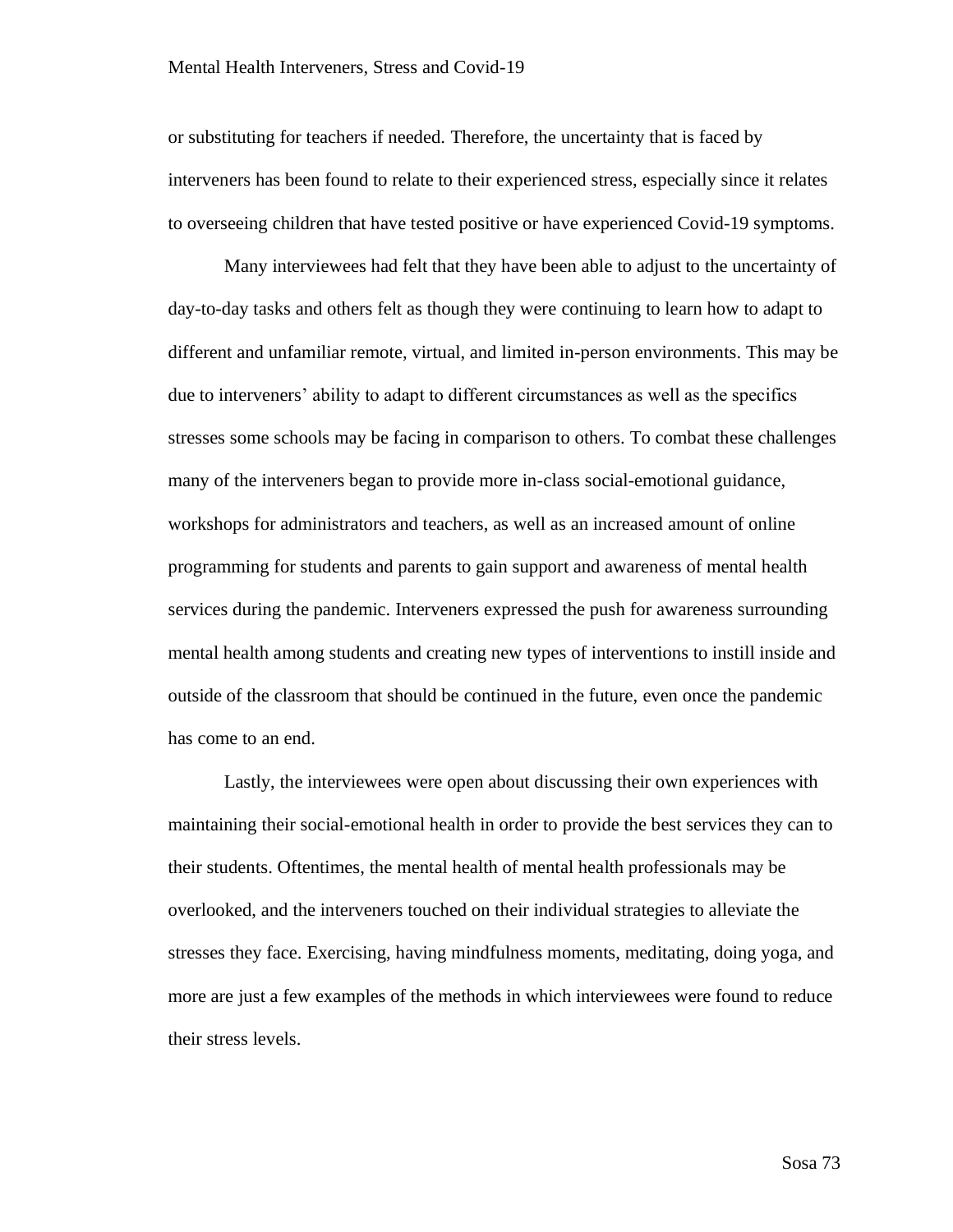### **Implications**

The main implication of this study indicates the increase in the frequency of symptoms of depression and anxiety experienced before and during the Covid-19 pandemic. The Covid-19 pandemic has impacted the mental health of parents and children (Patrick *et al*, 2020). Additionally, changes in symptoms of anxiety were directly related to symptoms of depression. Thus, as professionals increased their symptoms of anxiety during the pandemic, they were also likely to increase their symptoms of depression. It was reported that 27% of parents indicated having worsening mental health and 14% reported children's worsening behaviors (Patrick *et al*, 2020). It is important to take into consideration the stress levels experienced by mental health interveners especially since school counselors have previously been found to report higher than average levels of burnout (Wilkerson, 2009).

Similarly, another implication of this study is the occupational contribution on overall stress levels among school-based mental health interveners. Thus, 28.6% of the interveners felt that their job, oftentimes, contributed to their overall stress and anxiety. Additionally, 46.4% of interveners have somewhat more duties, responsibilities, and more goals at work since the start of the pandemic. In support of these implications, qualitative results have expressed the challenges of adjustment to new difficulties, technology, stress, and providing care for students in a quarantine, remote, and limited inperson era. Professionals have indicated their strategies in maintaining their mental health through mindfulness and being active.

Lastly, an implication of this study is the perceived adequacy of services being provided by mental health professionals. With the addition of new challenges Covid-19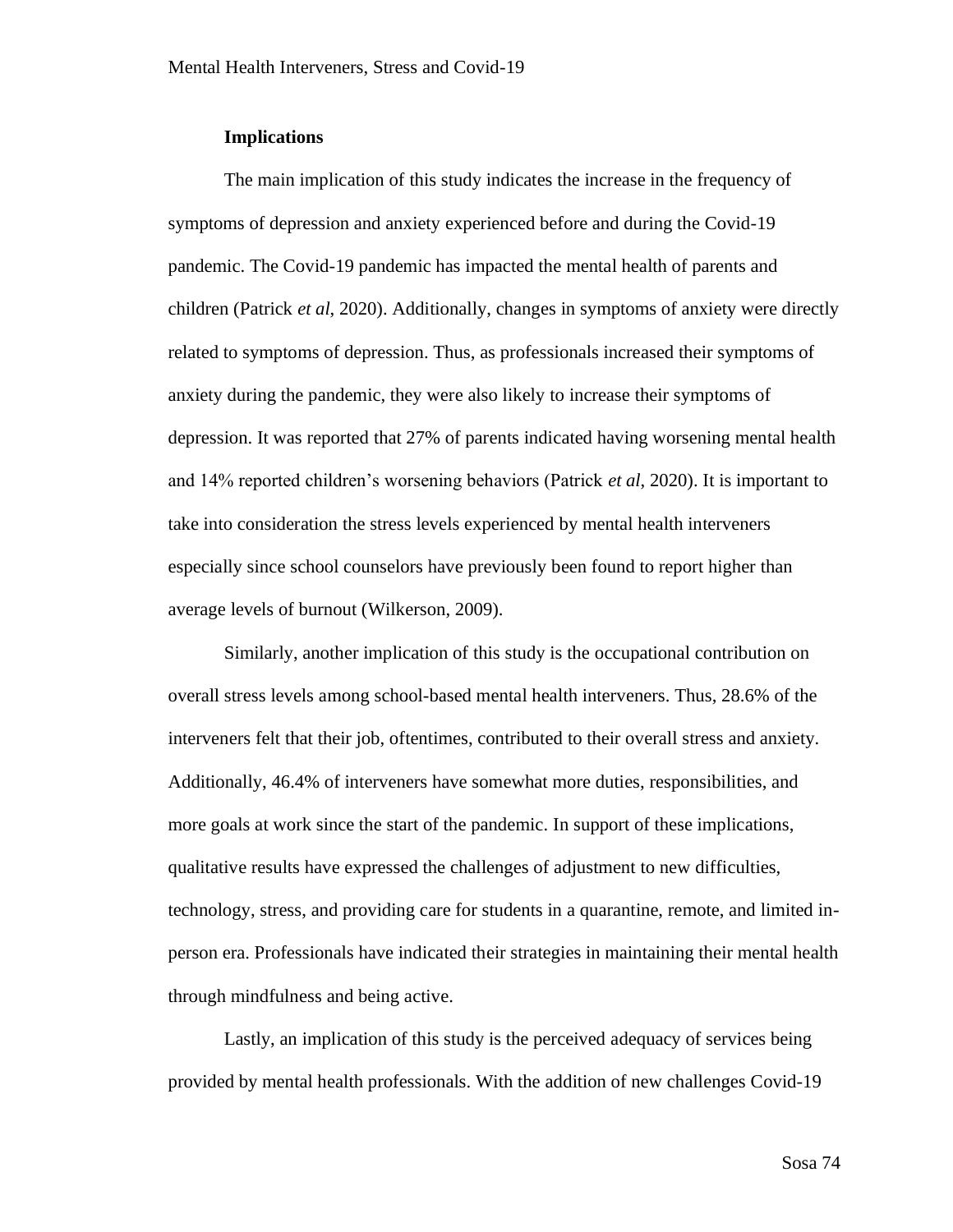has presented, 41.1% of professionals feel as though students are receiving a little less adequate mental health services these days. Interviews supported this perception with concerns of children lacking interpersonal relationships and experiences. Mental health professionals expressed their difficulties with their inability to recognize non-verbal communication in remote counseling, inability to provide play therapy, and the inability to engage in simple interactions such as hugging a child. Therefore, it is important to take into consideration how the pandemic has impacted the ability of mental health interveners to provide effective services to students as well as how it has impacted students' social lives within schools.

#### **Context**

Previous research has indicated that school psychology practitioners have experienced levels of burnout in their careers (Schilling *et al*, 2018). School counselors were also found to report higher than average levels of burnout when compared to other mental health professionals (Wilkerson, 2009). Therefore, it was hypothesized that mental health interveners would face an increasing amount of anxiety and depression during the Covid-19 pandemic and that their occupations would contribute to their stress levels. This study concluded that both anxiety and depression increased during the pandemic compared to before the pandemic. This study also found that symptoms of anxiety and depression correlated with one another, such that as anxiety increased, depression also increased. Additionally, all interveners indicated their levels of stress being impacted by their job. Therefore, previous literature provides evidence of increased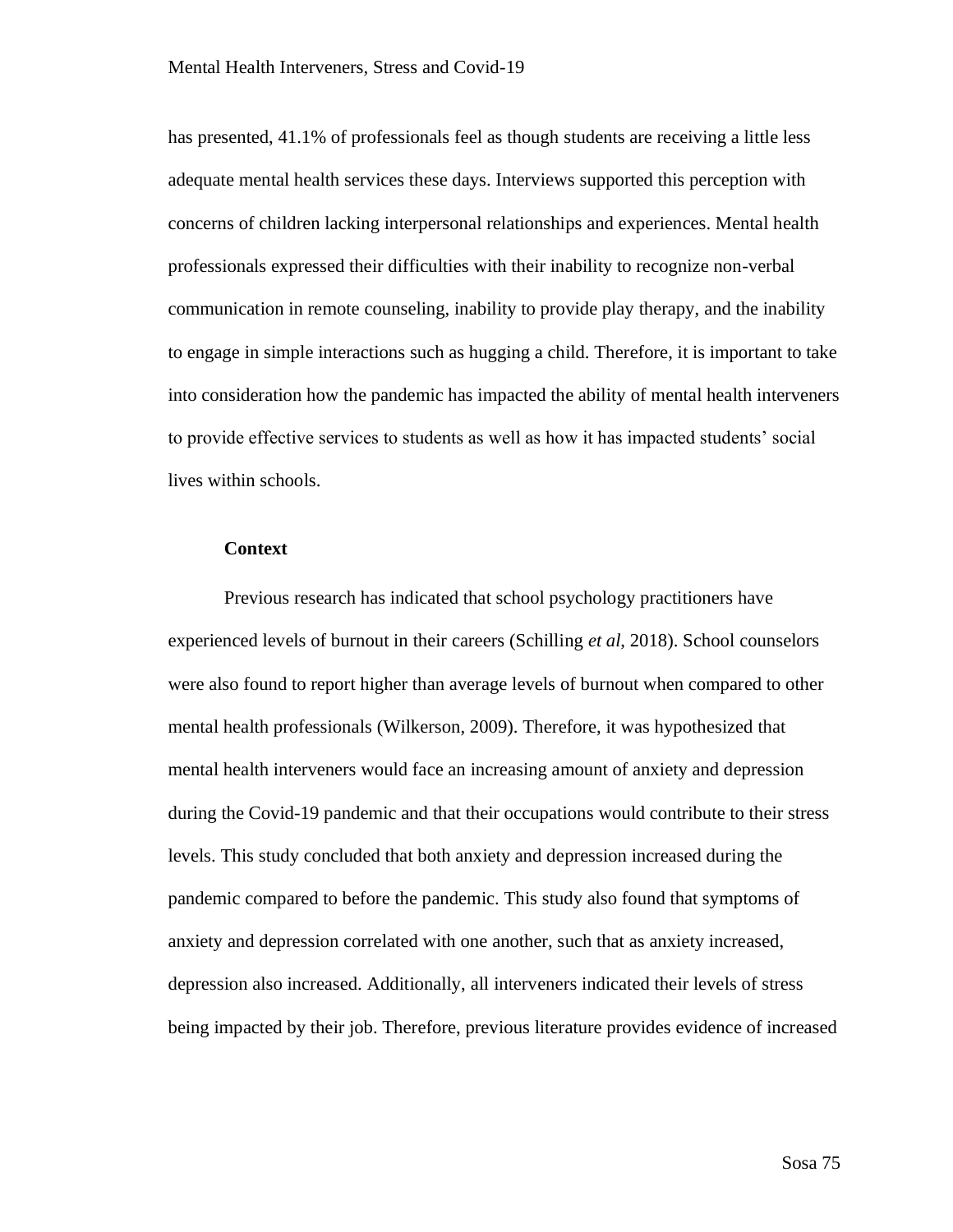burnout and stress among interveners and this study was able to expand on this concept concerning the Covid-19 pandemic.

When investigating the roles of mental health interveners, it has been found that they provide a wide variety of resources including psycho-educational assessments, consultation, counseling, and educational programs for parents and teachers (Natasi *et al*, 1998). Additionally, mental health interveners are called upon to educate students on social-emotional needs that may impact their learning processes (Lockhart & Key, 1998). With the onset of the pandemic, both children and parents have been put at an increased risk of worsening mental health (Patrick *et al*, 2020). This study was able to confirm the responsibilities mental health professionals maintain in schools and touch on new interventions they have created due to the Covid-19 pandemic. New interventions include online nights for parents, increased social-emotional education for administrators and teachers, the creation of google hangout sessions for students to enjoy time with friends, offering remote services, doing home visits, and surveying students on their mental health. Previous literature has provided information on the responsibilities of mental health interveners and the impact of the Covid-19 pandemic on families. As a result, the literature is applicable in understanding the impact of Covid-19 on the interventions being provided to students.

Lastly, research has indicated that mental health interveners experienced a sense of lack of preparation to cope with demanding work (Barton, 2019). It was found that interveners have felt drained, a sense of sadness, and are impacted by trauma experienced by their clients (Berger & Samuel, 2019). Therefore, this study identified and confirmed coping strategies and methods mental health interveners use to combat stress faced from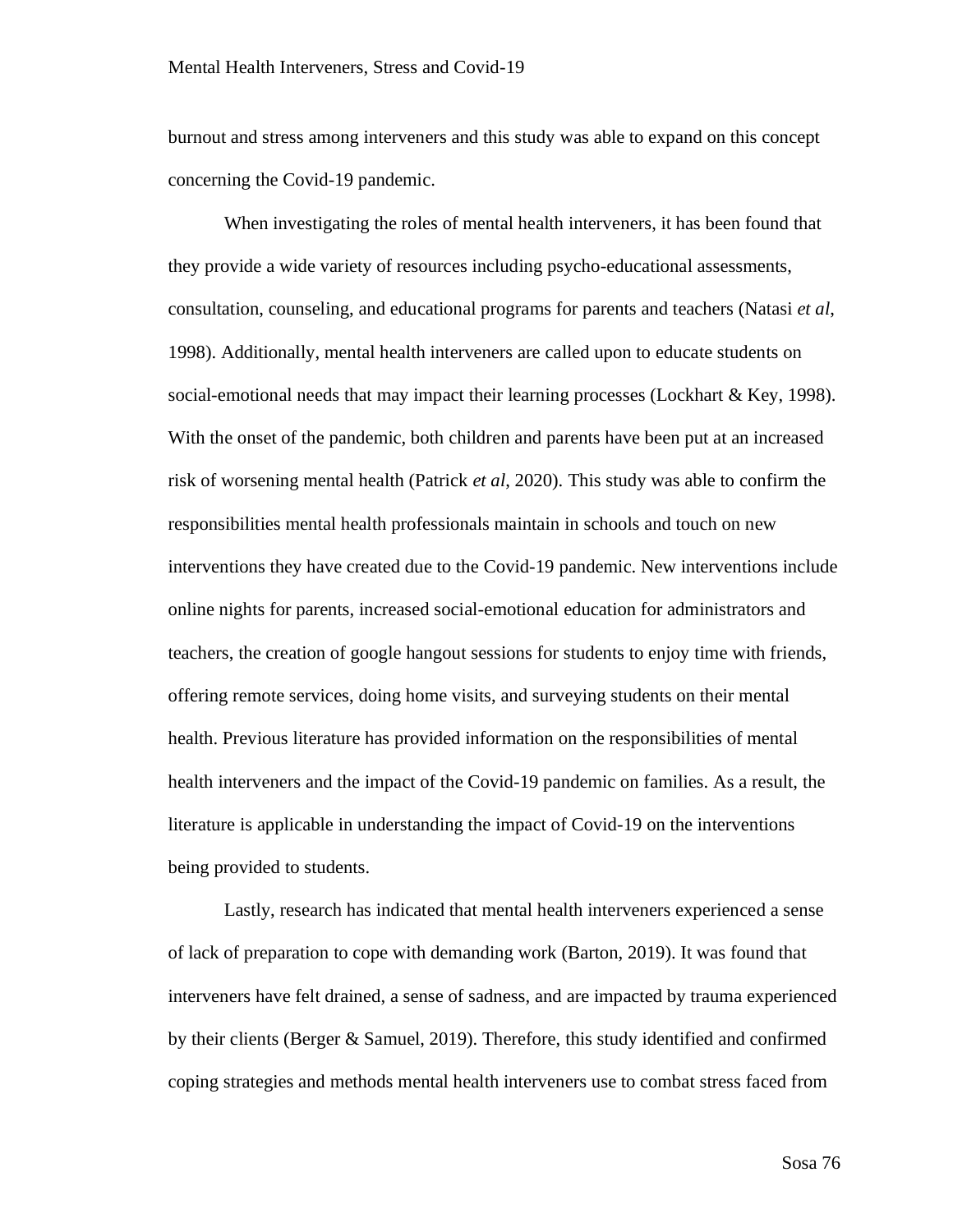their occupations. These strategies include mindfulness, yoga, exercising, and remaining flexible during the school day. Together these findings suggest the relationship of Covid-19 to symptoms of anxiety and depression. These findings also provide information on new types of interventions used in schools, the contribution of the job to overall stress among interveners, and strategies used to ameliorate stress levels.

### **Limitations of Research**

The limitations of this study should be noted. First, the demographics of the sample of mental health interveners was limited to the New York State Capital Region. Approximately, 83.9% of the interveners identified as cis-gender women, and 94.6% identified their race/ethnicity as White or European Ancestry. Therefore, this sample does not give an accurate assessment of interveners of differing locations, genders, races, and ethnicities. These findings suggest that levels of anxiety and depression faced by interveners are not widely generalizable.

Second, eight interveners were interviewed on their personal experiences working during the Covid-19 pandemic. Interveners indicated new challenges they were facing due to the pandemic, new interventions they used to address mental health among their students, concerns, and coping strategies for their own stress. Due to the smaller sample of interviewees, responses are not widely generalizable to all mental health interveners. Therefore, being able to expand these findings would allow for the ability to assess stronger trends across interveners.

Third, this study measured the frequency of symptoms of anxiety and depression prior to the pandemic. It is important to take into consideration that respondents may

Sosa 77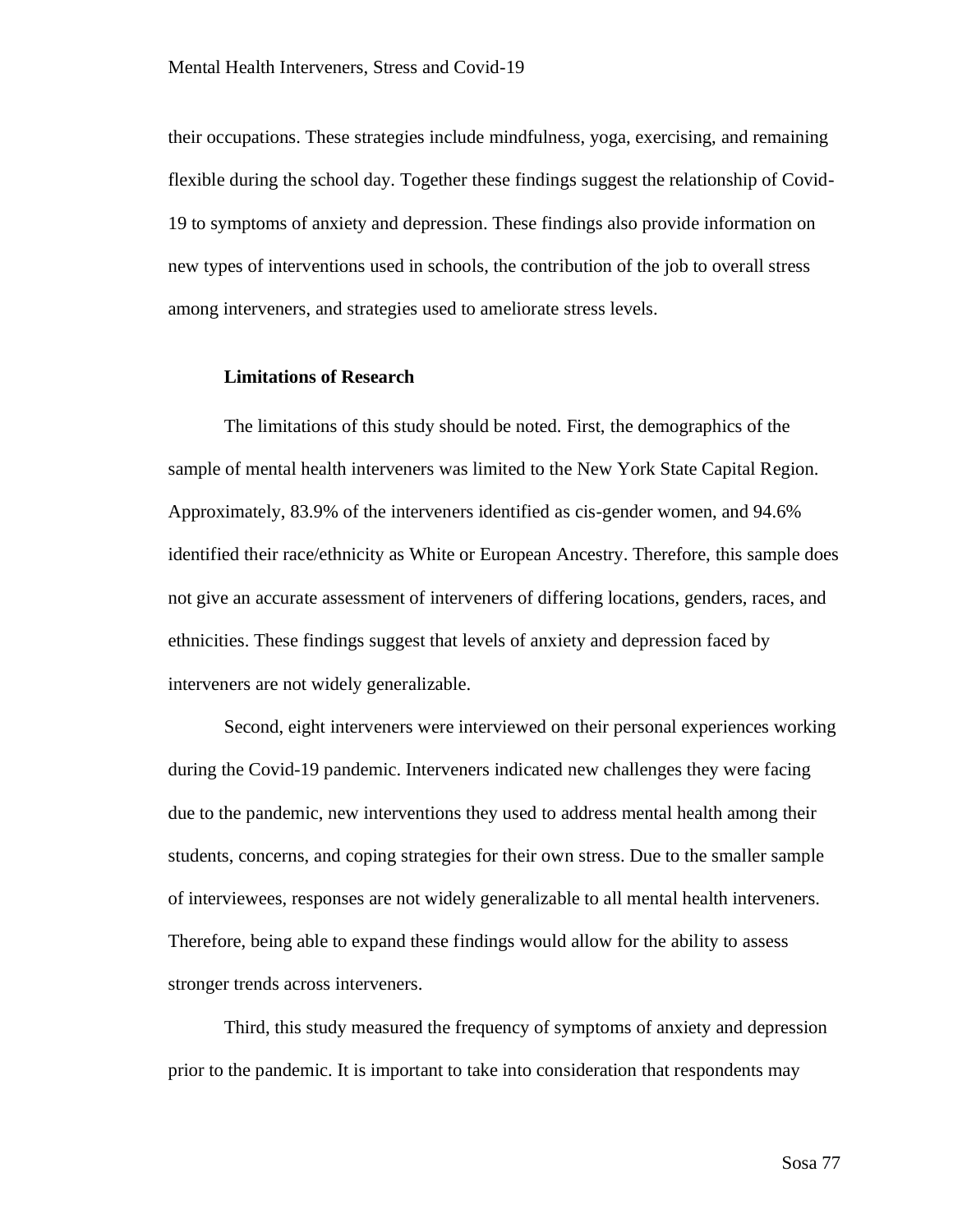have viewed the past as more positive and less stressful than their experiences were in reality. With Covid-19, this may be especially prevalent with restrictions placed on limited in-person interactions, experiences, and events. This limitation may impact the results. Participants may have indicated fewer symptoms of anxiety and depression, before the pandemic, than what they had actually experienced. This would then skew the results indicating a greater change in symptoms of depression and anxiety, when comparing symptoms before and after the start of the pandemic. Therefore, responses to the PHQ-2 and GAD-2 that questioned participants about the frequency of their symptoms prior to the pandemic may not accurately represent their past symptoms of anxiety and depression.

#### **Strengths**

The strengths of this study should also be recognized. The research that was conducted in this novel study extends research on how levels of stress, including symptoms of anxiety and depression impact mental health interveners such as school counselors, school psychologists, and school social workers. However, this study indicates findings that have not been previously recognized. The results from this research give insight into the impact of the Covid-19 pandemic, specifically on mental health professionals working in schools, the impact of their occupation on overall stress, challenges in providing interventions, concerns for students, and interveners' strategies in ameliorating their own stress. Therefore, this may add to the evidence that emphasizes the importance of recognizing burnout and stress among school-based mental health interveners.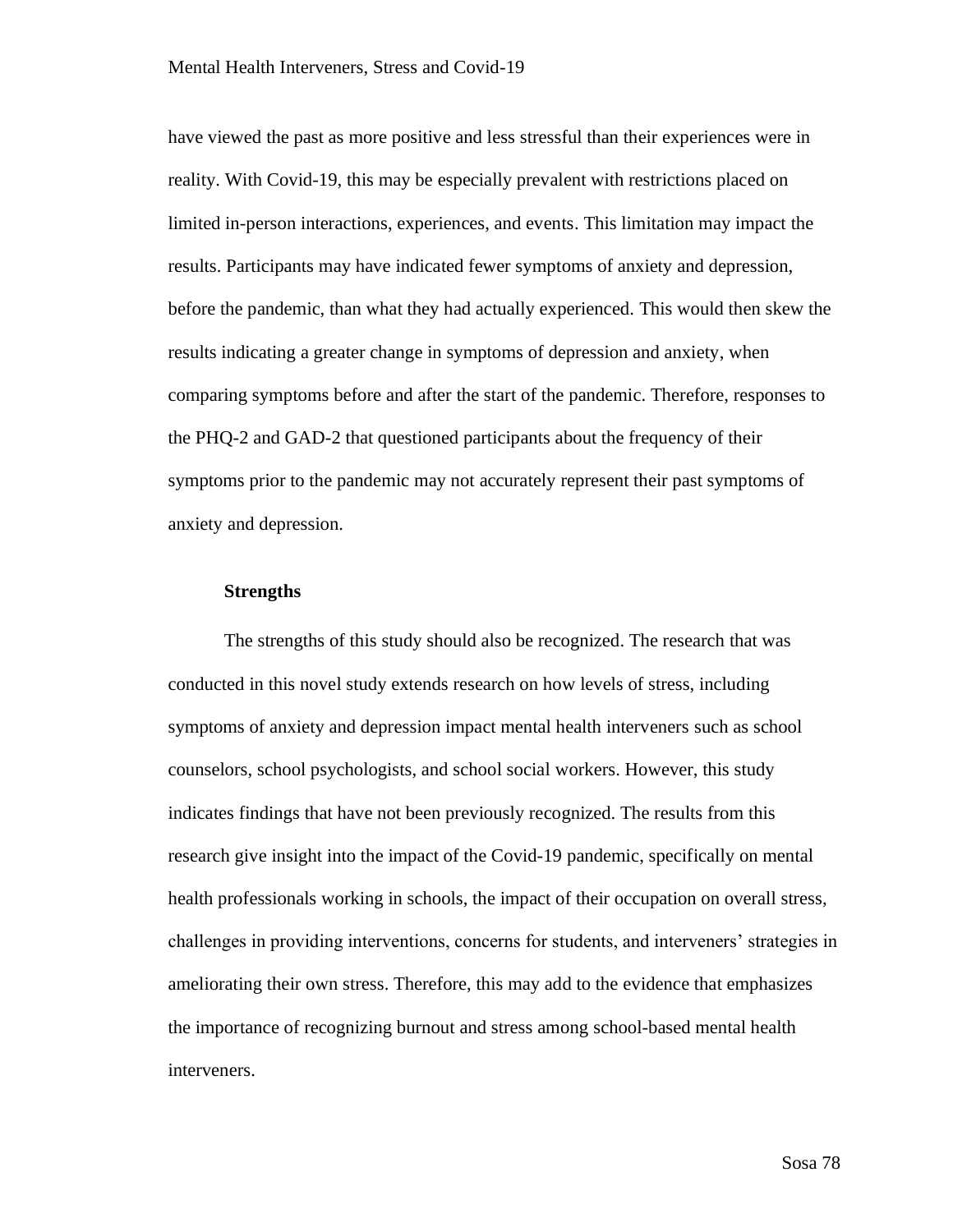Second, another strength of this research is the information that was gathered from interviews with mental health professionals. This study has been able to indicate new methods of providing services to students through remote services, creating surveys to assess levels of mental health, doing home visits for the adjustment of technology, creating online parent nights, and more. Additionally, mental health interveners voiced their concerns with students receiving adequate support and their inability to have interpersonal relationships, experiences, provide play therapy or support through hugging a child.

Lastly, another strength of this research was the use of the CDC Household Pulse Survey to examine the frequency of symptoms of depression and anxiety among individuals. The survey was designed to, "rapidly respond and provide relevant information about the impact of the coronavirus pandemic in the U.S," (Centers for Disease Control and Prevention, 2020). The questions are a modified version of the twoitem Patient Health Questionnaire (PHQ-2) and the Generalized Anxiety Disorder (GDA-2) two-item questionnaire. This survey has been used extensively and successfully to assess the frequency of anxiety and depression symptoms. Additionally, unmodified versions of the PHQ and GAD were used in the National Health Interview Survey (NHIS) in 2019 (Centers for Disease Control and Prevention, 2020). The During Pandemic PHQ-2 (DP-PHQ) and During Pandemic GAD-2 (DP-GAD) for this study resulted in a Cronbach's Alpha score of 0.94 and 0.88. The Before Pandemic PHQ-2 (BP-PHQ) and the Before Pandemic GAD-2 (BP-GAD) for this study resulted in a Cronbach's Alpha score of 0.86 and 0.83. Thus, this suggests high reliability among the measures.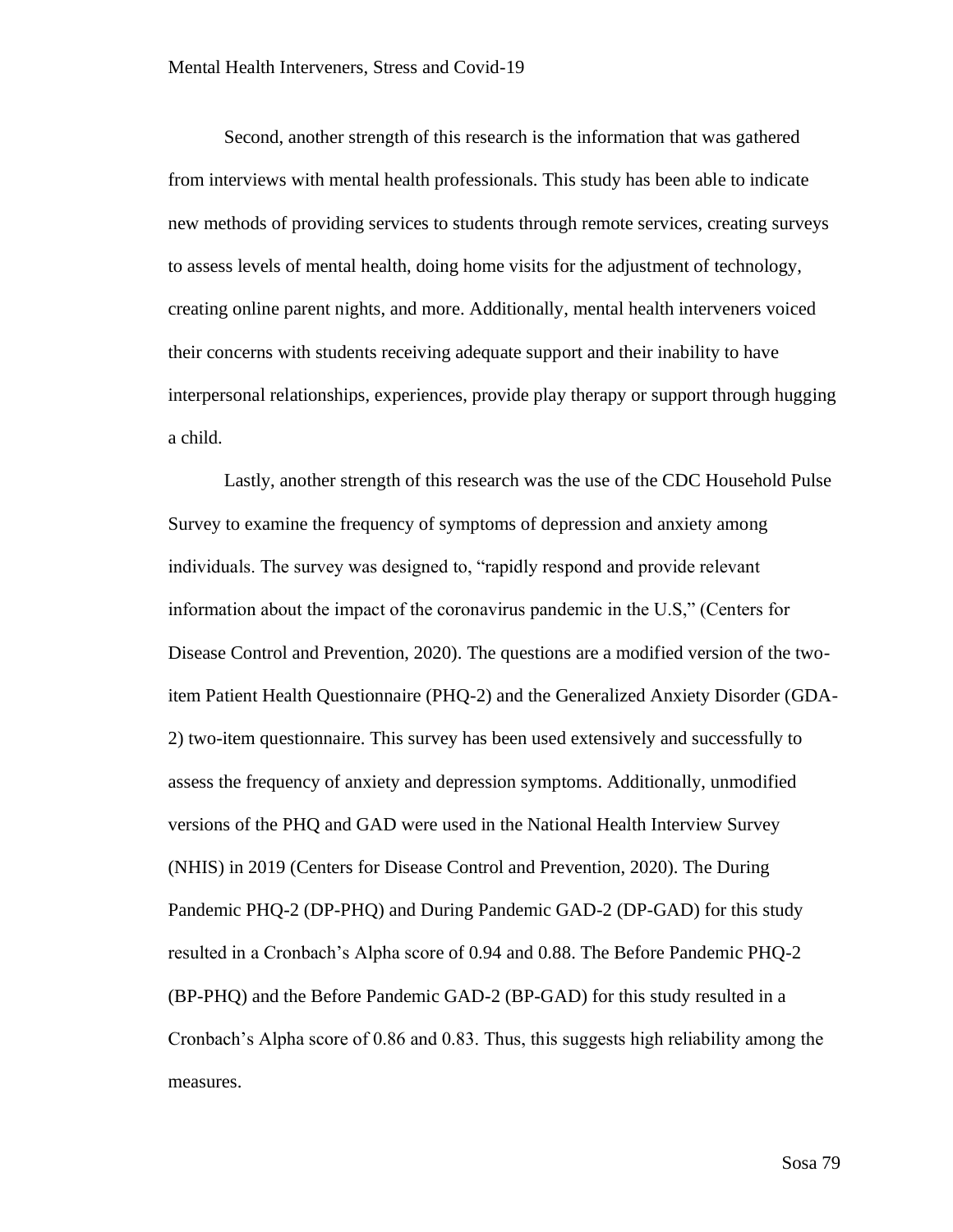### **Directions for Future Research**

Future research should focus on recruiting participants that reside outside of the New York State Capital Region and in other states where additional mental health professionals reside in. Future studies should examine similar constructs of the frequency of anxiety and depressive symptoms, changes within the profession in schools, concerns for students, and strategies to combat stress due to Covid-19. Given that the current study used a general population from the New York State Capital region, future research should aim to replicate current findings in populations outside of New York State. Additionally, research should more specifically be compared across school settings including urban, rural, and suburban areas, that are identified with state definitions by respondents. It would be worthwhile to gain an understanding of mental health services provided in schools across the United States and the frequency of anxiety and depression experienced by school-based interveners.

A longitudinal study should be designed to examine the mental health impact interveners face post-pandemic. It would be interesting to further explore areas of trauma including Post Traumatic Stress Disorder among mental health interveners. Studies in China have reported that "Covid-19 can cause traumatic experiences to the patients and caregivers which may lead to PTSD and/or psychological disorders," (Asim *et al*, 2020, p. 842). Since mental health interveners work with vulnerable populations, such as children, and are handling quarantine protocol in schools, it is imperative to understand how Covid-19 may impact their emotional aftermath. Additionally, the research question should explore the impact of interveners' occupations on their frequency of anxiety and depression symptoms. Therefore, it would be worthwhile to gain insight into the post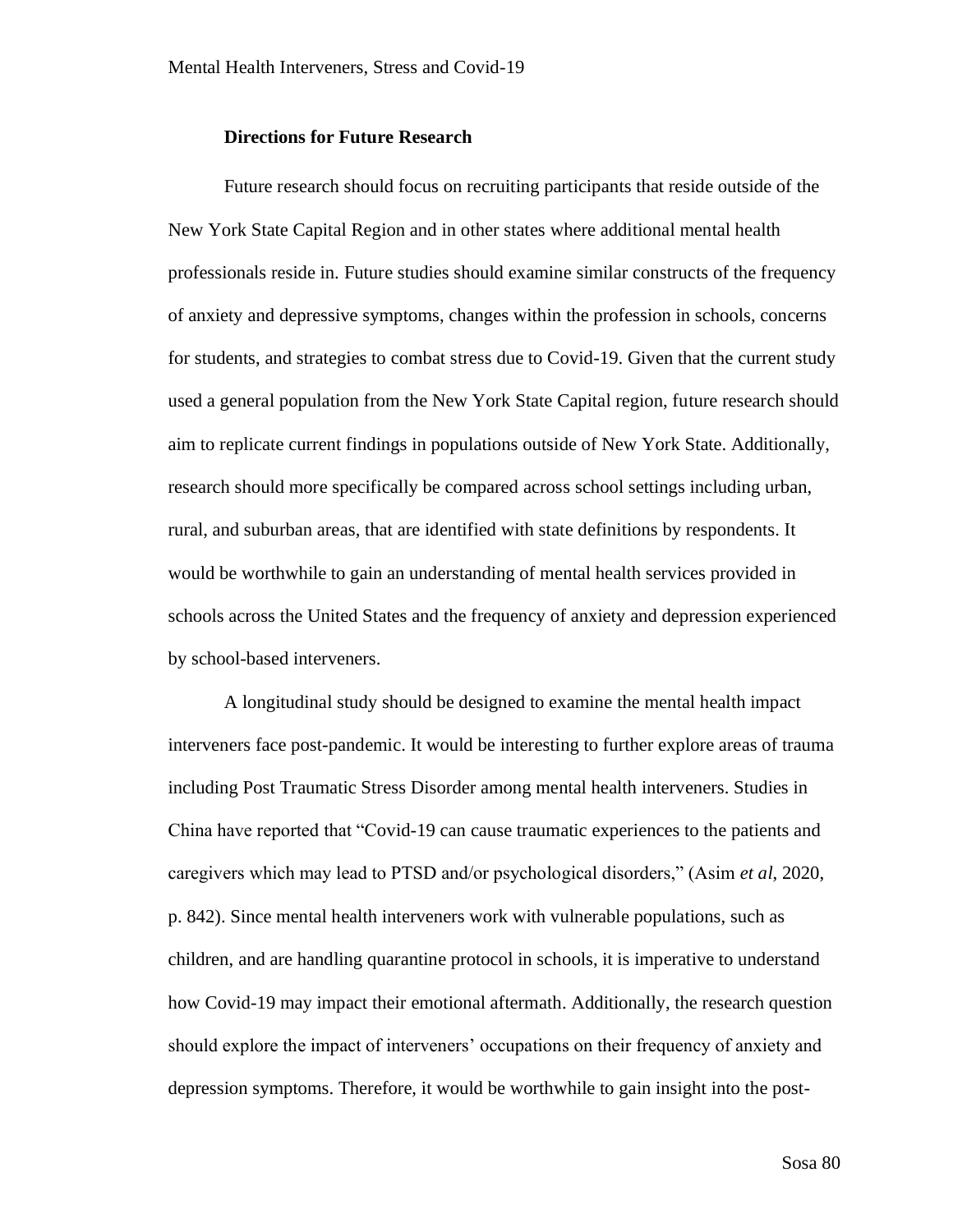emotional impact of the Covid-19 virus on mental health professionals working within the school system.

Lastly, future research should explore emotional preparation or tools provided to interveners in acquiring their degrees and the support provided by the schools in which they are employed. This study gained information on the ways individuals alleviate the stress they face from their occupations. It would be interesting to explore how school systems and professional training play a role in interveners' symptoms of anxiety and the strategies used to alleviate stress.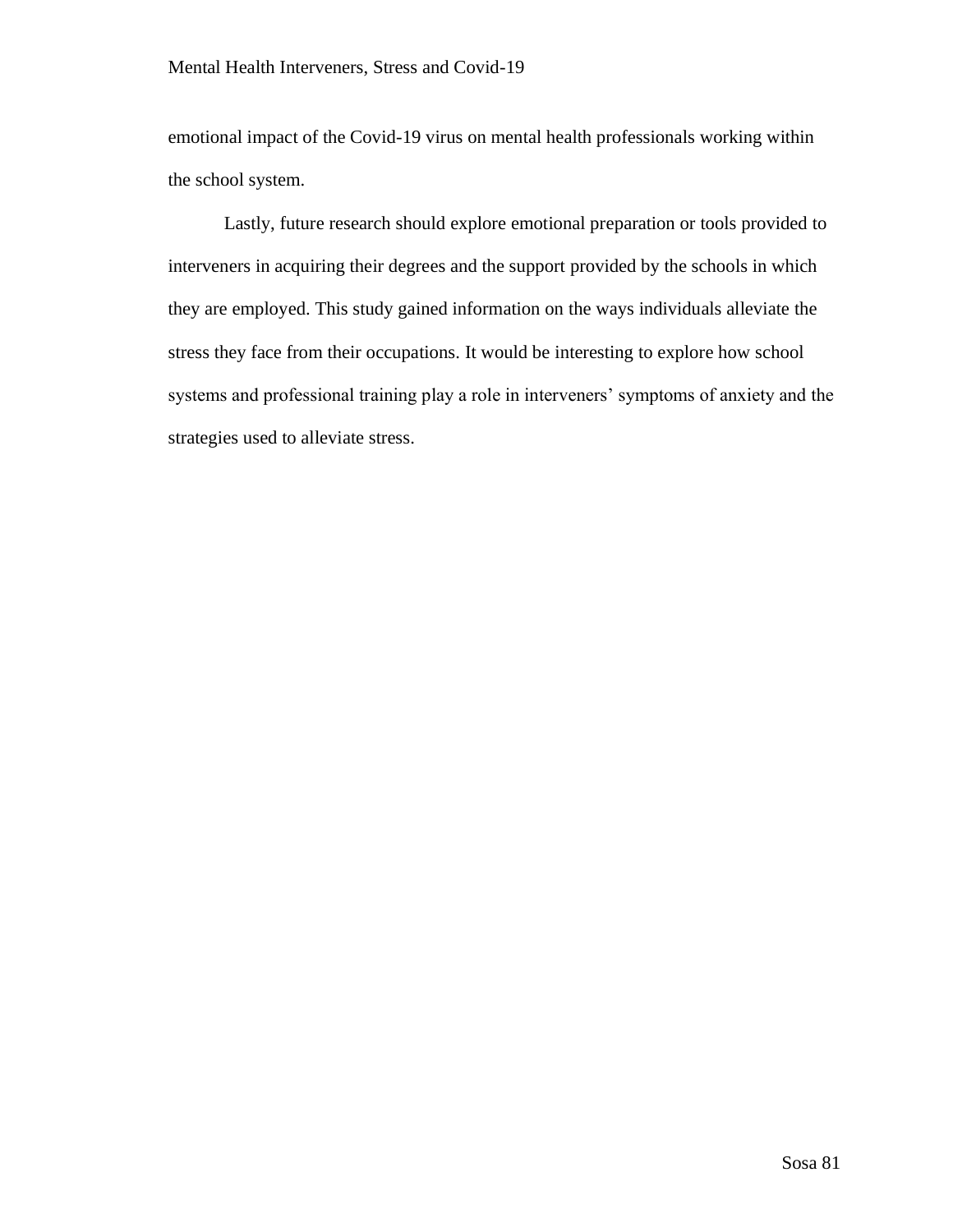### **Conclusion**

In conclusion, the frequency of symptoms of anxiety and depression significantly increased during the pandemic. The level of participation in planning and the age of interveners were associated with changes in anxiety and depression as well. Interviews put into perspective the reality of mental health services in schools during the Covid-19 pandemic. Mental health interveners described their changed responsibilities within schools through daily or weekly check-ins with students, remote counseling, and increased online programming for students and families. In addition, interveners have added responsibilities onto their plates due to Covid-19 protocols in schools. Interveners have had to take on roles where they manage quarantine rooms, participate in regulating parking lots, or substitute for teachers in classes. School counselors, psychologists, and social workers emphasized their concerns for students in their lack of interpersonal experiences. Lastly, school-based mental health interveners indicated their own coping mechanisms for managing stress through mindfulness, balance and exercise.

Therefore, this study gained an in-depth perspective on the ways mental health services, providers, students, and schools have been impacted by the Covid-19 pandemic. Today, school-based interveners can adapt, learn, and gain inspiration from one another on types of interventions, strategies, and methods of self-care. Throughout Covid-19, many have experienced increased stress, anxiety, depression as well as additional occupational responsibilities beyond the typical services school-based professionals provide. New interventions, methods of self-care, and perceived experiences of anxiety and depression have been indicated in this research. The study's results, hopefully, would encourage other school-based mental health professionals to implement or develop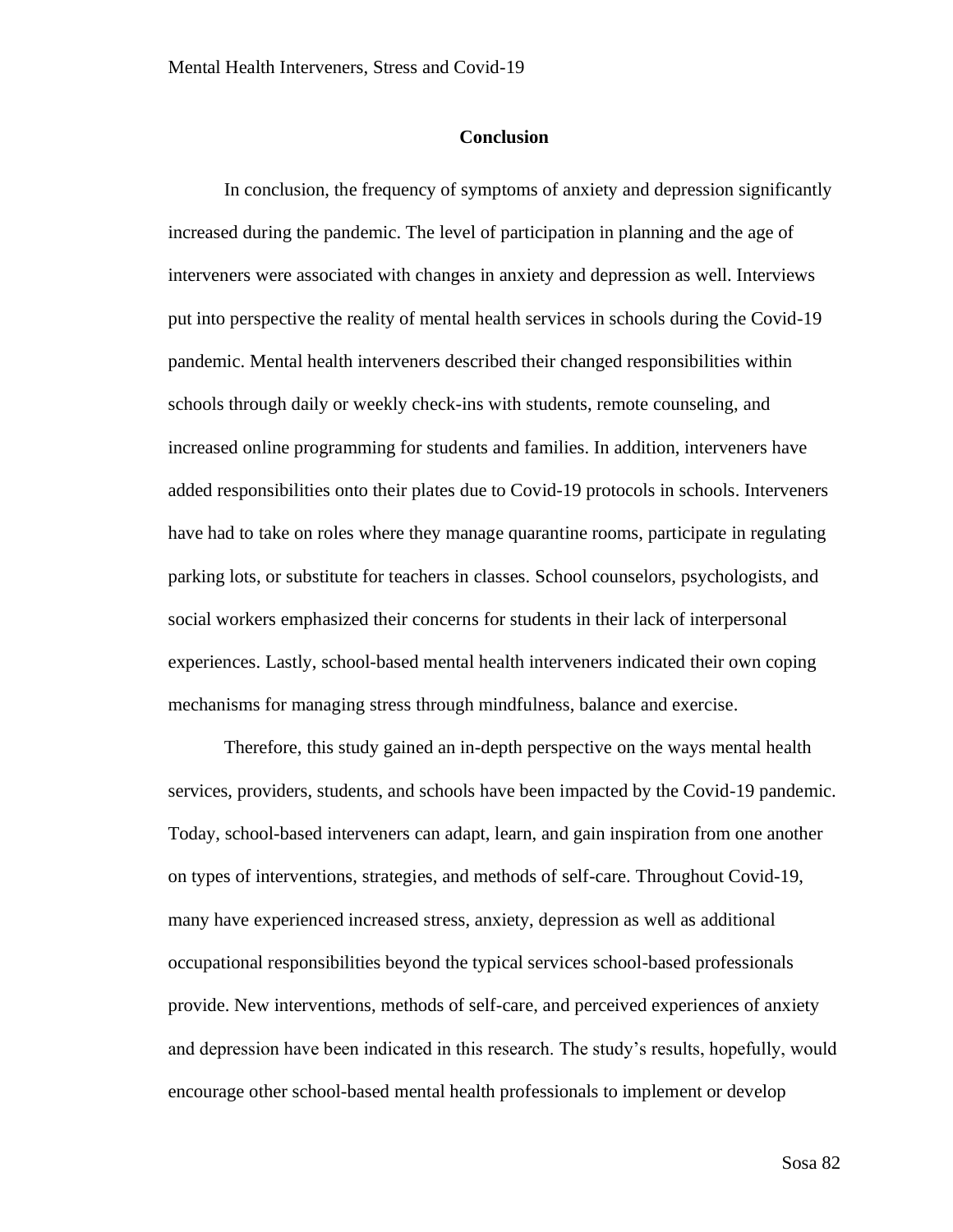interventions and strategies indicated or inspired by the respondents. These efforts could be put towards ameliorating stresses and strains faced by students and school-based mental health professionals. Therefore, this includes ideas such as taking a minute of mindfulness in the mornings before the start of work, expanding the use of google forms and surveys to gauge student or employee stress levels on a weekly or daily basis, as well as seek out support from fellow interveners.

Districts and school systems need to implement mental health services for employees, especially mental health professionals. School-based interveners carry a significant load of duties and are responsible for providing services to ensure the wellbeing of students. One study, prior to the pandemic, examined the dimensions of job satisfaction, occupational burnout, and general health among 123 mental health care professionals (Hiscott & Connop, 1990, p.425). The professionals consisted of psychiatric nurses, nursing assistants, social workers, occupational and recreational therapists, as well as psychologists. As a result, social support groups were found to "buffer" care workers from negative impacts due to job-related stress and problems (Hiscott & Connop, 1990, p.425). Additionally, in this study, a high degree of interest was expressed by mental health professionals for the implementation of social support groups. Therefore, it would be beneficial for districts as well as schools, to create social support groups for their school-based mental health professionals. Support groups would create safe spaces for interveners to seek mental health support as well as a way to share coping strategies and interventions they can implement within their respective schools.

Future research should explore the additional institutional and organizational strategies that can be implemented in schools to ensure the wellbeing of mental health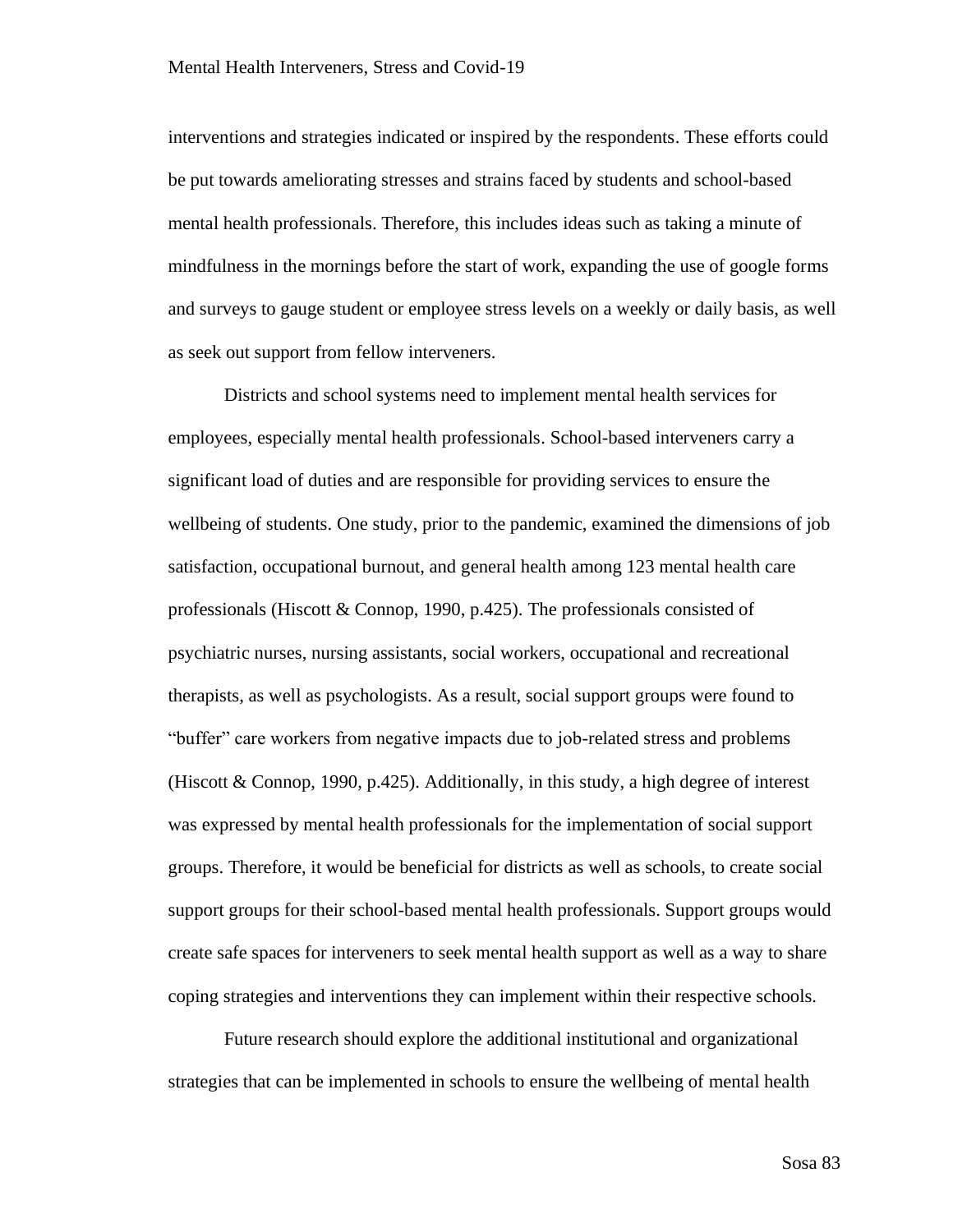professionals. Once the pandemic has passed, research should also be done on the mental and emotional aftermath on students and school-based interveners. Lastly, it would be interesting to explore the retention of new interventions of providing mental health services that were instilled during the pandemic in schools.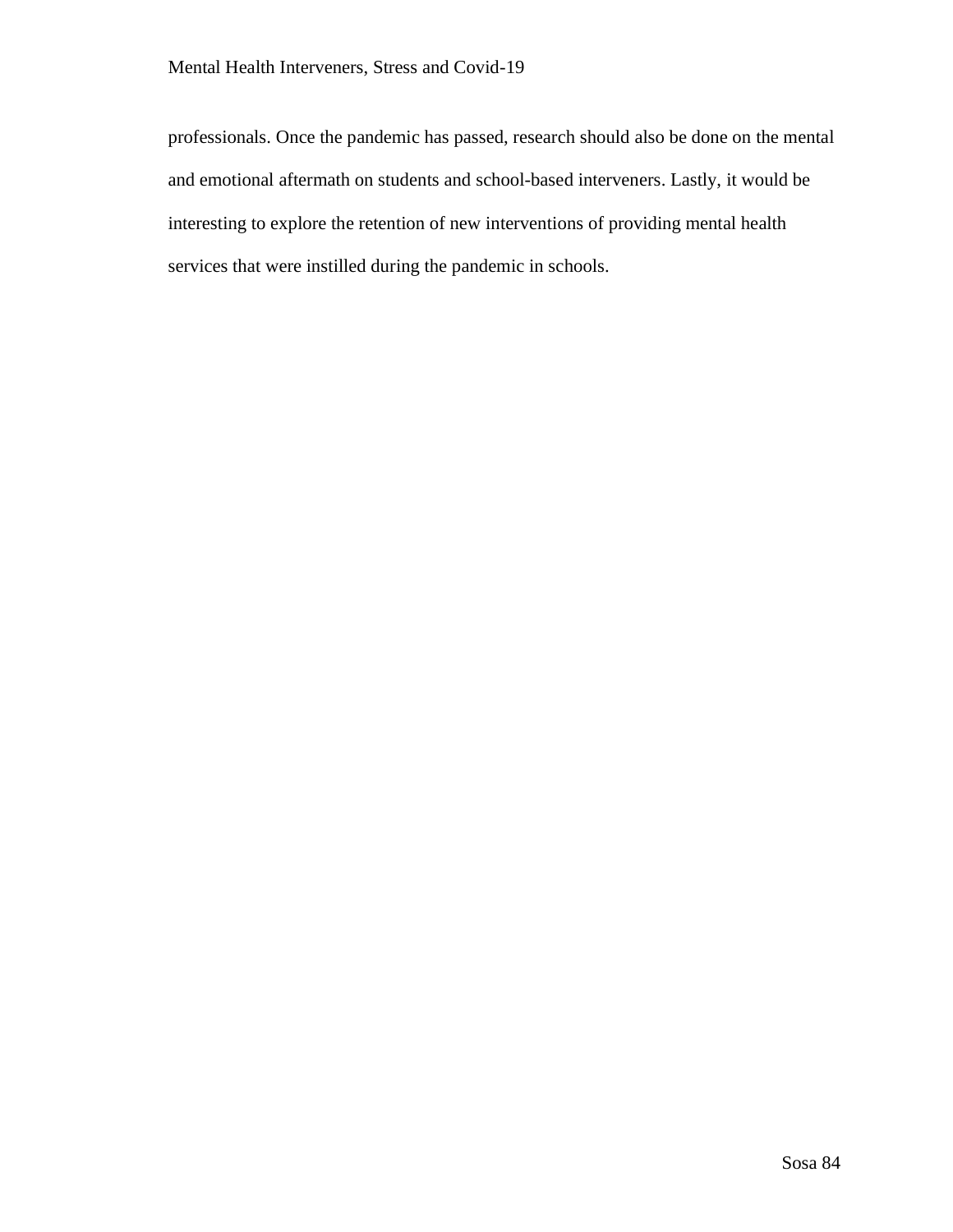### **References**

- Adelman, H. S., & Taylor, L. (1999). Mental health in schools and system restructuring. *Clinical Psychology Review, 19*(2), 137-163. 10.1016/S0272- 7358(98)00071-3
- American Psychological Association. (2020). *School Psychology.* American Psychological Association.<https://www.apa.org/ed/graduate/specialize/school>
- Asim, M., Van Teijlingen, E., & Sathian, B. (2020). Coronavirus Disease (COVID-19) and the risk of Post-Traumatic Stress Disorder: A mental health concern in Nepal. *Nepal Journal of Epidemiology, 10*(2), 841-844. 10.3126/nje.v10i2.29761
- Barton, H. (2020). An exploration of the experiences that counsellors have of taking care of their own mental, emotional and spiritual well‐being. *Counselling and Psychotherapy Research, 20*(3), 516-524. 10.1002/capr.12280
- Berger, E., & Samuel, S. (2020). A qualitative analysis of the experiences, training, and support needs of school mental health workers regarding student trauma. *Australian Psychologist, 55*(5), 498-507. 10.1111/ap.12452
- Bøe, T., Sivertsen, B., Heiervang, E., Goodman, R., Lundervold, A. J., & Hysing, M. (2013). Socioeconomic Status and Child Mental Health: The Role of Parental Emotional Well-Being and Parenting Practices. *Journal of Abnormal Child Psychology; J Abnorm Child Psychol, 42*(5), 705-715. 10.1007/s10802-013- 9818-9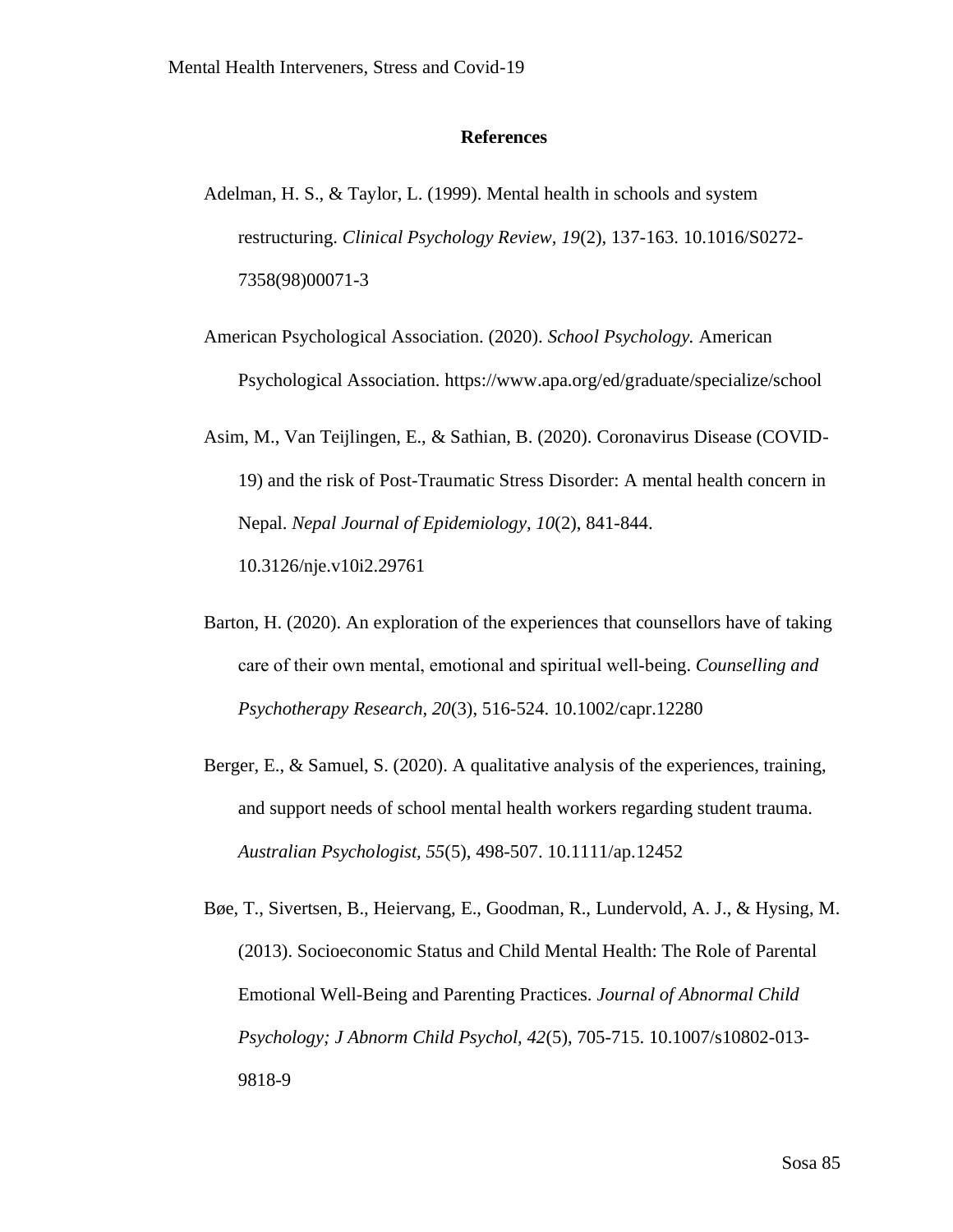- Bradley, R. H., & Corwyn, R. F. (2002). Socioeconomic Status and Child Development. *Annual Review of Psychology; Annu Rev Psychol, 53*(1), 371- 399. 10.1146/annurev.psych.53.100901.135233
- Calarco, J. (2020, The Digital Divide Will Make Online Learning Harder for Some Kids. *Next City.Org,* , n/a.

<https://search.proquest.com/docview/2378125535?accountid=14637>

- Capital District Regional Planning Commission. (2019). *School District Maps.*  <https://cdrpc.org/maps/reference/capital-district-school-district-maps>
- Carolina Maldonado-Carreño, & Elizabeth Votruba-Drzal. (2011). Teacher-Child Relationships and the Development of Academic and Behavioral Skills During Elementary School: A Within- and Between-Child Analysis. *Child Development; Child Dev, 82*(2), 601-616. 10.1111/j.1467-8624.2010.01533.x
- Child Health and Development Institute of Connecticut.*Who Provides Mental Health Services in Schools.* KidsMentalHealthInfo.com. [https://www.kidsmentalhealthinfo.com/topics/mental-health-schools/provides](https://www.kidsmentalhealthinfo.com/topics/mental-health-schools/provides-mental-health-services-schools/)[mental-health-services-schools/](https://www.kidsmentalhealthinfo.com/topics/mental-health-schools/provides-mental-health-services-schools/)

Cluver, L., Lachman, J. M., Sherr, L., Wessels, I., Krug, E., Rakotomalala, S., Blight, S., Hillis, S., Bachman, G., Green, O., Butchart, A., Tomlinson, M., Ward, C. L., Doubt, J., & McDonald, K. (2020). Parenting in a time of COVID-19. *The Lancet (British Edition); Lancet, 395*(10231), e64. 10.1016/S0140- 6736(20)30736-4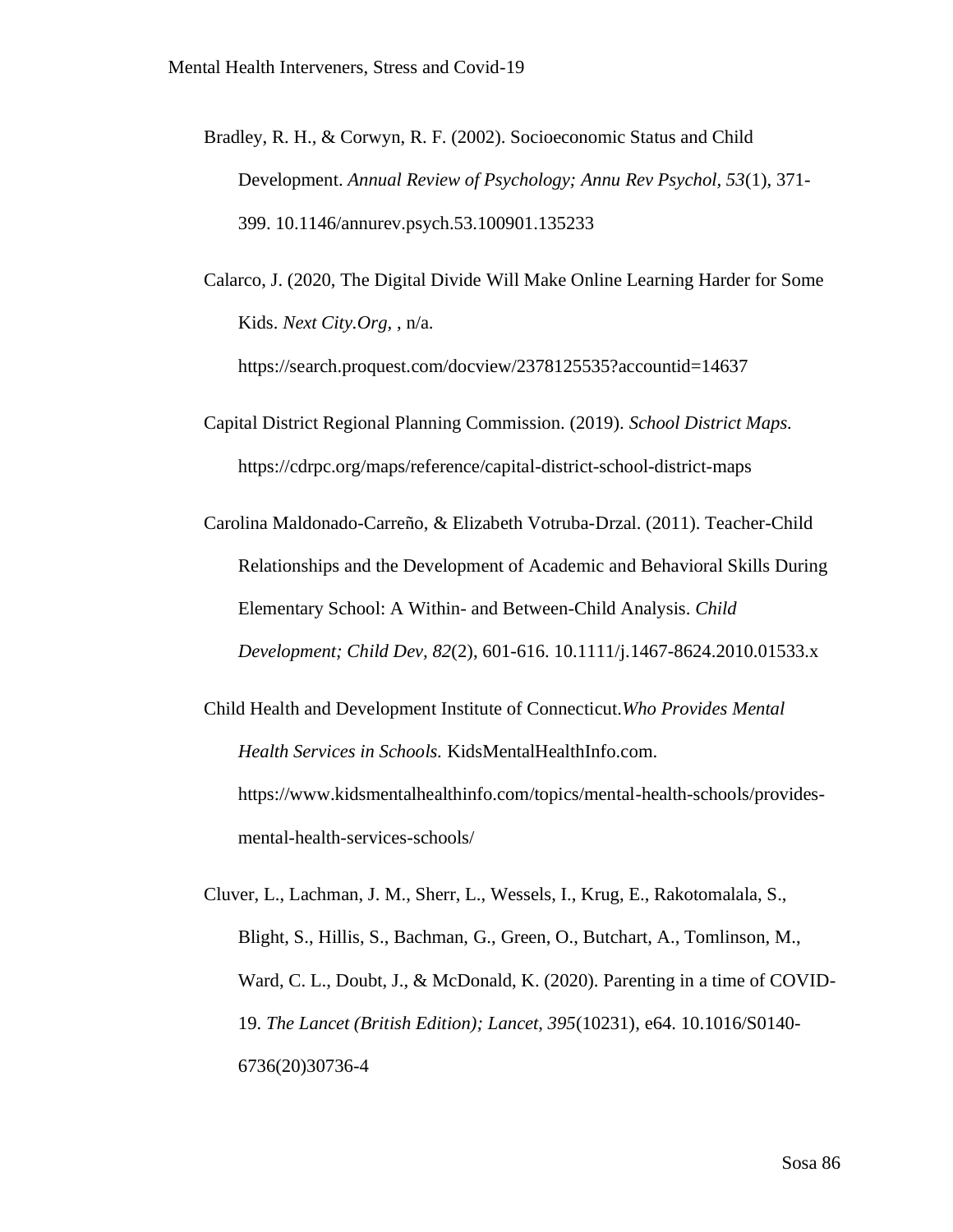Dekruyf, L., Auger, R. W., & Trice-Black, S. (2018). The Role of School Counselors in Meeting Students' Mental Health Needs: Examining Issues of Professional Identity. *Professional School Counseling, 16*(5), 2156759X0001600-282. 10.1177/2156759x0001600502

Encyclopaedia Britannica, I. (2021). Progressivism. [https://www.britannica.com/topic/progressivism/Diversity-and-disagreement](https://www.britannica.com/topic/progressivism/Diversity-and-disagreement-within-progressivism)[within-progressivism](https://www.britannica.com/topic/progressivism/Diversity-and-disagreement-within-progressivism)

- Fegert, J. M., Vitiello, B., Plener, P. L., & Clemens, V. (2020). Challenges and burden of the Coronavirus 2019 (COVID-19) pandemic for child and adolescent mental health: a narrative review to highlight clinical and research needs in the acute phase and the long return to normality. *Child and Adolescent Psychiatry and Mental Health; Child Adolesc Psychiatry Ment Health, 14*(1), 20. 10.1186/s13034-020-00329-3
- Flaherty, L., & Osher, D. (2003). History of School-Based Mental Health Services in the United States. In M. D. Weist, S. W. Evans & N. A. Lever (Eds.), *Handbook of School Mental Health Advancing Practice and Research. Issues in Clinical Child Psychology.* (). Springer.
- Freeman, E. V. (2011). *Funding Strategies to Build Sustainable School Mental Health Programs*. Technical Assistance Partnership for Child and Family Mental Health.
- Gilligan, R. (2000). The key role of social workers in promoting the well-being of children in state care ? a neglected dimension in reforming policies. *Children &*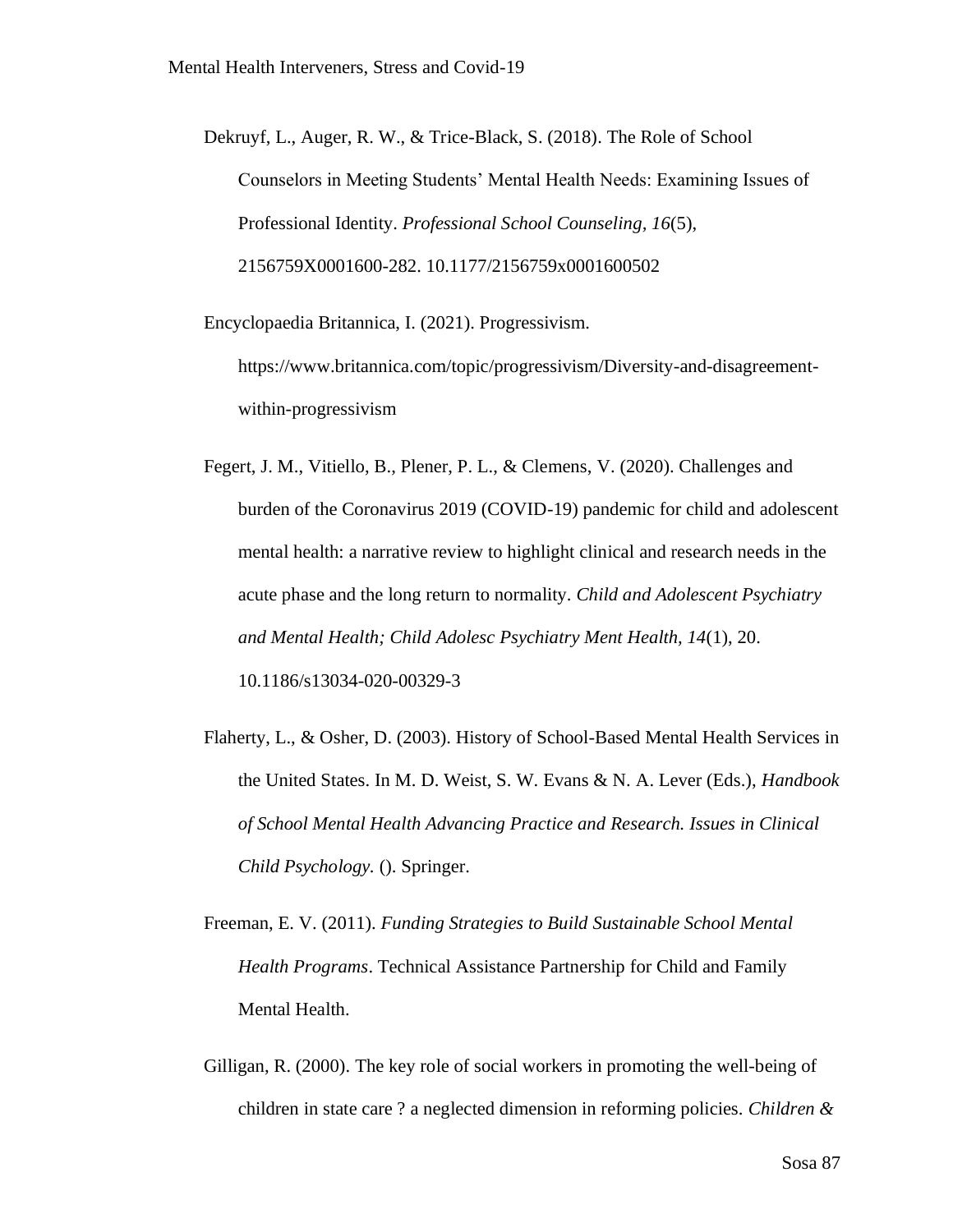*Society, 14*(4), 267-276. 10.1002/1099-0860(200009)14:4<267::AID-CHI629>3.0.CO;2-E

- Goldman, H. H., Buck, J. A., & Thompson, K. S. (2009). *Transforming mental health services* (1st ed. ed.). American Psychiatric Publishing, Inc.
- Green, J. G., Ph.D, McLaughlin, K. A., Ph.D, Alegría, M., Ph.D, Costello, E. J., Ph.D, Gruber, M. J., M.S, Hoagwood, K., Ph.D, Leaf, P. J., Ph.D, Olin, S., Ph.D, Sampson, N. A., B.A, & Kessler, R. C., Ph.D. (2013). School Mental Health Resources and Adolescent Mental Health Service Use. *Journal of the American Academy of Child and Adolescent Psychiatry, 52*(5), 501-510. 10.1016/j.jaac.2013.03.002
- Handel, G. (2006). *Childhood Socialization* (Second ed.). Transaction Publishers.
- Hansen, R., & Diliberti, M. (2018). *Explore Data on Mental Health Services in K-12 Public Schools for Mental Health Awareness Month .* National Center for Education Statistics. [https://nces.ed.gov/blogs/nces/post/explore-data-on](https://nces.ed.gov/blogs/nces/post/explore-data-on-mental-health-services-in-k-12-public-schools-for-mental-health-awareness-month)[mental-health-services-in-k-12-public-schools-for-mental-health-awareness](https://nces.ed.gov/blogs/nces/post/explore-data-on-mental-health-services-in-k-12-public-schools-for-mental-health-awareness-month)[month](https://nces.ed.gov/blogs/nces/post/explore-data-on-mental-health-services-in-k-12-public-schools-for-mental-health-awareness-month)
- Hiscotti, R. D., & Connop, P. J. (1990). The Health and Wellbeing of Mental Health Professionals. *Canadian Journal of Public Health / Revue Canadienne De Sante'E Publique, 81*(6), 422-426.<http://www.jstor.org/stable/41989953>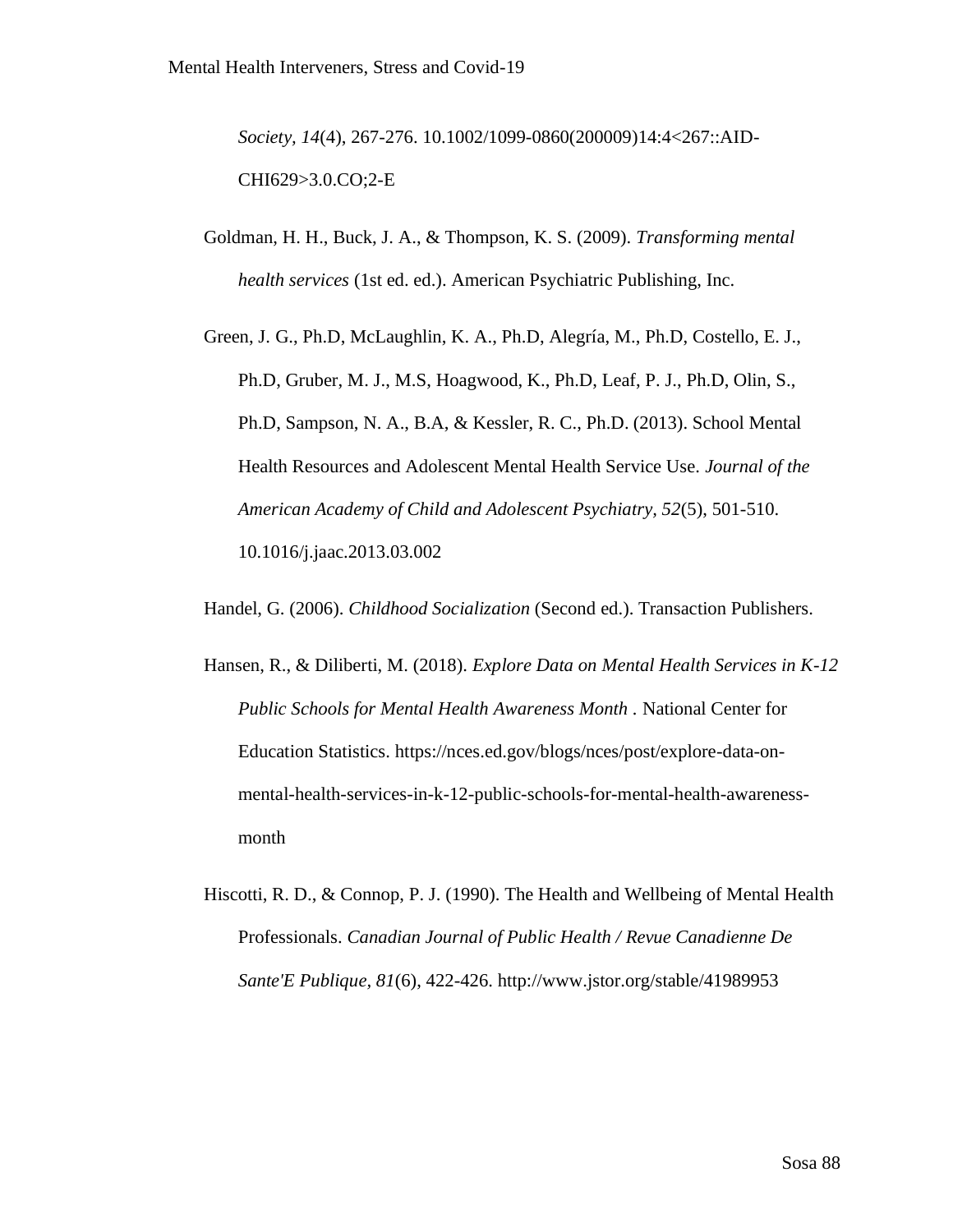- Hoagwood, K., & Erwin, H. D. (1997). Effectiveness of School-Based Mental Health Services for Children: A 10-Year Research Review. *Journal of Child and Family Studies, 6*(4), 435-451. 10.1023/A:1025045412689
- *How to Become a School Counselor.* (2020). Online Counseling Programs. [https://onlinecounselingprograms.com/become-a-counselor/counseling](https://onlinecounselingprograms.com/become-a-counselor/counseling-careers/school-counselor/)[careers/school-counselor/](https://onlinecounselingprograms.com/become-a-counselor/counseling-careers/school-counselor/)
- *How to Become a School Psychologist.* (2020). Psychology.org. <https://www.psychology.org/careers/school-psychologist/>
- Huhtala, M., Kinnunen, U., & Feldt, T. (2017). SCHOOL PSYCHOLOGISTS' ETHICAL STRAIN AND RUMINATION: INDIVIDUAL PROFILES AND THEIR ASSOCIATIONS WITH WEEKLY WELL‐BEING. *Psychology in the Schools, 54*(2), 127-141. 10.1002/pits.21992
- Irvin, M., & Whiteside, D. (1983). *Pupil Personnel Services Recommended Practices and Procedures Manual*. Illinois State Board of Education.
- Jacob, S., Decker, D. M., & Hartshorne, T. S. (2011). *Ethics and law for school psychologists* (6th ed.). J. Wiley & Sons.
- Lockhart, E. J., & Keys, S. G. (1998). The Mental Health Counseling Role of School Counselors. *Professional School Counseling, 1*(4), 3-6.
- McLoyd, V. C. (1998). Socioeconomic Disadvantage and Child Development. *The American Psychologist; Am Psychol, 53*(2), 185-204. 10.1037/0003- 066X.53.2.185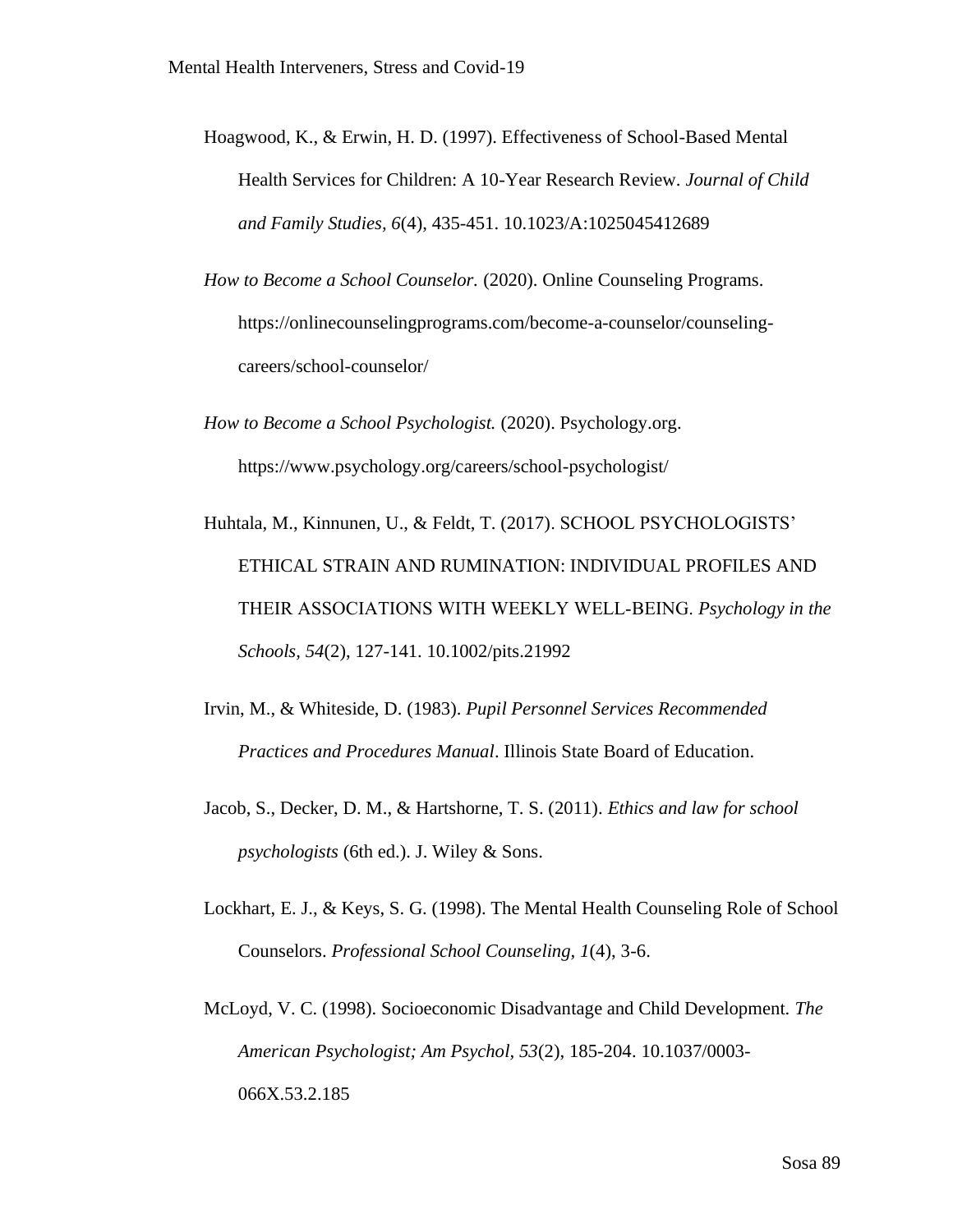- Nastasi, B. K., Bernstein, R., Varjas, K., & Pluymert, K. (1998). Mental Health Programming and the Role of School Psychologists. *School Psychology Review, 27*(2), 217-232. 10.1080/02796015.1998.12085910
- National Center for Education Statistics.*Title 1.* National Center for Education Statistics.<https://nces.ed.gov/fastfacts/display.asp?id=158>
- National Center for Health Statistics. (2021). *Anxiety and Depression Household Pulse Survey.* Centers for Disease control and Prevention. <https://www.cdc.gov/nchs/covid19/pulse/mental-health.htm>
- New York State Education Department. (2019). *New York State Districts.*  <https://data.nysed.gov/>
- Patrick, S. W., Henkhaus, L. E., Zickafoose, J. S., Lovell, K., Halvorson, A., Loch, S., Letterie, M., & Davis, M. M. (2020). Well-being of parents and children during the COVID-19 pandemic: A national survey. *Pediatrics, 146*(4) <https://doi.org/10.1542/peds.2020-0836>
- Positive Behavioral Interventions and Supports. (2020). *Tiered Framework.* Positive Behavioral Interventions and Supports (PBIS). [https://www.pbis.org/pbis/tiered](https://www.pbis.org/pbis/tiered-framework)[framework](https://www.pbis.org/pbis/tiered-framework)
- Qin, F., Song, Y., Nassis, G. P., Zhao, L., Dong, Y., Zhao, C., Feng, Y., & Zhao, J. (2020). Physical Activity, Screen Time, and Emotional Well-Being during the 2019 Novel Coronavirus Outbreak in China. *International Journal of*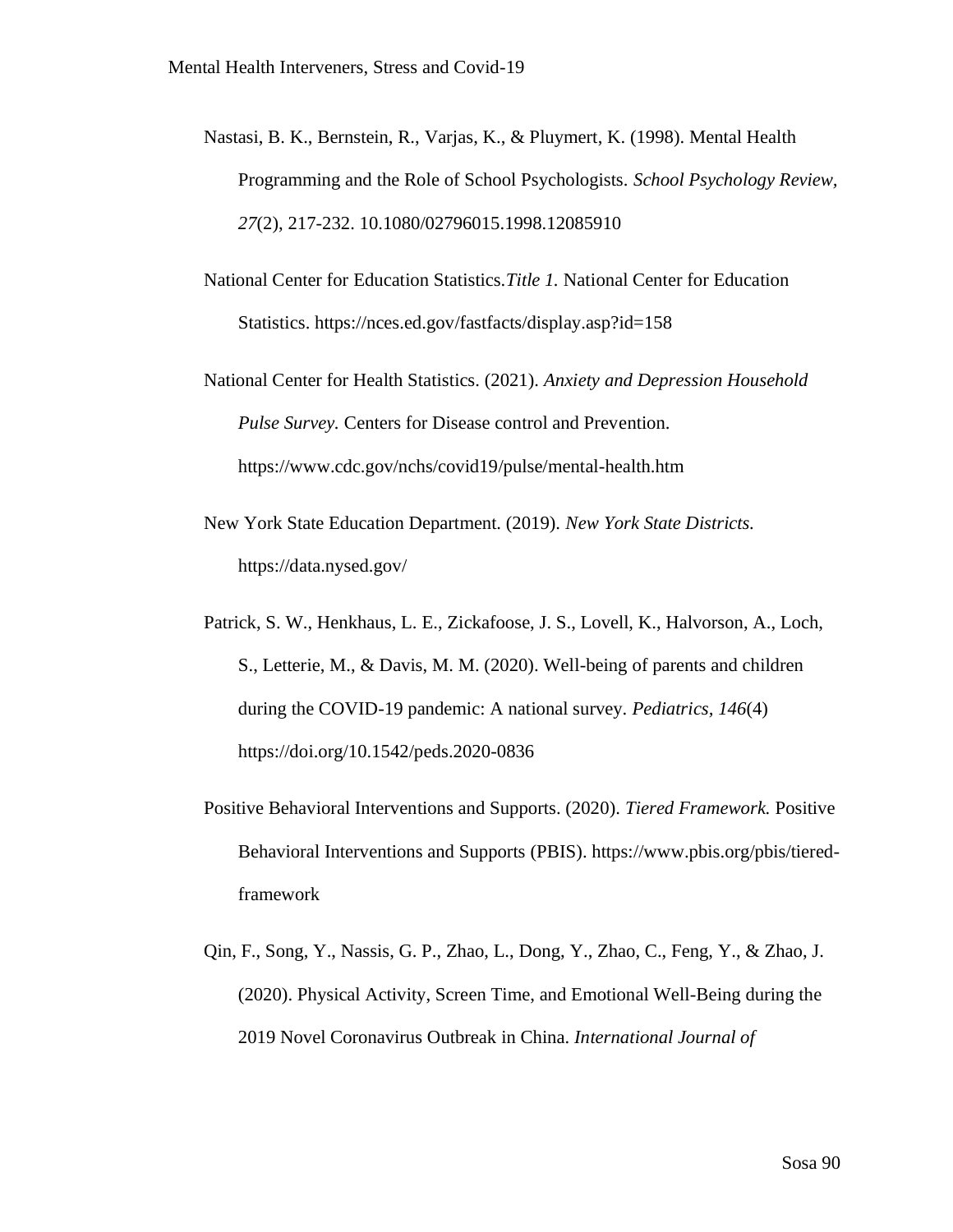*Environmental Research and Public Health, 17*(14), 5170. 10.3390/ijerph17145170

Reinke, W. M., Stormont, M., Herman, K. C., Puri, R., & Goel, N. (2011). Supporting Children's Mental Health in Schools: Teacher Perceptions of Needs, Roles, and Barriers. *School Psychology Quarterly, 26*(1), 1-13. 10.1037/a0022714

- Reiss, F. (2013). Socioeconomic inequalities and mental health problems in children and adolescents: A systematic review. *Social Science & Medicine (1982); Soc Sci Med, 90*, 24-31. 10.1016/j.socscimed.2013.04.026
- Rigotti, T., Yang, L., Jiang, Z., Newman, A., De Cuyper, N., & Sekiguchi, T. (2021). Work‐Related Psychosocial Risk Factors and Coping Resources during the COVID‐19 Crisis. *Applied Psychology, 70*(1), 3-15. 10.1111/apps.12307
- Russ, Shirley A.,M.D., M.P.H., Larson, K., PhD., Franke, T. M., PhD., & Halfon, Neal,M.D., M.P.H. (2009). Associations Between Media Use and Health in US Children. *Academic Pediatrics; Acad Pediatr, 9*(5), 300-306. 10.1016/j.acap.2009.04.006
- Schilling, E. J., Randolph, M., & Boan-Lenzo, C. (2017). Job Burnout in School Psychology: How Big Is the Problem? *Contemporary School Psychology, 22*(3), 324-331. 10.1007/s40688-017-0138-x
- Screentime and child health. (2019). *Archives of Disease in Childhood; Arch Dis Child, 104*(4), 380. 10.1136/archdischild-2019-316995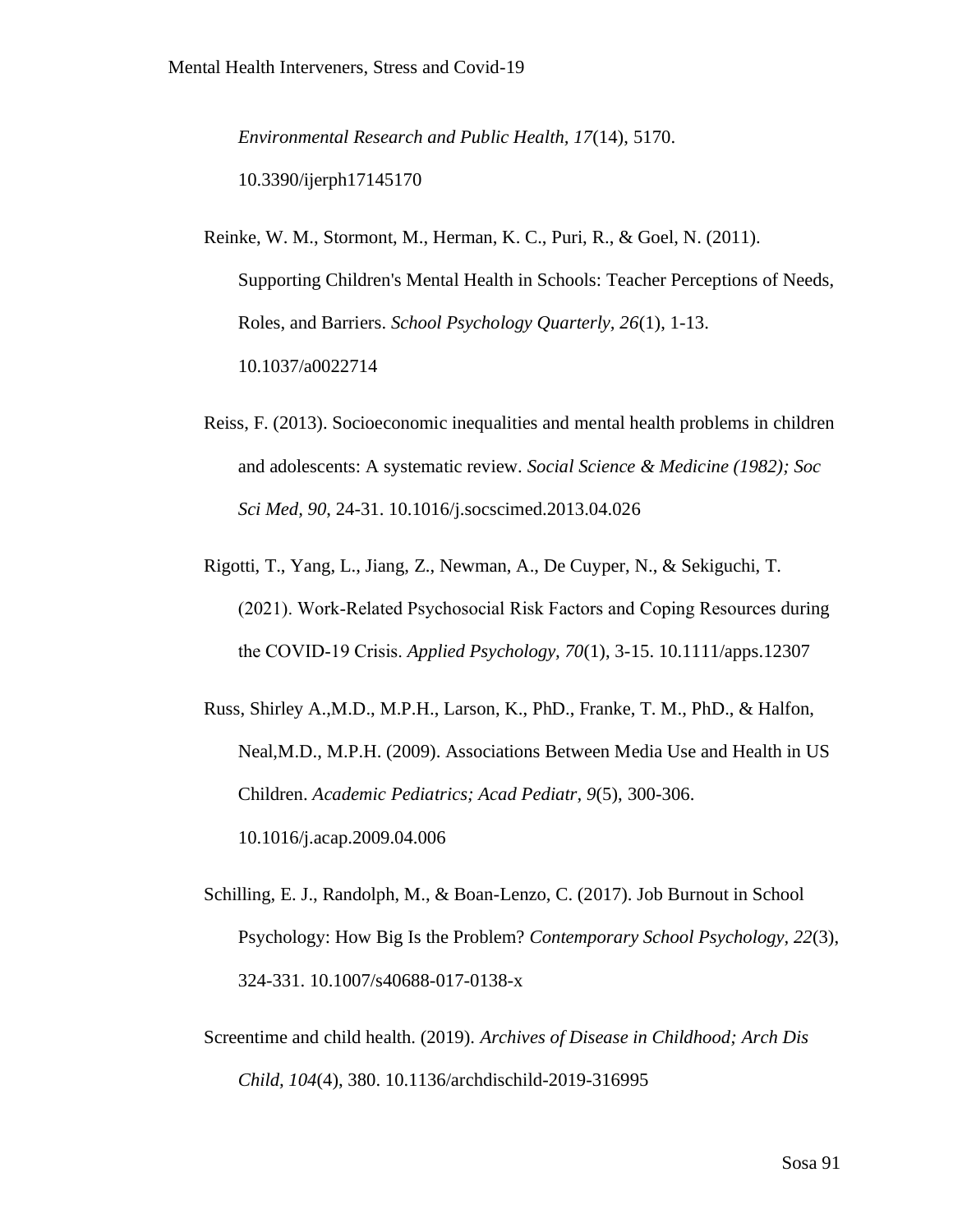- Shear, B. E. (1965). Pupil personnel services: History and growth. *Theory into Practice, 4*(4), 133-139. 10.1080/00405846509541963
- SocialWorkLicensure.org. (2019). *School Social Worker.* SocialWorkLicensure.org. <https://socialworklicensure.org/articles/become-a-school-social-worker/>
- Song, S. Y., Wang, C., Espelage, D. L., Fenning, P., & Jimerson, S. R. (2020). *COVID-19 and School Psychology: Adaptations and New Directions for the Field*. National Association of School Psychologists. 10.1080/2372966X.2020.1852852
- State of Indiana.*Children's Mental Health Initiative .* Indiana Department of Child Services.<https://www.in.gov/dcs/3401.htm>
- Wilkerson, K. (2009). An Examination of Burnout Among School Counselors Guided by Stress-Strain-Coping Theory. *Journal of Counseling and Development, 87*(4), 428-437. 10.1002/j.1556-6678.2009.tb00127.x
- Witte, R. H., Mosley-Howard, G., & Ahuama-Jonas, C. (2015). *Mental health practice in today's schools : issues and interventions*. Springer Publishing Company.
- Wu, Q., & Xu, Y. (2020). Parenting stress and risk of child maltreatment during the COVID-19 pandemic: A family stress theory-informed perspective. *Developmental Child Welfare, 2*(3), 180-196. 10.1177/2516103220967937
- Wu, X. Y., Han, L. H., Zhang, J. H., Luo, S., Hu, J. W., & Sun, K. (2017). The influence of physical activity, sedentary behavior on health-related quality of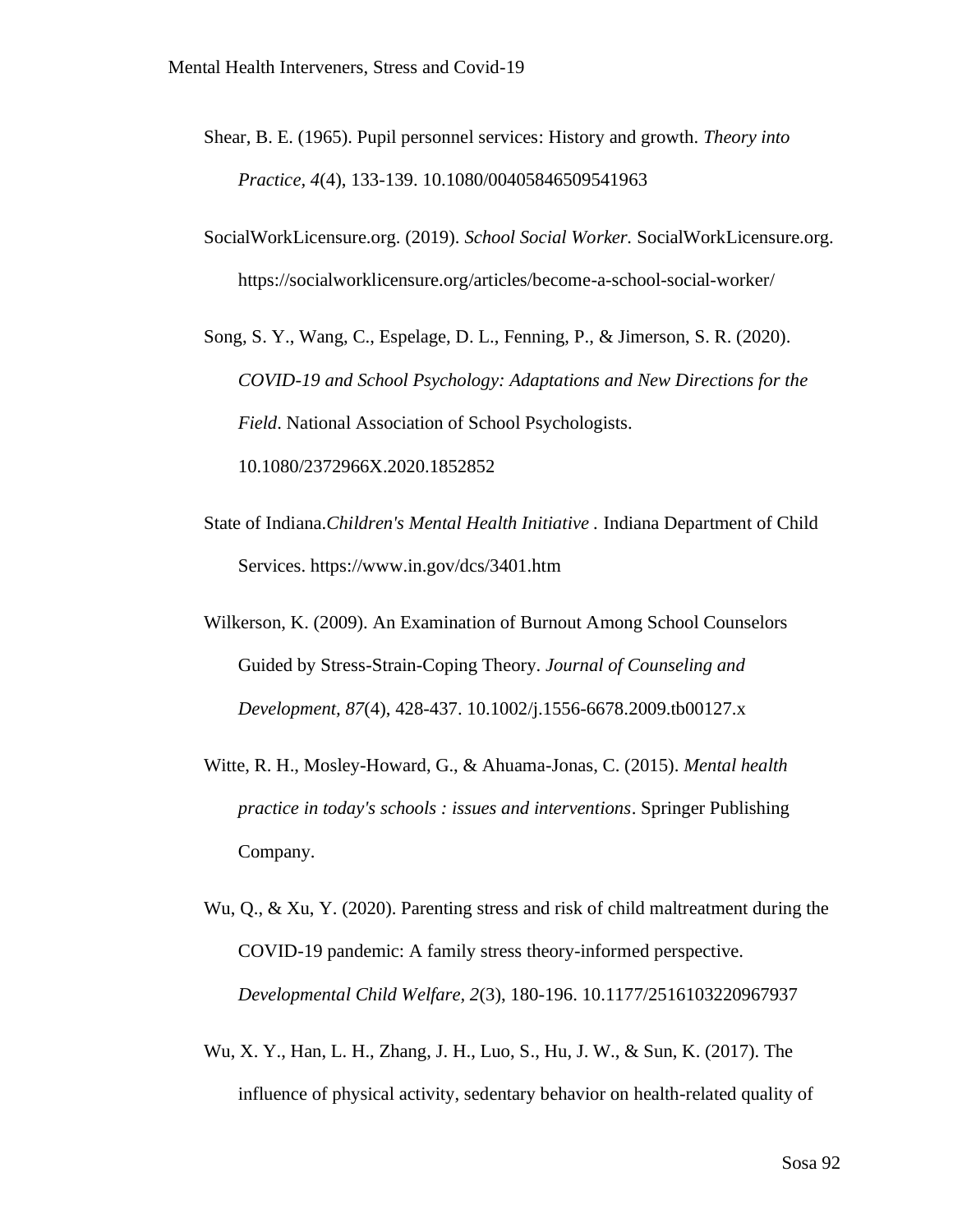life among the general population of children and adolescents: A systematic review. *PloS One; PLoS One, 12*(11), e0187668. 10.1371/journal.pone.0187668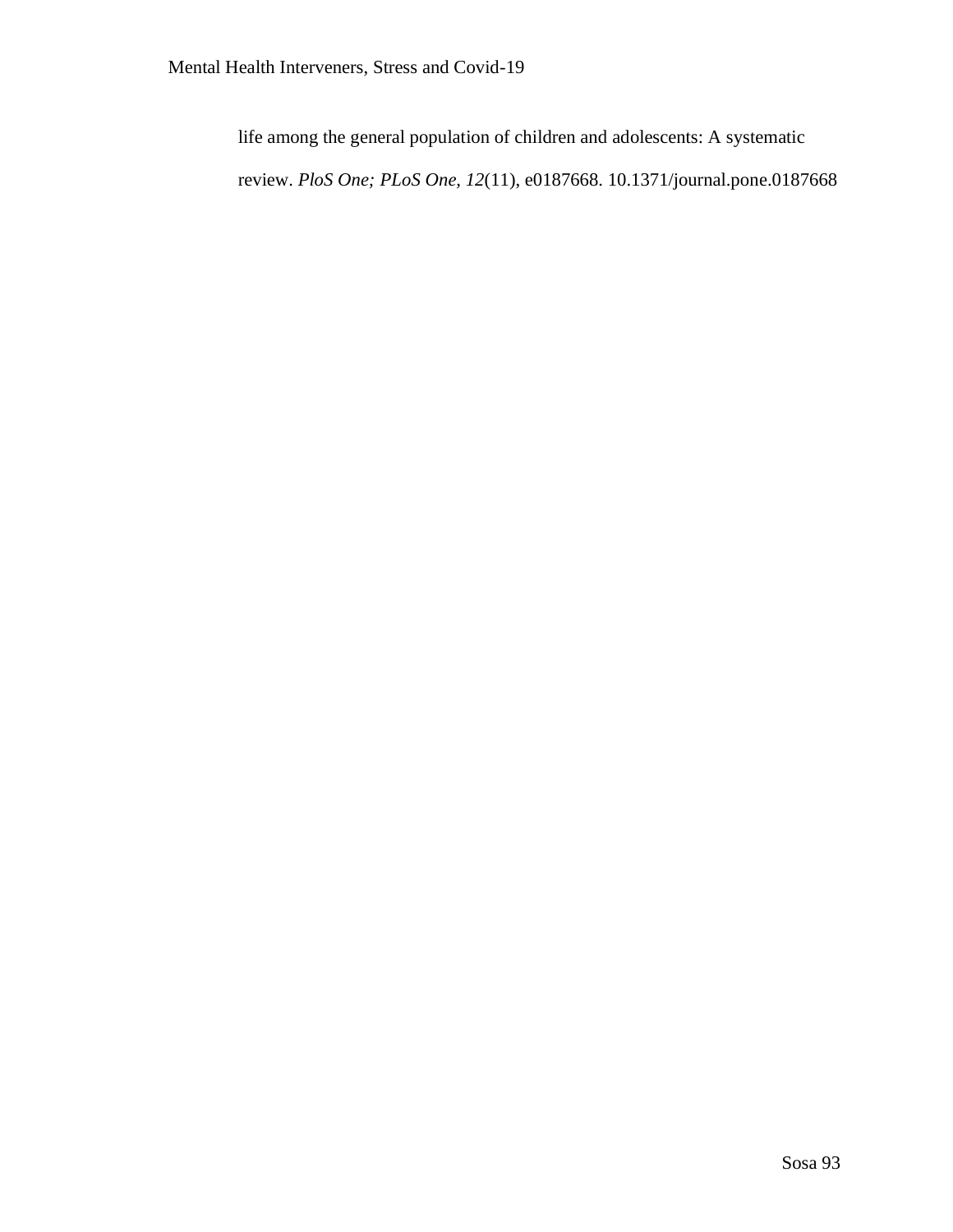# **Appendix A: Informed Consent Form for Interviews**

My name is Johanna Sosa, and I am a senior at Union College. I am majoring in Psychology and Sociology and am inviting you to participate in my senior thesis. Involvement in this study is voluntary, so you may choose to participate or not. A description of the study is written below.

This study aims to assess stress levels faced by Mental Health Interveners including school counselors, school psychologists, and school social workers during the Covi-19 pandemic. Additionally, this research serves to understand the methods by which professionals provide mental health resources to children in elementary schools. Interviews may include questions about modes of care, types of interventions, occupational responsibilities, etc.

I am interested in learning more about mental health professionals, levels of stress, and resources provided to students in elementary schools. You will be asked to answer interview questions and it will take approximately 20 mins. The risks to you of participating in this study are expected to be minimal but could include increased levels of stress and/or anxiety. These risks will be minimized by providing online resources that you may visit if you are experiencing stress or anxiety. If you no longer wish to continue, you have the right to withdraw from the study and skip interview questions without penalty, at any time.

All information will be kept anonymous and confidential. No names of Mental Health Interveners, the schools they work at, nor any other identifying information will be included in the write-up of my research.

Even though all aspects of the research may not be explained to you beforehand (e.g., my specific hypotheses), after the interview, I will provide you with additional information and answer any questions you might have.

By signing below, you indicate that you understand the information printed above and that you wish to participate in this research study.

\_\_\_\_\_\_\_\_\_\_\_\_\_\_\_\_\_\_\_\_\_\_\_\_\_\_\_\_\_\_\_\_\_\_\_\_\_\_\_\_\_ \_\_\_\_\_\_\_\_\_\_\_\_\_\_\_\_\_\_\_\_\_\_\_\_\_

Signature of participant Date

Printed name of participant

\_\_\_\_\_\_\_\_\_\_\_\_\_\_\_\_\_\_\_\_\_\_\_\_\_\_\_\_\_\_\_\_\_\_\_\_\_\_\_\_\_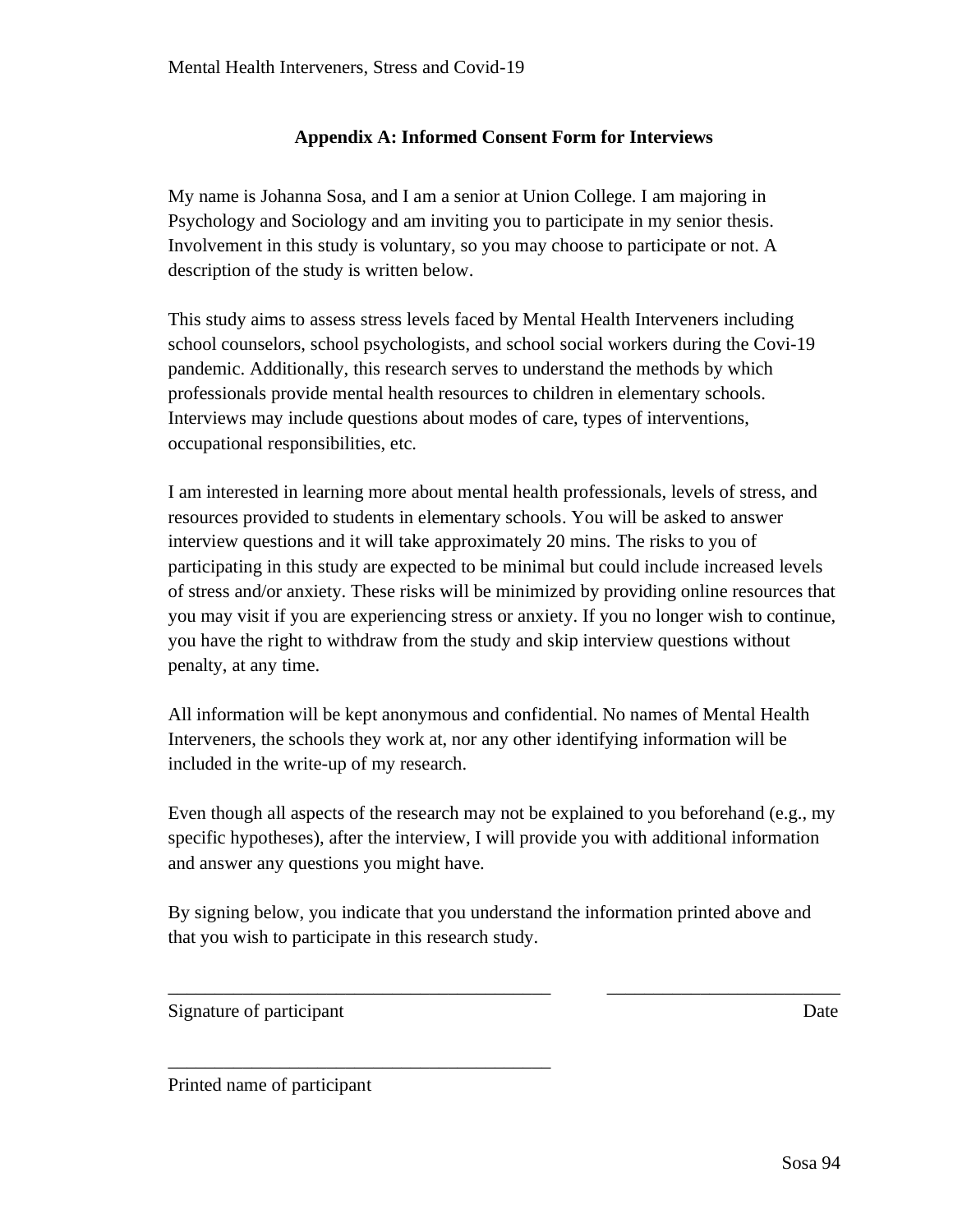\_\_\_\_\_\_\_\_\_\_\_\_\_\_\_\_\_\_\_\_\_\_\_\_\_\_\_\_\_\_\_\_\_\_\_\_\_\_\_\_\_ \_\_\_\_\_\_\_\_\_\_\_\_\_\_\_\_\_\_\_\_\_\_\_\_\_

Name of investigator Date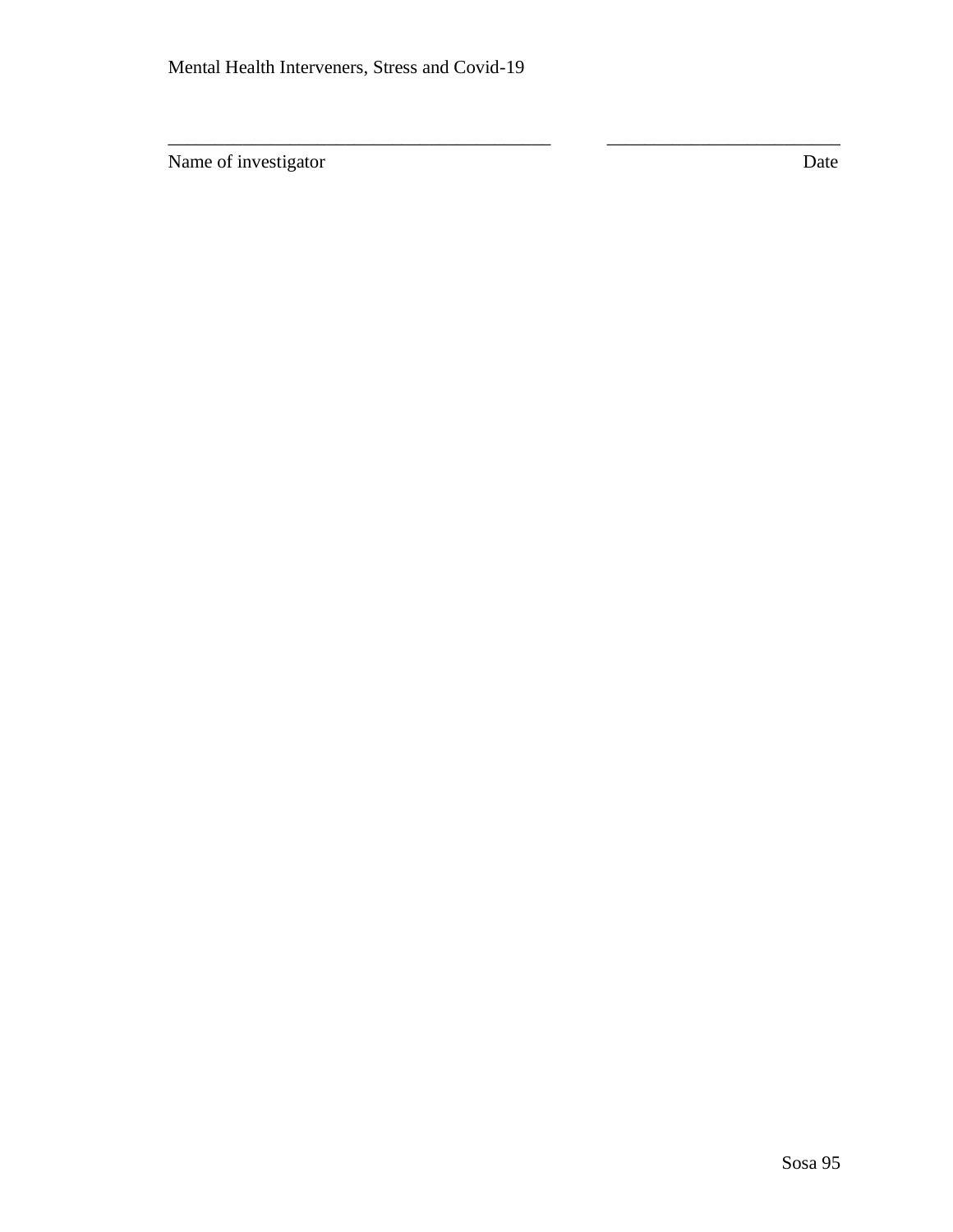# **Appendix B: Thesis Questionnaire**

My name is Johanna Sosa, and I am a senior at Union College. I am majoring in Psychology and Sociology and am inviting you to participate in my senior thesis. This questionnaire serves to understand the methods by which professionals provide mental health resources to children in elementary schools. Additionally, this questionnaire aims to assess stress levels faced by Mental Health Interveners including school counselors, school psychologists, and school social workers during the COVID-19 pandemic.

Anonymity and Confidentiality Statement:

All information will be kept anonymous and confidential. No names of Mental Health Interveners, the schools they work at, nor any other identifying information will be included in the write-up of my research. As a reminder, note that you are free to skip any questions you do not wish to answer, and may stop participation at any time.

Informed Consent Form:

Involvement in this study is voluntary, so you may choose to participate or not. A description of the study is written below. This study aims to assess stress levels faced by Mental Health Interveners including school counselors, school psychologists, and school social workers during the COVID-19 pandemic. Additionally, this research serves to understand the methods by which professionals provide mental health resources to children in elementary schools. This questionnaire may include questions about stress levels, modes of care, occupational responsibilities, etc.

I am interested in learning more about mental health professionals, levels of stress, and resources provided to students in elementary schools. You will be asked to answer questions and it will take approximately less than 5 minutes. The risks to you of participating in this study are expected to be minimal but could include increased levels of stress and/or anxiety. These risks will be minimized by providing online resources that you may visit if you are experiencing stress or anxiety. If you no longer wish to continue, you have the right to stop participation in the study and skip any questions you do not wish to answer.

All information will be kept anonymous and confidential. No names of Mental Health Interveners, the schools they work at, nor any other identifying information will be included in the write-up of my research. Even though all aspects of the research may not be explained to you beforehand (e.g., my specific hypotheses), after the questionnaire, I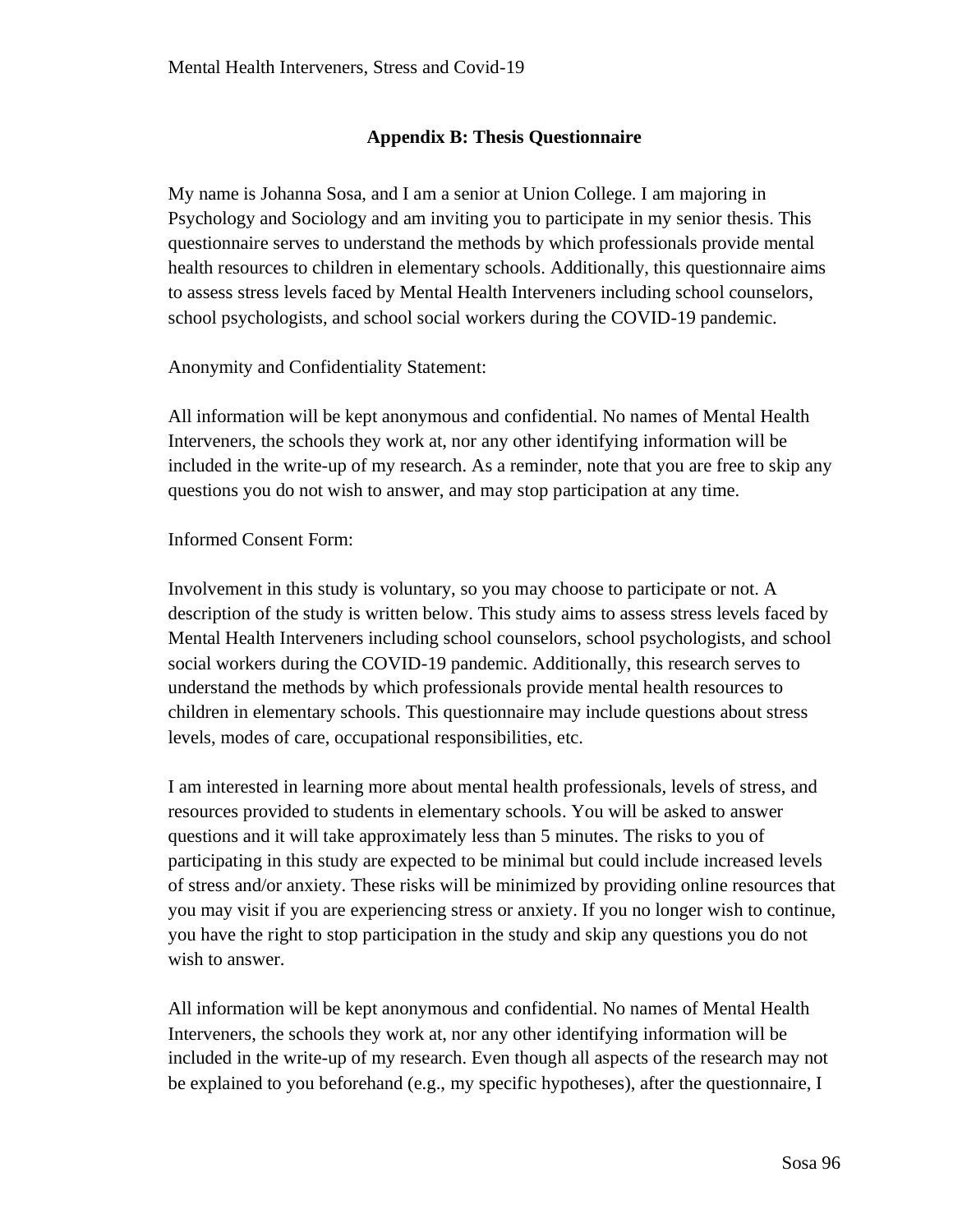will provide you with my contact information if you want additional information or have any questions.

By choosing "yes" and continuing to complete this questionnaire, you indicate that you understand the information printed above and that you wish to participate in this research study.

If you have any questions, please feel free to contact me at sosaj@union.edu or my supervisor Prof. Linda Stanhope at stanhopl@union.edu.

- 1. How old are you?
	- a. Short Answer Text
- 2. What is your gender?
	- a. Cisgender Male
	- b. Cisgender Female
	- c. Transgender Male
	- d. Transgender Female
	- e. Gender Nonbinary
- 3. What is your race/ethnicity?
	- a. White or European Ancestry
	- b. Black or African American
	- c. Asian
	- d. Latinx
	- e. Hawaiian or Pacific Islander
	- f. Native American
	- g. Multiracial
- 4. How would you describe the setting of the school you are employed with?
	- a. Urban
	- b. Suburban
	- c. Rural
- 5. What is the mode of instruction for the school you are employed with?
	- a. In-person
	- b. Remote
	- c. Hybrid
- 6. Which of the following closely matches your job title?
	- a. School Counselor
	- b. School Psychologist
	- c. School Social Worker
	- d. Other
- 7. What is the mode of care you provide for students?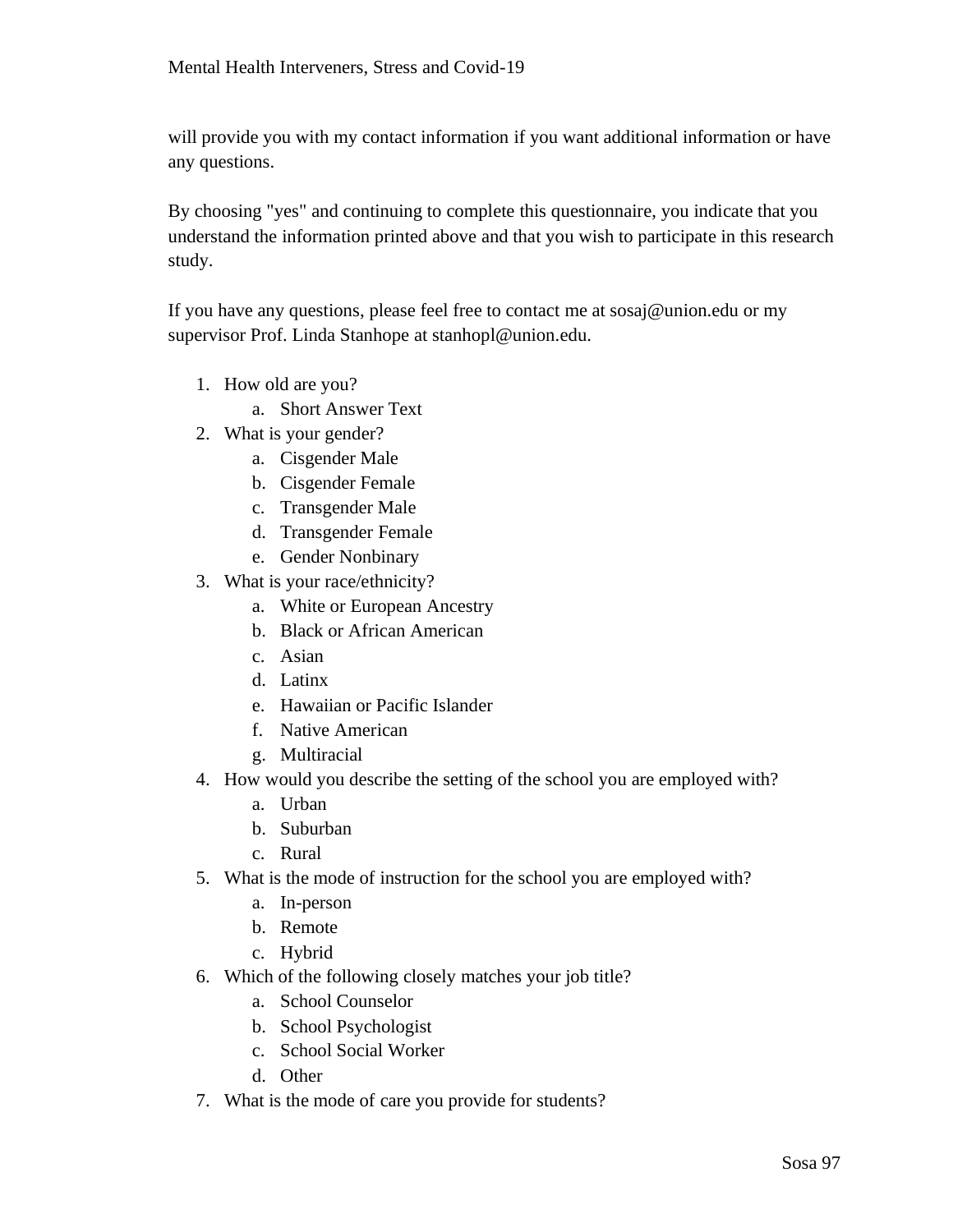- a. In-person
- b. Remote
- c. Hybrid
- d. Other
- 8. Approximately how many hours do you work in a week?
	- a. Short Answer
- 9. How much time do you spend, outside of your scheduled hours, doing work for your job?
	- a. Less than one hour
	- b. 1-2 hours
	- c. 3-5 hours
	- d. 6-8 hours
	- e. 9 or more hours
- 10. Think about how much time you are spending at your job AFTER work hours compared to how much time you spent before the pandemic. How much time are you spending after work hours now?
	- a. A lot less time than before the pandemic
	- b. A little less time than before the pandemic
	- c. I spend about the same amount of time
	- d. Somewhat more time now than before the pandemic
	- e. A lot more time now than before the pandemic
- 11. How much have your duties, responsibilities, and goals at work changed since the

start of the COVID-19 pandemic?

- a. I have significantly fewer duties, responsibilities and goals than before the pandemic.
- b. I have somewhat fewer duties, responsibilities and goals than before the pandemic.
- c. My duties, responsibilities and goals have not changed.
- d. I have somewhat more duties, responsibilities and goals than before the pandemic.
- e. I have significantly more duties, responsibilities and goals than before the pandemic.
- 12. Are there new difficulties in doing your job/delivering services to children that were not present prior to the pandemic?
	- a. There are many new difficulties in doing my job/delivering services than prior to the pandemic.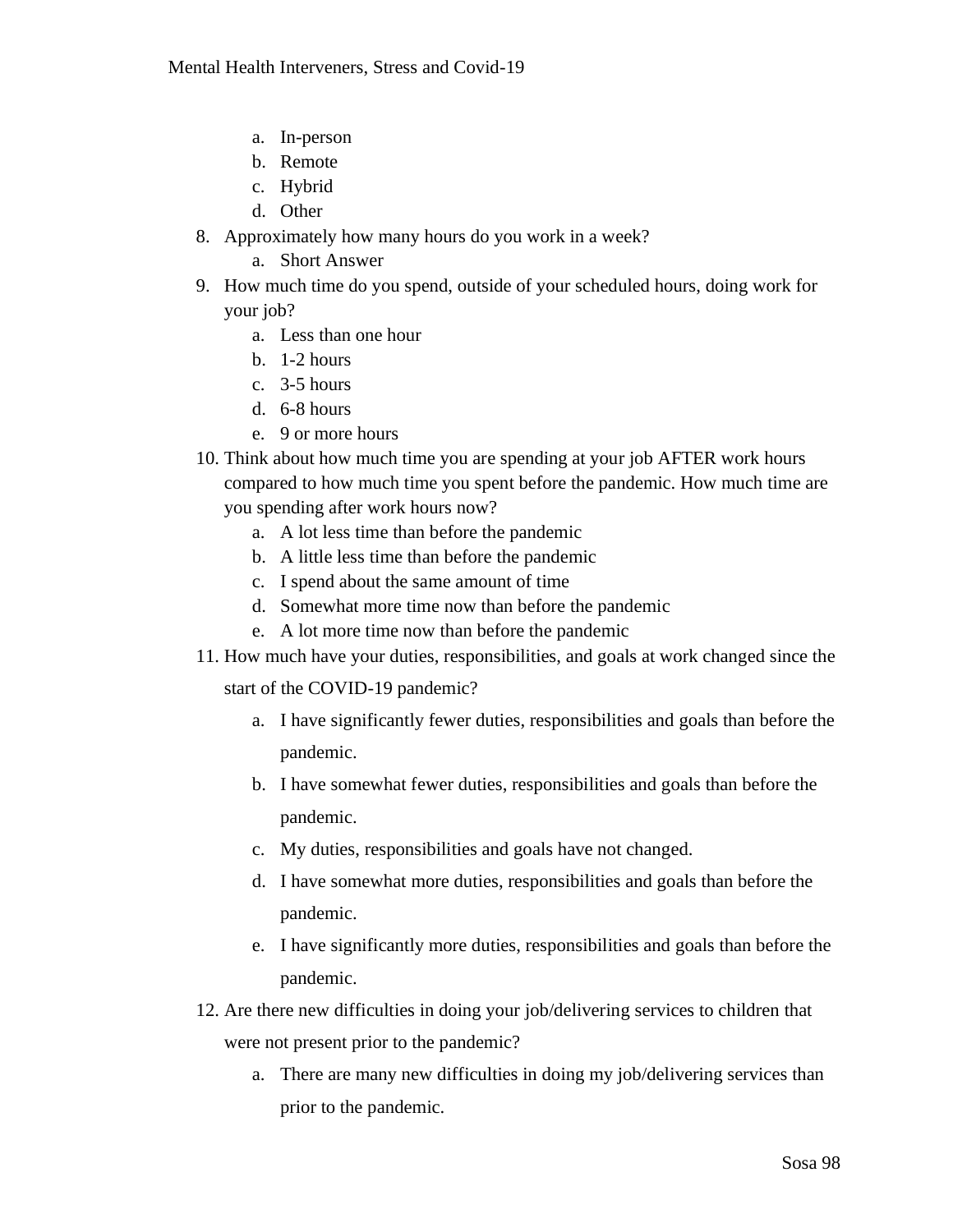- b. There are some new difficulties in doing my job/delivering services than prior to the pandemic.
- c. There are no new difficulties in doing my job/delivering services than prior to the pandemic.
- 13. Since the pandemic began, to what extent were you included in planning services of providing mental health resources to students?
	- a. Not at all included
	- b. Minimally included
	- c. Somewhat included
	- d. Substantially included
	- e. Entirely included
- 14. Compared to before the pandemic, in your opinion, how adequately are students receiving mental health services these days?
	- a. A lot less adequate now
	- b. A little less adequate now
	- c. About the same now as compared to before the pandemic
	- d. A little more adequate now
	- e. A lot more adequate now
- 15. Over the last 7 days, how often have you been bothered by… having little interest or pleasure in doing things?
	- a. Not at all
	- b. Several days
	- c. More than half the days
	- d. Nearly every day
- 16. Over the Last 7 days, how often have you been bothered by… feeling down, depressed, or hopeless?
	- a. Not at all
	- b. Several days
	- c. More than half the days
	- d. Nearly every day
- 17. Over the last 7 days, how often have you been bothered by the following problems… feeling nervous, anxious, or on edge?
	- a. Not at all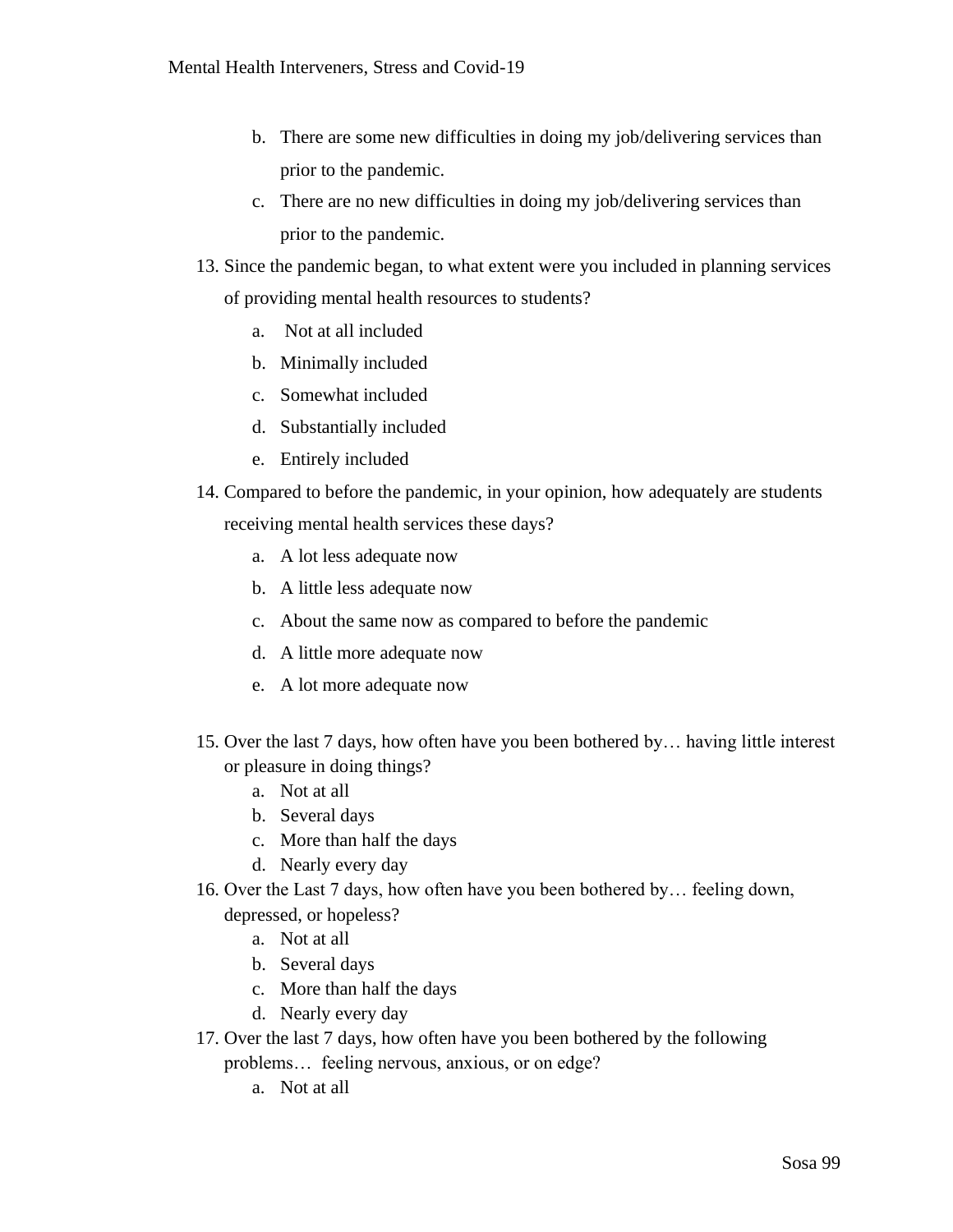- b. Several days
- c. More than half the days
- d. Nearly every day
- 18. Over the last 7 days, how often have you been bothered by the following problems… not being able to stop or control worrying?
	- a. Not at all
	- b. Several days
	- c. More than half the days
	- d. Nearly every day
- 19. Last year, prior to the pandemic, how often were you bothered by… having little interest or pleasure in doing things?
	- a. Not at all
	- b. Several days
	- c. More than half the days
	- d. Nearly every day
- 20. Last year, prior to the pandemic, how often were you bothered by… feeling down, depressed, or hopeless?
	- a. Not at all
	- b. Several days
	- c. More than half the days
	- d. Nearly every day
- 21. Last year, prior to the pandemic, how often were you bothered by the following problems … Feeling nervous, anxious, or on edge?
	- a. Not at all
	- b. Several days
	- c. More than half the days
	- d. Nearly every day
- 22. Last year, prior to the pandemic, how often were you bothered by the following problems … Not being able to stop or control worrying?
	- a. Not at all
	- b. Several days
	- c. More than half the days
	- d. Nearly every day
- 23. During the pandemic, how often has your job contributed to your overall stress and anxiety?
	- a. Always
	- b. Usually
	- c. Often
	- d. Sometimes
	- e. Rarely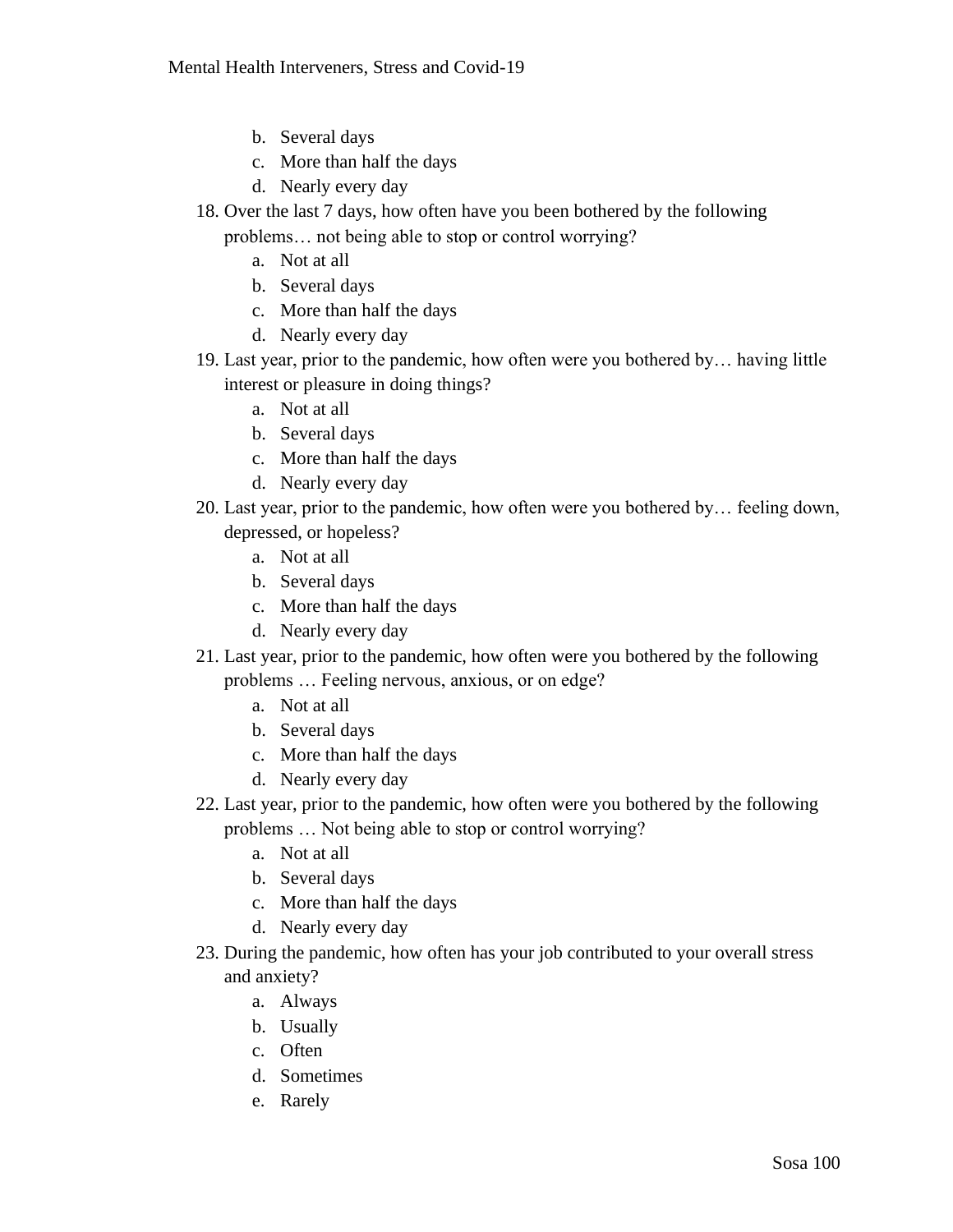f. Never